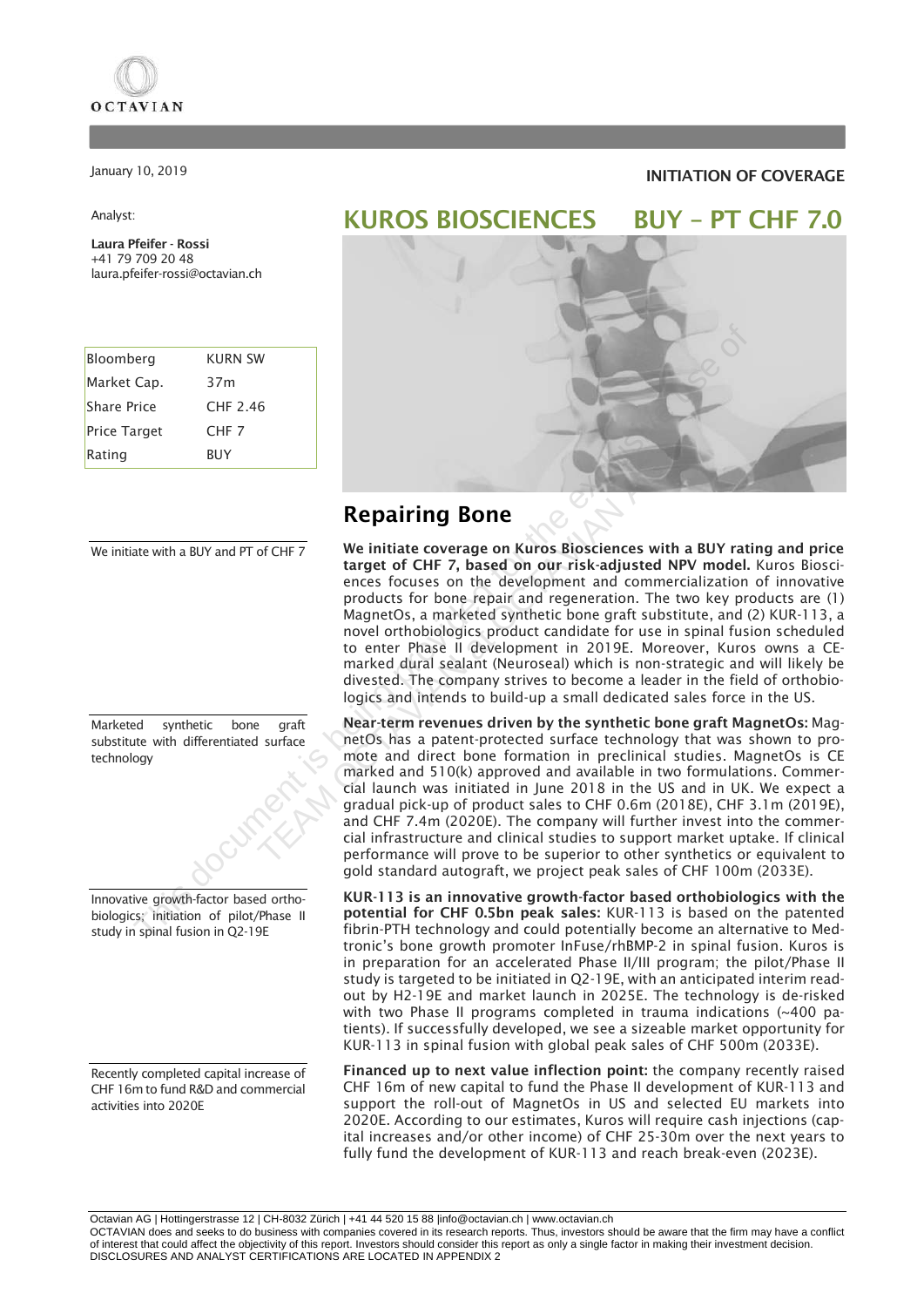

## Table of Contents

|               | $\mathbf{1}$                                      | <b>Investment Case</b>                                                                                                                                                       | $\overline{\mathbf{c}}$                 |
|---------------|---------------------------------------------------|------------------------------------------------------------------------------------------------------------------------------------------------------------------------------|-----------------------------------------|
|               | 1.1                                               | <b>Investment Triggers</b>                                                                                                                                                   | $\overline{c}$                          |
|               | 1.2                                               | <b>Investment Case Risks</b>                                                                                                                                                 | 5                                       |
|               | $\overline{2}$<br>2.1<br>2.2<br>2.3<br>2.4<br>2.5 | Company<br>Introduction & Strategy<br>Product Portfolio & Key Value Drivers<br><b>SOO</b><br><b>Upcoming Clinical Milestones</b><br>Legacy Portfolio<br>Company Organization | 6<br>6<br>$\overline{7}$<br>7<br>8<br>9 |
|               | $\overline{\mathbf{3}}$                           | Bone Graft Substitutes & Bone Repair Market                                                                                                                                  | 10                                      |
|               | 3.1                                               | Market Overview                                                                                                                                                              | 10                                      |
|               | 4                                                 | <b>MagnetOs: Synthetic Bone Graft Substitute</b>                                                                                                                             | 12                                      |
|               | 4.1                                               | Summary                                                                                                                                                                      | 12                                      |
|               | 4.2                                               | <b>Product Description</b>                                                                                                                                                   | 12                                      |
|               | 4.3                                               | Development Status                                                                                                                                                           | 13                                      |
|               | 4.4                                               | <b>Intellectual Property</b>                                                                                                                                                 | 14                                      |
|               | 4.5                                               | Competitive Environment                                                                                                                                                      | 14                                      |
|               | 4.6                                               | Complementary Product to KUR-113                                                                                                                                             | 15                                      |
|               | 4.7                                               | Commercial Potential                                                                                                                                                         | 15                                      |
|               | 5                                                 | KUR-113: Orthobiologics Bone Graft Substitute                                                                                                                                | 17                                      |
|               | 5.1                                               | Summary                                                                                                                                                                      | 17                                      |
|               | 5.2                                               | <b>Lumbar Spinal Fusion</b>                                                                                                                                                  | 17                                      |
|               | 5.3                                               | <b>Product Description</b>                                                                                                                                                   | 18                                      |
|               | 5.4                                               | Fibrin-PTH Technology                                                                                                                                                        | 18                                      |
|               | 5.5                                               | Development Plan & Timelines                                                                                                                                                 | 19                                      |
|               | 5.6                                               | <b>Regulatory Framework</b>                                                                                                                                                  | 21                                      |
|               | $5.7^{\circ}$                                     | Clinical & Preclinical Data of Fibrin-PTH                                                                                                                                    | 22                                      |
|               | 5.8 <sub>0</sub>                                  | <b>Competitive Positioning</b>                                                                                                                                               | 24                                      |
|               | 5.9                                               | Intellectual Property                                                                                                                                                        | 26                                      |
|               | 5.10                                              | <b>Commercial Potential</b>                                                                                                                                                  | 26                                      |
|               | 6                                                 | <b>Company Financials</b>                                                                                                                                                    | 27                                      |
| inis document | $\overline{7}$                                    | <b>Valuation &amp; Recommendation</b>                                                                                                                                        | 32                                      |
|               | 7.1                                               | Risk-adjusted Net Present Value Model (rNPV)                                                                                                                                 | 32                                      |
|               | 7.2                                               | Discounted Cash Flow Valuation (DCF)                                                                                                                                         | 36                                      |
|               | 8                                                 | <b>Legacy Product: Neuroseal</b>                                                                                                                                             | 37                                      |
|               | 8.1                                               | Summary                                                                                                                                                                      | 37                                      |
|               |                                                   | Appendix 1: History & Key Events                                                                                                                                             | 41                                      |
|               |                                                   | Appendix 2: Disclosures & Analyst certifications                                                                                                                             | 43                                      |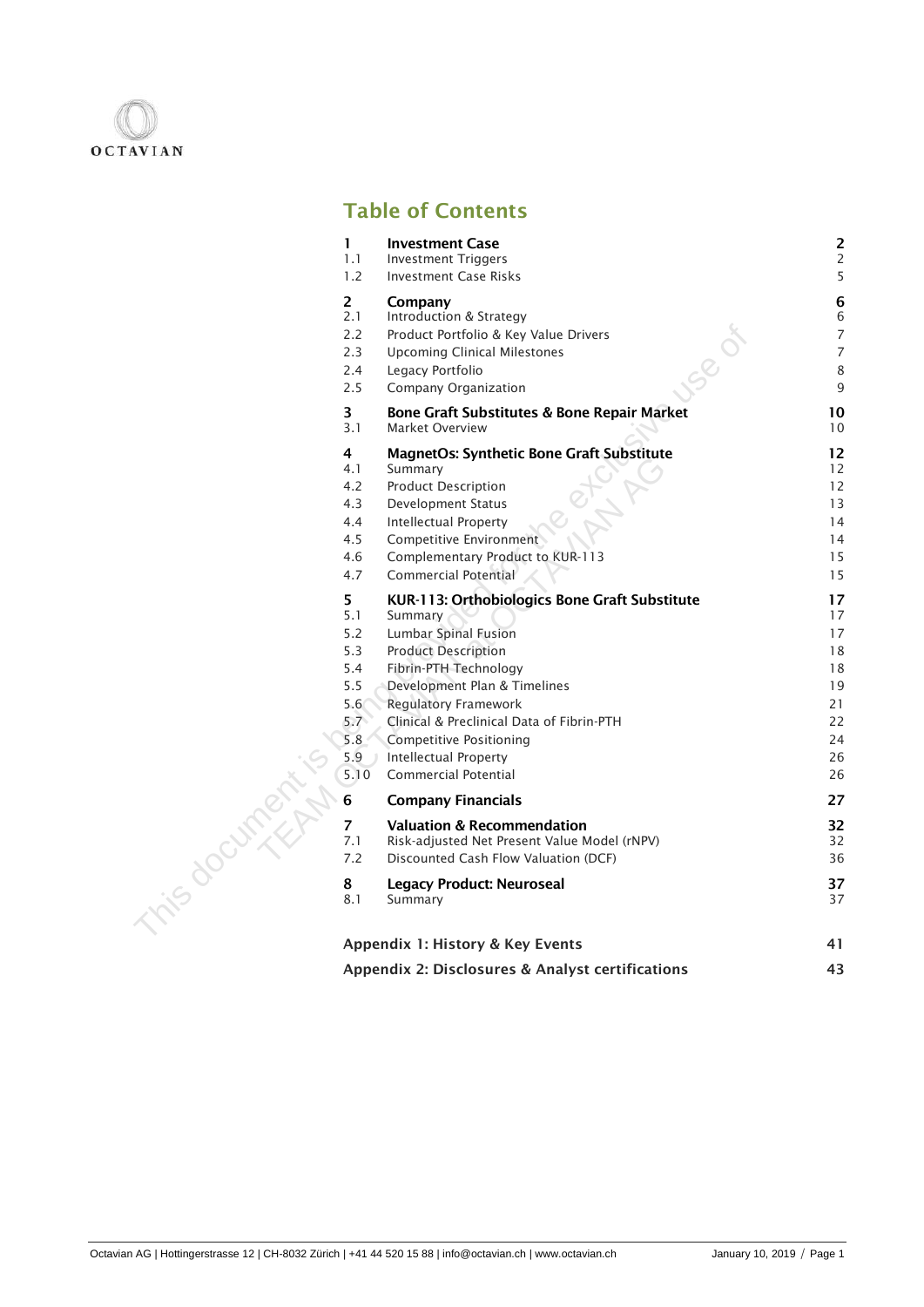

Focused portfolio of innovative and complementary bone graft substitutes: MagnetOs (commercialstage) and fibrin-PTH orthobiologics product candidate KUR-113 (entering

## 1 Investment Case

## 1.1 Investment Triggers

- Transition from clinical-stage into early commercial-stage, focused product portfolio: Kuros concentrates on two products for bone repair: (1) MagnetOs, a synthetic bone graft substitute (medical device), which was recently launched in the US & EU, and (2) KUR-113, an innovative growth-factor based orthobiologics product candidate, that is ready to enter into Phase II in spinal fusion (Q2-19E). Moreover, Kuros owns a CE-marked dural sealant (Neuroseal), which is non-core and will preferably be divested.
- MagnetOs is in early launch phase and will drive near-term revenue streams: the roll-out of MagnetOs was initiated in the US and in selected EU countries (UK) in June 2018. In the initial phase, we project a gradual ramp-up of product sales to CHF 0.6m (2018E), growing to CHF 3.1m (2019E) and CHF 7.4m (2020E). Kuros pursues an evidence-based commercial strategy with own sales reps focusing on KOLs (key opinion leaders), supported by selected distributors. The geographic focus is on the large US market; the largest market segment in terms of indication is in spinal surgery (accounting for >50% of bone graft procedures).
- Differentiated surface technology could propel market uptake, we project peak sales of CHF 100m: MagnetOs has a patent-protected sub-micron surface topography that has shown equivalence to gold standard (autograft) in preclinical models. Assuming a positive outcome of ongoing clinical marketing and label extension studies, we anticipate that MagnetOs could achieve a market share of up to 12% in the synthetics market (US & EU) and generate peak sales of CHF 100m p.a. If no clinical equivalence to autograft can be established, we assume a lower peak sales potential (in the range of CHF 50-75m p.a.). In our opinion, MagnetOs could generate positive cash flows as of 2021E/2022E. pilot/Phase II development)<br>
Teaty to enter line of Phase II in Spiring 11 using the significant (Mexi-1961)<br>
MagnetOS is in early launch phase and will drive near-<br>
streams: the coll-out of MagnetOS van initiated in the<br> commercial strategy with own sales reps focuses<br>leaders), supported by selected distributors.<br>
on the large US market; the largest market see<br>
tion is in spinal surgery (accounting for >50% c<br>
• Differentiated surface tech

• KUR-113 is an innovative growth-factor based orthobiologics with peak sales potential of CHF 500m: KUR-113 a novel orthobiologics in development for use in lumbar interbody spinal fusion (in combination with a cage). The product is based on Kuros' patented fibrin-PTH technology and, if approved, could potentially become an alternative to Medtronic's bone growth promoter Infuse/rhBMP-2. If successfully developed, we forecast global peak sales of CHF 500m (2033E) for KUR-113. The technology is de-risked with two Phase II programs of fibrin-PTH previously completed in trauma indications (~400 patients).

- Key development milestones for KUR-113: near-term milestones include the IDE submission for the pilot/Phase II study and the 510(k) approval of the spinal cage (component of KUR-113 development plan), both expected for Q1-19E. The initiation of the pilot/Phase II trial (40- 60 patients) is targeted for Q2-19E, with an interim read-out planned in mid 2020E (on 50% of enrolled patients); in parallel, a Phase III program will be prepared for initiation in 2021E, enrolling an estimated 300-400 patients, in line with other programs seen for orthobiologics bone graft substitutes (growth- factor based). Potential market launch is targeted for 2025E.
- Cash injections to fund KUR-113 development: the company raised in December 2018 CHF 16.1m in equity (gross proceeds) to advance the Phase II development of KUR-113 and support the roll-out of MagnetOs. According to our estimates, Kuros will require further cash injections (capital increases and/or other income) totaling CHF 25-30m excluding the recent CHF 16m funding round - to fully fund the development of KUR-113 (OctE: CHF 38m R&D cost for Phase II and Phase III) and reach a break-even result (OctE: in 2023E). Accordingly, we include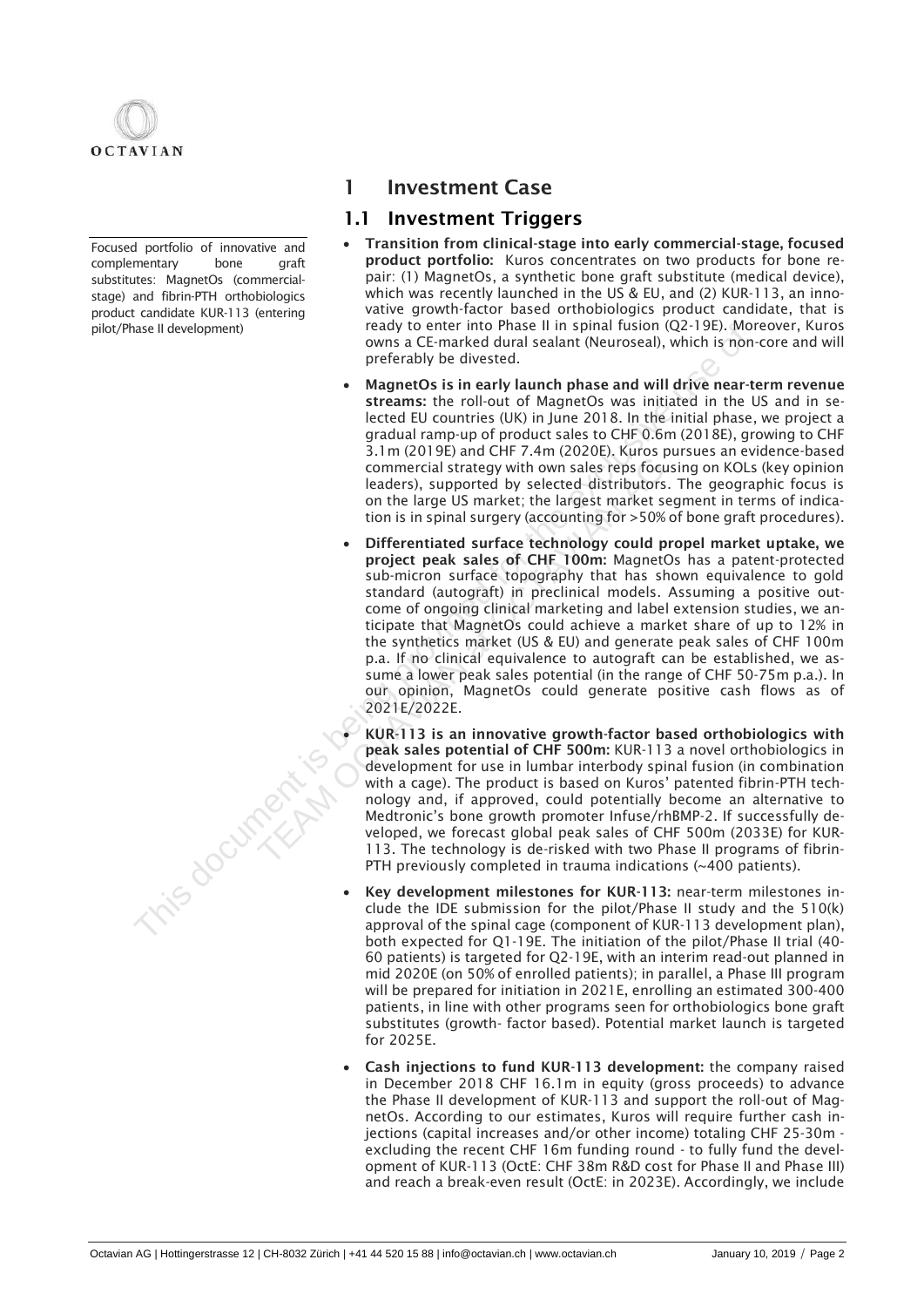

Structurally growing markets, potential to address medical needs in spinal surgery and bone grafting

Degree of product differentiation, clinical performance and positioning are key drivers for commercial success; distribution power of small companies vs. big medtech players is a major challenge

in our model a CHF 29m funding round (for modelling purposes we assume a capital increase) in 2020E.

Upside potential from Neuroseal: we understand that Kuros does not intend to commercially launch its CE marked synthetic dural sealant Neuroseal given the lack of synergies. Instead, the company is exploring strategic options; in our view a complete disposal is a likely scenario. We forecast peak sales of Neuroseal of CHF 30m (EU & US). Given Neuroseal is not approved in the US yet and market success has not been proven in EU, we believe the selling price could be capped (we note, companies with similar US-approved products were purchased by large medtech players for >USD 200m). Still, a disposal could provide additional funding to advance the fibrin-PTH pipeline. We emphasize that Neuroseal is not part of our valuation.

### **Growth**

- Structurally growing market for bone graft substitutes: the global market for bone graft substitutes and orthobiologics, which Kuros addresses with MagnetOs and KUR-113, is structurally growing; the market value is estimated to increase from USD 2.2bn (2016) to USD 3.4bn in 2030E (+3.2% CAGR), driven by an underlying volume growth of +1% p.a. (ageing population, active lifestyle). There is a clinical need for improved, safe and easy-to-use products at reasonable prices.
- We expect an acceleration of MagnetOs sales after the completion of clinical marketing trials: in the first three years of launch we project a moderate ramp-up of product sales (OctE: CHF 7.4m in 2020E); however, we expect a material sales acceleration after the completion of clinical trials to strengthen the product claims and extend the US label. We believe peak sales of CHF 100m (2033E) are feasible if clinical evidence (superiority over other synthetics, equivalence to autograft) can be demonstrated in randomized controlled trials. note, companies with similar US-approved products were<br>
and the exclusive use of the exclusive use of the exclusive use of the exclusive use of the excelusive use of the excelusive use of the excelusive use of the excelusi markets,<br>
Interactive and market for bone graft substitutes and orthob<br>
dresses with MagnetOs and KUR-113, is struce<br>
Let value is estimated to increase from USD 2.<br>
in 2030E (+3.2% CAGR), driven by an underlyin<br>
p.a. (age
	- KUR-113 addresses a large market segment (spinal fusion), strong growth expected: if successfully developed, KUR-113 could start contributing to Kuros' topline as of 2025E and benefit from commercial synergies with MagnetOs (same physician base). The product will be positioned in the highest-value product category (growth factor-based bone graft substitutes) and address a large market (spinal fusion). Assuming non-inferiority to autograft and a clean safety profile, we project a market penetration of 10% and CHF 500m peak sales (2033E).

### **Competitive Position**

- KUR-113 and MagnetOs will compete against established bone graft substitute products: we believe that there is strong competition in the bone graft substitute market. Many competitors are large medical device players with an established distribution network to physicians and hospitals and a full range of products and devices ("product bundling" is common). Hence, the distribution power of a small company versus big medical technology companies can be a major challenge.
- MagnetOs is competing primarily against second-generation synthetic bone graft substitutes: some of them (e.g. Vitoss) are marketed by large medical device companies with strong distribution power. Market success of MagnetOs will depend of (1) clinical efficacy data, (2) an efficient, evidence-based selling process, and (3) pricing considerations. As reflected in our forecasts, we expect a meaningful sales acceleration once positive clinical data will be available (beyond 2020E) to differentiate the product from peers. MagnetOs has patent-protection (granules: 2034E; putty: 2036E).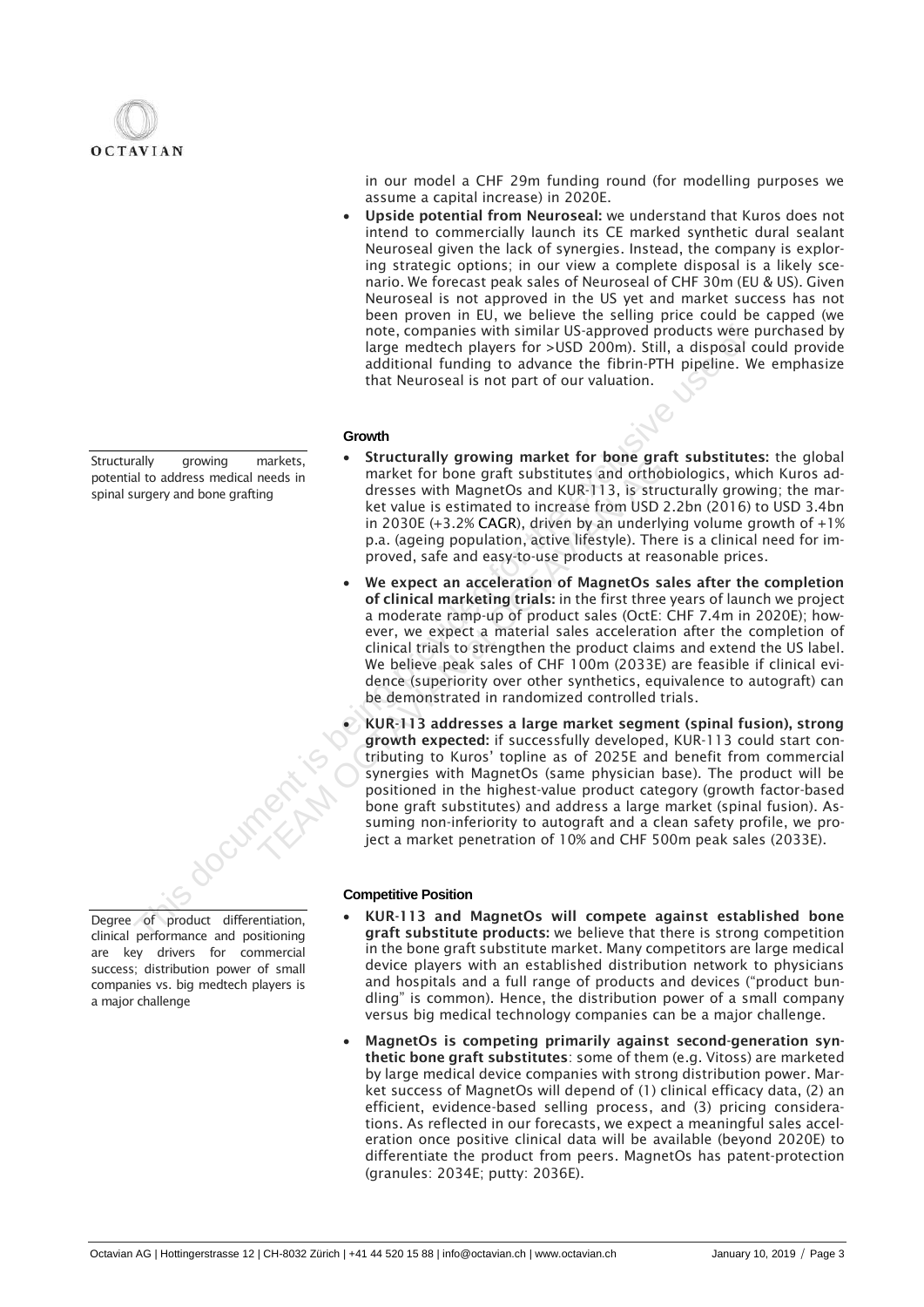

- KUR-113 will compete against Medtronic's Infuse and other highpriced graft substitutes: KUR-113 is based on a combination of a naturally-occurring growth factor (PTH analog) that is chemically-linked to a fibrin-matrix and will be used in combination with a medical device. To our knowledge there is no directly comparable product on the market, but other biologics products such as Infuse are well established. Assuming a positive outcome of clinical trials demonstrating non-inferiority to autograft and a clean safety profile, KUR-113 could be perceived as a better (safer) alternative to Infuse. Given the high barriers of entry with complex regulations for orthobiologics and the associated high R&D investments, we expect a limited number of competing products in this segment of the market. KUR-113 is patent-protected (until at least 2034E).
- Limited number of approved synthetic dural sealants: Neuroseal (technology licensed from ETH Zurich) is patent-protected until 2025E in EU and until 2030E in USA. The market for dural and spinal sealing comprises the approved and marketed synthetic products DuraSeal (Integra) and Adherus (Stryker), and other products that are used in clinical practice (e.g. collagen or fibrin sealants).

### **Valuation & Recommendation**

- We use a risk-adjusted NPV (sum-of-the parts) model with a WACC of 14.0% to derive our price target of CHF 7.0 for Kuros Biosciences. Our standard DCF model (10-year forecasts plus TV, WACC 15.7%) yields a fair equity value of CHF 6.7, which broadly supports our PT of CHF 7.
- We note, our fair equity value calculation includes a CHF 29m capital increase in 2020E (calculated at current share price levels of CHF 2.50) which has a negative effect of ~CHF3.5 on the fair value. The legacy portfolio (Neuroseal, trauma products, out-licensed Cytos assets) is not part of our valuation. For details please refer to Chapter 7.

| TOTAL KUR-113 SPINE<br>MAGNETOS - USA<br><b>MAGNETOS - EU</b><br><b>TOTAL MAGNETOS</b><br>OTHER INCOME/COST<br>OTHER PIPELINE ASSETS/MILESTONE PAYMENTS<br><b>TOTAL PRODUCTS/COST</b><br>NET CASH (END OF 2017)<br>+ CASH FROM CAPITAL INCREASE (Dec 2018)<br>+ CASH FROM CAPITAL INCREASE (2020E)<br><b>EQUITY FAIR VALUE</b><br>NO. OF SHARES (M)<br>15.1<br>NEW SHARES CAP. INCREASE 2020E<br>11.6<br>26.7<br>TOTAL NO. OF SHARES (M)<br>For illustrative purposes/not included in rNPV: | 74<br>2.8<br>2.2<br>58<br>10<br>0.4<br>2.5<br>68<br>$-0.6$<br>$-15$<br>0.0<br>$\mathbf 0$<br>127<br>4.8<br>17<br>0.6<br>16<br>0.6<br>28<br>1.1<br>7.0<br>187<br>WACC: 14.0%                                                                                                                                                                                                  | 34%<br>5%<br>40%<br>31%<br>5%<br>36%<br>$-8%$<br>68%<br>9%<br>8%<br>15%<br>100% |
|---------------------------------------------------------------------------------------------------------------------------------------------------------------------------------------------------------------------------------------------------------------------------------------------------------------------------------------------------------------------------------------------------------------------------------------------------------------------------------------------|------------------------------------------------------------------------------------------------------------------------------------------------------------------------------------------------------------------------------------------------------------------------------------------------------------------------------------------------------------------------------|---------------------------------------------------------------------------------|
|                                                                                                                                                                                                                                                                                                                                                                                                                                                                                             |                                                                                                                                                                                                                                                                                                                                                                              |                                                                                 |
|                                                                                                                                                                                                                                                                                                                                                                                                                                                                                             |                                                                                                                                                                                                                                                                                                                                                                              |                                                                                 |
|                                                                                                                                                                                                                                                                                                                                                                                                                                                                                             |                                                                                                                                                                                                                                                                                                                                                                              |                                                                                 |
|                                                                                                                                                                                                                                                                                                                                                                                                                                                                                             |                                                                                                                                                                                                                                                                                                                                                                              |                                                                                 |
|                                                                                                                                                                                                                                                                                                                                                                                                                                                                                             |                                                                                                                                                                                                                                                                                                                                                                              |                                                                                 |
|                                                                                                                                                                                                                                                                                                                                                                                                                                                                                             |                                                                                                                                                                                                                                                                                                                                                                              |                                                                                 |
|                                                                                                                                                                                                                                                                                                                                                                                                                                                                                             |                                                                                                                                                                                                                                                                                                                                                                              |                                                                                 |
|                                                                                                                                                                                                                                                                                                                                                                                                                                                                                             |                                                                                                                                                                                                                                                                                                                                                                              |                                                                                 |
|                                                                                                                                                                                                                                                                                                                                                                                                                                                                                             |                                                                                                                                                                                                                                                                                                                                                                              |                                                                                 |
|                                                                                                                                                                                                                                                                                                                                                                                                                                                                                             |                                                                                                                                                                                                                                                                                                                                                                              |                                                                                 |
|                                                                                                                                                                                                                                                                                                                                                                                                                                                                                             |                                                                                                                                                                                                                                                                                                                                                                              |                                                                                 |
|                                                                                                                                                                                                                                                                                                                                                                                                                                                                                             |                                                                                                                                                                                                                                                                                                                                                                              |                                                                                 |
|                                                                                                                                                                                                                                                                                                                                                                                                                                                                                             |                                                                                                                                                                                                                                                                                                                                                                              |                                                                                 |
| KUR-113 - USA SPINE<br>KUR-113 - EUROPE SPINE                                                                                                                                                                                                                                                                                                                                                                                                                                               | 64<br>2.4<br>0.4<br>10                                                                                                                                                                                                                                                                                                                                                       |                                                                                 |
| <b>CONTINUING PROJECTS</b>                                                                                                                                                                                                                                                                                                                                                                                                                                                                  |                                                                                                                                                                                                                                                                                                                                                                              |                                                                                 |
| rNPV (CHF M)                                                                                                                                                                                                                                                                                                                                                                                                                                                                                | PER SHARE (CHF)<br>rNPV                                                                                                                                                                                                                                                                                                                                                      |                                                                                 |
|                                                                                                                                                                                                                                                                                                                                                                                                                                                                                             |                                                                                                                                                                                                                                                                                                                                                                              |                                                                                 |
|                                                                                                                                                                                                                                                                                                                                                                                                                                                                                             | In conclusion, we initiate coverage on Kuros Biosciences with a BUY<br>rating and a price target of CHF 7 (+185% upside potential).                                                                                                                                                                                                                                          |                                                                                 |
|                                                                                                                                                                                                                                                                                                                                                                                                                                                                                             | We note, our fair equity value calculation includes a CHF 29m capital<br>increase in 2020E (calculated at current share price levels of CHF 2.50)<br>which has a negative effect of $\sim$ CHF3.5 on the fair value. The legacy<br>portfolio (Neuroseal, trauma products, out-licensed Cytos assets) is not<br>part of our valuation. For details please refer to Chapter 7. |                                                                                 |
| We set a price target of CHF 7 (based<br>on rNPV and initiate with a BUY rating                                                                                                                                                                                                                                                                                                                                                                                                             | We use a risk-adjusted NPV (sum-of-the parts) model with a WACC of<br>14.0% to derive our price target of CHF 7.0 for Kuros Biosciences. Our<br>standard DCF model (10-year forecasts plus TV, WACC 15.7%) yields a<br>fair equity value of CHF 6.7, which broadly supports our PT of CHF 7.                                                                                 |                                                                                 |
| <b>Valuation &amp; Recommendation</b>                                                                                                                                                                                                                                                                                                                                                                                                                                                       |                                                                                                                                                                                                                                                                                                                                                                              |                                                                                 |
|                                                                                                                                                                                                                                                                                                                                                                                                                                                                                             |                                                                                                                                                                                                                                                                                                                                                                              |                                                                                 |
|                                                                                                                                                                                                                                                                                                                                                                                                                                                                                             | (technology licensed from ETH Zurich) is patent-protected until 2025E<br>in EU and until 2030E in USA. The market for dural and spinal sealing<br>comprises the approved and marketed synthetic products DuraSeal (In-<br>tegra) and Adherus (Stryker), and other products that are used in clini-                                                                           |                                                                                 |
|                                                                                                                                                                                                                                                                                                                                                                                                                                                                                             | Limited number of approved synthetic dural sealants: Neuroseal                                                                                                                                                                                                                                                                                                               |                                                                                 |
|                                                                                                                                                                                                                                                                                                                                                                                                                                                                                             | high R&D investments, we expect a limited number of competing prod-<br>ucts in this segment of the market. KUR-113 is patent-protected (until                                                                                                                                                                                                                                |                                                                                 |
|                                                                                                                                                                                                                                                                                                                                                                                                                                                                                             |                                                                                                                                                                                                                                                                                                                                                                              | of entry with complex regulations for orthobiologics and the associated         |

| $\cdots \cdots$                              | $\blacksquare$ |     |    |     |
|----------------------------------------------|----------------|-----|----|-----|
| DISCONTNUED/FOR SALE                         |                |     |    |     |
| NEUROSEAL - EUROPE                           |                | 90% |    | 0.3 |
| NEUROSEAL - USA                              |                | 80% |    | 0.3 |
| <b>TOTAL NEUROSEAL</b>                       |                | 85% | 18 | 0.7 |
| (ASSUMES NO PREMIUM PAID BY STRATEGIC BUYER) |                |     |    |     |
|                                              |                |     |    |     |

SOURCE: OCTAVIAN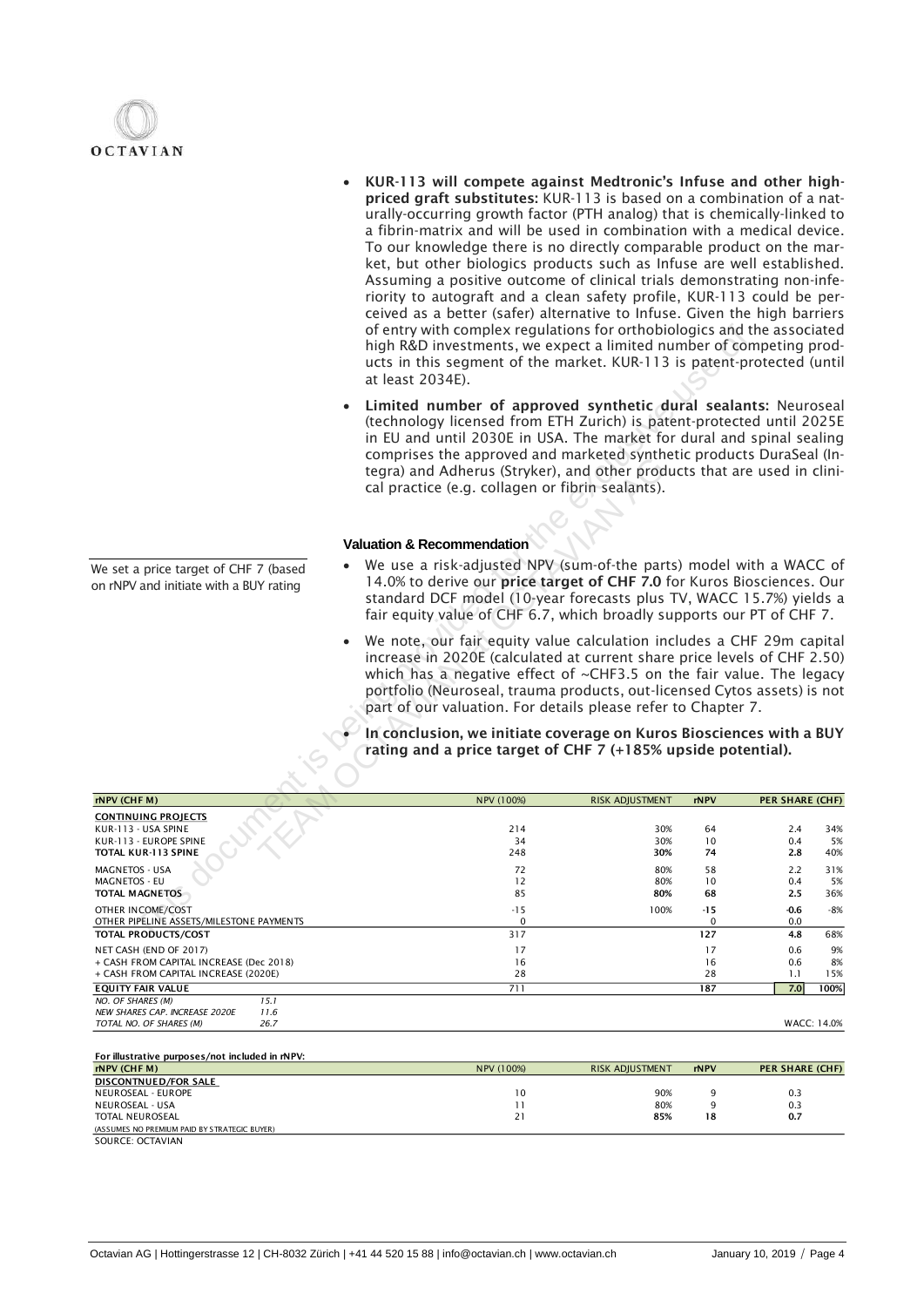

## 1.2 Investment Case Risks

There are risks related to the Kuros investment case that investors should bear in mind. Note that this list represents key risk factors but is not meant to be comprehensive or exhaustive:

- Kuros Biosciences is an emerging medical technology/biotechnology company that is currently loss-making. The next 6 to 18 months are crucial for Kuros' future development and financial position and depend on (1) the sales ramp-up of MagnetOs, (2) the investment needed to build up the commercial infrastructure to support market launch of MagnetOs, (3) the initiation of the pilot/Phase II study for KUR-113 (to establish clinical proof-of-concept), and (4) the interim read-out of the pilot/Phase II trial by H2-20E. This bears risks or opportunities that might have been under- or overestimated in this report. Due to productspecific risks and the uncertain go-to market strategy, an investment in a company in this field should be considered as highly risky.
- Financing risk: at the end of September 2018, Kuros had a net cash position of CHF 6.6m. We estimate that in total, the company needs approximately CHF 45m of cash injections to develop KUR-113 until approval and reach break-even. Hence, we expect that – in addition to the recently completed capital increase of CHF 16.1m (gross proceeds) - another cash injection of ~CHF 29m is required by 2020E (via capital increases, debt funding, partnering activities, and/or the divestment of Neuroseal). Additional funding might be required or could result in higher than expected dilution.
- Development & approval risk for KUR-113: the orthobiologics product KUR-113 has higher hurdles for approval as it contains a drug-component. The company has never developed a drug until approval and has limited experience with the relevant regulators. The authorities may not accept to regulate KUR-113 as a medical device, possibly requiring a different approval pathway. Despite the positive Phase II data obtained in trauma, KUR-113 could fail in clinical trials. Hence, this key pipeline product might not be approved for marketing by the regulatory authorities in EU and/or US. Or, the regulatory process might take longer than forecasted by us, delaying commercialization of KUR-113. build up the commental infrastructure to support may be entitally considered in the prior). This is the interimined provident provident in the prior of of the interimined proportion (and  $\beta$ ) the interimined to this repre • Final CHE 6.6m. We estimate that in the provident and the recently complementation of CHF 45m of cash injections to approval and reach break-even. Herice, we exthe recently completed capital increases of CHI anometrical
	- Product sales risks, general sector risks: assuming regulatory approval for KUR-113, the competitive situation, reimbursement policies or market adoption might be different than forecasted by us, which could result in lower sales and profitability compared to our projections. Also, there is the risk of stronger than anticipated competition in the market for synthetic bone graft substitutes, resulting in a slower market uptake of MagnetOs. General sector risks include enhanced competitive pressures, changes in reimbursement, pressure on drug and medical device prices, and product recalls.
	- Execution risk: Kuros is an emerging orthobiologics company and the go-to-market strategy for KUR-113 is not certain at this stage. For commercialization of MagnetOs, and possibly also for KUR-113, we assume that Kuros will have a small dedicated sales force and in addition will enter into selected distribution agreements. Hence, the company will rely to a certain extent on its licensees and distributors. In case of a direct distribution in key markets, we see heightened execution risks as Kuros has no experience in running a commercial organization and has yet to hire key personnel. The departure of key members of the management team could negatively affect Kuros' ability to run operations and to sustain its innovation power.
	- Trading liquidity risk: Kuros is a small-cap company with a limited free float (~70%) and limited stock liquidity (on average 10'200 shares traded per day in the past 3 months).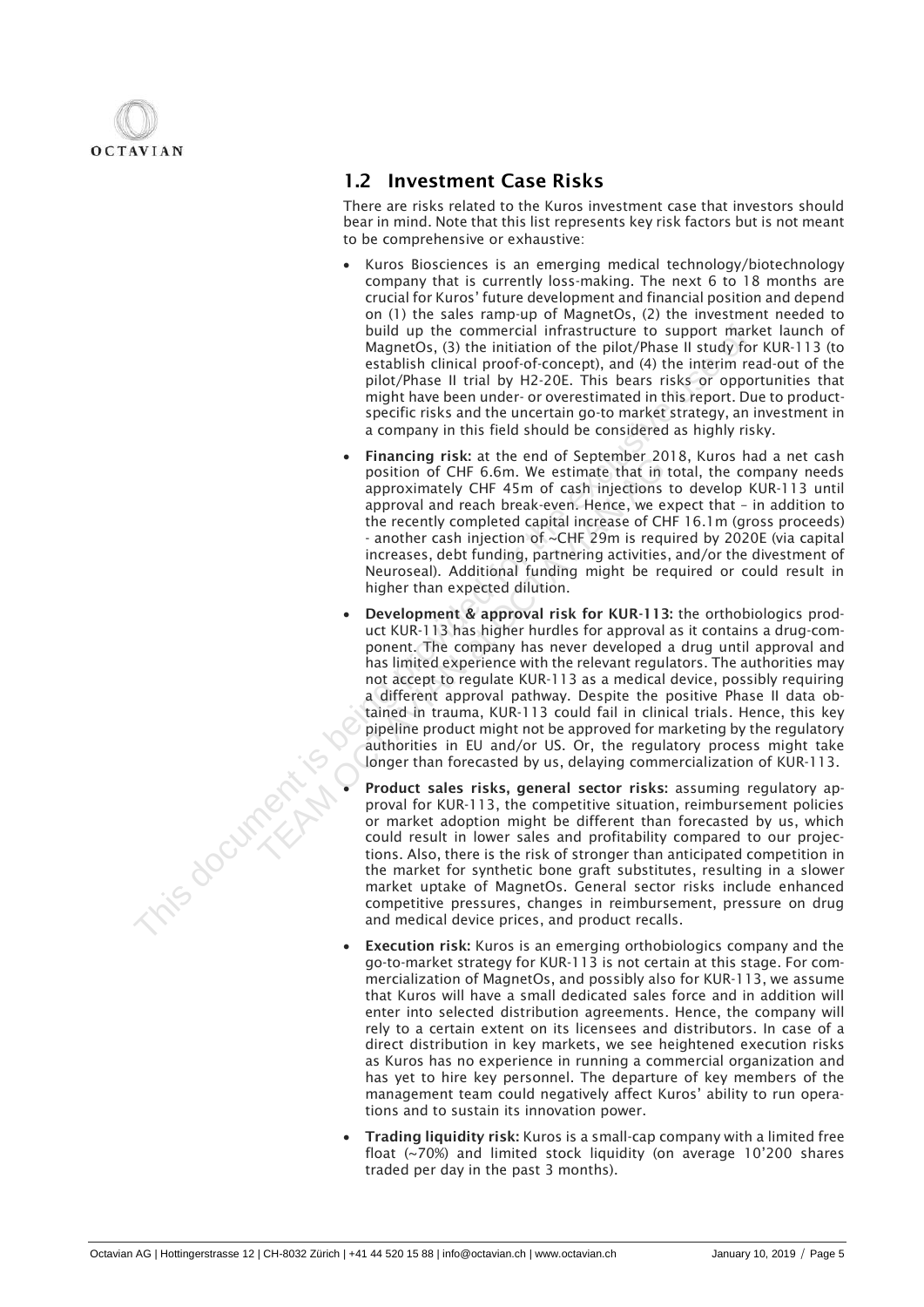

Emerging player in tissue regeneration and repair

9M-18 operating loss of CHF 9.1m; cash balance of CHF 6.6m (end Q3-18) bolstered by recent CHF 16m capital increase

Focus on MagnetOs and fibrin-PTH orthobiologics (KUR-113) in spine



Own dedicated sales force in US market; opportunity for a specialized orthobiologics company in a market dominated by hardware suppliers

## 2 Company

## 2.1 Introduction & Strategy

Innovative products for tissue repair and regeneration: Kuros Biosciences AG (ticker: KURN SW), headquartered in the Zurich area (Schlieren), was founded in the year 2000 as a spin-off of the ETH Zurich. The company owns exclusive rights to an innovative fibrin-PTH orthobiologics technology; its key product candidate KUR-113, a growth-factor based bone graft for spinal fusion, is currently in preparation for Phase II. In early 2017, Kuros acquired privately-held Xpand, based in Bilthoven/Netherlands, in an all share deal. The transaction added MagnetOs, a complementary CE marked bone graft substitute, to Kuros' product portfolio. Kuros has 28 FTEs. The fibrin-PTH orthobiology product development is in Schlieren. Medical device product development and the state-of-the-art GMP manufacturing facility for MagnetOs are in Bilthoven, as well as regulatory affairs, quality management and logistics functions. Moreover, a US subsidiary was set up in Boston in early 2018 for US product commercialization. Sourcing of components is secured from recognized third party suppliers.

In transition from development-stage into commercial-stage: the company recently transitioned into early commercial-stage (MagnetOs was launched in Q2-18) but is still cash flow negative and will remain so for the next few years. In 9M-18, Kuros reported revenues of CHF 0.3m (milestone payment) and an operating loss of CHF 9.1m. The cash balance amounted to CHF 6.6m at the end of September 2018. Through the CHF 16m capital injection conducted in December 2018, in our opinion the cash reach is extended into 2020E, up to the next value inflection point (interim readout of KUR-113 trial in mid 2020E).

Strategic focus on the spine market: over the course of 2018, the strategic focus was narrowed to allow for a more targeted investment of available funds. Hence, the company concentrates on (1) the roll-out of MagnetOs and (2) the development of KUR-113 in spine. As a background, following a management change in late 2017, the company set clear priorities for the fibrin-PTH development pipeline and decided to develop KUR-113 in combination with a spinal cage for use in lumbar spinal fusion. The strategic rationale is to focus on the largest commercial opportunity, which is seen in spinal indications that make up >50% of all bone graft procedures. Consequently, development activities for the two trauma product candidates KUR-111 (for tibial plateau fractures) and KUR-113 (for open tibial shaft fractures) were halted. We view this as a sensible strategy considering the high investments required for the simultaneous development of all products. Also, the CE marked dural sealant Neuroseal will not be further developed and will likely be divested. The state dall The translation is being the state of Multiple in the state of the translation of the translation of the binner of the fibre of the fibre of the computed privately-held Xpand, based in Bilthoven/No<br>martiked ary was set up in Boston in early 2018 for Us pro<br>
Sourcing of components is secured from recogni<br>
In transition from development-stage into com<br>
pany recently transitioned into early commerce<br>
launched in Q2-18) but is st

Hybrid commercial strategy: Kuros aims to become a leading orthobiologics business built on clinically-proven technology, and own commercial infrastructure supported by local distributors. For the roll-out of MagnetOs in the US (started in June 2018), Kuros has established a first commercial footprint and currently employs 2 sales reps; this number is expected to grow to 4 in 2019E, and to 9 in 2020E. Further, Kuros is in negotiations with potential distributors in the US, with a focus on mid-sized and local distributors. It is evident that a direct strategy requires substantial investments; however, as the commercial infrastructure will be built up gradually, we do not expect a huge step-up in S&M cost in the short to mediumterm. The selling efforts will focus on key opinion leaders (KOLs) and the attendance at scientific congresses. In EU, the focus is on selected markets in collaboration with local distributors. In the longer term, MagnetOs and the fibrin-PTH orthobiologics are synergistic as they address the same physician base (orthopedic surgeons and neurosurgeons doing spine surgery).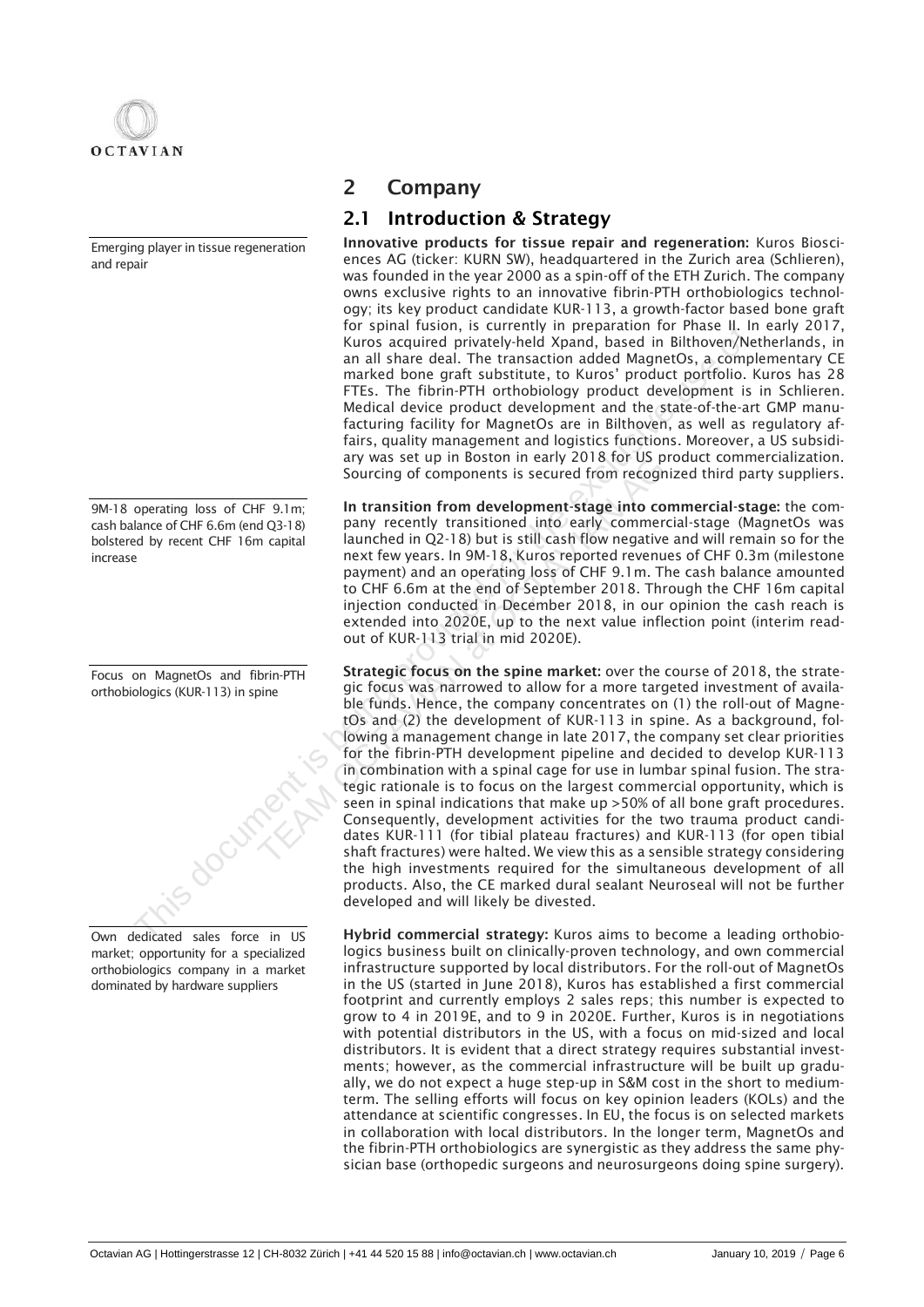

Two complementary and innovative orthobiologics products

## 2.2 Product Portfolio & Key Value Drivers

Focused portfolio of innovative products in bone regeneration: the product portfolio comprises two key products that drive the investment case and will be analyzed in more detail in the following chapters:

(1) MagnetOs (commercial-stage)

(2) KUR-113 / fibrin-PTH bone graft (moving into Phase II)

### MagnetOs synthetic orthobiologics portfolio ("medtech"):

|                        | Surface Science Orthobiologics (CE Mark/510k) |             |                              |                         |
|------------------------|-----------------------------------------------|-------------|------------------------------|-------------------------|
| Product                | <b>Therapeutic Area</b>                       | Preclinical | <b>Regulatory Submission</b> | <b>Market Clearance</b> |
| MagnetOs Granules (EU) | Orthopedics, Spine, Dental                    |             |                              |                         |
| MagnetOs Granules (US) | <b>Spinal Fusion (posterolateral)</b>         |             |                              |                         |
| MagnetOs Putty (EU)    | Orthopedics, Spine, Dental                    |             |                              |                         |
| MagnetOs Putty (US)    | Spinal Fusion (posterolateral)                |             |                              |                         |

Fibrin-PTH orthobiologics pipeline ("biotech"):

|                              | Fibrin/PTH Growth Factor-based Orthobiologics |             |         |         |         |
|------------------------------|-----------------------------------------------|-------------|---------|---------|---------|
| Product                      | <b>Therapeutic Area</b>                       | Preclinical | Phase 1 | Phase 2 | Phase 3 |
| <b>KUR-113 (EU &amp; US)</b> | Spinal Interbody Fusion <sup>1</sup>          |             |         |         |         |

fracture trial

MagnetOs is an approved synthetic bone graft substitute (US & EU)



orthobiologics product for use in spinal fusion

We expect several clinical milestones over the next 6-18 months

MagnetOs is an approved synthetic bone graft substitute: MagnetOs has an enhanced sub-micron surface topography. MagnetOs granules were granted CE mark in July 2016 for use in orthopedics, spinal and dental application; the putty form was approved in May 2018. In the US, the company obtained 510(k) marketing clearance in February 2017 for the granules and in August 2018 for the putty for posterolateral spinal fusion (PLIF). Meanwhile, the US label of the putty was extended to include some orthopedic indications. Commercialization in the US (via a small direct sales force) and EU (launched to date in UK via a distributor) started in 2018. MagnetOs has an excellent efficacy and safety profile; clinical post-approval trials are underway to strengthen the marketing case. This includes an investigator-led randomized trial in 100 spinal fusion patients comparing MagnetOs to autograft. Also, Kuros aims to expand the label in the US to include additional indications. For full details on MagnetOs, please refer to Chapter 4. Science Orthobiologics (CE Mark/510K)<br>
Therepeutic Area<br>
Discrement is the exclusive properties of the exclusive properties a properties a properties a provided for the exclusive use of the exclusive use of the exclusive u Solution (posterolateral)<br>
Fibrin-PTH orthobiologics pipeline ("biotech"):<br>
based Orthobiologics<br>
Preclinical<br>
Phase 1<br>
Interbody Fusion<sup>1</sup><br>
Source: Kuros. 'Anticipated phase II&III program utilizing safet<br>
fracture trial<br>

Source: Kuros. 1Anticipated phase II&III program utilizing safety data from KUR-113 tibial shaft

KUR-113 is a growth factor-based orthobiologics product to be developed for use in spinal fusion: the product candidate is based on Kuros' patented fibrin-PTH technology and will be developed for use in spinal fusion, in combination with a medical device (spinal cage). Of note, while the targeted end-market for KUR-113 is also in the medical device area (spine), the approval process is more complex compared to a standard bone graft substitute. A feasible path to approval could be via a PMA (pre-marketing application), which is the usual regulatory pathway for Class III medical devices and was used for similar products e.g. Medtronic's Infuse. The company plans for an accelerated Phase II/III development program, with the initiation of Phase II scheduled for Q2-19E. For full details on KUR-113, please refer to Chapter 5.

## 2.3 Upcoming Clinical Milestones

- IDE Submission for Phase II study KUR-113: Q1-19E
- 510(k) approval of spinal cage (component of KUR-113): Q1-19E
- Initiation of Phase II trial for KUR-113 (FPI): Q2-19E
- Interim read-out of Phase II trial: mid 2020E (key value inflection point)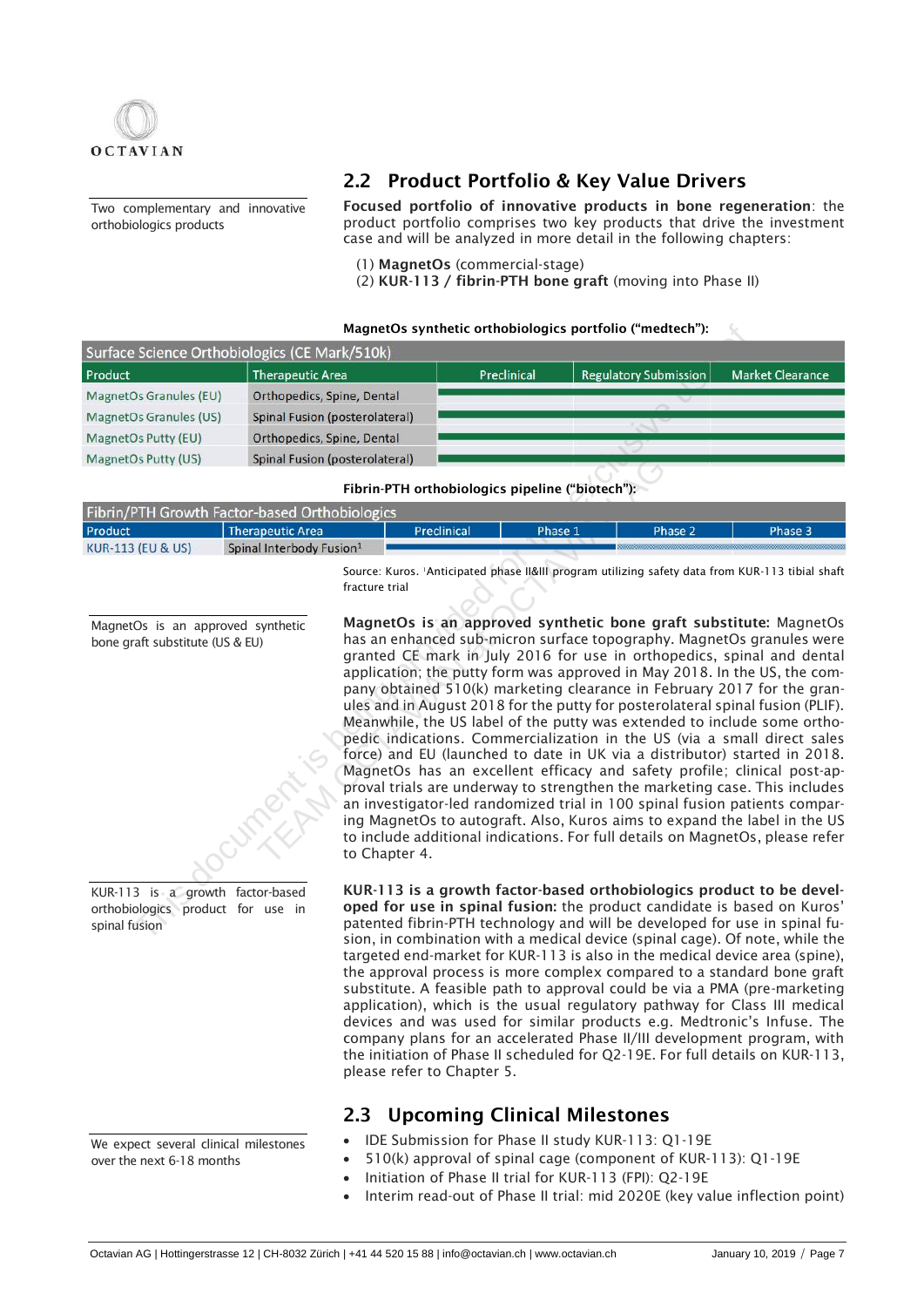

## 2.4 Legacy Portfolio

The company's legacy portfolio comprises a CE marked medical device asset (Neuroseal) and two fibrin-PTH product candidates that have completed Phase II. We provide an analysis of Neuroseal (dural sealant), a CE marked medical device in a niche neuro-surgery market segment. Of note, Neuroseal and the other legacy products are not included in our valuation.

### Biotech/medtech legacy portfolio:

| Legacy portfolio             |                                 |              |         |         |              |
|------------------------------|---------------------------------|--------------|---------|---------|--------------|
| Product                      | <b>Therapeutic Area</b>         | Preclinical  | Phase 1 | Phase 2 | Phase 3      |
| KUR-111 (EU & US)            | <b>Tibial Plateau Fractures</b> |              |         |         |              |
| <b>KUR-112 (EU &amp; US)</b> | <b>Solitary Bone Cysts</b>      |              |         |         |              |
| KUR-113 (EU & US)            | <b>Tibial Shaft Fractures</b>   |              |         |         |              |
| Product                      | <b>Therapeutic Area</b>         | Non-clinical | Pilot   | Pivotal | Registration |
| KUR-023/Neuroseal (EU)       | Dural sealant <sup>2</sup>      |              |         |         |              |
| KUR-023/Neuroseal (US)       | Dural sealant                   |              |         |         |              |

Neuroseal potentially to be divested; not part of our company valuation & price target

Fibrin-PTH development activities in trauma are on hold and not included in our valuation

Upside potential (milestones, royalties) from Cytos legacy products not reflected in our valuation

Source: Kuros. 2Discussion ongoing with EU regulatory body to obtain spinal claim without (pre) clinical studies

Neuroseal is registered in EU, no own commercialization envisioned, likely to be divested: Neuroseal is a dural sealant ("glue") for use in brain surgery that provides a watertight seal around the membrane surrounding the brain. The product received CE mark approval in June 2017. In the US, the product is not registered; approval would likely require a timeline of 3 years and CHF 7-10m R&D investment (PMA approval pathway with an estimated 100-200 patient study). The market for dural sealants is a niche in neurosurgery, with a limited number of competing products. The market potential is estimated at ~CHF 200m p.a., with a CAGR of ~5%. We assume that Neuroseal, slightly differentiated from other sealants by enhanced ease-of-use, could gather a market share of up to 12% and generate peak annual sales of CHF 30m (EU & US). Kuros is in the process to extend the CE mark label (to include the use in spinal indications as well) and is currently in discussion with the EU regulators to obtain such claim without additional data. For full details see Chapter 8. The material of the and Phase and China Phase and Phase and The EVA (1) The ACC ASS The EVA (1) Dural scalar<br>
12 (EVA U.S) This Shaft Fractures<br>
12 (EVA U.S) This Shaft Fractures<br>
12/2 (EVA U.S) This Shaft Fractures<br>
12/2 Source: Kuros. <sup>2</sup>Discussion ongoing with EU regulatory body to clinical studies<br> **INERENT ONE diversed:** Neuroseal is **registered in EU, no own comme**<br> **IKEP to be diversed:** Neuroseal is a dural sealand sealand<br>
surgery

KUR-111 & KUR-113 in trauma, KUR-112: the fibrin-PTH orthobiologics products KUR-111 and KUR-113 are designed to generate bone tissue during fracture healing and have met the primary endpoints in large Phase IIb studies in specific trauma indications. Until recently, Kuros intended to initiate Phase III trials in trauma and in parallel advance KUR-113 in spine; however, due to the high investments required to run three development programs simultaneously, the company decided to focus first on KUR-113 for spinal fusion and put the trauma programs on hold. KUR-112 for the treatment of solitary bone cysts has obtained orphan drug designation by the FDA and EMA and a Rare Pediatric Disease designation. As more preclinical data is required before moving into the clinic, the project is on hold.

Former Cytos' activities out-licensed, potential for milestones (not included in our model): all former Cytos' activities have been terminated or were out-licensed and do not require any further investments by Kuros. In case of success, Kuros could be eligible for milestones or royalty payments (not included in our estimates). Checkmate Pharmaceuticals has licensed the immune modulator CMP-001 (formerly known as CYT003), a TLR-9 agonist encapsulated in a VLP (virus-like particle). Checkmate is conducting a Phase Ib trial in combination with the PD-1 inhibitor Keytruda (Merck & Co.) in melanoma patients; all development activities are fully financed by Checkmate. Deal terms include potential development milestones of up to USD 90m, and up to double-digit royalties. Also, antigen-specific rights to the VLP-technology have been granted to Pfizer, and to Novartis (in Alzheimer's).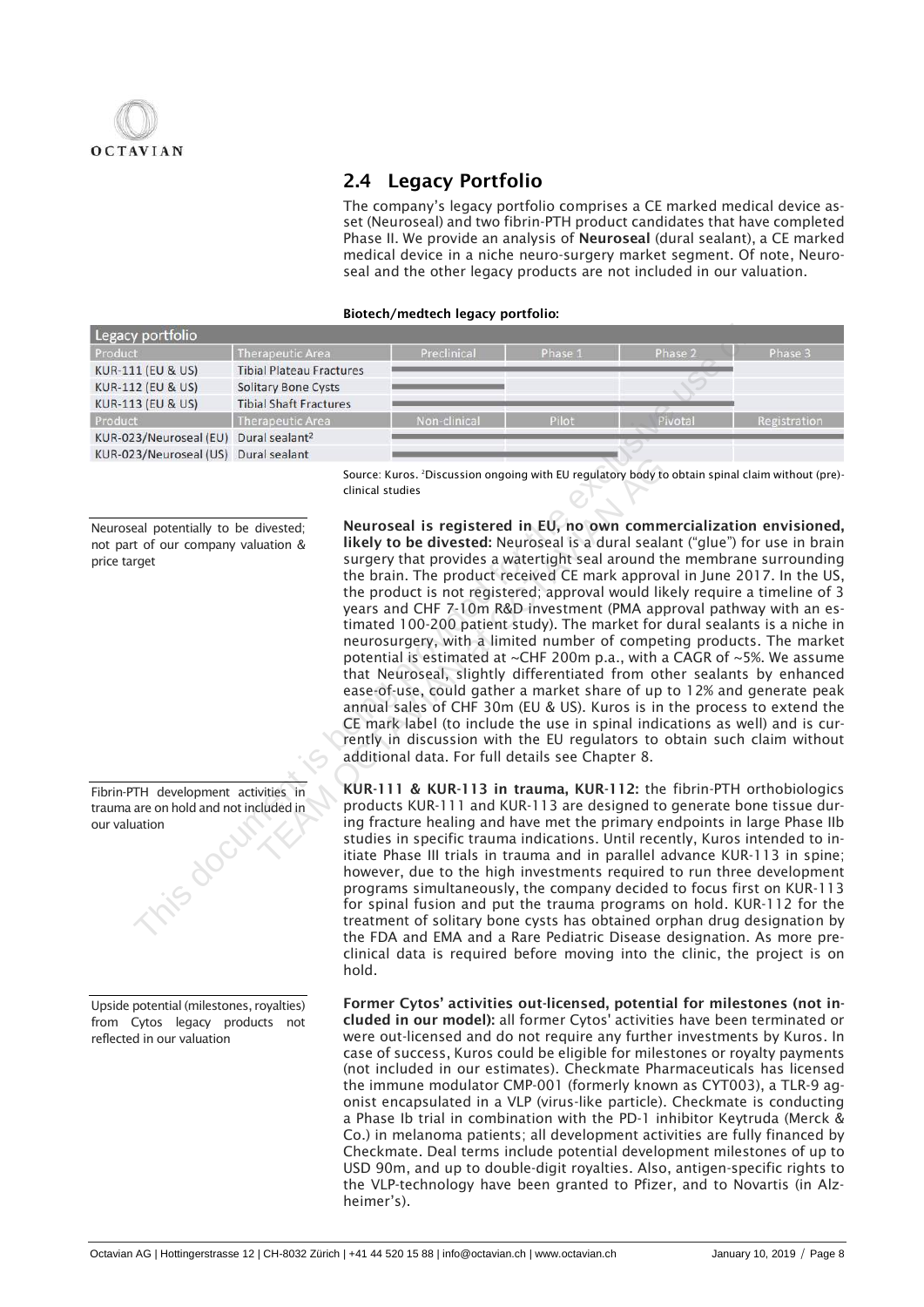

Joost de Bruijn, PhD Chief Executive Officer

Michael Grau Chief Financial Officer

Dr. Alistair Irvine Chief Business Officer

| Pascal Longlade<br><b>Chief Medical Officer</b> |  |
|-------------------------------------------------|--|
|                                                 |  |

Dr. Philippe Saudan Chief Development Officer

Frank-Jan van der Velden Head of Business Affairs & Finance of Kuros Biosciences B.V.

## 2.5 Company Organization

Most of the team members have been with the company for several years (see abbreviated CVs below). The members of the management team have experience in different fields and the necessary skills required for an emerging medical device/biotechnology player; many of them have shareholdings in the company and are incentivized with option plans. Three founders and shareholder of Xpand remain involved in the combined business. The current Board of Directors has nine members: Clemens van Blitterswijk (Chairman), Leanna Caron (Vice-Chairperson), Joost de Bruijn (CEO), Christian Itin, Gerhard Ries, Giacomo Di Nepi, Jason Hannon, Scott P. Bruder and Oliver Walker.

### 2.5.1 Management Team

Joost de Bruijn, PhD, is currently Chief Executive Officer of the Company. He is the founder and CEO of Xpand (since 2005). Professor of Biomaterials at Queen Mary University of London, UK (since 2004) and Professor of Regenerative Medicine and Entrepreneurship at Twente University, the Netherlands (since 2011). Prior at Progentix Orthobiology (founder), Scinus Cell Expansion (founder) and IsoTis Orthobiologics (Research Director Bone). PhD from Leiden University.

Michael Grau is Chief Financial Officer of Kuros since February 2018. Mr. Grau has a track record of 25 years' experience in corporate finance, controlling, accounting and general management in diverse industries and, since 2000, with a focus on medtech, biotech and pharma. Before he joined Kuros, he served as CFO of Proteros Biostructures, Correvio and Endosense, starting his career in the life science industry working for MorphoSys AG. Prior, he was working for KPMG Pat Marwick. Mr. Grau holds a BA in European Finance and Accounting from Bremen University, Germany, and Leeds University, U.K., and an executive MBA from Henley Business School at the University of Reading. CCEO). Christian Itin, Gerhard Ries, Giacomo Di Nepi, Jason<br>
P. Bruijn, PhD<br>
2.5.1 Management Team<br>
10sost de Bruijn, PhD, is currently Chief Executive Officer of<br>
Heis the founder and CEO of Xpand Ginner Chief Executive O Senator wideometric and European Science and European Science 2011). Prior at Progentix Orthobiologies (PhD from Leiden University.<br>
Michael Grau is Chief Financial Officer of Kuros Grau has a track record of 25 years<sup>1</sup> e

Since 2006 at Kuros, previously technical and commercial consultant to the biotech industry, Deputy Director of Research and Research Operations Manager at Innovata, Head of Biology at ML Laboratories, several positions at Cobra Therapeutics Ltd and Senior Scientist with Therexsys. PhD in Molecular Biology from the University of Sheffield and a BSc in Biochemistry from the University of Edinburgh.

Joined Kuros in September 2018 and has more than 24 years of experience in both pharmaceutical and medical device/biotech companies. His expertise spans Clinical Development, Medical Affairs, Pharmacovigilance/Drug Safety and Regulatory Affairs in various therapeutic areas. Dr. Longlade has also more than 10 years of clinical practice and worked in ER's, ICU's and CCU's in leading hospitals in Paris. In his last position, he served as Director of Medical Affairs, Head of Regulatory Affairs and Director of Pharmacovigilance at D&A Pharma, responsible for filing of the company lead product in EU through a decentralized procedure. Dr. Longlade holds a MD degree from the University of Paris Lariboisiere-St Louis, France.

Since August 2016; previously Chief Scientific Officer at Cytos. 19 years of experience in the pharmaceutical industry, different management roles in R&D. Dr. Saudan has considerable experience in R&D and international project management of multidisciplinary programs. PhD in biology from the University of Lausanne, Switzerland.

Co-founder & executive Board member of Xpand; co-founded CellCoTec, Progentix Orthobiology and Materiomics. Prior partner at Krüger & Partners, director of Quote Media Holding. Board member of RiverDiagnostics, executive board member of Materiomics and chairman of the supervisory board of TIIN Techfund III BV. Graduate of Erasmus University Rotterdam School of Management.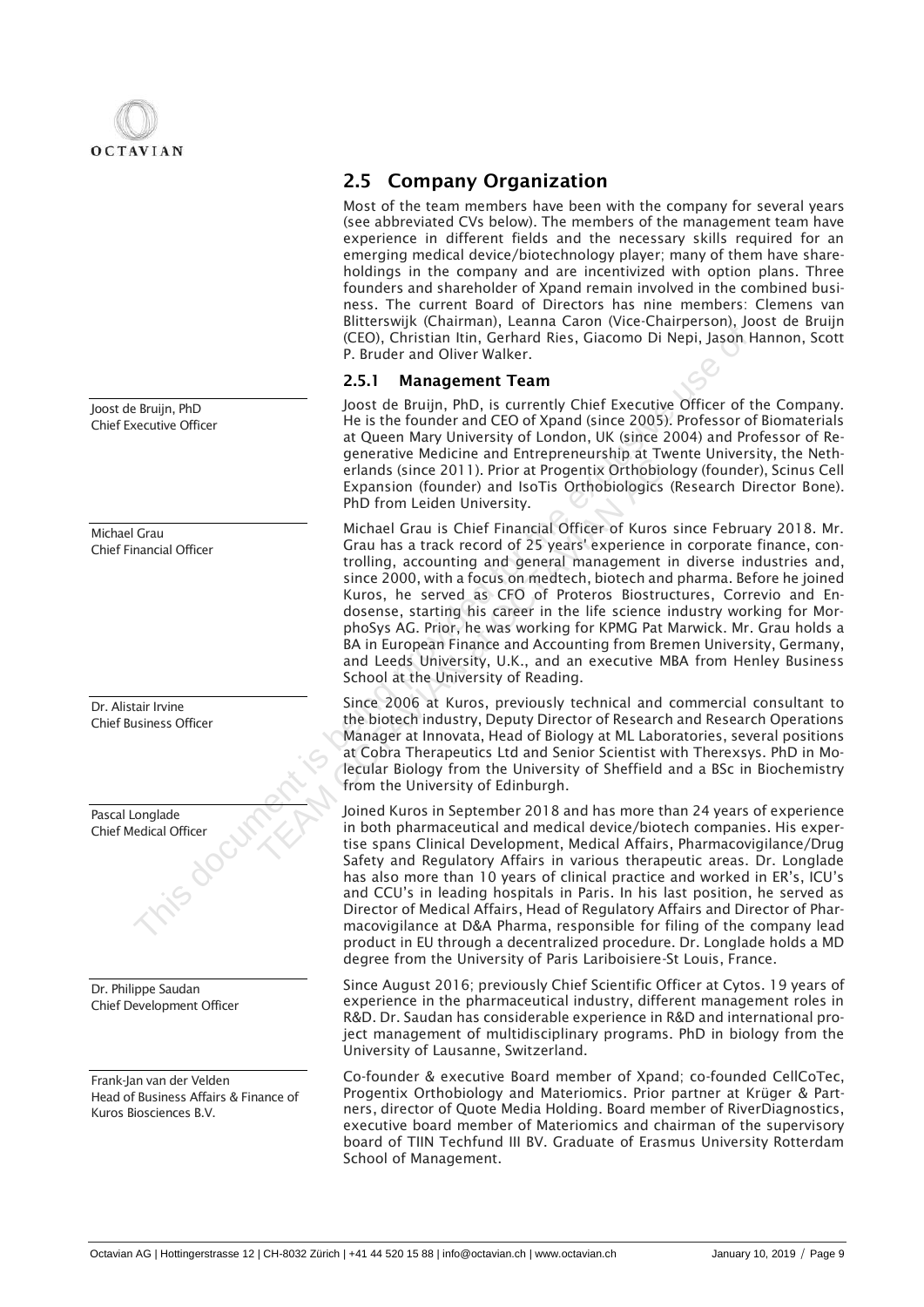

The market for bone graft substitutes has a size of USD 2.2bn and is expected to grow to USD 3.4bn by 2030E (CAGR of 3.2%)

Spinal fusion is the largest market segment (USD 1.4bn) for bone grafts

## 3 Bone Graft Substitutes & Bone Repair Market

## 3.1 Market Overview

USD 2.2bn market, growing ~3% p.a.: the market for bone graft substitutes in US & EU has an estimated size of USD 2.2bn (2016) and is projected to expand to USD 3.4bn by 2030E (+3.2% CAGR). The underlying drivers of volume growth are an ageing and increasingly active population (OctE: +1% CAGR). In the US, an estimated  $\sim$  1.4m bone grafting procedures are performed p.a. In Europe the corresponding number ~1.3m (source: Kuros, Millenium Research Group). Many of these procedures use a graft from the patient's own bone that has been surgically removed from another site of body (autograft), which is used in an estimated 40% of procedures in the US, and 50% in Europe. The remaining procedures, i.e. the grafting procedures that do not use autograft (60% in the US, 50% in EU), represent the current bone graft substitute market. While autograft is the gold standard in terms of efficacy and safety, it has major drawbacks. Hence, the potential replacement of autograft could further increase the total market opportunity for bone graft substitutes.

Spinal fusion represents the largest segment: out of the USD 2.2bn market size, spinal fusion is the largest segment (USD 1.4bn), while other indications (orthopedics, mostly trauma, cranio-maxillofacial) make up USD 0.8bn. The market for spinal fusion is forecasted to grow to USD 2.0bn by 2030E (+2.6% CAGR).



### Bone graft substitute market by value share (excl. autograft):

Source: Kuros company presentation, company estimates

Natural missing bone can be replaced with a bone graft substitute: a bone graft is a material that is used by orthopedic or spinal surgeons to replace a missing piece of bone, or to fill a void and promote new bone ingrowth. In fracture repair (trauma), where there is bone loss or compression, or in fusion procedures, where there is a requirement to grow bone to bridge a gap, a bone graft substitute material can be used as an alternative to the patient's own bone (autograft). Applications for bone graft substitutes are diverse and include dental, orthopedic and spinal applications. In orthopedic trauma, the treatment of delayed unions, mal-unions, and non-unions requires restoration of alignment, stable fixation (hardware such as screws and plates), and in many cases adjunctive measures such as the use of bone-graft substitutes.

Gold standard in grafting is the use of the patient's own bone: autograft, also called autologous bone, is harvested in a separate surgical procedure, commonly from the iliac crest. Autologous bone graft is an excellent grafting material, but availability may be limited and the procedure to

Replacing natural bone with a bone graft substitute

Autograft is the gold standard, but has several drawbacks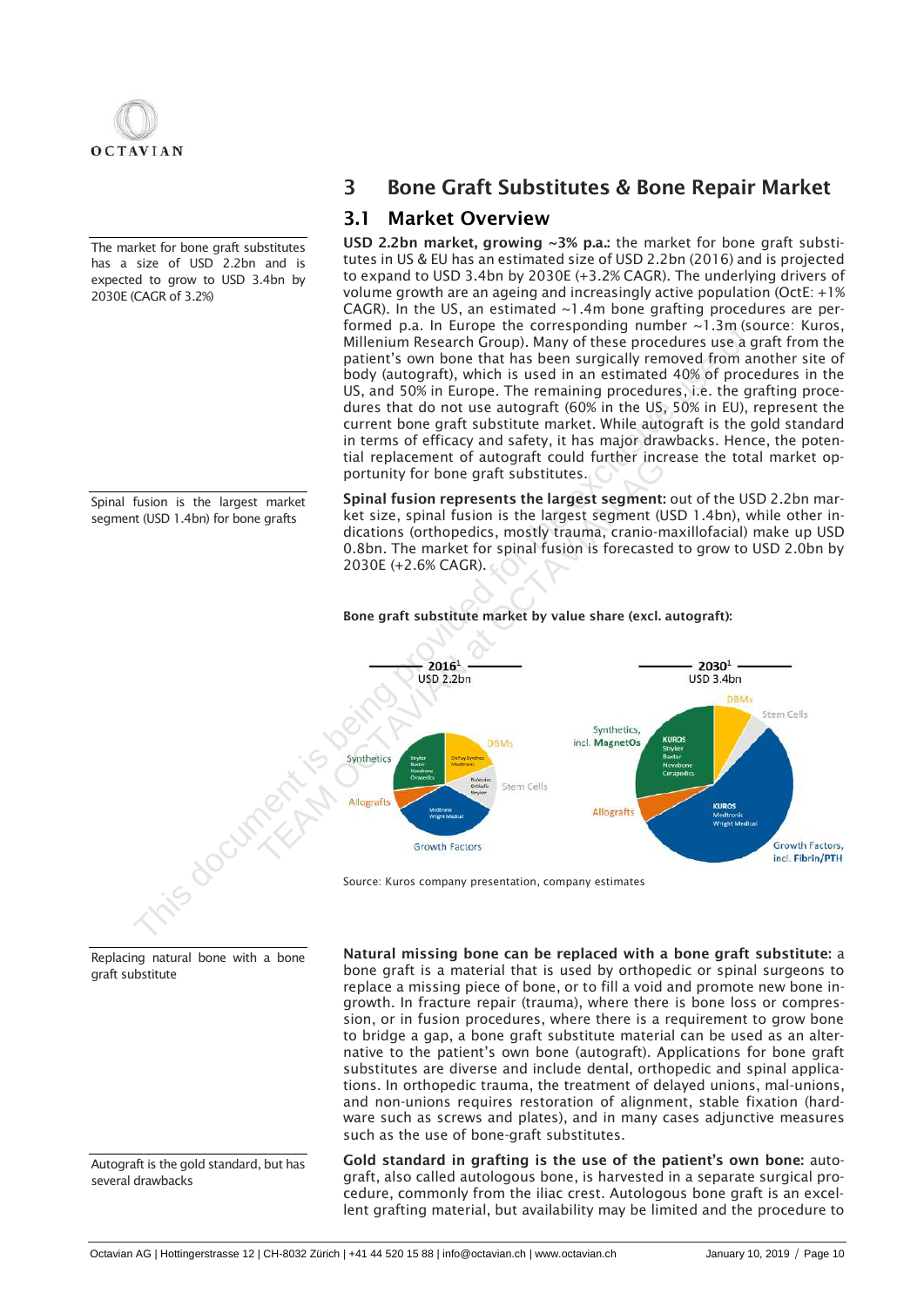

Alternatively, bone graft substitutes are being used

harvest the material might be associated with complications (pain and morbidity at the site of harvesting), besides the additional cost for the procedure. Major advantages of autograft include its excellent bio-compatibility and the fact that the naturally occurring bone growth substances contained within autograft promote new bone growth and fracture healing.

Synthetic and other materials can be used as an alternative to autograft: bone graft substitutes can either replace autologous bone graft completely or expand an existing amount of autologous bone graft. Bone substitutes provide for mechanical (structural) support and support osteoregeneration.

|                                                     | oappentates provide for meenamear (stracturar) support and support ostet<br>regeneration.                                                                                                                                                                                                                                                                                                                                                                                                                                                                                                                                                                                                                                                                                                                                                                                                                                                                        |
|-----------------------------------------------------|------------------------------------------------------------------------------------------------------------------------------------------------------------------------------------------------------------------------------------------------------------------------------------------------------------------------------------------------------------------------------------------------------------------------------------------------------------------------------------------------------------------------------------------------------------------------------------------------------------------------------------------------------------------------------------------------------------------------------------------------------------------------------------------------------------------------------------------------------------------------------------------------------------------------------------------------------------------|
|                                                     | Bone graft substitutes usually have one or more components: (1) a<br>osteoconductive matrix to support the in-growth of new bone; (2) eventu<br>ally they include osteoinductive proteins to support mitogenesis of undi-<br>ferentiated cells; and (3) possibly osteogenic cells (osteoblasts or osted<br>blast precursors) capable of forming bone in the proper environment. Var<br>ious forms of bone-graft substitutes are available and include allogratious<br>bone preparations such as demineralized bone matrix and calcium-base<br>materials. Allogeneic bone is bone originating from a foreign body such a<br>cadaveric bone, or from animal bone. Generally, we understand that th<br>choice of material is dependent on the clinical situation and on the sur<br>geon's preference. There are various products available, differing with re<br>spect to efficacy, cost and patient morbidity as outlined below.<br>Overview bone graft materials: |
|                                                     |                                                                                                                                                                                                                                                                                                                                                                                                                                                                                                                                                                                                                                                                                                                                                                                                                                                                                                                                                                  |
| <b>Autograft</b>                                    | Gold standard, excellent product characteristics in terms of osteoconduction and<br>osteoinduction. Iliac crest autograft considered as gold standard. Major drawback:<br>cost of surgery, morbidity at harvest site, availability may be limited                                                                                                                                                                                                                                                                                                                                                                                                                                                                                                                                                                                                                                                                                                                |
| Allograft                                           | Low cost (ASP ~USD 200 per unit). Reduced osteoinductivity may lead to inferior<br>healing as compared to autograft. Cadaver bone or xenograft, cancellous or cor-<br>tical bone. Osteoamp (Bioventus): allograft-derived growth factor-rich bone graft                                                                                                                                                                                                                                                                                                                                                                                                                                                                                                                                                                                                                                                                                                          |
| <b>Demineralized bone matrix</b><br>(DBM)           | ASP up to USD 1'700/unit. Widely used, cost effective. Made of human cadaveric<br>bone, variability of lots. Highly processed allograft derivative with >40% of the<br>mineral content of the bone matrix removed by mild acid, while collagens, non-<br>collagenous proteins and growth factors remain. Osteoconductive & osteoinduc-<br>tive. Key products: DBX (DePuy Synthes), Grafton DBM (Medtronic).                                                                                                                                                                                                                                                                                                                                                                                                                                                                                                                                                      |
| <b>Synthetics</b>                                   | Calcium phosphate base, hydroxyl apatite. Cost per unit ranging from USD 1'000<br>for basic void fillers (first-generation) up to USD 4'000 for premium-priced second-<br>generation products. Examples: Vitoss (Stryker, > USD 100m sales p.a.), Novabone<br>(Novabone), ChronOs (DePuy Synthes), Nuvasive (AttraX), i-Factor (Cerapedics).<br>Actifuse (Baxter) lost substantial market share                                                                                                                                                                                                                                                                                                                                                                                                                                                                                                                                                                  |
| Autologous bone marrow,<br>stem-cell based products | ASPs over USD 4'000, high costs and complex supply chain major drawbacks.<br>Products: Trinity Elite (Orthofix), Osteocel (Nuvasive)                                                                                                                                                                                                                                                                                                                                                                                                                                                                                                                                                                                                                                                                                                                                                                                                                             |
| <b>Biologics</b><br>(bone growth factors)           | Recombinant bone morphogenetic proteins (BMPs), other growth factors. ASP per<br>unit up to USD 6'000. Drawbacks: high price point, safety concerns (Infuse). Prod-<br>uct examples: Infuse/rhBMP-2 (Medtronic), Augment (Wright Medical)                                                                                                                                                                                                                                                                                                                                                                                                                                                                                                                                                                                                                                                                                                                        |
|                                                     |                                                                                                                                                                                                                                                                                                                                                                                                                                                                                                                                                                                                                                                                                                                                                                                                                                                                                                                                                                  |

Source: Octavian, Kuros, company websites, other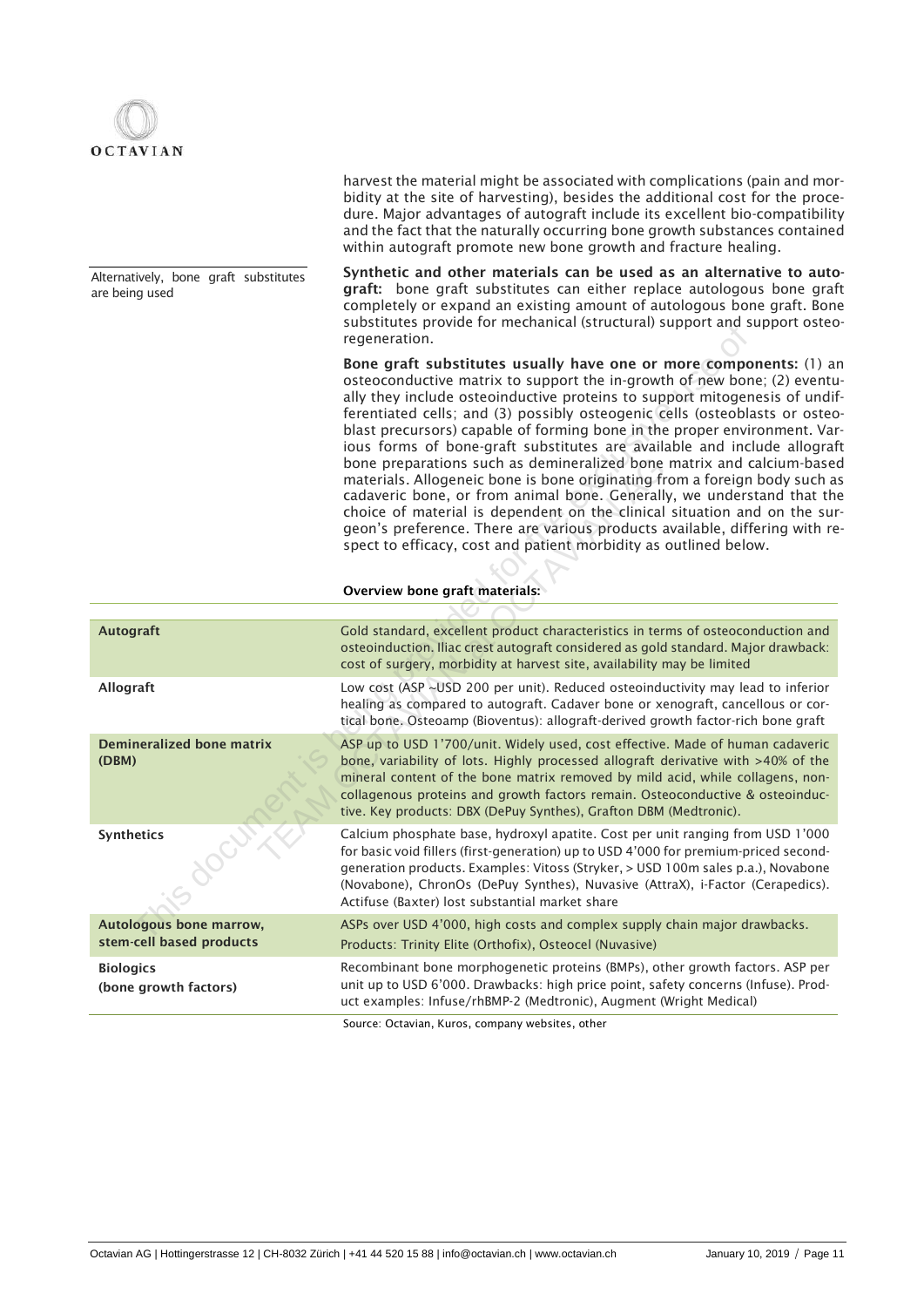

## MagnetOs: synthetic bone graft

Approved in the US & EU

Sales 2018E: CHF 0.6m

Peak sales: CHF 100m (2033E)

rNPV: CHF 68m (80% risk-adjustment)

Our sales forecasts (12% peak market share) are based on equivalence to autograft



osteo-inductive surface science



## 4 MagnetOs: Synthetic Bone Graft Substitute

## 4.1 Summary

Synthetic bone graft substitute differentiated by a patented advanced surface technology: MagnetOs, originally developed by Xpand Biotechnology B.V. (acquired by Kuros in January 2017), is a calcium-phosphate (HA/TCP)-based synthetic bone graft substitute. The product has an innovative and patented surface structure promoting progressive bone growth. In EU, the product has an osteoinductive claim in the label.

Launched in US & UK in Q2-18; strategic focus on the US spine market: MagnetOs granules and putty received CE mark approval for use as bone void filler in orthopedic, craniomaxillofacial and dental applications, and have so far been launched in UK via a distributor. MagnetOs (granules and putty) is 510(k) approved as an autograft extender in posterolateral spine; the US launch was initiated in Q2-18 with a small direct sales force (currently 2 reps, focusing on KOLs). Clinical marketing studies are ongoing and US label extension studies underway. Moreover, we assume that additional formulations (e.g. strips) are under development.

Premium-priced product in a crowded market, peak sales potential of CHF 100m: we estimate the global market for synthetic bone graft substitutes to have a size of ~CHF 600m, with a projected CAGR of +1-3%. The market is quite fragmented with a broad range of synthetic products available. Assuming a positive outcome of the envisioned clinical marketing trials, we anticipate that MagnetOs could achieve a market share of up to 12% (US & EU) and generate peak sales of CHF 100m p.a. This forecast is based on (1) a differentiated product profile with a high efficacy (innovative surface technology resulting in faster healing, comparable to autograft), and (2) an evidence-based distribution strategy with own sales reps, supported by selected distributors. If no equivalence to autograft will be established, we assume a lower peak sales potential (in the range of CHF 50- 75m p.a.). The product that is the product that is the product that is the product that is the control of the exclusive received CE mark approvide CE mathematic and putty received CE mark approximate the US MagnetOS granules and putt and US label extension studies underway. Moreov<br>tional formulations (e.g. strips) are under develop<br>Premium-priced product in a crowded market,<br>CHF 100m: we estimate the global market for sy<br>tutes to have a size of ~CHF 6

We project an initially moderate revenue contribution: we expect MagnetOs to generate sales of CHF 0.6m in 2018E, increasing to CHF 3.1m (2019E) and CHF 7.4m (2020E). We forecast a more substantial pick-up of product sales following the read-out of clinical studies beyond 2019E.

We calculate for MagnetOs a risk-adjusted NPV of CHF 68m (using an 80% probability-adjustment).

## 4.2 Product Description

Proprietary synthetic bone graft with an advanced sub-micron surface topography: like other synthetic products, MagnetOs comprises the widely-used substance biphasic calcium phosphate, in the form of 1-2mm or 2-4mm porous granules. However, MagnetOs has a unique and welldifferentiated surface structure compared to standard calcium phosphate (see pictures below). Using a patented process, a novel sub-micron surface structure is applied to MagnetOs during manufacturing.

MagnetOs resembles human bone: the osteo-conductive MagnetOs material has a porous trabecular structure that resembles the interconnected structure of human cancellous bone. MagnetOs has a porosity of 70%, matching the porosity of human cancellous bone at sites in the body where MagnetOs is indicated, e.g. over the facet joints in the spine (posterolateral fusion). After implantation in the body, new bone is deposited directly on the surface of MagnetOs.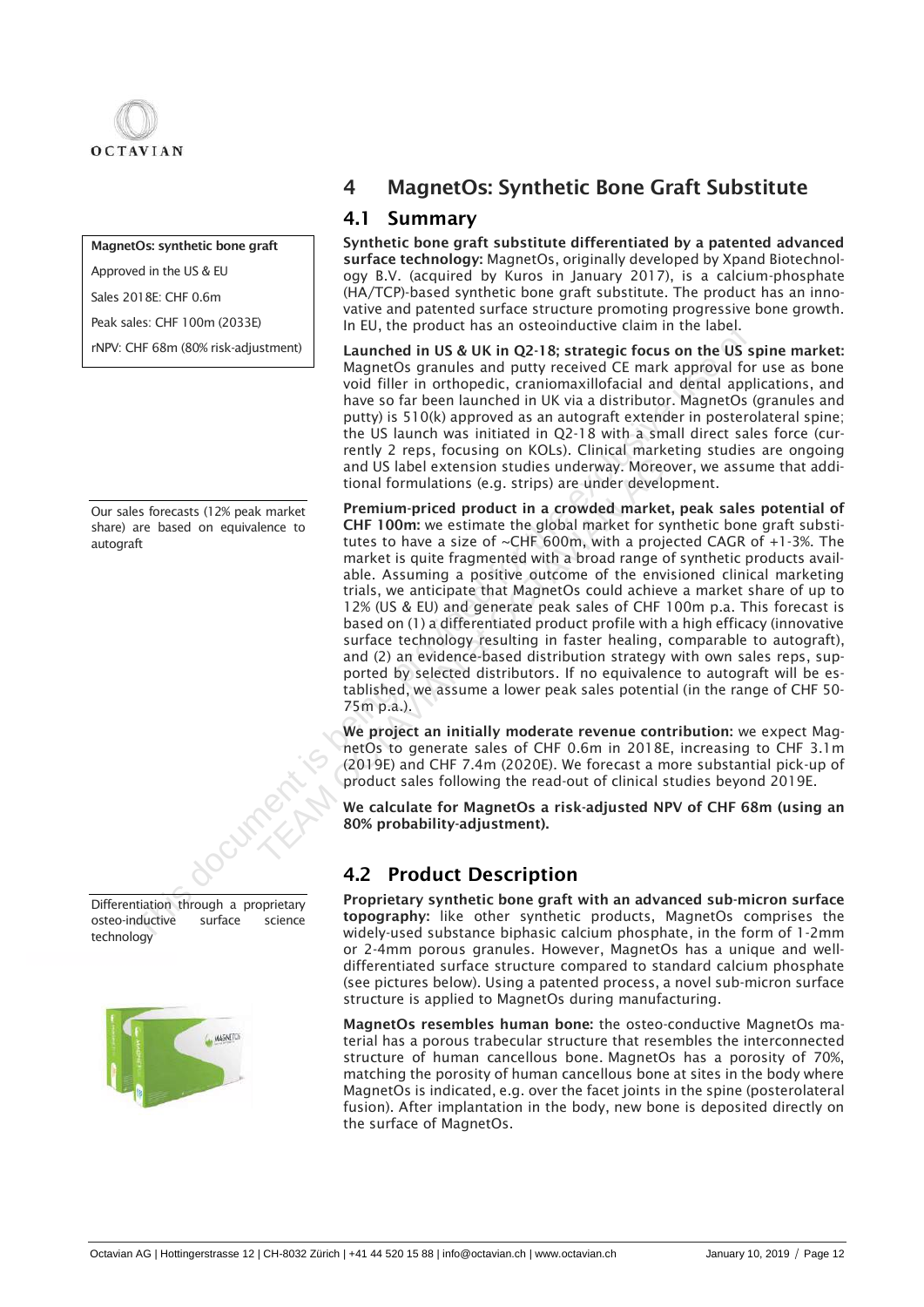

MagnetOs has an advanced sub-micron surface topography:



Surface structure of MagnetOs vs. standard calcium phosphate:



Source: Kuros



Two formulations available including a moldable putty: MagnetOs is available in two formulations (granules and putty). In the putty formulation, the granules are premixed with a polymeric binder for application to bony defects in the spine. The surgeon can shape the putty to adapt to contours of the bone defect

Protected technology, ambition to strengthen clinical evidence: the company has been quite secretive with regards to the details on how the surface structure is produced; we understand that only a handful of people involved possess knowledge on the manufacturing process. Moreover, the technology has patent protection (granules: until 2034E; putty: until 2036E), for more details refer to chapter 4.4. In preclinical studies conducted so far (predictive animal models), the special surface structure of MagnetOs was shown to elicit safe and localized progressive bone formation, and a subsequent resorption of the implant like autograft, the current gold standard. The company aims to establish clinical evidence to claim the product's superiority to other synthetics and equivalence to autograft. Surface structure of MagnetOs vs. standard calcium phosphate:<br>
This document is being the exclusive standard calcium phosphate:<br>
Surface kinos source kinos available in two formulations available including a moldable putty Standard calcium phosphate<br>
Standard calcium phosphate<br>
Source: Kuros<br>
Two formulations available including a mold<br>
available in two formulations (granules and putt<br>
tion, the granules are premixed with a polymeric<br>
bony d

## 4.3 Development Status

Approved and regulated as medical devices: synthetic bone grafts such as MagnetOs are regulated as Class II medical devices, and do not require clinical data before gathering marketing approval in the US, and CE marking in EU, which enables a relatively short time to market. The granules form of MagnetOs obtained CE mark in July 2016 and was approved by the FDA (510k application) end of February 2017. The moldable MagnetOs putty (which we see as the more important product formulation) received 510(k) approval in August 2017 as an autograft extender in posterolateral spinal fusion. Finally, in May 2018 MagnetOs putty was approved in EU as an osteoconductive and osteoinductive bone void filler in the skeletal system (i.e. spine, extremities, pelvis, cranium, mandible and maxilla). With its unique surface topography, MagnetOs directs early wound healing toward the bone-forming pathway, resulting in an osteoinductive claim in the EU for both formulations. In December 2018, the FDA granted a label extension to MagnetOs putty as a stand-alone bone graft in extremities and pelvis. This paves the way for expansion into more indications in orthopedic surgery.

MagnetOs putty:







medical device; post marketing clinical studies underway to strengthen the product claims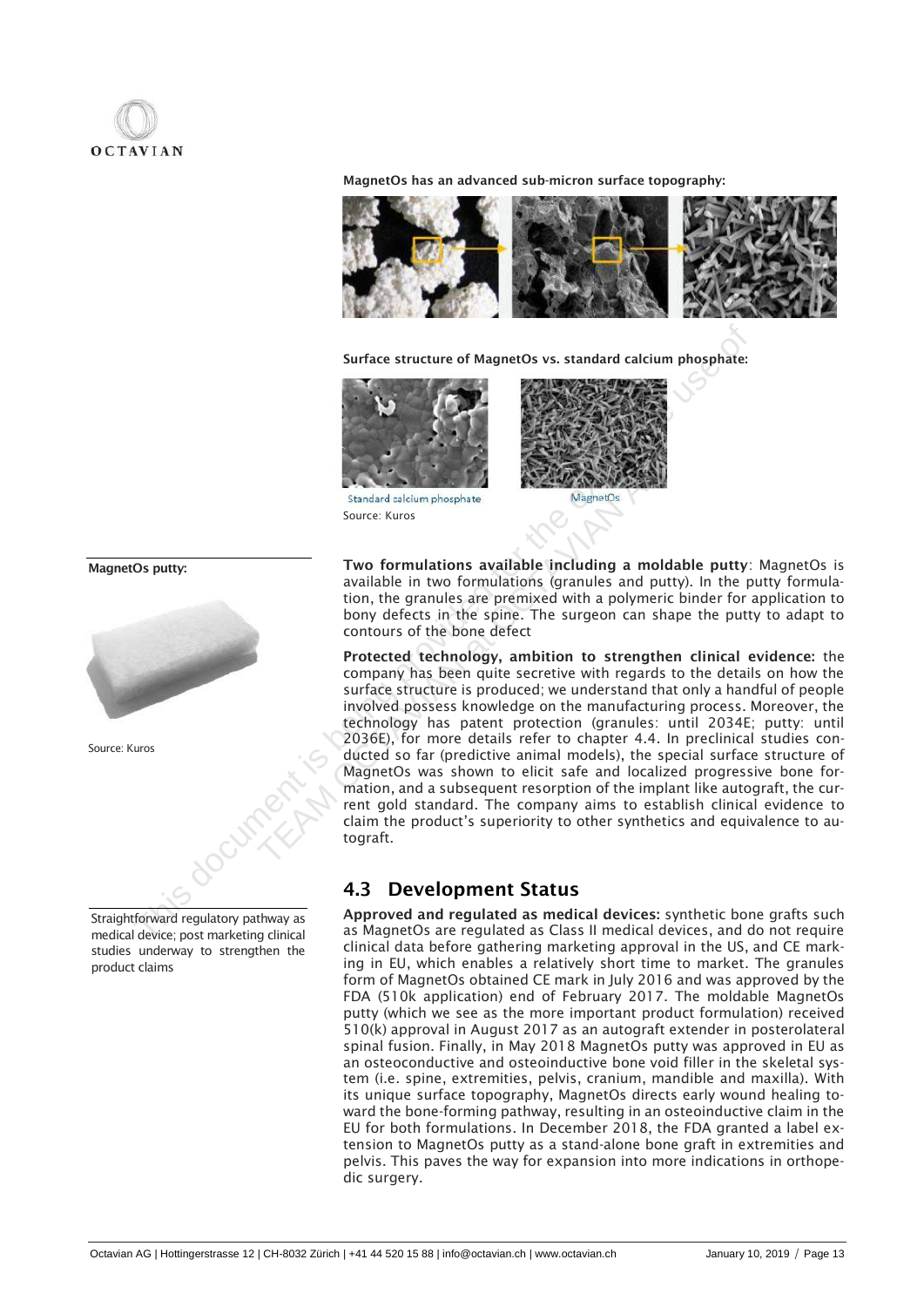

100-patient study underway to prove non-inferiority to gold standard autograft in spinal fusion; read-out in H2-19E

Extensive IP; exclusivity until at least 2034E (granules) and 2036E (putty)

There is a medical need for valueadded products

MagnetOs is competing in the synthetics bone graft market

Vitoss (Stryker) is currently the leading synthetic bone graft

Clinical studies underway, completion in H2-19E: the good performance of MagnetOs has already been shown in several clinical case studies. To effectively market MagnetOs based on product differentiation (evidencebased selling), controlled clinical trials are underway. In May 2018, a 30 patient investigator-led trial of MagnetOs granules for maxillary sinus floor elevation was started, comparing MagnetOs to autograft. In spinal fusion, a larger investigator-led randomized clinical trial has been initiated in September 2018 in 5 centers in EU. 100 patients undergoing posterolateral spinal fusion in the thoracolumbar and lumbosacral region (T10-S2) will be enrolled in this study. Primary endpoint is posterior spinal fusion rate after one year based on CT-scans. Completion of enrollment is scheduled for H2-19E. If clinical studies can demonstrate equivalence to the current gold standard autograft (as was shown in preclinical/predictive models), this would clearly differentiate MagnetOs from other synthetics that most often have never been investigated in controlled, randomized clinical studies.

## 4.4 Intellectual Property

Patent-protection until 2034E/2036E: Kuros has secured patent-protection for the MagnetOs technology in the US, EU and other major markets. Patent applications for MagnetOs granules were filed in 2014 giving an expiry of 2034E (20 years patent from filing). Kuros now has granted patents in this family in US, Europe and Australia. Patent applications for MagnetOs putty were filed in 2016 giving an expiry of 2036E. As different formulations of MagnetOs are being developed, there is the potential for further filings.

## 4.5 Competitive Environment

Shortcomings of current bone graft substitute products: all bone graft products have various shortcomings depending on their type (cost, clinical efficacy, risk of disease transmission, etc.). We believe that surgeons may like, or dislike a given product based on several factors such as (1) clinical performance and added value for the procedure, (2) user-friendliness and efficiency of the procedure, and (3) "commercial considerations", e.g. price, bundling with other products, relationship with sales reps, easy availability on the shelf etc. Hence, we believe that any new product must provide an advantage over current products to be commercially successful; for a not much differentiated product the distribution power is a key factor. enrolled in this study. Primary endpoint is posserior spinal turbs that the exclusive controlled in the studies can demonstate equivalence to the studies the studies of the exclusive use over the studies of the exclusive u **4.4 Intellectual Property**<br>
Patent-protection until 2034E/2036E: Kuros has<br>
fluity)<br>
tion for the MagnetOs technology in the US, EU a<br>
Patent applications for MagnetOs granules were expected as<br>
expiry of 2034E (20 years

We expect MagnetOs to compete mainly with second-generation synthetic bone graft substitutes: at least in the initial phase - in the absence of substantial clinical evidence - we believe the company might face headwinds given the oligopolistic market structures with established hardware players and the common practice of product bundling. From a pricing perspective, MagnetOs will be "competitively" positioned against the highest priced synthetics to promote rapid adoption amongst price sensitive users and capitalize on MagnetOs key differentiation, the sub-micron surface topography. Below we highlight two of the leading second-generation synthetics, Vitoss and Actifuse, which we believe are most comparable to MagnetOs. Best-selling synthetic bone substitute have annual sales of CHF 100m or more; still, these products mostly lack evidence from clinical data.

Stryker's Vitoss (developed by Orthovita, bought in 2011 by Stryker) is a highly porous beta tri-calcium phosphate bone graft, with clinical research demonstrating efficacy in a variety of anatomical locations. With over 375'000 implantations worldwide, Vitoss is well established as a leading synthetic bone graft. The product is available in a variety of forms, including moldable pack, malleable strip and morsels and containing bioactive glass. According to Stryker, Vitoss' open, interconnected structure designed to allow for 3D-bone regeneration; the product is up to 90% porous (cancellous bone ranges from 70-90%).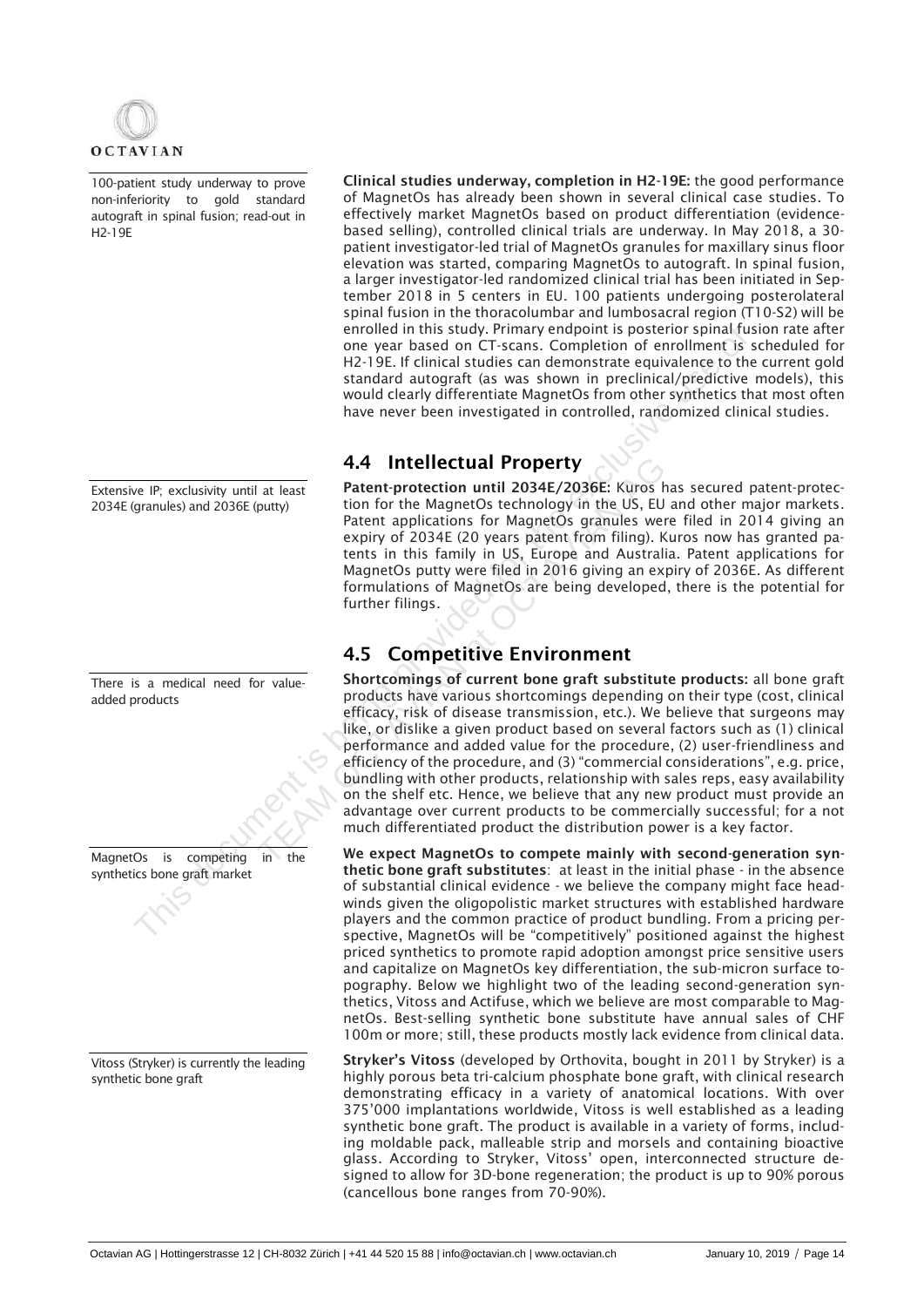

MagnetOs will not directly compete with KUR-113 as they are positioned in different market segments

## 4.6 Complementary Product to KUR-113

KUR-113 (Fibrin-PTH-orthobiologics) is complementary to MagnetOs: importantly, we expect the fibrin-PTH product to be positioned in different market segments than MagnetOs. KUR-113 will compete against other biologics bone growth products (e.g. Medtronic's Infuse, stem cell technologies), and might have some overlap with MagnetOs in the DBM market (demineralized bone matrix). For further details on KUR-113, please refer to chapter 5.

MagnetOs and KUR-113 are address different market segments:



Source: Kuros

## 4.7 Commercial Potential

Launch into a crowded market, initial focus on the US market: as explained above, the degree of differentiation compared to other synthetic bone grafts has not been not shown yet in clinical studies. Still, on the back of strong product properties, Kuros has chosen a price positioning at a slight discount to the premium-priced second-generation synthetics. In Q2- 18, commercial roll-out of MagnetOs was initiated, with an initial focus on the US, and a limited launch in key EU markets (so far launched in UK via distribution partner Axis Spine Ltd.). The sales approach builds on advocacy to KOL spine surgeons (key opinion leaders). Given the currently unproven level of differentiation against peers and Kuros' limited distribution power, we expect a moderate sales uptake over the next 2-3 years (OctE: CHF 0.6m (2018E), CHF 3.1m (2019E), CHF 7.4m (2020E).

Product approval is based on preclinical data; clinical trials to show superiority to other substitutes and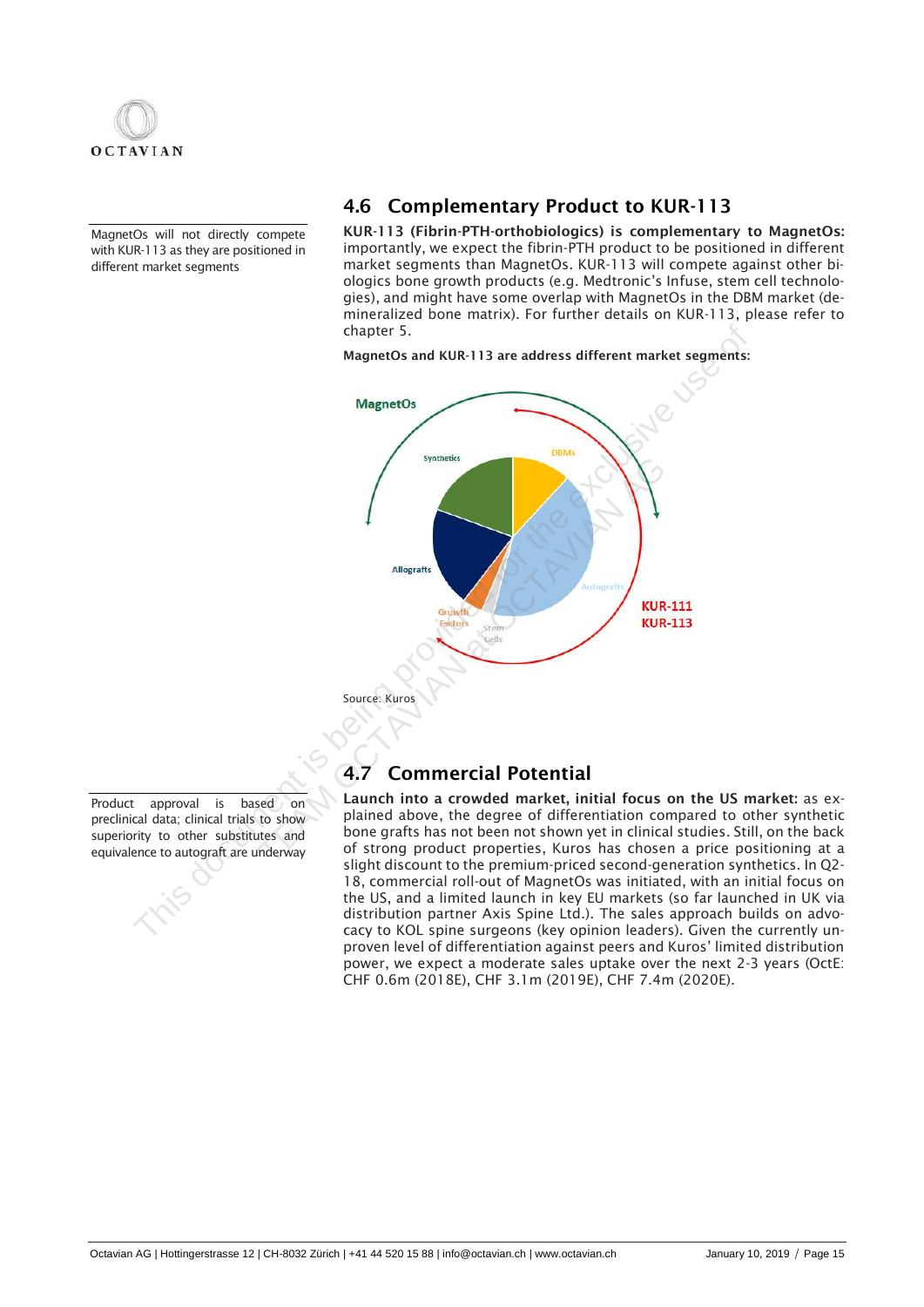

### Expected commercial milestones for MagnetOs:



Source: Kuros company presentation, November 2018

We project global peak sales of CHF 100m for MagnetOs driven by strong product characteristics (comparable to autograft)

We expect sales growth to accelerate once benefit is proven in clinical trials: consequently, we believe that a substantial acceleration of sales could happen following (1) the completion of studies to prove the efficacy of MagnetOs in the clinical setting, and (2) the intended label expansion in the US (currently approved as a bone graft extender for posterolateral spinal fusion). A positive outcome is likely as MagnetOs has a unique bonegrowth promoting surface and has shown equivalence to autograft in animal models. Assuming equivalence to autograft / superiority over other synthetics can be established in clinical trials and extension of the US label, we consider a market share of 12% in US and EU as reasonable in the longer term. This will result in peak sales of CHF 100m, thereof ~80% in US, and ~20% in EU). Otherwise, we see downside potential to our long-term sales forecasts (OctE: CHF 50-75m peak sales). Thus that the media link of the the contain the properties of the modelities that the expert of the expected for the expert of the expert of the expert of the expertent in the solid property of the two stating provided fo The system of the expect sales growth to accelerate once ben<br>trials: consequently, we believe that a substant could happen following (1) the completion of sture of MagnetOs in the clinical setting, and (2) the internet of

### Projected MagnetOs sales development (US & EU/ROW), in CHF m:



Source: Octavian

We calculate a risk-adjusted NPV of CHF 68m for MagnetOs

Attractive margin potential; we project break-even in 2021E: we believe that the margin potential for MagnetOs is over 40% in the US assuming COGS of no more than 15% and operational synergies with KUR-113 in the longer run. In EU, we see a slightly lower margin potential (~30%).

We apply a probability adjustment in our NPV model: as our forecasts for MagnetOs are based on a positive outcome of the ongoing clinical trials (non-inferiority to autograft), we apply a probability-adjustment of 80% to our discounted cash flows (using a WACC of 14%).

The resulting rNPV is CHF 68m.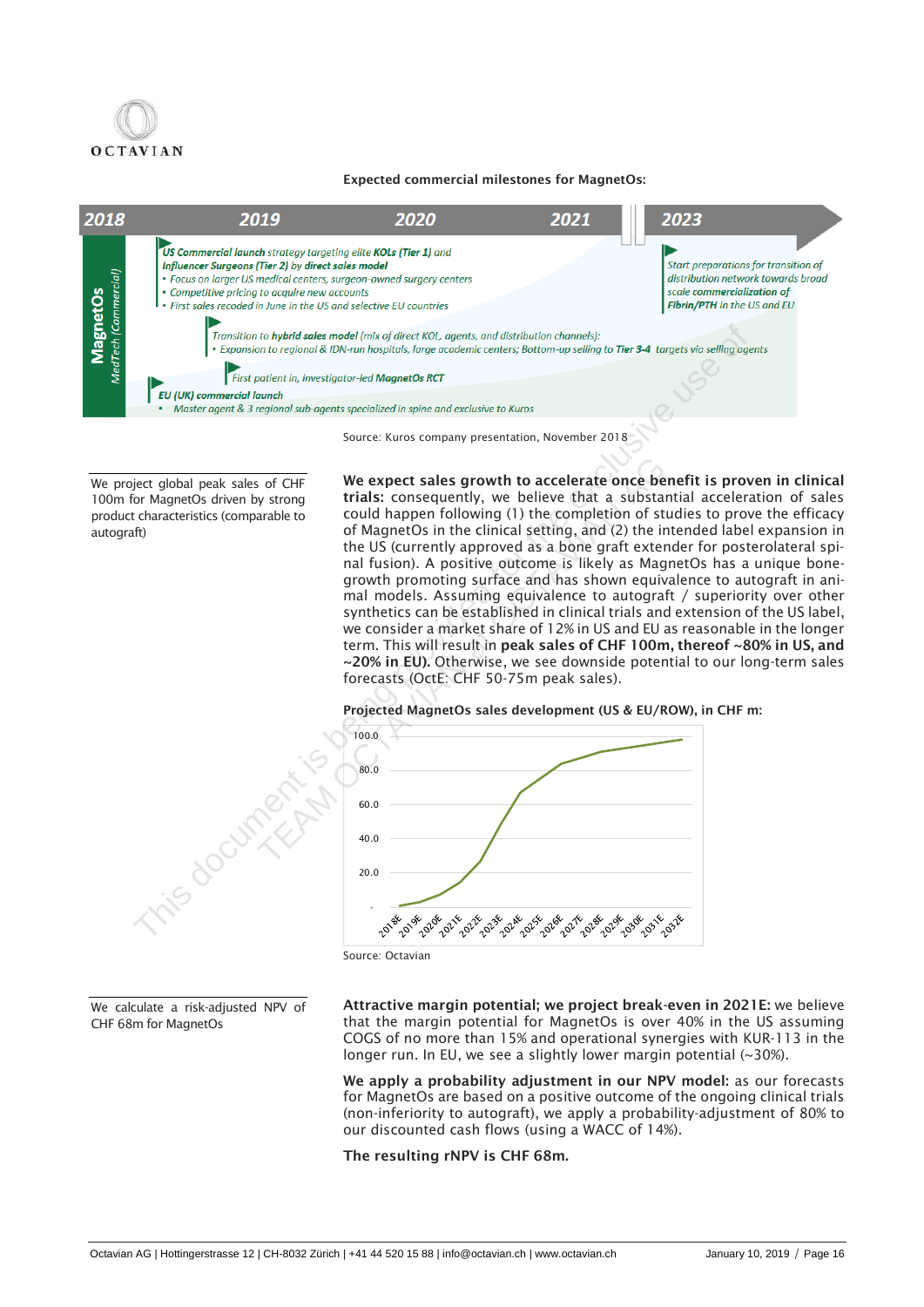

Biologics/device combination product

Est. launch date: 2025E

Peak sales: CHF 500m

rNPV: CHF 74m (30% risk-adjustment)

Probability-adjusted NPV of CHF 74m

TLIF cage filled with KUR-113:



Source: Kuros

The largest market for KUR-113 is in spinal surgery: 0.5m procedures p.a. in the US

# 5 KUR-113: Orthobiologics Bone Graft Substitute

## 5.1 Summary

Innovative orthobiologics product with the potential for widespread use in spinal surgery: the fibrin-PTH product candidate KUR-113 is an innovative orthobiologics product for use in spinal fusion. The patent-protected technology incorporates an analog of the bone growth stimulator PTH (parathyroid hormone) into a fibrin matrix. The PTH analog contains the biologically active n-terminal fragment of the naturally occurring hormone also used in Eli Lilly's osteoporosis drug Forteo. KUR-113 is designed to promote bone healing in lumbar spinal fusion procedures and will be developed in combination with an intervertebral spacer (spinal cage).

Entering Phase II/pilot study in Q2-19E: the company plans to initiate a pilot/Phase II study (40-60 patients) in Q2-19E, with an interim read-out in mid 2020E. A larger-scale Phase III program (enrolling an estimated 300- 400 patients) could be completed by 2024E, with market launch in 2025E.

CHF 500m peak sales potential: in our opinion, if KUR-113 can demonstrate clinical efficacy (equivalence to gold standard autograft) and a clean safety profile, it could become an alternative to other biologics such as Medtronic's InFuse/rhBMP-2, or a replacement of autograft. Hence, we believe there is a sizeable market opportunity for KUR-113 in the spine market, with peak sales of CHF 500m (2033E) **CHE 500m peak sales potential:** in our opinion strate clinical efficacy (equivalence to gold standar safety profile, it could become an alternative to Medtronic's InFuse/rhBMP-2, or a replacement of live there is a sizeab

Technology base clinically validated: the fibrin-PTH formulation of KUR-113 and a similar, currently halted project (KUR-111), have previously completed phase II development in selected trauma indications (in total approximately 400 patients, in comparison to autograft, in tibial plateau and tibial shaft fractures, respectively). Hence, clinical proof-of-concept of the fibrin-PTH technology has been established in trauma.

We calculate for KUR-113 a risk-adjusted NPV of CHF 74m (based on a success rate of 30%).

## 5.2 Lumbar Spinal Fusion

Bone grafting is required in spinal fusion procedures: the spine is a flexible structure composed of alternating blocks of bone (vertebrae) interspaced with blocks of cartilage-like tissue (discs). If the vertebrae or discs are causing pain, due to degeneration, trauma or instability, the surgeon can attempt to provide stability to the region by fusing two or more vertebrae, i.e. perform a spinal fusion. This surgical procedure includes the removal of the damaged disc, placement of an implant (often referred to as an inter-body cage) and promoting bone growth between the vertebrae using a bone graft or bone graft substitute. Options for bone grafts include using the patient's own bone (autograft), cadaver bone (allograft), a bone graft substitute or bone morphogenetic protein (BMP). Some may be used in combination with each other during the [spine surgery.](https://www.spine-health.com/treatment/back-surgery/lumbar-spine-surgery) The biological action in the the three interests are a signal to the three interests and the eveloped in combination with an interertebral spaced (spin) to promote bone healing in lunchar spinal for since the every scale t

> Large market with 0.5m lumbar spinal fusions in US p.a.: in the US every year an estimated ~500'000 lumbar fusions are performed involving bone grafting; hence, we see a major commercial opportunity for a product such as KUR-113 assuming a clean safety profile and efficacy equivalent to gold standard autograft.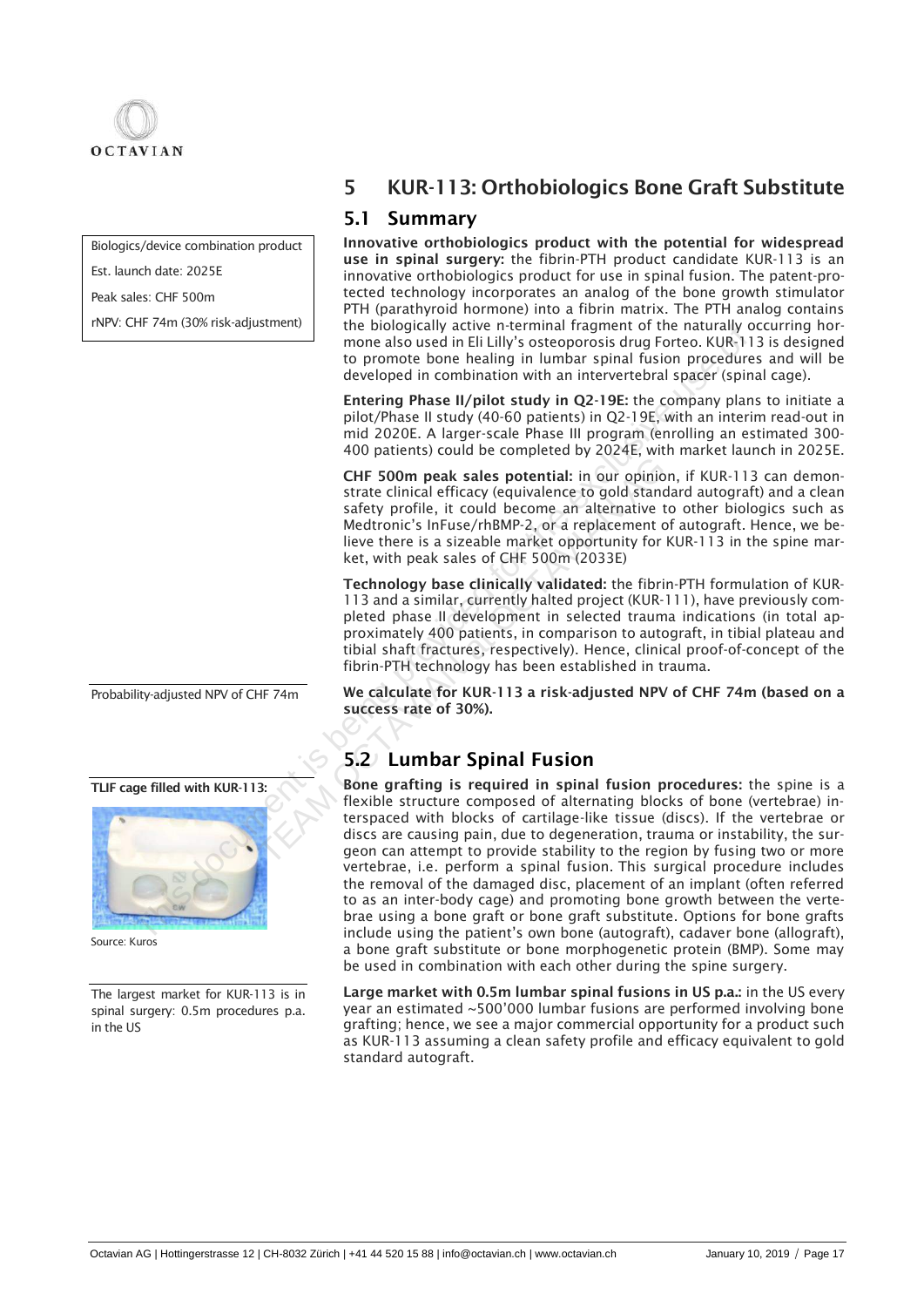

Schematic picture of TLIF:



Easy-to-use product formulation to address clinical needs in spinal fusion: strong efficacy and clean safety profile



that is incorporated into a healing matrix

Fibrin sealant (delivery matrix):



There are different techniques for spinal fusion: a popular technique today is TLIF (transforaminal lumbar interbody fusion). Like PLIF (posterior lumbar interbody fusion), the approach is from the back but more from the side of the spinal canal and fuses adjacent vertebral bodies of the spine. A [bone graft](https://www.spine-health.com/treatment/spinal-fusion/bone-graft-spine-fusion) and interbody spacer stabilize the anterior portion while the posterior is locked in place with pedicle screws, rods and bone graft. The TLIF approach is generally less traumatic to the spine, safer for the nerves, and allows for minimal access and endoscopic techniques to be used for spinal fusion. Other approaches include ALIF (from the anterior side of the body, i.e. through the lower abdomen).

## 5.3 Product Description

Fibrin matrix containing a bone growth stimulator: KUR-113 consists of (1) a fibrin matrix to provide a structure and allow for the natural healing process to proceed, and (2) a covalently linked variant of PTH (TGplPTh1- 34). During the healing process, as the patient's own cells penetrate the matrix, biologically active PTH1-34 is locally released. KUR-113 will be used in combination with a spinal cage (a hollow metal or polymer box-like structure) to be inserted between two vertebrae.

Easy-to-use formulation, well-suited for minimally-invasive techniques: KUR-113 is a gel-like formulation that is applied directly into and around an interbody spinal cage, where it polymerizes *in situ*. This approach is different to most products available today on the market, which are solids, granules or sponges. Preclinical studies with KUR-113 show that the combination of the natural healing matrix with the localized bone growth factor induces a response from the adjacent vertebrae, facilitating fusion through the cage. The product formulation makes KUR-113 well-suited for minimally-invasive surgical techniques. Side of the body, i.e. through the lower abdomen).<br>
5.3 **Product Description**<br>
(1) a fibini matrix to provide a structure and allow for the notes of the process to proceed, and (2) a covalently linked variant of PI 34), Du From the reality process, as the pattent and the reality and the reality and the spinal capturity, biologically active PTH1-34 is locally releasing in combination with a spinal cage (a hollow m structure) to be inserted be

Benefits versus current gold standard autograft and Infuse: KUR-113 is intended to be developed as an alternative to autograft or Medtronic's bone growth promoter Infuse (human recombinant BMP-2) by providing equivalent clinical efficacy with an improved safety profile. As we believe that the price of Infuse is perceived as (too) high by many surgeons, we believe KUR-113 will be positioned at a slightly lower price vs. Infuse (OctE: ASP of USD 6'000 per patient in the US). Other benefits include an easy-tohandle formulation (injectable, gel-like product) making KUR-113 well suited for minimally-invasive surgery.

## 5.4 Fibrin-PTH Technology

Technology de-risked and previously tested in randomized controlled trials in trauma: KUR-113 has been tested in a Phase II studies in open tibial shaft fractures. Moreover, KUR-111, which corresponds to KUR-113 mixed with HA/TCP (hydroxyapatite tri-calcium phosphate) granules as a structural ceramic component, has been extensively tested in Phase II in tibial plateau fractures. Both development projects in trauma are currently on hold due to the prioritization of KUR-113 in spine.

Fibrin is a natural biomaterial used in clinical practice: fibrin is the main structural component of blood clots and is a key component in several approved medical device products (e.g. Baxter's Tisseel). Kuros has augmented fibrin's natural physical repair activity by covalently incorporating (i.e. chemically binding) the variants of the growth hormone PTH into the fibrin matrix. It is formulated in a syringe-type device and can easily applied as a gel that solidifies *in situ*.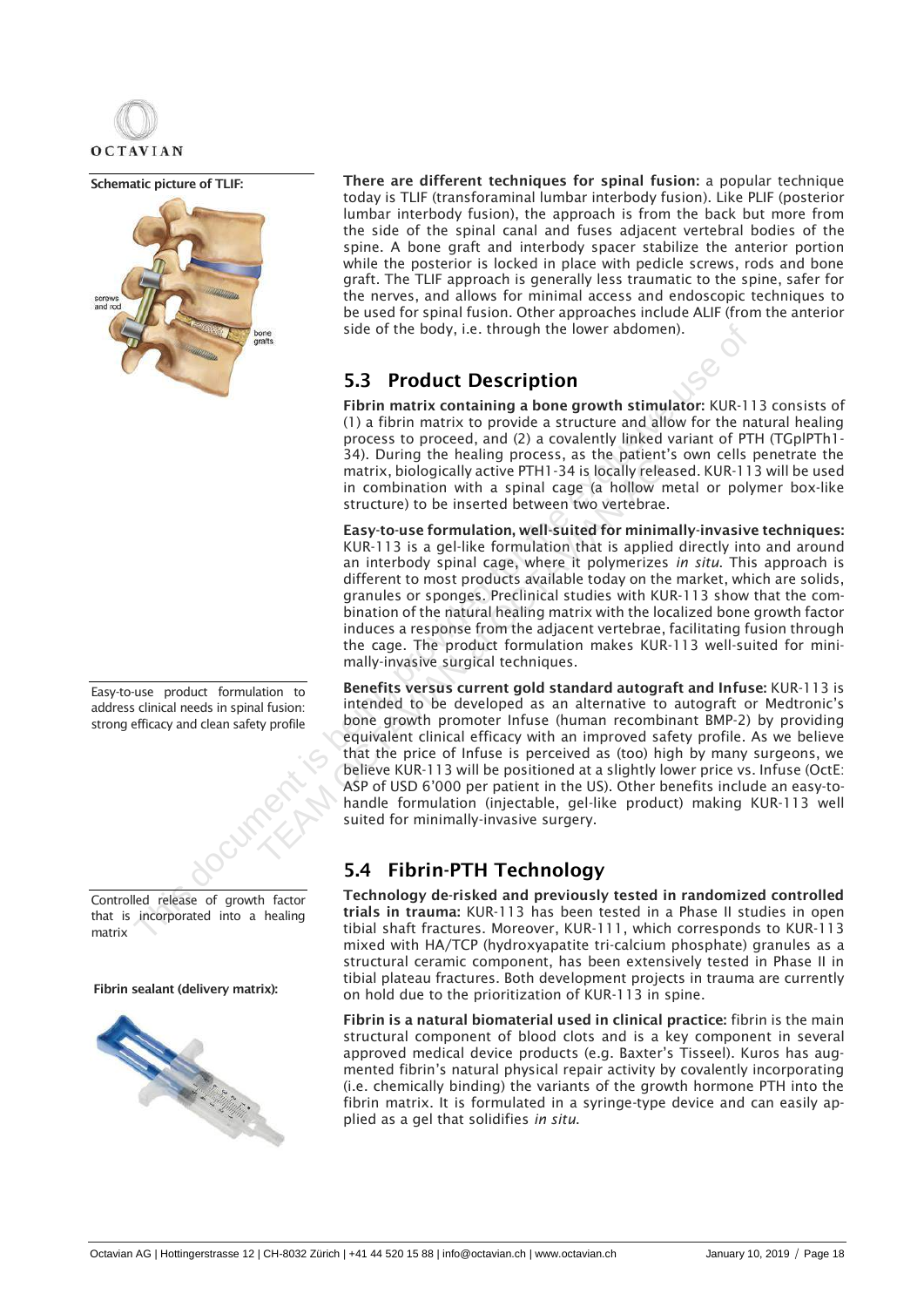

### TG hook technology:



PTH is a biologic growth factors with an established safety profile as osteoporosis treatment: the biologic used in KUR-113 is a variant of naturally occurring PTH (parathyroid hormone). PTH is a growth factor that promotes tissue repair and helps to restore tissue function. PTH plays a key role in bone re-modelling and in the regulation of calcium-phosphate metabolism and has direct effects on osteoblasts; it enhances the number and the activation of osteoblasts through different pathways. The PTH signal cascade is distinct from other growth factors such as BMP (bone morphogenetic protein),  $TGF- $\beta$ , etc.$ 

Activation through gradual release, local action ensured through covalent linking to fibrin-matrix: the PTH variant is bound to the fibrin-matrix by a patented linker technology ("TG-Hook"). This linker is then cleaved at the site of implantation upon exposure to enzymes activated by the patient's cells which are involved in the natural healing process. The released biologics then stimulate cell proliferation to promote and/or accelerate healing.

### PTH mechanism of action (activation of bone-forming cells):





PTH is the active ingredient of Forteo: PTH was found to have osteoanabolic effects when administered intermittently. There is a large body of clinical data available on the use of a human PTH1-34 sequence (Teriparatide), which is active substance in Eli Lilly's approved injectable osteoporosis treatment Forteo. We note, Forteo carries a black box warning related to cases of osteosarcoma/bone cancer in rats; however, it is uncertain if Forteo is increasing the osteosarcoma risk in humans. The drug was approved in 2002 and generated blockbuster sales (USD 1.7bn) in 2017. We note, KUR-113 is a different product in a different application and will be applied locally (vs. systemic administration) with a controlled release over time.

## 5.5 Development Plan & Timelines

Clinical development of fibrin-PTH for use in spinal fusion: after a strategic review and prioritization depending on an assessment of the commercial viability, the company has decided to focus its development efforts on the spinal fusion indication. KUR-113 must first show clinical proof-ofconcept (Phase II/pilot study) in this indication. Of note, a large body of clinical data has already been established in trauma, however, as spine is a new indication and KUR-113 will be used in combination with a device, a separate program must be carried out.

PTH is the active ingredient of Eli Lilly's osteoporosis blockbuster Forteo

The company has prioritized the spinal fusion indication for KUR-113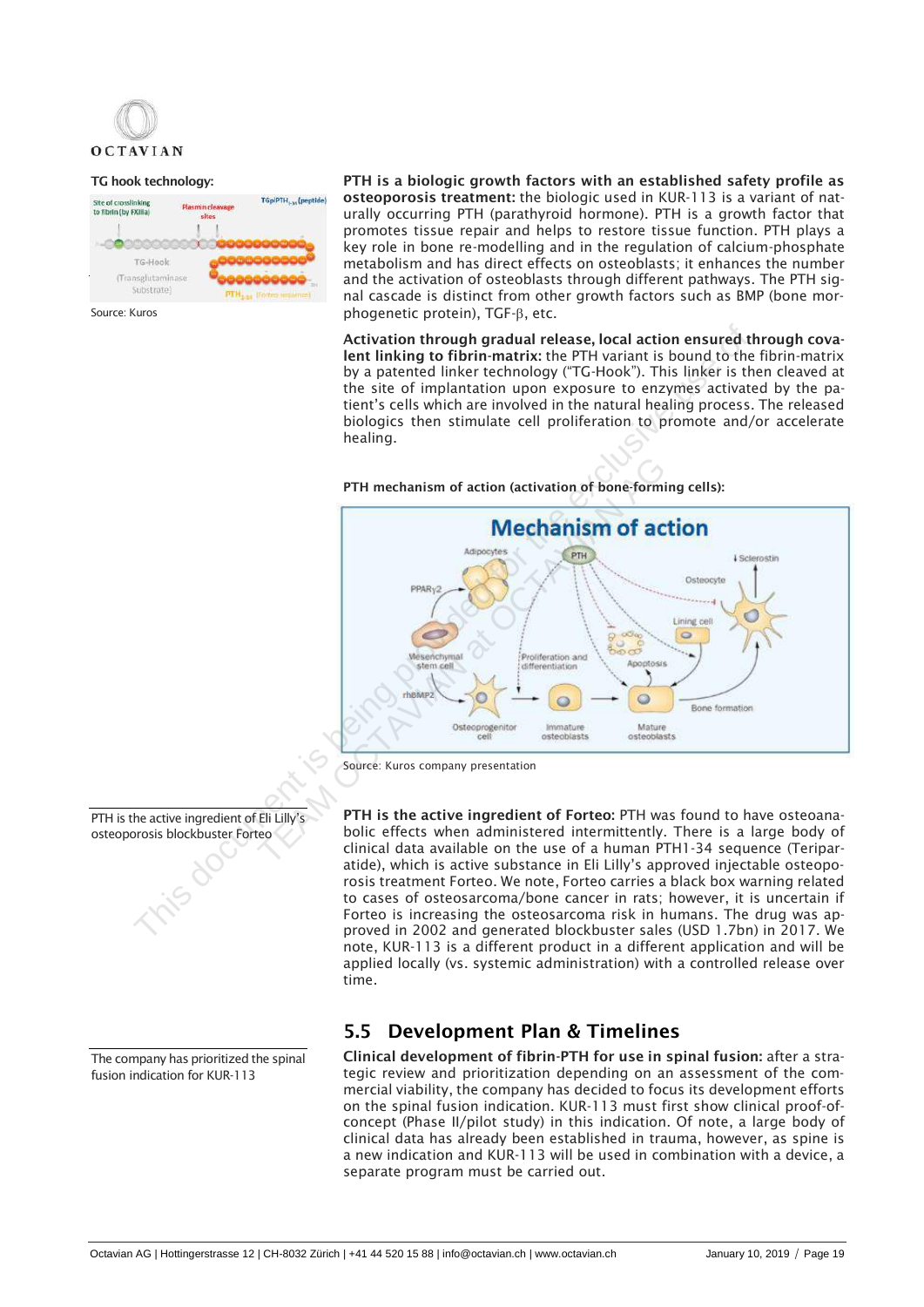

Initiation of Phase II pilot study in Q2- 19E; interim read-out in mid 2020E

Phase II to start in Q2-19E, interim read-out in 2020E key value inflection point: preclinical testing is complete; the next step is a pilot/Phase II study in the US with an estimated 40-60 patients (first patient will be enrolled in Q2-19E) to establish efficacy data, before progressing into Phase III. The development will be done on a global basis (USA & EU); the company plans for an interim read-out of the Phase II study in mid 2020E, which will be a key value inflection point. Phase III is targeted to start in 2021E (preparation in parallel to the ongoing Phase II). 1-year endpoint data is expected in 2023E and regulatory submission in 2024E. Hence, we project a potential market launch in 2025E.

### Assumed development plan & timelines for KUR-113 in spinal fusion:

|                                                              | potential market launch in 2025E.                                                                                                                                                                                                                                                                                                                                                                                                                                                                                                                                                                                       |           |
|--------------------------------------------------------------|-------------------------------------------------------------------------------------------------------------------------------------------------------------------------------------------------------------------------------------------------------------------------------------------------------------------------------------------------------------------------------------------------------------------------------------------------------------------------------------------------------------------------------------------------------------------------------------------------------------------------|-----------|
|                                                              | Assumed development plan & timelines for KUR-113 in spinal fusion:                                                                                                                                                                                                                                                                                                                                                                                                                                                                                                                                                      |           |
|                                                              |                                                                                                                                                                                                                                                                                                                                                                                                                                                                                                                                                                                                                         |           |
|                                                              | <b>IDE</b> submission                                                                                                                                                                                                                                                                                                                                                                                                                                                                                                                                                                                                   | Q1-19E    |
|                                                              | 510(k) approval of TLIF cage                                                                                                                                                                                                                                                                                                                                                                                                                                                                                                                                                                                            | Q1-19E    |
|                                                              | First patient in Phase II/pilot study (40-60 patients)                                                                                                                                                                                                                                                                                                                                                                                                                                                                                                                                                                  | Q2-19E    |
|                                                              | Interim read-out (1-year data on 50% of patients)                                                                                                                                                                                                                                                                                                                                                                                                                                                                                                                                                                       | Mid 2020E |
|                                                              | Start Phase III (300-400 patients)                                                                                                                                                                                                                                                                                                                                                                                                                                                                                                                                                                                      | $H1-21E$  |
|                                                              | Read-out of Phase III (1-year data)                                                                                                                                                                                                                                                                                                                                                                                                                                                                                                                                                                                     | 2023E     |
|                                                              | Safety follow-up, regulatory submission                                                                                                                                                                                                                                                                                                                                                                                                                                                                                                                                                                                 | 2024E     |
|                                                              | Approval, market launch                                                                                                                                                                                                                                                                                                                                                                                                                                                                                                                                                                                                 | 2025E     |
| nilestone: 510(k) clearance of<br>os TLIF cage (Q1-19E)      | 510(k) application for spinal cage submitted, approval in Q1-19E: In<br>preparation for the upcoming clinical, Kuros has submitted a 510(k) appli-<br>cation in October 2018 for its own cage (developed in house) to be used<br>in combination with KUR-113. The cage was developed in-house and is in-<br>tended for TLIF (transforaminal lumbar interbody fusion). The 510(k) sub-<br>mission is to obtain approval for use of the cage in spinal fusion by a pos-<br>terior approach using autograft or allograft as a bone graft. We expect an<br>answer by the FDA in early 2019E (90 days standard review time). |           |
| sion & approval of IDE required<br>study initiation (Q2-19E) | IDE approval required before initiation of pilot/Phase II study: in par-<br>allel, Kuros will submit shortly an IDE (investigational device exemption)<br>application to the FDA. Such application (and approval thereof) is required<br>for a "significant risk device" study. Assuming approval of the IDE within<br>due time (standard 30-days review time), the pilot study can be initiated in<br>Q2-19E. Kuros anticipates enrolling 40-60 patients in the Phase II study to<br>compare the use of KUR-113 to autograft, both in combination with the<br>Kuros' cage.                                             |           |
| $\mu$ with an estimated $300-400$                            | Larger-scale Phase III study required for product approval: according                                                                                                                                                                                                                                                                                                                                                                                                                                                                                                                                                   |           |

Larger-scale Phase III study required for product approval: according to current plans, KUR-113 bone graft in combination with the Kuros TLIF cage will be compared to autograft in combination with the Kuros TLIF cage in a randomized (1:1) controlled, multicenter trial. The typical enrollment in Phase III trials in this setting is 300-400 patients, with a follow-up time of 1-year envisioned (for the primary endpoint) or up to 2-years (safety). Of note, the final development has not been agreed yet with the regulators in the US & EU. This assessment is based on regulatory pathways seen with other, similar orthobiologics drugs. We note, the initial approval and label will be for use with the Kuros TLIF cage (as was the case for the Infuse/LT cage from Medtronic).

Substantial R&D investment required for Phase II & III development: according to the company, the Phase II program for KUR-113 in lumbar spinal fusion will incur study cost of ~CHF 5m (based on an estimated number of 40-60 patients). For the larger Phase III program (based on an estimated 300-400 patients), the company expects ~CHF 25m study cost;

Next milestone: 510(k) clearance of the Kuros TLIF cage (Q1-19E)

Submission & approval of IDE required prior to study initiation (Q2-19E)

Phase III with an estimated 300-400 patients could be completed by 2023E

We project aggregated CHF 38m R&D cost for Phase II & III of KUR-113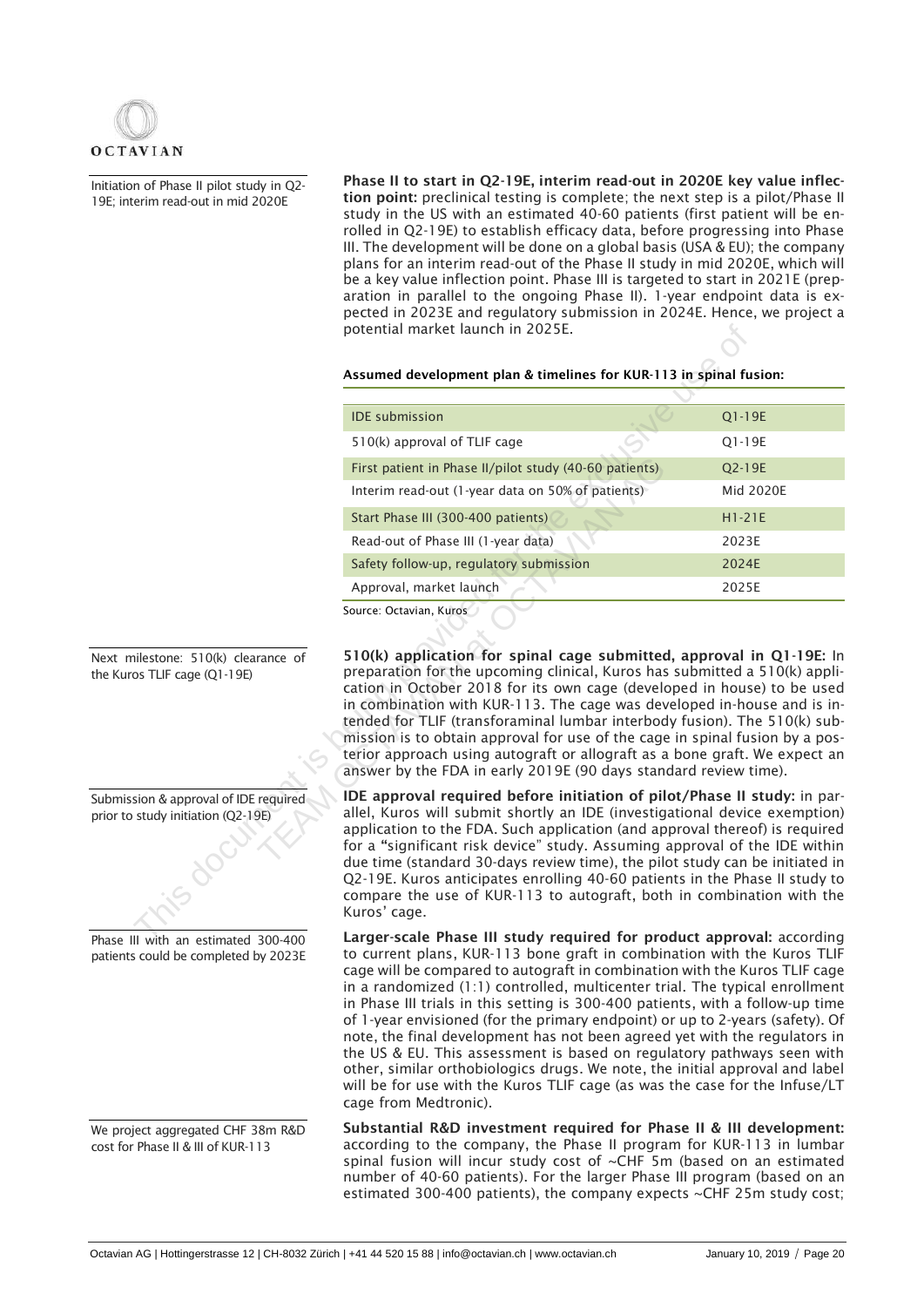

To fund the Phase II study of KUR-113 until the next value inflection point (interim data in mid 2020E), Kuros has recently raised CHF 16m of cash

Product sourcing has been completed

hence, the total development cost will be at least CHF 30m for the spinal fusion indication (OctE: CHF 38m until approval in the US & EU).

Funding of clinical development: Kuros has recently secured CHF 16.1m funding (gross proceeds) through a capital increase. In our opinion this should extend the cash reach into 2020E. Next inflection point is the interim read-out (data on the first half of enrolled patients) expected for mid 2020E. In sum, we expect that approximately CHF 45m total funding is required to develop KUR-113 from today through approval and to breakeven. Assuming a positive read-out and decision to go-ahead with a largescale Phase III program, we expect another funding event to raise an additional CHF 25-30m of cash in 2020E (OctE: CHF 29m capital increase included in our model; this assumes no other liquidity events such as the sale of Neuroseal, milestone income etc.).

Fibrin-PTH product sourcing completed for Phase II: Kuros has re-designed the components that were previously provided by Baxter. This involved (1) the sourcing of new plastic components, and (2) the sourcing of the active drug substance (PTH) from a Switzerland-based supplier. A new state-of-the-art process was developed to produce the PTH peptide; the new process leads to a peptide with high purity and excellent yield. We understand that a first GMP batch has successfully been produced for the upcoming phase II/pilot trial and stability testing (6 months) has been completed and related costs have already been booked. Also, the company is on schedule for material availability for the Phase III trial.

Parallel staggered Phase II and III program envisioned:



Source: Kuros company presentation, November 2018. Note: anticipated Phase II clinical milestones may be subject to change following further regulatory discussions

Drug/device combination; PMA (premarket approval) the likely route to market

## 5.6 Regulatory Framework

Use in combination with a spinal cage, PMA the likely regulatory pathway: KUR-113 is intended to be used in combination with a hardware product (lumbar intervertebral spacer, "cage"). Of note, the final development plan is not fully certain yet as the company is still in discussions with the regulators. KUR-113 combines a medical device, a biologic (fibrin) and a drug (PTH). Feasible pathways in the US include a PMA (premarket approval; for Class III medical devices), or an IND (investigational new drug application, the classic "drug pathway"). Given the IND process is lengthier and more expensive as compared to a PMA, the latter would be the more favorable route.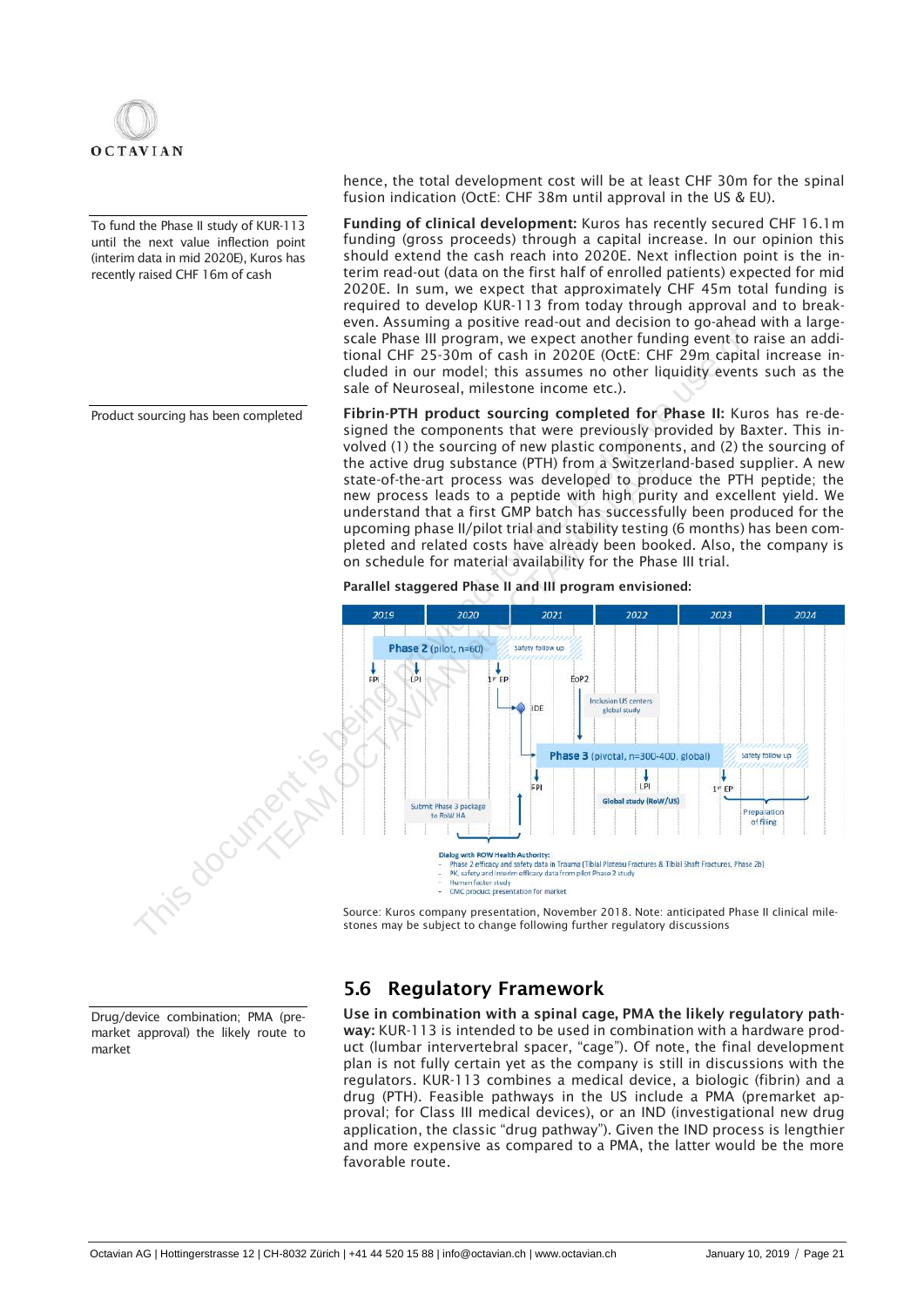

Comparable products have been approved via the PMA pathway

Approximately 300-400 patients have been included in pivotal trials

Post-marketing label extensions to broaden the indication and enable use with other spinal cages



clinically validated in two trauma indications

Clinical studies (Phase II) involving ~400 patients have been completed

Other, similar "biologics" products have been approved via a PMA: it is common practice that the primary mode-of-action of a product determines which center at the FDA takes the lead. Several bone graft products that are similar in composition, mode of action and use orthopedic indications have been assigned to the CDRH (the FDA's Center for Devices and Radiological Health) as the lead center and have been reviewed via the PMA pathway. This includes the five approved biologics bone graft substitutes Infuse/rhBMP-2 (Medtronic), OP-1 (Stryker), Augment/rhPDGF (Wright Medical), GEM 21 S/rhPDGF (Lynch Biologics), and i-Factor (Cerapedics). Hence, we see a high likelihood that a PMA regulatory pathway can be used for development of KUR-113. As a background, PMA is the most stringent type of medical device marketing application, requiring large-scale clinical trials to establish efficacy and safety of a device. FDA regulations provide 180 days to review the PMA for a determination if the device gets approval; however, the review time can take longer. Also, the FDA advisory committee may decide to review the PMA at a public committee meeting.

Examples of approvals of other orthobiologics bone graft products: several other device-biologic/drug combination products for orthopedic indications for the fusion of bones are regulated as devices and approved via the PMA pathway, usually with approximately 300-400 patients in the pivotal trial. As an example, Infuse was approved in 2002 via the PMA route as a combination product consisting of the Infuse Bone Graft/LT-Cage lumbar tampered Fusion device which are cross-labelled. Since then, several labels have been approved (PMA number P000058). In 2014 the FDA approved Cerapedic's i-Factor putty. Approval was based on a 319-patient IDE pivotal study comparing i-Factor to autologous bone in patients with degenerative cervical disc disease (single-level instrumented anterior discectomy and fusion procedure). Also, Wright Medical's Augment (indicated for certain surgeries of the feet) was FDA approved based on a 414 patient study. we see a high likelihood that a PMA regulatory pathway can<br>development of KUR-113. As a background, PMA is the most<br>of medical device marketing application, requiring large-scalar<br>to establish efficacy and safety of a devi Examples the device-biologic/drug combination<br>several other device-biologic/drug combination<br>indications for the fusion of bones are regulated<br>via the PMA pathway, usually with approximately<br>pivotal trial. As an example, I

Label extension envisioned post-approval: Kuros currently anticipates having the initial label with the Kuros TLIF cage; this label could subsequently be extended to include other types of cages. As an example, although Infuse had been approved initially only for the use with one cage using an anterior approach, many procedures made by surgeons were with other cages using different approaches (off-label use). Meanwhile, Medtronic has added additional cages (PEEK and titanium) under the same PMA (P000058 and subsequent applications).

## 5.7 Clinical & Preclinical Data of Fibrin-PTH

## 5.7.1 Clinical data with KUR-111 and KUR-113 in trauma

Clinical proof-of-concept of fibrin-PTH was established in trauma indications: until recently, KUR-113 was intended to be developed as an adjunct to standard of care in the treatment of open tibial shaft fractures. Moreover, the fibrin-PTH product KUR-111 (which in addition contains HA/TCP granules to provide mechanical stability) was compared to autograft in tibial plateau fractures. While the outcome of the Phase II trials was positive, the fact that fibrin-PTH was used in different indications allows for a limited cross-read to KUR-113 in spinal fusion. Below we present the clinical evidence which was gathered so far in trauma.

Positive Phase II study of KUR-113 in trauma patients: the efficacy and safety of KUR-113 compared to standard of care (fixation with hardware) was established in a randomized, controlled, open-label dose finding Phase II study involving ~200 patients with acute open tibial shaft fractures (in 31 centers in EU). Three different concentrations of KUR-113 in combination with standard of care (SOC) were compared with SOC alone. The outcome was positive and demonstrated same or better healing than SOC: the healing rate at 6 months after surgery, as assessed by the investigators using radiographic and clinical criteria, was 65% for patients treated with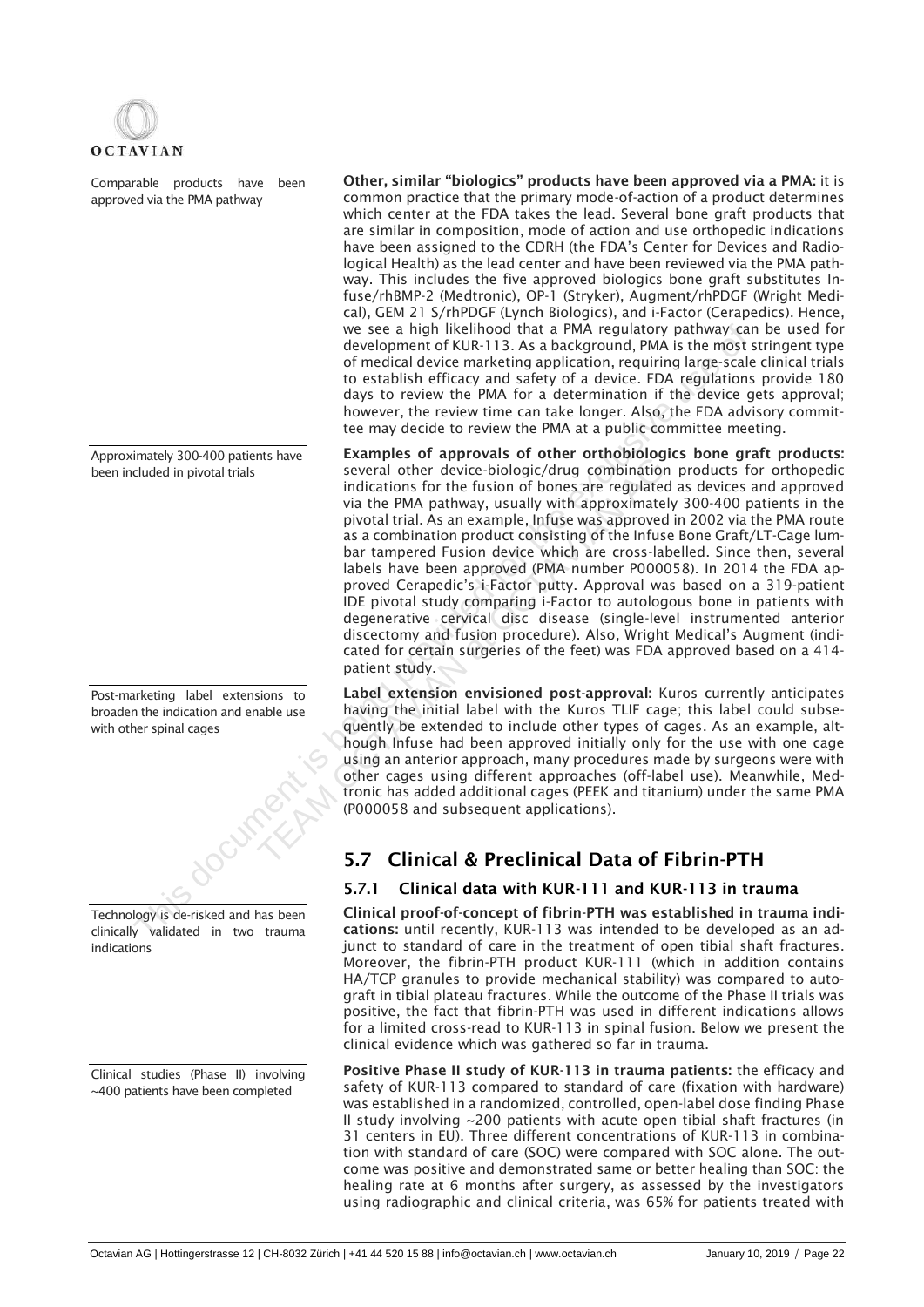SOC alone versus 76%, 80%, and 69% for the 0.133, 0.4 and 1.0 mg/ml KUR-113 groups respectively. The 0.4 mg/ml group had significantly better healing than the SOC alone group. The Phase II data also showed that the addition of KUR-113 was able to lower the number of secondary interventions.

Phase II trial results summary of fibrin-PTH (KUR-113) in open tibial shaft fractures (after 6 months):



Source: Kuros. Note: fibrin-PTH is an investigational drug and has not been approved for this indication

Preclinical and clinical studies performed by Kuros with KUR-111: like KUR-113, KUR-111 was tested in a randomized controlled trial (RCTs) preceded by a small Phase IIa study (in distal radius fractures), which was an open-label, single arm, 10-patient safety study. Fractures in all patients treated in the study healed successfully, and no safety issues were observed. The larger Phase IIb study (in tibial plateau fractures) was a randomized, controlled, open-label (dose-blinded), dose-finding study involving 183 patients at 30 canters in EU & Australia. The data showed a similar efficacy as autograft (non-inferiority) and was found to be safe and well tolerated. The end of Phase II meeting with the FDA was held. The Phase IIb study included a high concentration (1.0 mg/mL) and low concentration (0.4 mg/mL) of KUR-111. The primary endpoint was radiological healing at 16 weeks. Secondary endpoints included measuring radiographic healing, clinical healing, and maintenance of reduction at both earlier (6 and 12 weeks) and later (6, 12 and 24 months) time points. A 15% non-inferiority margin was used. **Excluded the exclusive of the Controlline Controlline Controlline This and Exclusive use of the exclusive use of the exclusive use of the exclusive use of the exclusive use of the exclusive use of the exclusive use of th** With dineal of<br>
20<br>
The difference: Kuros. Note: fibrin-PTH is an investigational drug and<br>
indication<br>
Terms in the study of the study (in distal radius<br>
open-label, single arm, 10-patient age and the study (in distal rad

Primary endpoint was reached for the high-concentration fibrin-PTH bone graft material: at week 16, 84% of autograft-treated patients and 84% of patients treated with the higher concentration KUR-111 had radiological fracture healing (defined by an independent radiology panel using CT Scans at 16 weeks post-surgery). Moreover, the study showed a PTH concentration dependency; a substantial difference was observed between the two concentrations of PTH tested in this study, with the higher concentration giving the higher efficacy (p value =  $0.033$ ). Secondary endpoints related to efficacy were consistent with the primary endpoint. E.g. a composite endpoint of CT scan and clinical healing gave 72% for the higher concentration of KUR-111 and 64% for autograft. There were no indications of any safety issues. Preclinical and clinical findings so far suggest that from a safety standpoint, no ectopic bone formation has been observed. The material was re-absorbed over time, avoiding long-term safety concerns.

Phase IIb (183 patients) study completed to compare fibrin-PTH (KUR-111) to gold standard autograft

Non-inferiority was shown for the higher-concentration arm, good safety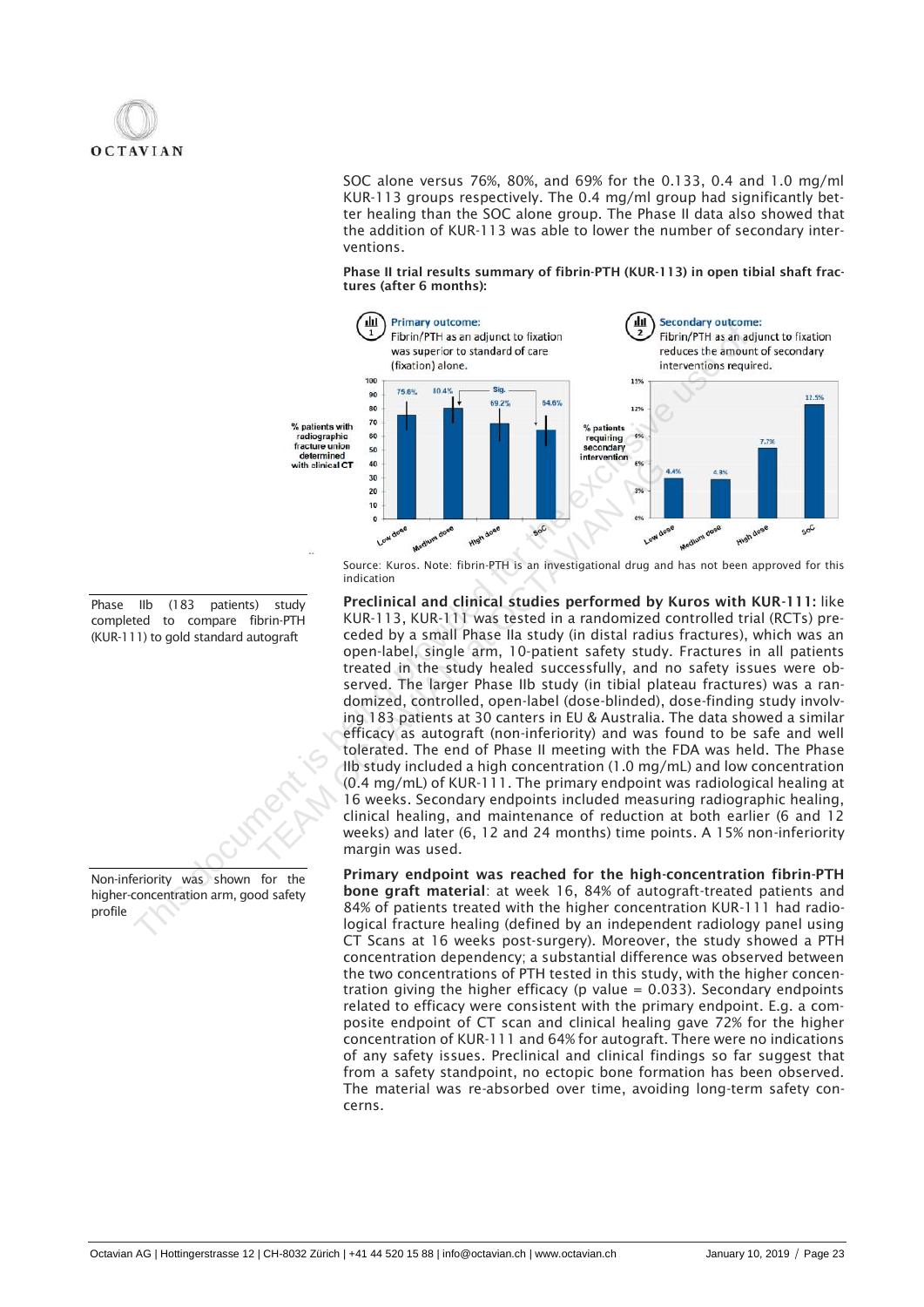

Phase IIb Study of KUR-111: high concentration showed non-inferiority versus autograft:



Note: fibrin-PTH is an investigational drug and has not been approved for this indication

### 5.7.2 Preclinical data with KUR-113 in spinal fusion

Preclinical results of a sheep study: Kuros has conducted a 4 and 10 months ovine lumbar interbody fusion study. Skeletally mature sheep received Instrumented TLIF at L3-4 and L5-6 (same treatment groups). KUR-113 was pre-filled inside PEEK cage only. In each group, 8 sheep were treated (autograft, Infuse, low-concentration (0.2mg/ml) fibrin-PTH, medium-concentration (0.4mg/ml) fibrin-PTH, or high-concentration (0.7mg/ml) fibrin-PTH), with a follow-up at 4 months. In the 10 months study arm, 8 sheep were treated for each sample (Autograft, Infuse, medium-concentration (0.4mg/ml) fibrin-PTH). The data showed that 0.4mg/ml was the optimal concentration. Fusion occurred at 4 months and further consolidated through 10 months. Equivalence was shown for the medium-concentration (0.4mg/ml) to autograft gold standard and Infuse. The contract and the state of the exclusive use of the extendion of the exclusive use of the extent is being provided for the exclusive use of the extent is of the extent is of the extent is being the exclusive use of the Source: Kuros<br>
Note: fibrin-PTH is an investigational drug and has not been ap<br>
The Preclinical results of a sheep study: Kuros has<br>
months oview lumbar interbody fusion study. Sk<br>
ceived Instrumented TLIF at L3-4 and L5-

### Animal (sheep) study of KUR-113 fusion outcomes (4 months):



## 5.8 Competitive Positioning

Easier-to-use alternative to Infuse with lower price tag: based on feedback from physicians, we understand that the fibrin-PTH technology is quite unique and could potentially become an exciting treatment alternative to current mainstays of treatment (autograft, Infuse/rhBMP-2), which work well but have several drawbacks. KUR-113 is designed as an easy to

Preclinical data shows potential in spinal fusion

Fragmented market with different technologies available; we see a clinical need for a safe and easy-to-use orthobiologics with reasonable pricing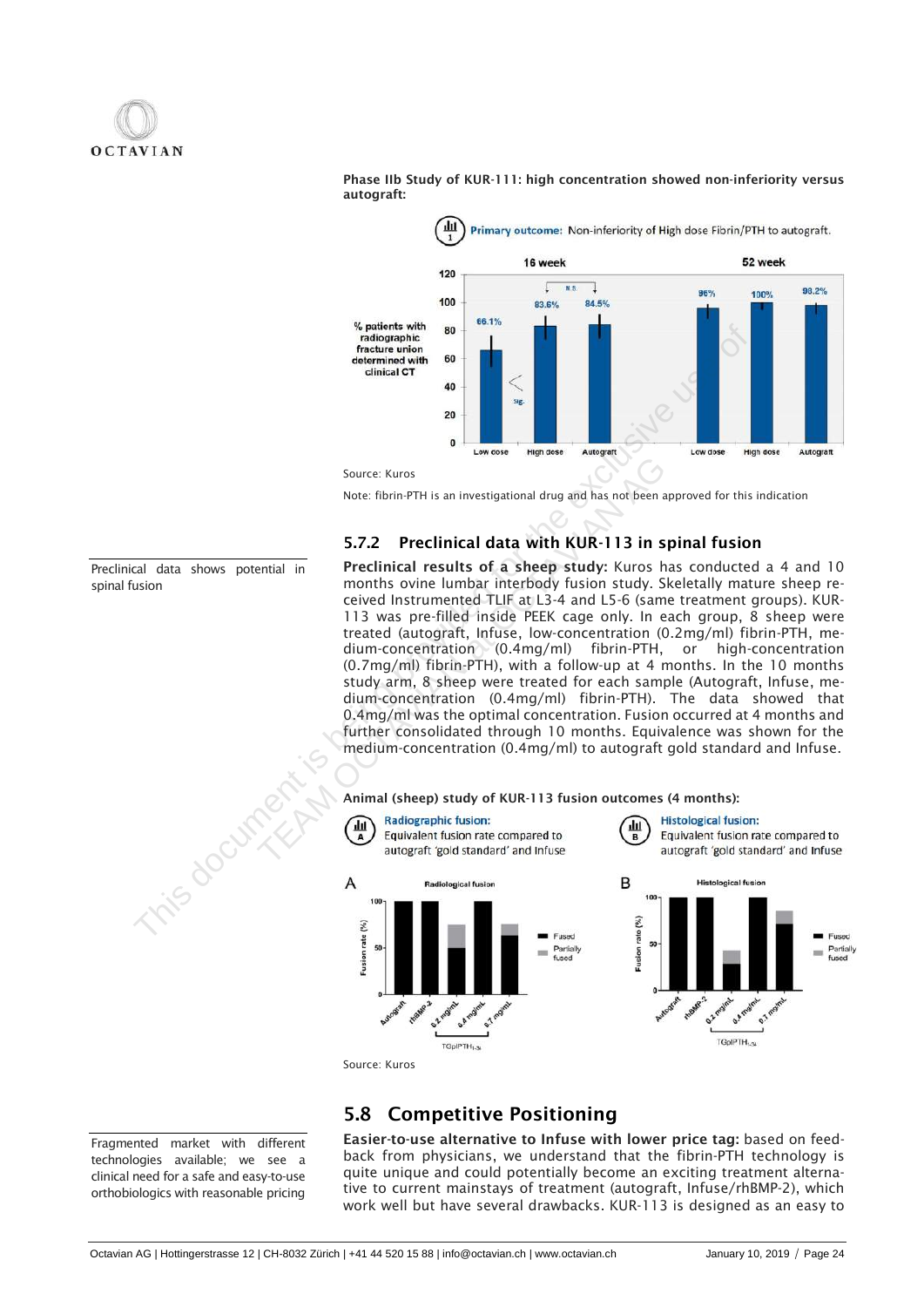

Medtronic's InFuse has USD ~0.5bn sales p.a. (peak sales USD 0.9bn incl. handle gel-like matrix to be filled into a cage for subsequent insertion into the spine. For Infuse, the active substance (freeze-dried BMP-2, a powder) is to be applied onto a collagen sponge before use, which is not very convenient to perform in the operating room. We assume that clinical usage will not only be driven by clinical performance, but also by pricing considerations, with a lower price point vs. Infuse to support a widespread use.

PTH could potentially be regarded as a safer alternative to Infuse: Infuse/rhBMP-2, approved by the FDA in 2002, had peak sales of close to CHF 0.9bn in 2011; sales subsequently declined as more evidence built up around the potential danger of off-label usage (the FDA issued a safety notice that Infuse may be linked to life-threatening complications when used without approval in cervical spinal fusion), and concerns regarding an increased cancer risk that have been discussed in the literature. Annual sales finally stabilized around USD 0.5bn, which makes Infuse still the leading bone graft substitute product in terms of sales. We believe that PTH is regarded as a less potent bone growth stimulator than BMP-2, which could be favorable given the safety concerns related to the use of Infuse.

| Overview orthobiologics products (in various indications): |  |  |  |
|------------------------------------------------------------|--|--|--|
|------------------------------------------------------------|--|--|--|

| off-label use)                                |                                                                                                                                             |                                                                                  | CHE 0.9011 III ZUTT, Sales subsequently decimed as more evidence built up<br>around the potential danger of off-label usage (the FDA issued a safety<br>notice that Infuse may be linked to life-threatening complications when<br>used without approval in cervical spinal fusion), and concerns regarding<br>an increased cancer risk that have been discussed in the literature. Annual<br>sales finally stabilized around USD 0.5bn, which makes Infuse still the lead-<br>ing bone graft substitute product in terms of sales. We believe that PTH is<br>regarded as a less potent bone growth stimulator than BMP-2, which could<br>be favorable given the safety concerns related to the use of Infuse.                                                              |
|-----------------------------------------------|---------------------------------------------------------------------------------------------------------------------------------------------|----------------------------------------------------------------------------------|-----------------------------------------------------------------------------------------------------------------------------------------------------------------------------------------------------------------------------------------------------------------------------------------------------------------------------------------------------------------------------------------------------------------------------------------------------------------------------------------------------------------------------------------------------------------------------------------------------------------------------------------------------------------------------------------------------------------------------------------------------------------------------|
|                                               |                                                                                                                                             |                                                                                  | Differentiated profile to conventional bone graft substitutes: unlike<br>many other "non-biologics" bone graft substitutes (i.e. without active in-<br>gredients such as bone morphogenic proteins) that are on the market,<br>KUR-113 will be tested in large controlled clinical studies in spinal fusion.<br>Hence, its efficacy and safety will be tested in well-controlled clinical stud-<br>ies which will allow for a price-premium compared to conventional syn-<br>thetic bone grafts. Once approved in the intended indication, we believe<br>there is a likelihood that KUR-113 could be used off-label. Possibly, Kuros<br>could aim to develop KUR-113 for additional indications, e.g. trauma.<br>Overview orthobiologics products (in various indications): |
| <b>Product</b><br>(Company)                   | <b>Active ingredient &amp; application</b>                                                                                                  | <b>Approved Indica-</b><br>tion, Reg. Pathway                                    | <b>Status</b><br><b>Comments</b>                                                                                                                                                                                                                                                                                                                                                                                                                                                                                                                                                                                                                                                                                                                                            |
| <b>Infuse</b><br>Inductos (EU)<br>(Medtronic) | rhBMP-2 (human recombinant bone<br>morphogenetic protein 2)<br>applied to an absorbable collagen<br>sponge carrier                          | Spinal fusion<br>Tibia fractures<br>Sinus augmenta-<br>tion<br><b>PMA</b>        | Highly osteoinductive (induces mesenchy-<br>mal stem cell & osteoprogenitor cell differ-<br>entiation into osteoblasts)<br>2002 initial approval for ALIF. Today ap-<br>proved for use with a variety of cages and<br>surgical techniques                                                                                                                                                                                                                                                                                                                                                                                                                                                                                                                                   |
| <b>I-Factor</b><br>(Cerapedics)               | Synthetic small peptide (P-15)<br>found in type 1 collagen, combined<br>with inorganic bone material; is<br>not a morphogen (growth factor) | Anterior cervical<br>discectomy and<br>fusion (ACDF)<br>procedures<br><b>PMA</b> | 2015 FDA approved; no panel meeting. 319<br>patients in pivotal study                                                                                                                                                                                                                                                                                                                                                                                                                                                                                                                                                                                                                                                                                                       |
| Augment $\sim$<br>(Wright Medical)            | rhPDGF-BB human platelet-derived<br>growth factor B; bioresorbable syn-<br>thetic bone matrix (beta-tricalcium<br>phosphate)                | Ankle and hind-<br>foot arthrodesis<br><b>PMA</b>                                | FDA approved in 2014. Device/drug combi-<br>nation. Pivotal study included 414 patients                                                                                                                                                                                                                                                                                                                                                                                                                                                                                                                                                                                                                                                                                     |
|                                               |                                                                                                                                             | Indications in<br>spinal fusion                                                  | *Approved in 2004 as a "humanitarian use                                                                                                                                                                                                                                                                                                                                                                                                                                                                                                                                                                                                                                                                                                                                    |
| $OP-1$<br>(Olympus, for-<br>merly Stryker)    | rhBMP-7 (bone morphogenetic pro-<br>tein 7) applied to bovine collagen<br>carrier & carboxymethylcellulose,<br>forms a putty                | (posterolateral)<br>& long-bone<br>non-unions<br>HDE*                            | device". In 2010 sold to Olympus for USD<br>60m after a string of lawsuits against<br>Stryker illegally promoting off-label use. Dis-<br>continued in 2014                                                                                                                                                                                                                                                                                                                                                                                                                                                                                                                                                                                                                  |

Source: Octavian, company websites, FDA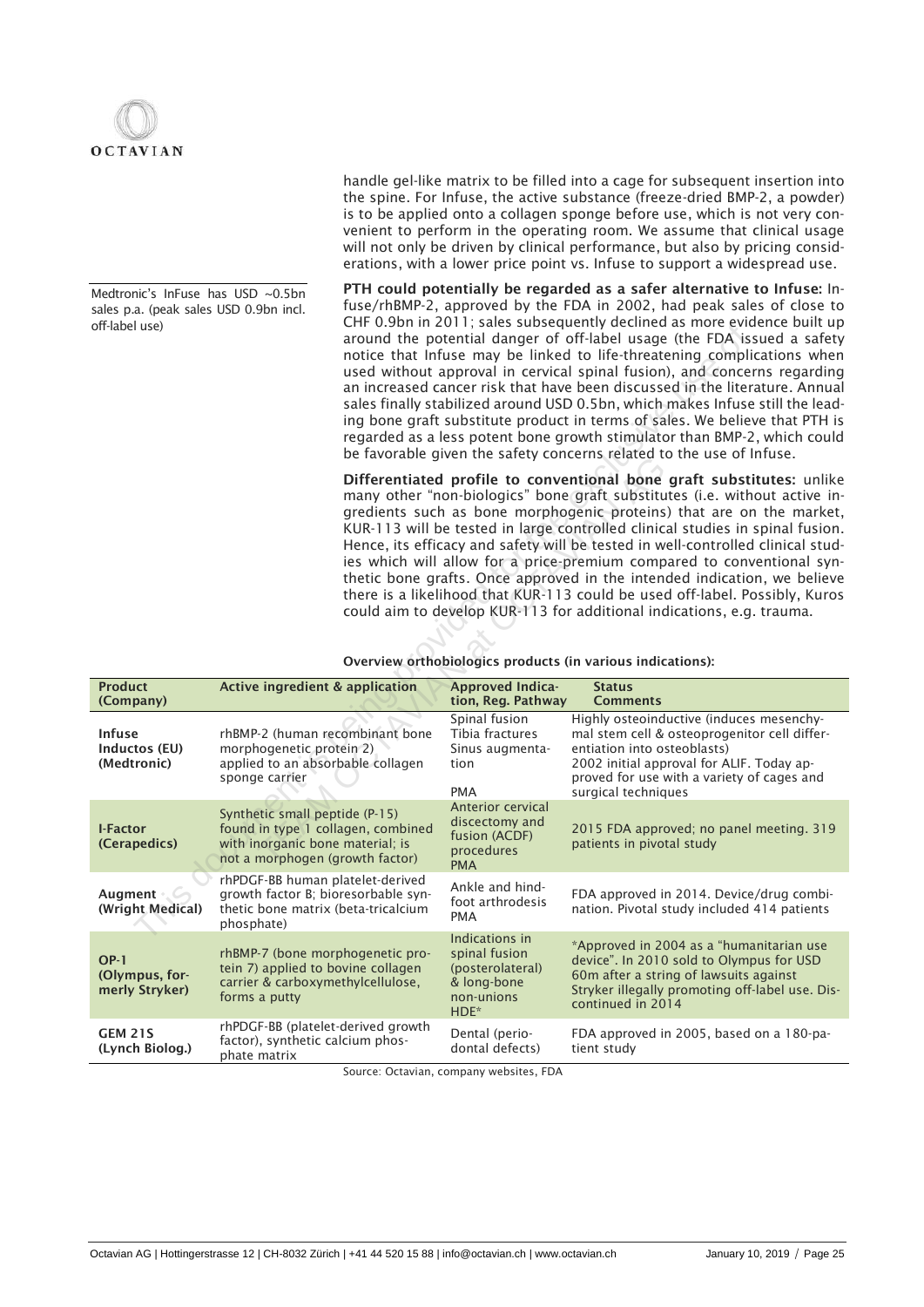

Fibrin-PTH is patent-protected, we include exclusivity until 2034E in our model

We forecast US & EU market launch of KUR-113 in 2025E and project peak sales of CHF 500m (2033E)

Clear focus on orthobiologics and on clinical data, but market is highly competitive

We calculate a risk-adjusted NPV of CHF 74m for KUR-113

## 5.9 Intellectual Property

Fibrin-PTH has strong patent protection: there is an extensive patent estate around Fibrin-PTH, including patents covering (1) the base technology, (2) specific formulations and uses, (3) the use in specific indications, and (4) the kit design. There are granted patents in the EU and US and there are published applications which - if granted - would extend coverage to 2031E. Moreover, there are yet to be published applications that if granted will extend to 2039E at least. In our financial model, we include patent protection until 2034E; our NPV forecast horizon (until 2035E) covers the exclusivity period.

Protection of market exclusivity beyond IP expiry: as fibrin-PTH is a medicinal product, there is the possibility to get Patent Term Restoration (in the US) or a Supplementary Protection Certificate (in EU). Both give the potential to extend the patent life of one patent in the associated jurisdiction and that is in force at the time of product approval for a further 5 years past its normal expiry. Thus, there is the potential for an additional 5 years of patent protection in both the US and EU. Also, there is data exclusivity of 7 years in US and 10 years in EU following approval. Thus, no generic could use the data filed with regulatory bodies (to demonstrate comparability) prior to the expiry of these time periods.

## 5.10 Commercial Potential

We project peak sales of CHF 500m: we assume an ASP per kit of USD 3'000 in USA and EUR 1'500 in EU at time of launch, and on average 2 kits per patient. We consider this price point as rather conservative. Assuming a peak market share of 10% of patients in the US & EU/ROW, we project KUR-113 to generate peak sales of CHF 500m (2033E) in spinal fusion.

High profitability expected: We believe that the EBIT margin potential for KUR-113 is over 40% in the US assuming COGS of 10% of sales and operational synergies with MagnetOs. In EU, we see a lower margin potential (~40%) assuming higher COGS per unit (lower ASP compared to USA) and a distributor sales strategy in EU.

Oligopolistic and highly competitive market structures: today, most orthobiologics products are being distributed by large orthopedic hardware companies. The sales process is being driven by hardware (cages, screws, joint replacement implants, etc.), and the sales forces are not specifically set-up for the scientific and medical sale of sophisticated biologics. Consequently, Kuros sees the opportunity to differentiate itself in the commercial process using a focused, evidence-based sales process with a strong focus on science and clinical efficacy data; however, we also note that product bundling (e.g. bundling of hardware with orthobiologics) which is common in the orthopedic and spine market places could be challenging to overcome. Three major players – Medtronic, DePuy Synthes, and Stryker – dominate the global space due to their far-reaching distribution networks and established presence in spinal fusion and trauma fixation. Exclusivity period.<br>
Protection of market exclusivity beyond IP expiry: as fibired provided protection of market exclusivity beyond IP expire<br>
dicinal product, there is the prospositive of exclusive term the USD.<br>
tend to of 7 years in US and EU. Also<br>of 7 years in US and EU and EU. Also<br>of 7 years in US and 10 years in EU following ap<br>could use the data filed with regulatory bodies (the bility) prior to the expiry of these time periods.<br>**5** 

> We apply a probability adjustment in our NPV model: considering the development status and amount of data available to date, we have chosen a probability adjustment of 30% for KUR-113 in spinal fusion. We apply the risk-adjustment to our discounted cash flow estimates 2018E to 2035E (WACC of 14%). Next milestones will the IDE filing and the initiation of the Phase II study in the US.

The resulting rNPV is 74m (using a WACC of 14%).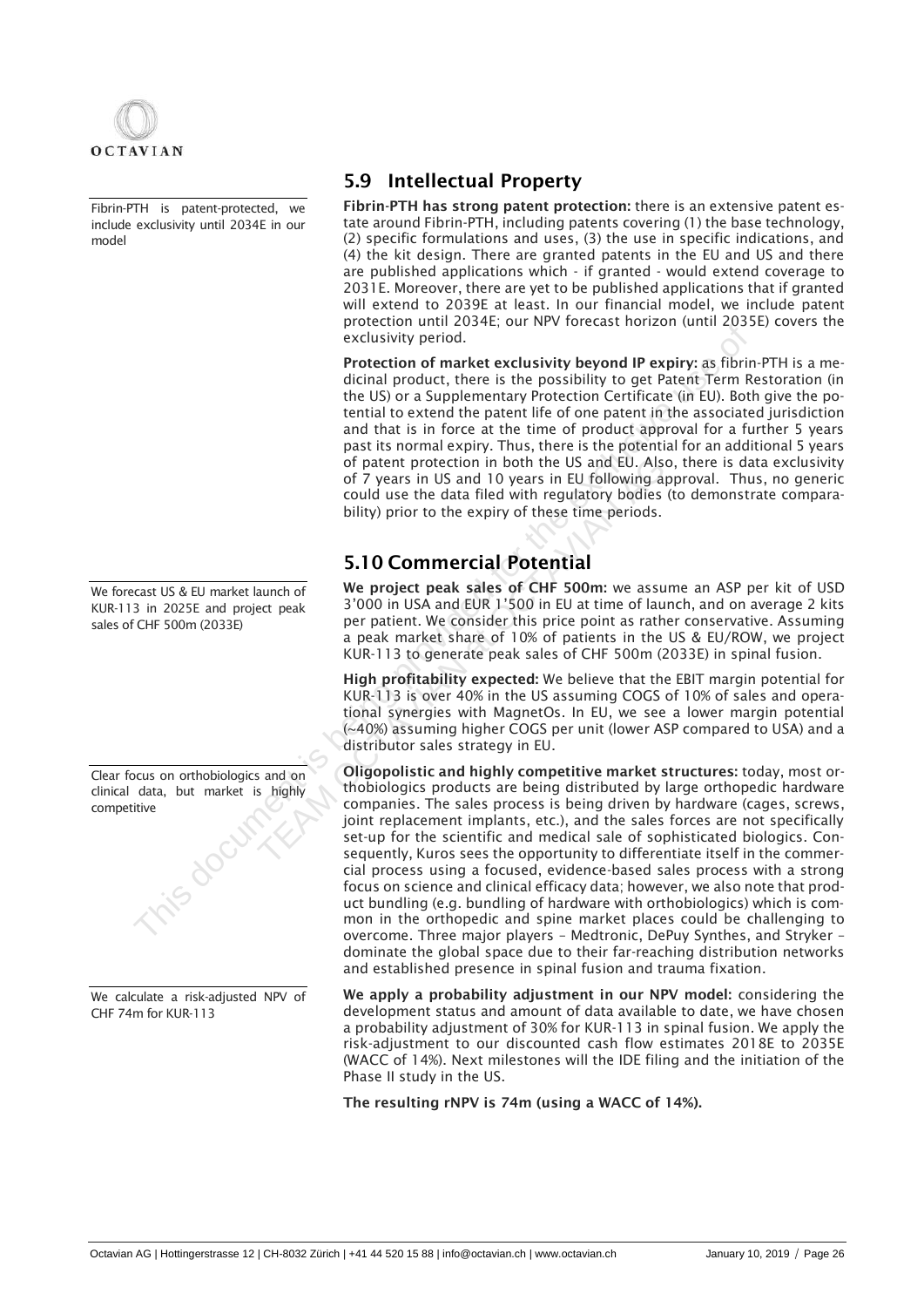

Lean company structure, in early commercial-stage, upcoming R&D investments for KUR-113

First MagnetOs product sales in 2018E

SG&A spending under control despite the set-up of the US commercial infrastructure

R&D cost to increase due to KUR-113 clinical program initiation

We expect an operating loss of ~CHF

## 6 Company Financials

Our financial projections are based on a direct/hybrid commercialization model in the US, which at a later stage could offer synergies between MagnetOs and KUR-113 given the overlapping target markets in spine (same physician base). Kuros plans to gradually build-up a small commercial team in the US, consisting mostly of product specialists, and to work with selected distributors in defined markets in the EU and ROW (Australia). In our projections we do not include any further activities (R&D, commercial) for Neuroseal, nor any potential future milestone payments from Checkmate.

Modest initial product sales from MagnetOs: MagnetOs is the near-term revenue driver. For 2018E we project product sales of CHF 0.6m (mostly generated in Q4-18E), bringing total revenues to CHF 0.9m. We forecast a gradual step-up to CHF 3.1m (2019E) and CHF 7.4m (2020E). We expect a more substantial acceleration of sales growth following the completion of clinical trials (starting in H2-19E).

SG&A costs under control despite commercial set-up in the US: for 2018E, we expect SG&A costs of CHF 8.5m, which is substantially below the high CHF 15.5m reported in 2017. The reason for the decline is the restructuring of the Swiss operation and the associated cost savings on headcount (mostly former members of the management team that were highly compensated). We project SG&A cost to amount to CHF 8.0m in 2019E and to CHF 10.0m in 2020E assuming a relatively lean company setup (small dedicated sales force in the US, distributors in select EU markets).

R&D costs reflect the initiation of the clinical program for KUR-113 in spine: we expect R&D costs to increase from CHF 6.0m in 2018E and 2019E to CHF 8.0m in 2020E. The bulk of R&D is attributable to Phase II and Phase III studies for KUR-113 (OctE: in total CHF 38m for KUR-113 until approval/launch in 2025E), while R&D spending for MagnetOs is modest (most clinical trials are investigator-led).

We have accounted for additional financing in our projections (capital inflows totaling CHF 45m from 2018E to 2020E): because of the increasing R&D cost (KUR-113) and the investment to commercialize MagnetOs, we project an operating loss of ~CHF 12m p.a. for 2018E to 2020E, and free cash flow of approximately CHF -12m on average p.a. We project MagnetOs to reach break-even by 2021E; however, due to the R&D investments for KUR-113, we believe the company will not become profitable before 2023E. We assume an underlying tax rate of 14%. Neuroscal, nor any potential future milestone payments from<br>
Here can initial product sales in COHE metrated in C4-1 SE, phrogenomy and revenue driver, For 2018E we project product sales of CHF<br>
gradual seperty pro CHF 51 **SG&A costs under control despite commercia**<br>
2018E, we expect SG&A costs of CHF 8.5m, whi<br>
the high CHF 15.5m reported in 2017. The reason test<br>
restructuring of the Swiss operation and the as<br>
headcount (mostly former m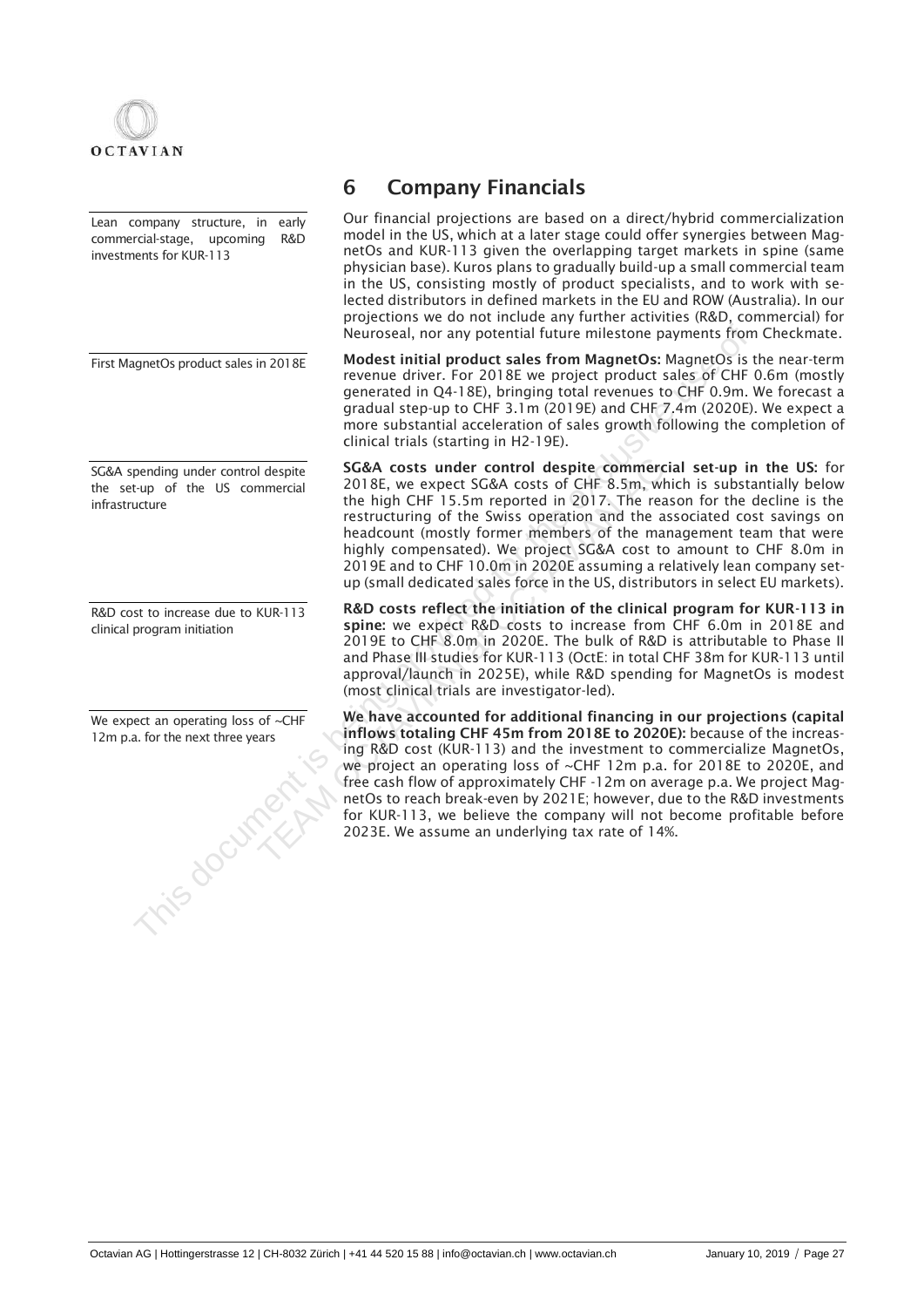# **OCTAVIAN**

### KUROS - KEY FIGURES

|                                     | <b>CHFM</b> |                              | <b>REGISTERED SHARES</b> |
|-------------------------------------|-------------|------------------------------|--------------------------|
| <b>MARKET CAPITALISATION</b>        | 37.0        | PRICE ON JANUARY 9, 2019     | 2.46                     |
| <b>ENTERPRISE VALUE</b>             | 27.4        | <b>PRICE TARGET</b>          | 7.0                      |
| <b>TOTAL REVENUES 2018E</b>         | 0.9         | <b>RECOMMENDATION</b>        | <b>BUY</b>               |
| NET PROFIT/(LOSS) 2018E             | $-11.0$     | DIVIDEND YIELD 2018E         | 0.0                      |
| <b>EPS CAGR 2018E-20E (%)</b>       | <b>NM</b>   | <b>PAR VALUE IN CHF</b>      | 1.00 <sub>1</sub>        |
| <b>SHAREHOLDERS' EQUITY 2018E</b>   | 76.1        | <b>NUMBER OF SHARES IN M</b> | 15.06                    |
| <b>NET LIQUID FUNDS (END H1-18)</b> | 9.7         | <b>FREE FLOAT</b>            | 77%                      |
| <b>ACCOUNTING STANDARDS</b>         | <b>IFRS</b> | <b>MAJOR SHAREHOLDERS:</b>   |                          |
| <b>NEXT EVENT: 2018 REPORT</b>      | <b>NA</b>   | Incubation BV/Aldabra BV     | 17%                      |
|                                     |             | Life Sciences Partners       | 7%                       |

| <b>IVEAT EVENT: 2010 REI ORT</b><br>$\sim$                       |                                                                                                                                   | $m$ cubation by/Aluabia by<br>Life Sciences Partners |                                       |                                       | 1/0<br>7%                     |
|------------------------------------------------------------------|-----------------------------------------------------------------------------------------------------------------------------------|------------------------------------------------------|---------------------------------------|---------------------------------------|-------------------------------|
| <b>RATIOS</b>                                                    |                                                                                                                                   |                                                      | 2018E                                 | 2019E                                 | 2020E                         |
| P/E<br>P/S<br>P/NAV<br>EV/EBITDA                                 |                                                                                                                                   |                                                      | <b>NM</b><br>41.3<br>0.3<br><b>NM</b> | <b>NM</b><br>12.1<br>0.6<br><b>NM</b> | <b>NM</b><br>5.0<br>0.6<br>NΜ |
| <b>PER SHARE DATA (CHF)</b>                                      | 2016                                                                                                                              | 2017                                                 | 2018E                                 | 2019E                                 | 2020E                         |
| EPS (BASIC)<br><b>CHANGE IN %</b>                                | $-3.95$<br>NM                                                                                                                     | $-2.32$<br>$-41%$                                    | $-1.21$<br>$-48%$                     | $-0.76$<br>$-37%$                     | $-0.57$<br>$-25%$             |
| EPS (DILUTED)<br><b>CHANGE IN %</b>                              | $-3.95$<br>ΝM                                                                                                                     | $-2.32$<br>$-41%$                                    | $-1.21$<br>$-48%$                     | $-0.76$<br>$-37%$                     | $-0.57$<br>$-25%$             |
| <b>DIVIDEND</b><br>PAYOUT IN %                                   | 0.00<br>0%                                                                                                                        | 0.00<br>0%                                           | 0.00<br>0%                            | 0.00<br>0%                            | 0.00<br>0%                    |
| NET ASSET VALUE<br>- CHANGE IN %                                 | 7.51                                                                                                                              | 10.17<br>35%                                         | 8.27<br>$-19%$                        | 4.26<br>$-48%$                        | 3.85<br>$-10%$                |
| NO. OF SHARES AT YEAR-END (BASIC)*<br>- CHANGE IN %              | 5.08                                                                                                                              | 8.17<br>61%                                          | 15.06<br>84%                          | 15.06<br>0%                           | 26.66<br>77%                  |
| NO. OF SHARES AT YEAR END (DILUTED)                              | 5.08                                                                                                                              | 8.27                                                 | 15.16                                 | 15.16                                 | 26.76                         |
| AVERAGE NO. OF SHARES (BASIC)<br>AVERAGE NO. OF SHARES (DILUTED) | 5.00<br>5.10                                                                                                                      | 7.09<br>7.19                                         | 9.10<br>9.20                          | 15.06<br>15.16                        | 20.86<br>20.96                |
| <b>SOURCE: OCTAVIAN</b>                                          | *CHF 16M RAISED IN Q4-18 (6.5M NEW SHARES @ CHF 2.50). ASSUMES CAPITAL INCREASE IN 2020E (CHF 29M) AT CURRENT SHARE PRICE LEVELS. |                                                      |                                       |                                       |                               |
| <b>SHARE PRICE</b>                                               | <b>KUROS - IMPLIED P/NAV OF 1X</b>                                                                                                |                                                      |                                       |                                       | <b>NAV PS</b>                 |
| 50                                                               |                                                                                                                                   |                                                      |                                       |                                       | 50.0                          |
| 40                                                               |                                                                                                                                   |                                                      |                                       |                                       | 40.0                          |
| 30                                                               |                                                                                                                                   |                                                      |                                       |                                       | 30.0                          |
| 20                                                               |                                                                                                                                   |                                                      |                                       |                                       | 20.0                          |
| 10                                                               |                                                                                                                                   |                                                      |                                       |                                       | 10.0                          |

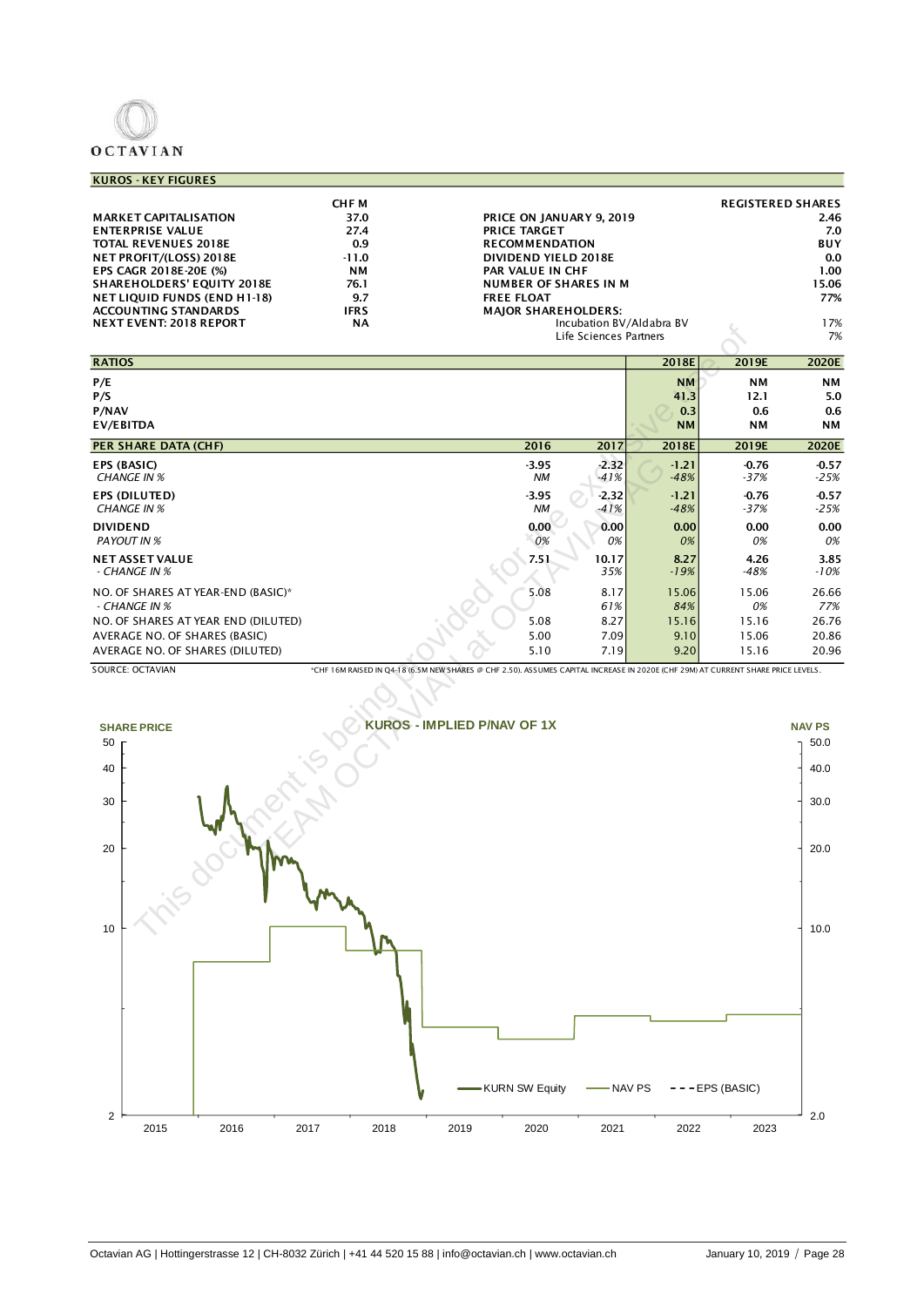

## **OCTAVIAN**

| <b>INCOME STATEMENT (CHF m)</b>                     |                                                   | 2016                   | H1                     | H <sub>2</sub>         | 2017                   | H1                     | H <sub>2E</sub>        | 2018E                  | 2019E                  | 2020E            |
|-----------------------------------------------------|---------------------------------------------------|------------------------|------------------------|------------------------|------------------------|------------------------|------------------------|------------------------|------------------------|------------------|
| MagnetOS revenues                                   |                                                   | 0.0                    | 0.0                    | 0.0                    | 0.0                    | 0.0                    | 0.6                    | 0.6                    | 3.1                    | 7.4              |
| KUR-113 revenues                                    |                                                   | 0.0                    | 0.0                    | 0.0                    | 0.0                    | 0.0                    | 0.0                    | 0.0                    | 0.0                    | 0.0              |
| Revenues from collaborations                        |                                                   | 1.1                    | 0.5                    | 0.0                    | 0.5                    | 0.2                    | 0.0                    | 0.2                    | 0.0                    | 0.0              |
| <b>TOTAL REVENUES</b><br>- CHANGE IN %              |                                                   | 1.1<br>$-83%$          | 0.5                    | 0.0                    | 0.5<br>$-50%$          | 0.3<br>$-49%$          | 0.6<br><b>NA</b>       | 0.9<br>68%             | 3.1<br>243%            | 7.4<br>140%      |
| COGS<br>- IN % OF REVENUES                          |                                                   | 0.0<br>0%              | 0.0<br>0%              | 0.0<br>ΝM              | 0.0<br>0%              | 0.0<br>6%              | 0.1<br>19%             | 0.1<br>15%             | 0.6<br>19%             | 1.3<br>18%       |
| <b>GROSS PROFIT</b><br>- IN % OF REVENUES           | Initiation of Phase II                            | 1.1<br>100%            | 0.5<br>100%            | 0.0<br><b>NM</b>       | 0.5<br>100%            | 0.3<br>94%             | 0.5<br>81%             | 0.8<br>85%             | 2.5<br>81%             | 6.1<br>82%       |
| R&D<br>- CHANGE IN %                                | pilot study for KUR-<br>113 (Q2-19E)              | 7.9<br>629%            | 2.2<br>$-58%$          | 2.3<br>$-16%$          | 4.5<br>$-43%$          | 3.1<br>38%             | 2.9<br>30%             | 6.0<br>34%             | 6.0<br>0%              | 8.0<br>33%       |
| SG&A<br>- CHANGE IN %                               |                                                   | 17.1<br>133%           | 6.8<br>-39%            | 8.5<br>41%             | 15.2<br>-11%           | 4.1<br>$-39%$          | 4.4<br>$-48%$          | 8.5<br>$-44%$          | 8.0<br>-6%             | 10.0<br>25%      |
| <b>OTHER INCOME</b>                                 | Cost savings on personnel                         | 2.6                    | 1.5                    | 7:4                    | 2.9                    | 1.1                    | 0.7                    | 1.8                    | 0.0                    | 0.0              |
| TOTAL OPERATING COST<br>- CHANGE IN %               | cost (restructuring);<br>slíghtly rísíng S§M cost | 22.4<br>ŊМ.            | 75<br>-51%             | 9.3<br>28%             | 16.8<br>-25%           | 6.1<br>-19%            | 6.8<br>$-27%$          | 12.8<br>$-24%$         | 14.6<br>14%            | 19.3<br>32%      |
| <b>EBITDA</b>                                       | in the U.S. solid cost                            | $-20.5$                | -6.4                   | $-8.7$                 | $-15.1$                | -5.0                   | $-5.4$                 | $-10.4$                | $-10.0$                | $-10.2$          |
| <b>DEPRECIATION</b><br><b>AMORTIZATION</b>          | control                                           | 0.8<br>0.0             | 0.5<br>0.0             | 0.6<br>0.0             | 1.1<br>0.0             | 0.7<br>0.0             | 0.8<br>0.0             | 1.5<br>0.0             | 1.3<br>0.2             | 1.4<br>0.3       |
| <b>EBIT</b>                                         |                                                   | $-21.3$                | $-6.9$                 | $-9.3$                 | $-16.2$                | $-5.8$                 | $-6.1$                 | $-11.9$                | $-11.5$                | $-11.9$          |
| - CHANGE IN %                                       |                                                   | <b>NM</b>              | NM                     | <b>NM</b>              | <b>NM</b>              | NM                     | <b>NM</b>              | <b>NM</b>              | <b>NM</b>              | <b>NM</b>        |
| - EBIT MARGIN                                       |                                                   | <b>NM</b>              | <b>NM</b>              | <b>NM</b>              | <b>NM</b>              | NM                     | <b>NM</b>              | <b>NM</b>              | <b>NM</b>              | <b>NM</b>        |
| NET FINANCIAL RESULT                                |                                                   | 1.1                    | $-0.2$                 | $-0.1$                 | $-0.4$                 | 0.0                    | 0.0                    | 0.0                    | 0.0                    | 0.0              |
| <b>INCOME BEFORE TAXES</b>                          |                                                   | $-20.3$                | $-7.2$                 | $-9.4$                 | -16.6                  | $-5.8$                 | -6.1                   | -11.9                  | $-11.5$                | $-11.9$          |
| <b>TAX</b><br>- TAX RATE IN %                       |                                                   | $-0.5$<br><b>NM</b>    | $-0.2$<br><b>NM</b>    | 0.1<br><b>NM</b>       | $-0.1$<br><b>NM</b>    | $-0.5$<br><b>NM</b>    | $-0.4$<br><b>NM</b>    | $-0.9$<br><b>NM</b>    | 0.0<br><b>NM</b>       | 0.0<br><b>NM</b> |
| <b>NET PROFIT/(LOSS)</b>                            |                                                   | $-19.7$                | $-7.0$                 | $-9.5$                 | $-16.5$                | $-5.2$                 | $-5.8$                 | $-11.0$                | $-11.5$                | $-11.9$          |
| - CHANGE IN %<br>- IN % OF SALES                    |                                                   | <b>NM</b><br><b>NM</b> | <b>NM</b><br><b>NM</b> | <b>NM</b><br><b>NM</b> | <b>NM</b><br><b>NM</b> | <b>NM</b><br><b>NM</b> | <b>NM</b><br><b>NM</b> | <b>NM</b><br><b>NM</b> | <b>NM</b><br><b>NM</b> | <b>NM</b><br>NM  |
|                                                     |                                                   |                        |                        |                        |                        |                        |                        |                        |                        |                  |
| <b>BASIC EPS</b>                                    |                                                   | $-3.95$                | -1.11                  | $-1.21$                | $-2.32$                | $-0.63$                | $-0.58$                | $-1.21$                | -0.76                  | $-0.57$          |
| DILUTED EPS                                         |                                                   | $-3.95$                | -1.11                  | $-1.21$                | $-2.32$                | $-0.63$                | $-0.58$                | $-1.21$                | $-0.76$                | $-0.57$          |
| WEIGHTED AVG NO. OF SHARES*                         |                                                   | 5.00                   | 6.27                   | 7.91                   | 7.09                   | 8.30                   | 9.89                   | 9.10                   | 15.06                  | 20.86            |
| NO. OF SHARES END OF PERIOD*                        |                                                   | 5.08                   | 6.27                   | 8.17                   | 8.17                   | 8.60                   | 15.06                  | 15.06                  | 15.06                  | 26.66            |
|                                                     |                                                   |                        |                        |                        |                        |                        |                        |                        |                        |                  |
| <b>BALANCE SHEET (CHF M)</b>                        |                                                   | 2016                   | H <sub>1</sub>         | H <sub>2</sub>         | 2017                   | H1                     | H2E                    | 2018E                  | 2019E                  | 2020E            |
| <b>PPE</b>                                          |                                                   | 0.0                    |                        |                        | 0.6                    | 0.6                    |                        | $-0.4$                 | $-1.1$                 | $-1.7$           |
| <b>INTANGIBLE ASSETS</b>                            |                                                   | 6.6                    |                        |                        | 33.2                   | 33.0                   |                        | 33.8                   | 33.9                   | 34.0             |
| <b>GOODWILL</b>                                     |                                                   | 23.7                   |                        |                        | 34.5                   | 34.5                   |                        | 34.5                   | 34.5                   | 34.5             |
| TOTAL NON-CURRENT ASSETS<br>CASH & CASH EQUIVALENTS |                                                   | 30.4<br>12.4           |                        |                        | 68.4<br>16.7           | 68.1<br>9.7            |                        | 68.0<br>19.4           | 67.4<br>7.9            | 66.8<br>23.4     |
| <b>TOTAL CURRENT ASSETS</b>                         |                                                   | 13.4                   |                        |                        | 17.7                   | 10.9                   |                        | 21.0                   | 10.6                   | 28.0             |
| <b>NET LIQUID FUNDS</b>                             |                                                   | 12.4                   |                        |                        | 16.7                   | 9.7                    |                        | 19.4                   | 7.9                    | 23.4             |
| <b>TOTAL ASSETS</b>                                 |                                                   | 43.8                   |                        |                        | 86.1                   | 79.0                   |                        | 89.0                   | 78.0                   | 94.9             |
| PENSION LIABILITY                                   |                                                   | 2.2                    |                        |                        | 1.7                    | 1.2                    | CHF 16.1m              | 1.8                    | 1.9                    | 2.0              |
| DEFERRED TAX LIABILITY                              |                                                   | 0.0                    |                        |                        | 6.6                    | 6.1                    | equíty                 | 6.6                    | 6.6                    | 6.6              |
| TOTAL NON-CURRENT LIABILITIES                       |                                                   | 2.2                    |                        |                        | 8.3                    | 7.3                    | fundíng                | 8.4                    | 8.5                    | 8.6              |
| TRADE ACCOUNTS PAYABLE<br>OTHER CURRENT LIABILITIES |                                                   | 1.3<br>0.0             |                        |                        | 1.3<br>0.0             | 0.9<br>0.0             | (Dec 18)               | 1.2<br>0.0             | 1.7<br>0.0             | 2.4<br>0.0       |
| <b>ACCRUED EXPENSES</b>                             |                                                   | 2.0                    |                        |                        | 1.7                    | 1.1                    |                        | 1.7                    | 1.7                    | 1.7              |
| <b>PROVISIONS</b>                                   |                                                   | 0.0                    |                        |                        | 1.7                    | 0.9                    |                        | 1.7                    | 1.7                    | 1.7              |
| TOTAL CURRENT LIABILITIES                           |                                                   | 3.3                    |                        |                        | 4.7                    | 3.0                    |                        | 4.5                    | 5.0                    | 5.7              |
| <b>SHAREHOLDERS' EQUITY</b>                         |                                                   | 38.3                   |                        |                        | 73.1                   | 68.7                   |                        | 76.1                   | 64.6                   | 80.7             |
| - CHANGE IN %<br>- RETURN ON EOUITY                 |                                                   | 267%<br><b>NM</b>      |                        |                        | 91%<br><b>NM</b>       | -6%<br><b>NM</b>       |                        | 4%<br><b>NM</b>        | -15%<br><b>NM</b>      | 25%<br><b>NM</b> |

| <b>BALANCE SHEET (CHFM)</b>                                                                                                                                                                                                                                                                                                 | 2016                                                                            | H1                                                                           | H <sub>2</sub>                                                                 | 2017                                                                               | H1                                                                                | H2E                                                                             | 2018E                                                                                 | 2019E                                                                             | 2020E                                                                              |
|-----------------------------------------------------------------------------------------------------------------------------------------------------------------------------------------------------------------------------------------------------------------------------------------------------------------------------|---------------------------------------------------------------------------------|------------------------------------------------------------------------------|--------------------------------------------------------------------------------|------------------------------------------------------------------------------------|-----------------------------------------------------------------------------------|---------------------------------------------------------------------------------|---------------------------------------------------------------------------------------|-----------------------------------------------------------------------------------|------------------------------------------------------------------------------------|
| PPE<br><b>INTANGIBLE ASSETS</b><br><b>GOODWILL</b><br><b>TOTAL NON-CURRENT ASSETS</b>                                                                                                                                                                                                                                       | 0.0<br>6.6<br>23.7<br>30.4                                                      |                                                                              |                                                                                | 0.6<br>33.2<br>34.5<br>68.4                                                        | 0.6<br>33.0<br>34.5<br>68.1                                                       |                                                                                 | $-0.4$<br>33.8<br>34.5<br>68.0                                                        | $-1.1$<br>33.9<br>34.5<br>67.4                                                    | $-1.7$<br>34.0<br>34.5<br>66.8                                                     |
| CASH & CASH EQUIVALENTS<br><b>TOTAL CURRENT ASSETS</b>                                                                                                                                                                                                                                                                      | 12.4<br>13.4                                                                    |                                                                              |                                                                                | 16.7<br>17.7                                                                       | 9.7<br>10.9                                                                       |                                                                                 | 19.4<br>21.0                                                                          | 7.9<br>10.6                                                                       | 23.4<br>28.0                                                                       |
| <b>NET LIQUID FUNDS</b>                                                                                                                                                                                                                                                                                                     | 12.4                                                                            |                                                                              |                                                                                | 16.7                                                                               | 9.7                                                                               |                                                                                 | 19.4                                                                                  | 7.9                                                                               | 23.4                                                                               |
| <b>TOTAL ASSETS</b>                                                                                                                                                                                                                                                                                                         | 43.8                                                                            |                                                                              |                                                                                | 86.1                                                                               | 79.0                                                                              |                                                                                 | 89.0                                                                                  | 78.0                                                                              | 94.9                                                                               |
| PENSION LIABILITY<br>DEFERRED TAX LIABILITY<br>TOTAL NON-CURRENT LIABILITIES                                                                                                                                                                                                                                                | 2.2<br>0.0<br>2.2                                                               |                                                                              |                                                                                | 1.7<br>6.6<br>8.3                                                                  | 1.2<br>6.1<br>7.3                                                                 | CHF16.1m<br>equity<br>fundíng                                                   | 1.8<br>6.6<br>8.4                                                                     | 1.9<br>6.6<br>8.5                                                                 | 2.0<br>6.6<br>8.6                                                                  |
| <b>TRADE ACCOUNTS PAYABLE</b><br>OTHER CURRENT LIABILITIES<br><b>ACCRUED EXPENSES</b><br><b>PROVISIONS</b><br><b>TOTAL CURRENT LIABILITIES</b>                                                                                                                                                                              | 1.3<br>0.0<br>2.0<br>0.0<br>3.3                                                 |                                                                              |                                                                                | 1.3<br>0.0<br>1.7<br>1.7<br>4.7                                                    | 0.9<br>0.0<br>1.1<br>0.9<br>3.0                                                   | (Dec18)                                                                         | 1.2<br>0.0<br>1.7<br>1.7<br>4.5                                                       | 1.7<br>0.0<br>1.7<br>1.7<br>5.0                                                   | 2.4<br>0.0<br>1.7<br>1.7<br>5.7                                                    |
| <b>SHAREHOLDERS' EQUITY</b><br>- CHANGE IN %<br>- RETURN ON EQUITY                                                                                                                                                                                                                                                          | 38.3<br>267%<br><b>NM</b>                                                       |                                                                              |                                                                                | 73.1<br>91%<br><b>NM</b>                                                           | 68.7<br>$-6%$<br><b>NM</b>                                                        |                                                                                 | 76.1<br>4%<br><b>NM</b>                                                               | 64.6<br>$-15%$<br><b>NM</b>                                                       | 80.7<br>25%<br><b>NM</b>                                                           |
| TOTAL EQUITY & LIABILITIES                                                                                                                                                                                                                                                                                                  | 43.8                                                                            |                                                                              |                                                                                | 86.1                                                                               | 79.0                                                                              |                                                                                 | 89.0                                                                                  | 78.1                                                                              | 94.9                                                                               |
| <b>NO. OF EMPLOYEES</b><br>- thereof sales force FTEs                                                                                                                                                                                                                                                                       | 16                                                                              |                                                                              |                                                                                | 28                                                                                 | 35                                                                                |                                                                                 | 28<br>$\overline{\phantom{a}}$                                                        | 30<br>4                                                                           | 35<br>9                                                                            |
| <b>CASH FLOW (CHF M)</b>                                                                                                                                                                                                                                                                                                    | 2016                                                                            | H1                                                                           | H <sub>2</sub>                                                                 | 2017                                                                               | H1                                                                                | H2E                                                                             | 2018E                                                                                 | 2019E                                                                             | 2020E                                                                              |
| NET PROFIT / (LOSS)<br>+ DEPRECIATION & AMORTIZATION<br>+ OTHER NON-CASH ITEMS/impairment<br>+ NET CHANGE IN WORKING CAPITAL<br>+ OTHER (change pension provisions)<br><b>OPERATING CASH FLOW</b><br>- CAPITAL EXPENDITURE (net)<br>- INVESTMENTS INT. ASSETS<br><b>FREE CASH FLOW</b><br>+ NET PROCEEDS CAPITAL INCREASES* | $-19.7$<br>0.8<br>2.1<br>$-0.5$<br>8.5<br>$-8.9$<br>0.1<br>0.0<br>$-8.9$<br>3.7 | $-7.2$<br>0.5<br>1.5<br>0.0<br>0.0<br>$-5.1$<br>0.2<br>0.0<br>$-5.4$<br>13.7 | $-9.3$<br>0.6<br>2.0<br>$-0.5$<br>2.0<br>$-5.1$<br>0.3<br>1.0<br>$-6.4$<br>2.3 | $-16.5$<br>1.1<br>3.5<br>$-0.5$<br>2.0<br>$-10.3$<br>0.5<br>1.0<br>$-11.8$<br>16.0 | $-5.2$<br>0.7<br>$-1.9$<br>$-0.3$<br>0.0<br>$-6.7$<br>0.0<br>0.6<br>$-7.4$<br>0.3 | $-5.8$<br>0.8<br>0.0<br>$-0.6$<br>0.1<br>$-5.5$<br>0.5<br>0.0<br>$-6.0$<br>15.6 | $-11.0$<br>1.5<br>$-1.9$<br>$-0.9$<br>0.1<br>$-12.3$<br>0.5<br>0.6<br>$-13.4$<br>15.9 | $-11.5$<br>1.5<br>0.0<br>$-0.7$<br>0.1<br>$-10.7$<br>0.6<br>0.3<br>$-11.6$<br>0.0 | $-11.9$<br>1.7<br>0.0<br>$-1.2$<br>0.1<br>$-11.3$<br>0.8<br>0.4<br>$-12.5$<br>28.0 |
| + OTHER                                                                                                                                                                                                                                                                                                                     | 1.7                                                                             | 0.6                                                                          | $-0.5$                                                                         | 0.2                                                                                | 0.0                                                                               | 0.2                                                                             | 0.2                                                                                   | 0.0                                                                               | 0.0                                                                                |
| <b>CHANGE IN LIQUID FUNDS</b><br>COURCE OCTAVIAN                                                                                                                                                                                                                                                                            | $-3.6$                                                                          | 8.9                                                                          | $-4.6$                                                                         | 4.3                                                                                | $-7.0$                                                                            | 9.8                                                                             | 2.7                                                                                   | $-11.6$                                                                           | 15.5                                                                               |

SOURCE: OCTAVIAN \*We assume CHF 45m cash injections (gross proceeds) until break-even: CHF 16m (2018) & CHF 29m (2020E)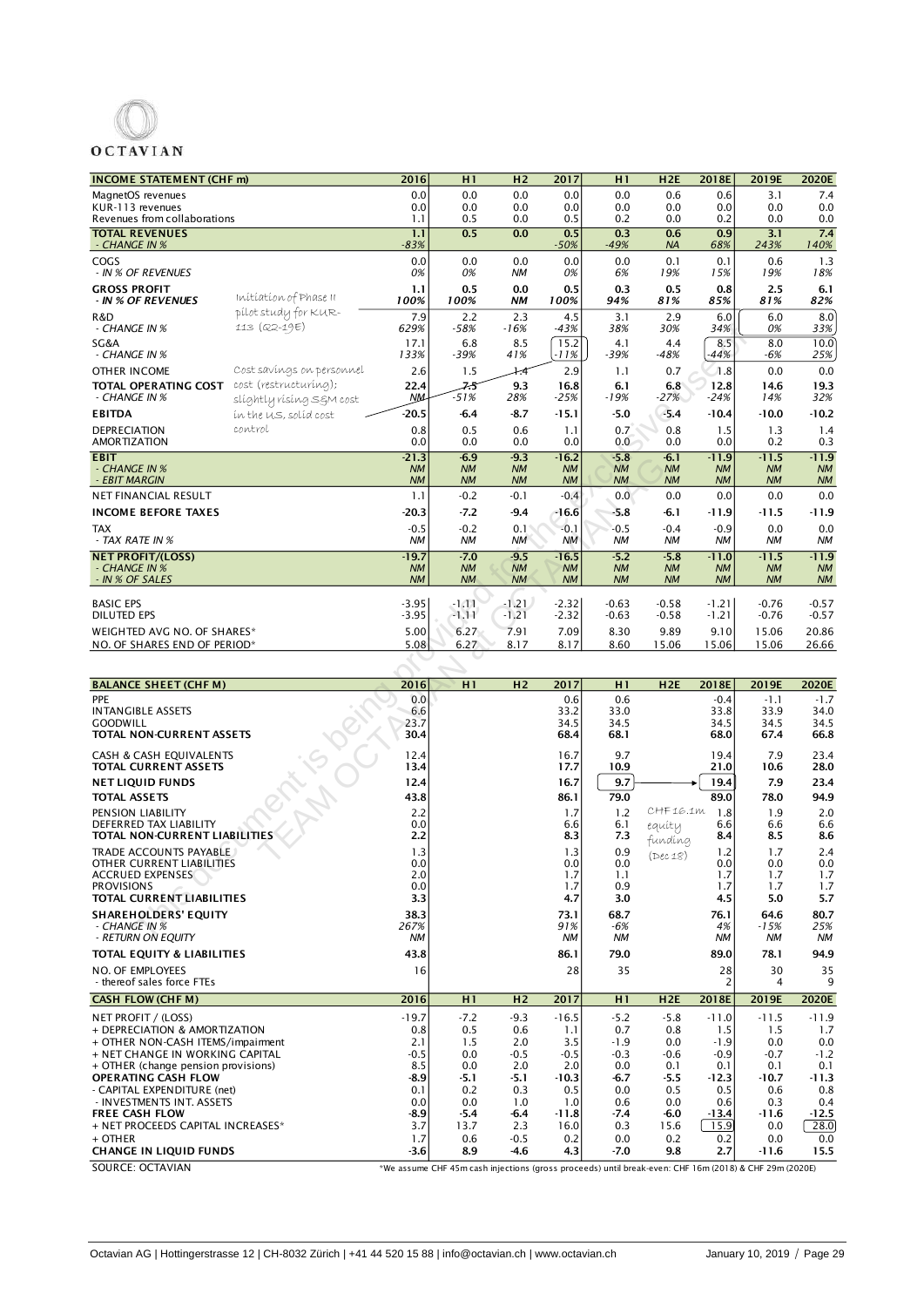

## **MAGNETOS**

Granules and putty, differentiated surface structure<br>Hybrid sales model in US&EU Patent protection: granules 2034E / putty 2036E

Synthetic bone graft substitute<br>
Class: synthetic, calcium phosphate based<br>
Bone void filler, approved for Bone void filler, approved for use in orthopedics, craniomaxillofacial & dental  $510(k)$  FDA approval (granules & putty): Hybrid sales model in US&EU Bone graft extender in posterolateral spinal fusion; bone graft for extremities and pelvis<br>Q2-18: Start Phase II trial (instrumented posterolateral spinal fusion), comparison to auto Q2-18: Start Phase II trial (instrumented posterolateral spinal fusion), comparison to autograft 2019E/2020E: completion of clinical (marketing) studies

| Assumptions:                                                   |                   | Pricing strategy: at parity to hightest priced competitor (synthetics)            |
|----------------------------------------------------------------|-------------------|-----------------------------------------------------------------------------------|
| Revenue per US patient (USD):                                  |                   | 400 ASP USD 650 (trauma), up to USD 1'500 (spine)                                 |
| Revenue per EU patient (EUR):                                  |                   | 550 On avg. 1.0 kit per patient (trauma). Applications in spine: higher (>2 kits) |
| USD/CHF<br>1.00                                                |                   |                                                                                   |
| EUR/CHF<br>115                                                 |                   |                                                                                   |
| Revenue per US patient (CHF):                                  | 1.400 $+2\%$ p.a. | (mostly spine, trauma)                                                            |
| Revenue per EU patient (CHF):                                  | 633 - 3% p.a.     | (mostly trauma)                                                                   |
| List price (cc): US USD 570; typical ASP achieved: USD 300-400 |                   |                                                                                   |

### US SALES (CHF M) 2018E 2019E 2020E 2021E 2022E 2023E 2024E 2025E 2026E 2027E 2028E 2029E 2030E 2031E 2032E 2033E 2034E 2035E

| Synthetic bone grafts                                     |      |              |      |           |      |      |           |        |      |      |      |      |      |      |      |       |      |                                                                                                             |
|-----------------------------------------------------------|------|--------------|------|-----------|------|------|-----------|--------|------|------|------|------|------|------|------|-------|------|-------------------------------------------------------------------------------------------------------------|
| Total no. of units (m)                                    |      |              |      |           |      |      |           |        |      |      |      |      |      |      |      |       |      | 0.309 0.312 0.315 0.318 0.322 0.325 0.328 0.331 0.335 0.338 0.341 0.345 0.348 0.352 0.355 0.359 0.362 0.366 |
| - Change in %                                             | 1.0% | 1.0%         | 1.0% | .0%       | 1.0% | .0%  | .0%       | $.0\%$ | 1.0% | .0%  | '.0% | 1.0% | 1.0% | 1.0% | .0%  | - 0%. | 1.0% | 1.0%                                                                                                        |
| Est. market size p.a. (CHF m)*                            | 433  | 446          | 459  | 473       | 487  | 502  | 517       | 533    | 549  | 566  | 583  | 600  | 618  | 637  | 656  | 676   | 697  | 718                                                                                                         |
|                                                           |      |              |      |           |      |      |           |        |      |      |      |      |      |      |      |       |      |                                                                                                             |
| MagnetOs share (% of units)                               |      | $0.1\%$ 0.5% |      | 1.2% 2.2% | 4.0% |      |           |        |      |      |      |      |      |      |      |       |      | 7.0% 10.0% 11.0% 12.0% 12.0% 12.0% 12.0% 12.0% 12.0% 12.0% 12.0% 11.0% 10.0%                                |
| Average ASP/patient (CHF)                                 | 1400 | 1428         | 1457 | 486       | 1515 |      | 1546 1577 | 608    | 1640 | 1673 | 1707 | 741  | 1776 | 1811 | 847  | 884 ا | 1922 | 1960                                                                                                        |
|                                                           |      |              |      |           |      |      |           |        |      |      |      |      |      |      |      |       |      |                                                                                                             |
| <b>US MAGNETOS SALES</b>                                  | 0.4  | 2.2          | 5.5  | 10.4      | 19.5 | 35.1 | 51.7      | 58.6   | 65.9 | 67.9 | 69.9 | 72.0 | 74.2 | 76.4 | 78.8 | 81.1  |      | 76.6 71.8                                                                                                   |
| - Change in %                                             | NA   | 415%         | 147% | 89%       | 87%  | 80%  | 47%       | 13%    | 12%  | 3%   | 3%   | 3%   | 3%   | 3%   | 3%   | 3%    | -6%  | -6%                                                                                                         |
| 그는 그만 그만 그만 없는 것이 없는 것이 없는 것이 없는 것이 없는 것이 없는 것이 없는 것이 없다. |      |              |      |           |      |      |           |        |      |      |      |      |      |      |      |       |      |                                                                                                             |

|                                                                |       |                                                                                                             |           |                        |      |      |      |      |           |      |      |       |                                                                              |       | JS801 |      |                    |      |
|----------------------------------------------------------------|-------|-------------------------------------------------------------------------------------------------------------|-----------|------------------------|------|------|------|------|-----------|------|------|-------|------------------------------------------------------------------------------|-------|-------|------|--------------------|------|
| Assumptions:                                                   |       | Pricing strategy: at parity to hightest priced competitor (synthetics)                                      |           |                        |      |      |      |      |           |      |      |       |                                                                              |       |       |      |                    |      |
| Revenue per US patient (USD):                                  |       | 1,400 ASP USD 650 (trauma), up to USD 1'500 (spine)                                                         |           |                        |      |      |      |      |           |      |      |       |                                                                              |       |       |      |                    |      |
| Revenue per EU patient (EUR):                                  |       | 550 On avg. 1.0 kit per patient (trauma). Applications in spine: higher (>2 kits)                           |           |                        |      |      |      |      |           |      |      |       |                                                                              |       |       |      |                    |      |
| USD/CHF<br>1.00                                                |       |                                                                                                             |           |                        |      |      |      |      |           |      |      |       |                                                                              |       |       |      |                    |      |
| EUR/CHF<br>1.15                                                |       |                                                                                                             |           |                        |      |      |      |      |           |      |      |       |                                                                              |       |       |      |                    |      |
| Revenue per US patient (CHF):                                  |       | $1,400 +2\%$ p.a.                                                                                           |           | (mostly spine, trauma) |      |      |      |      |           |      |      |       |                                                                              |       |       |      |                    |      |
| Revenue per EU patient (CHF):                                  |       | 633 - 3% p.a.                                                                                               |           | (mostly trauma)        |      |      |      |      |           |      |      |       |                                                                              |       |       |      |                    |      |
| List price (cc): US USD 570; typical ASP achieved: USD 300-400 |       |                                                                                                             |           |                        |      |      |      |      |           |      |      |       |                                                                              |       |       |      |                    |      |
|                                                                |       |                                                                                                             |           |                        |      |      |      |      |           |      |      |       | <b>USSNB</b>                                                                 |       |       |      |                    |      |
|                                                                |       |                                                                                                             |           |                        |      |      |      |      |           |      |      |       |                                                                              |       |       |      |                    |      |
| US SALES (CHF M)                                               |       | 2018E 2019E 2020E 2021E 2022E 2023E 2024E 2025E 2026E 2027E 2028E 2029E 2030E 2031E 2032E 2033E 2034E 2035E |           |                        |      |      |      |      |           |      |      |       |                                                                              |       |       |      |                    |      |
|                                                                |       |                                                                                                             |           |                        |      |      |      |      |           |      |      |       |                                                                              |       |       |      |                    |      |
| Synthetic bone grafts                                          |       |                                                                                                             |           |                        |      |      |      |      |           |      |      |       |                                                                              |       |       |      |                    |      |
| Total no. of units (m)                                         |       | 0.309 0.312 0.315 0.318 0.322 0.325 0.328 0.331 0.335 0.338 0.341 0.345 0.348 0.352 0.355 0.359 0.362 0.366 |           |                        |      |      |      |      |           |      |      |       |                                                                              |       |       |      |                    |      |
| - Change in %                                                  | 1.0%  | 1.0%                                                                                                        | 1.0%      | 1.0%                   | 1.0% | 1.0% | 1.0% |      | 1.0% 1.0% | 1.0% | 1.0% | 1.0%  | 1.0%                                                                         | 1.0%  | 1.0%  | 1.0% | 1.0%               | 1.0% |
| Est. market size p.a. (CHF m)*                                 | 433   | 446                                                                                                         | 459       | 473                    | 487  | 502  | 517  | 533  | 549       | 566  | 583  | 600   | 618                                                                          | 637   | 656   | 676  | 697                | 718  |
| MagnetOs share (% of units)                                    | 0.1%  | 0.5%                                                                                                        | 1.2%      | 2.2%                   | 4.0% |      |      |      |           |      |      |       | 7.0% 10.0% 11.0% 12.0% 12.0% 12.0% 12.0% 12.0% 12.0% 12.0% 12.0% 11.0% 10.0% |       |       |      |                    |      |
| Average ASP/patient (CHF)                                      |       | 1400 1428 1457 1486 1515 1546 1577 1608 1640 1673 1707 1741 1776 1811 1847 1884 1922 1960                   |           |                        |      |      |      |      |           |      |      |       |                                                                              |       |       |      |                    |      |
|                                                                |       |                                                                                                             |           |                        |      |      |      |      |           |      |      |       |                                                                              |       |       |      |                    |      |
| <b>US MAGNETOS SALES</b>                                       | 0.4   | 2.2                                                                                                         | 5.5       | 10.4                   | 19.5 | 35.1 | 51.7 | 58.6 | 65.9      | 67.9 | 69.9 | 72.0  | 74.2                                                                         | 76.4  | 78.8  | 81.1 | 76.6               | 71.8 |
| - Change in %                                                  |       | NA 415%                                                                                                     | 147%      | 89%                    | 87%  | 80%  | 47%  | 13%  | 12%       | 3%   | 3%   | 3%    | 3%                                                                           | 3%    | 3%    | 3%   | $-6%$              | -6%  |
| *Estimated size of synthetic bone graft substitute markets.    |       |                                                                                                             |           |                        |      |      |      |      |           |      |      |       |                                                                              |       |       |      |                    |      |
|                                                                |       |                                                                                                             |           |                        |      |      |      |      |           |      |      |       |                                                                              |       |       |      |                    |      |
|                                                                |       |                                                                                                             |           |                        |      |      |      |      |           |      |      |       |                                                                              |       |       |      |                    |      |
| <b>EU/ROW SALES (CHF M)</b>                                    |       | 2018E 2019E 2020E 2021E 2022E 2023E 2024E 2025E 2026E 2027E 2028E 2029E 2030E 2031E 2032E 2033E 2034E 2035E |           |                        |      |      |      |      |           |      |      |       |                                                                              |       |       |      |                    |      |
|                                                                |       |                                                                                                             |           |                        |      |      |      |      |           |      |      |       |                                                                              |       |       |      |                    |      |
| Synthetic bone grafts                                          |       |                                                                                                             |           |                        |      |      |      |      |           |      |      |       |                                                                              |       |       |      |                    |      |
| Total no. of units (m)                                         |       | 0.340 0.343 0.347 0.350 0.354 0.357 0.361 0.365 0.368 0.372 0.376 0.379 0.383 0.387 0.391 0.395 0.399 0.403 |           |                        |      |      |      |      |           |      |      |       |                                                                              |       |       |      |                    |      |
| - Change in %                                                  | 1.0%  |                                                                                                             | 1.0% 1.0% | 1.0%                   | 1.0% | 1.0% | 1.0% | 1.0% | 1.0%      | 1.0% | 1.0% | 1.0%  | 1.0%                                                                         | 1.0%  | 1.0%  | 1.0% | 1.0%               | 1.0% |
| Est. market size p.a. (CHF m)*                                 | 215   | $-211$                                                                                                      | 206       | 202                    | 198  | 194  | 190  | 186  | 183       | 179  | 175  | 172   | 168                                                                          | 165   | 161   | 158  | 155                | 152  |
|                                                                |       |                                                                                                             |           |                        |      |      |      |      |           |      |      |       |                                                                              |       |       |      |                    |      |
| MagnetOs share (% of units)                                    | 0.1%  | 0.4%                                                                                                        | 0.9%      | 1.9%                   | 3.7% | 7.0% | 8.0% |      |           |      |      |       | 9.0% 10.0% 11.0% 12.0% 12.0% 12.0% 12.0% 12.0% 12.0% 11.0% 10.0%             |       |       |      |                    |      |
| No. of Magnetos units sold ('000)                              | 0.3   | 1.4                                                                                                         | 3.1       | 6.7                    | 13.1 | 25.0 | 28.9 | 32.8 | 36.8      | 40.9 | 45.1 | 45.5  | 46.0                                                                         | 46.4  | 46.9  | 47.4 | 43.9               | 40.3 |
| Average ASP/patient (CHF)                                      | 632.5 | 614                                                                                                         | 595       | 577                    | 560  | 543  | 527  | 511  | 496       | 481  | 466  | 452   | 439                                                                          | 426   | 413   | 401  | 389                | 377  |
| <b>EU/ROW MAGNETOS SALES</b>                                   | 0.2   | 0.8                                                                                                         | 1.9       | 3.8                    | 7.3  | 13.6 | 15.2 | 16.8 | 18.3      | 19.7 | 21.0 | 20.6  | 20.2                                                                         | 19.8  | 19.4  | 19.0 | 17.0               | 15.2 |
| - Change in %                                                  |       | NA 292% 120% 107%                                                                                           |           |                        | 91%  | 85%  | 12%  | 10%  | 9%        | 8%   | 7%   | $-2%$ | $-2%$                                                                        | $-2%$ | $-2%$ |      | $-2\% -10\% -11\%$ |      |
|                                                                |       |                                                                                                             |           |                        |      |      |      |      |           |      |      |       |                                                                              |       |       |      |                    |      |

| <b>GLOBAL SALES (CHF M)</b> |         |                                                                                                      |     |     |     |     |     |     |    |    |    |    |    |    |     | 2018E 2019E 2020E 2021E 2022E 2023E 2024E 2025E 2026E 2027E 2028E 2029E 2030E 2031E 2032E 2033E 2034E 2035E |       |
|-----------------------------|---------|------------------------------------------------------------------------------------------------------|-----|-----|-----|-----|-----|-----|----|----|----|----|----|----|-----|-------------------------------------------------------------------------------------------------------------|-------|
|                             |         |                                                                                                      |     |     |     |     |     |     |    |    |    |    |    |    |     |                                                                                                             |       |
| US SALES                    |         | 6                                                                                                    |     | 19  | 35  | 52  | 59  | 66  | 68 | 70 | 72 | 74 | 76 | 79 |     |                                                                                                             | 72    |
| <b>EU SALES</b>             |         |                                                                                                      |     |     | 14  |     |     | 18  | 20 | 21 |    | 20 | 20 | 19 | ۱9  |                                                                                                             | 15    |
| <b>TOTAL MAGNETOS SALES</b> |         |                                                                                                      | 14  | 27  | 49  | 67  | 75  | 84  | 88 | 91 | 93 | 94 | 96 | 98 | 100 | 94                                                                                                          | 87    |
| - Change in %               | NA 374% | 140%                                                                                                 | 93% | 88% | 82% | 37% | 13% | 12% | 4% | 4% | 2% | 2% | 2% | 2% | 2%  | $-6%$                                                                                                       | $-7%$ |
| SOURCE: OCTAVIAN            |         |                                                                                                      |     |     |     |     |     |     |    |    |    |    |    |    |     |                                                                                                             |       |
|                             |         |                                                                                                      |     |     |     |     |     |     |    |    |    |    |    |    |     |                                                                                                             |       |
|                             |         | $(1/e^{-\rho c})$ in the alghal <b>peak cales of <math>\sim</math> CHE100M</b> driven hy (1) product |     |     |     |     |     |     |    |    |    |    |    |    |     |                                                                                                             |       |

We estimate global **peak sales of ~CHF100m** driven by (1) product differentiation (surface topography), (2) clinical superiority to other synthetics/equivalence to autograft, and (3) label extensions in the US. Estimated geographic split: ~80% in US, ~20% in EU/ROW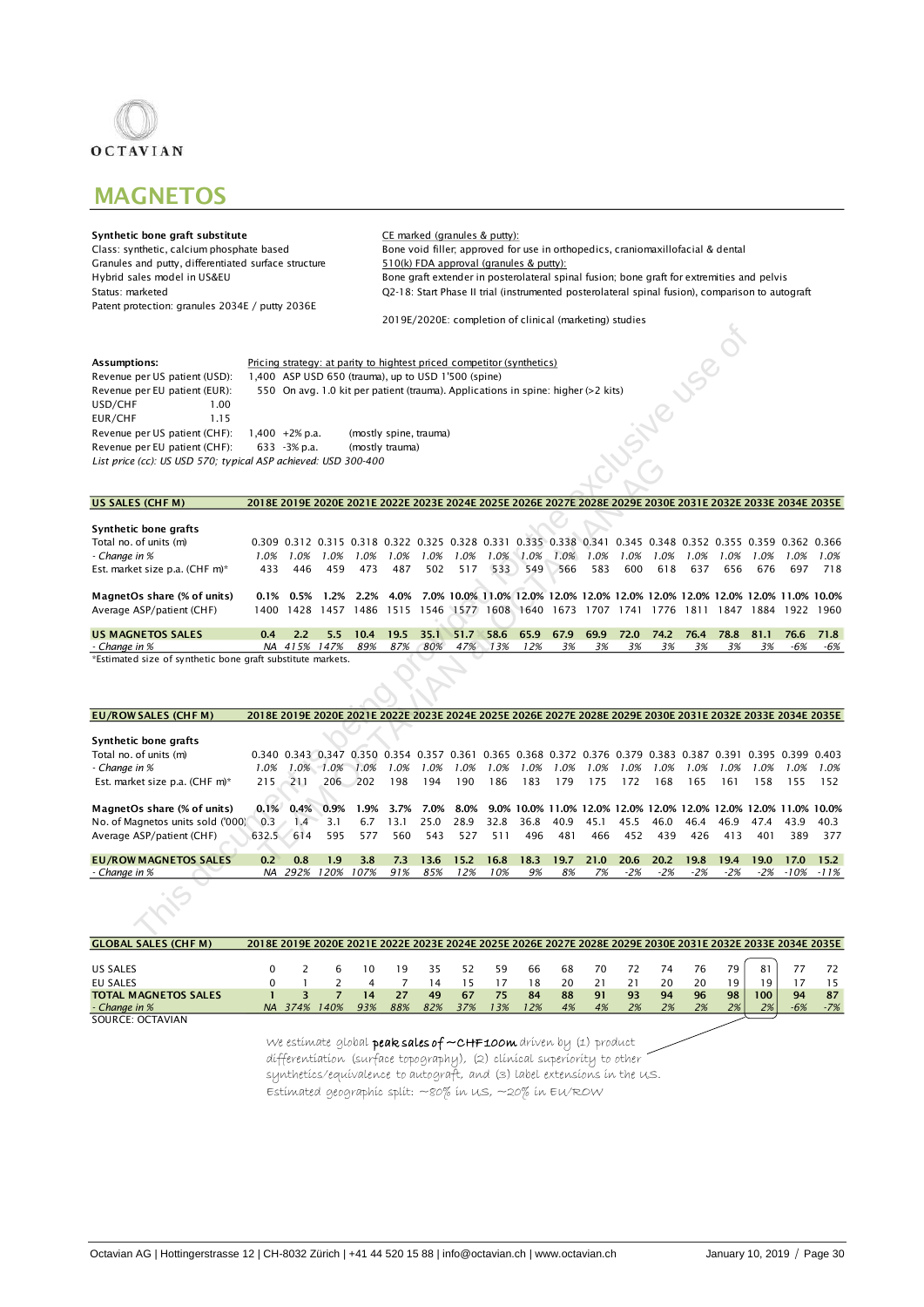

## KUR-113 - SPINAL FUSION

### Indication: spinal fusion

| Revenue per US patient (USD): | 6.000 |             | (OctE: 38m projected for US&EU until approval) |
|-------------------------------|-------|-------------|------------------------------------------------|
| Revenue per EU patient (EUR): | 3.000 |             |                                                |
| USD/CHF                       | .00   |             |                                                |
| EUR/CHF                       |       |             |                                                |
| Revenue per US patient (CHF): | 6.000 | $+2\%$ p.a. |                                                |
| Revenue per EU patient (CHF): | 3.450 | -3% p.a.    |                                                |
| (on avg. 2 kits per patient)  |       |             |                                                |

| In combination with an intervertebral spacer (cage) - own product (510k approved) | Envisioned Phase III program for spine (TLIF)       |           |  |
|-----------------------------------------------------------------------------------|-----------------------------------------------------|-----------|--|
| Fibrin-PTH drug, in combination with spinal cage                                  | IND approval                                        | O1-19E    |  |
| Fibrin-matrix + TG-PTH. Gel-like injectable material                              | Start Phase II (FPI):                               | O2-19E    |  |
| Directly applied into spinal cage                                                 | Phase II interim data:                              | mid 2020E |  |
| Development status: Phase II pilot study (40-60 patients) start Q2-19E            | Start Phase III:                                    | 2021E     |  |
| Phase IIb in trauma: showed non-inferiority to autograft (1° efficacy endpoint)   | Phase III read-out/submission*:2023E/2024E          |           |  |
|                                                                                   | Market launch:                                      | 2025E     |  |
| Assumptions:                                                                      | Est. cost Phase II: CHF 5m, Phase III: CHF 25m      |           |  |
| Payanue nor IIS nationt (IISD).<br>6.000                                          | $(QctF: 38m$ projected for $IIREII$ until approval) |           |  |

|                                                |            |                |       |       |       |       | Market launch:                                 |                          |       |       | 2025E |       |
|------------------------------------------------|------------|----------------|-------|-------|-------|-------|------------------------------------------------|--------------------------|-------|-------|-------|-------|
| Assumptions:                                   |            |                |       |       |       |       | Est. cost Phase II: CHF 5m, Phase III: CHF 25m |                          |       |       |       |       |
| 6.000<br>Revenue per US patient (USD):         |            |                |       |       |       |       | (OctE: 38m projected for US&EU until approval) |                          |       |       |       |       |
| Revenue per EU patient (EUR):<br>3,000         |            |                |       |       |       |       |                                                |                          |       |       |       |       |
| USD/CHF<br>1.00<br>EUR/CHF                     |            |                |       |       |       |       |                                                |                          |       |       |       |       |
| 1.15<br>Revenue per US patient (CHF):<br>6,000 | $+2% p.a.$ |                |       |       |       |       |                                                | $\overline{\mathcal{C}}$ |       |       |       |       |
| Revenue per EU patient (CHF):<br>3,450         | $-3%$ p.a. |                |       |       |       |       |                                                |                          |       |       |       |       |
| (on avg. 2 kits per patient)                   |            |                |       |       |       |       |                                                |                          |       |       |       |       |
|                                                |            |                |       |       |       |       |                                                |                          |       |       |       |       |
| <b>US SALES - SPINAL FUSION (CHF M)</b>        | 2024E      | 2025E          | 2026E | 2027E | 2028E | 2029E | 2030E                                          | 2031E                    | 2032E | 2033E | 2034E | 2035E |
| No. of patients, US (m)*                       | 0.831      | 0.840          | 0.848 | 0.856 | 0.865 | 0.874 | 0.882                                          | 0.891                    | 0.900 | 0.909 | 0.918 | 0.927 |
| - Change in %                                  | 1.0%       | 1.0%           | 1.0%  | 1.0%  | 1.0%  | 1.0%  | 1.0%                                           | 1.0%                     | 1.0%  | 1.0%  | 1.0%  | 1.0%  |
| % of patients eligible (lumbar)                | 60%        | 60%            | 60%   | 60%   | 60%   | 60%   | 60%                                            | 60%                      | 60%   | 60%   | 60%   | 60%   |
| No. of eligible patients (m)                   | 0.499      | 0.504          | 0.509 | 0.514 | 0.519 | 0.524 | 0.529                                          | 0.535                    | 0.540 | 0.545 | 0.551 | 0.556 |
| KUR-113 market share in %                      |            | 1.0%           | 3.0%  | 4.5%  | 6.0%  | 7.5%  | 9.0%                                           | 10.0%                    | 10.0% | 10.0% | 9.5%  | 9.0%  |
| No. of patients treated ('000)                 |            | 5.0            | 15.3  | 23.1  | 31.1  | 39.3  | 47.6                                           | 53.5                     | 54.0  | 54.5  | 52.3  | 50.1  |
| ASP/patient (2.0 kits per patient)             |            | 6000           | 6120  | 6242  | 6367  | 6495  | 6624                                           | 6757                     | 6892  | 7030  | 7171  | 7314  |
| Sales (CHF m)                                  |            | 30             | 93    | 144   | 198   | 255   | 316                                            | 361                      | 372   | 383   | 375   | 366   |
| - Change in %                                  |            | <b>NA</b>      | 209%  | 55%   | 37%   | 29%   | 24%                                            | 14%                      | 3%    | 3%    | $-2%$ | $-2%$ |
|                                                |            |                |       |       |       |       |                                                |                          |       |       |       |       |
|                                                |            |                |       |       |       |       |                                                |                          |       |       |       |       |
| <b>EU/ROWSALES - SPINAL FUSION (CHF M</b>      | 2024E      | 2025E          | 2026E | 2027E | 2028E | 2029E | 2030E                                          | 2031E                    | 2032E | 2033E | 2034E | 2035E |
| No. of patients, EU/ROW (m)                    | 0.656      | 0.663          | 0.669 | 0.676 | 0.683 | 0.690 | 0.697                                          | 0.704                    | 0.711 | 0.718 | 0.725 | 0.732 |
| - Change in %                                  | 1.0%       | 1.0%           | 1.0%  | 1.0%  | 1.0%  | 1.0%  | 1.0%                                           | 1.0%                     | 1.0%  | 1.0%  | 1.0%  | 1.0%  |
| % of patients eligible (lumbar)                | 60%        | 60%            | 60%   | 60%   | 60%   | 60%   | 60%                                            | 60%                      | 60%   | 60%   | 60%   | 60%   |
| No. of eligible patients (m)                   | 0.394      | 0.398          | 0.402 | 0.406 | 0.410 | 0.414 | 0.418                                          | 0.422                    | 0.426 | 0.431 | 0.435 | 0.439 |
| KUR-111 market share in %                      |            | 0.5%           | 2.0%  | 3.5%  | 5.0%  | 6.0%  | 7.0%                                           | 8.0%                     | 9.0%  | 10.0% | 9.5%  | 9.0%  |
| No. of patients treated ('000)                 |            | 2.0            | 8.0   | 14.2  | 20.5  | 24.8  | 29.3                                           | 33.8                     | 38.4  | 43.1  | 41.3  | 39.5  |
| ASP/patient (2.0 kits per patient)             |            | 3450           | 3347  | 3246  | 3149  | 3054  | 2963                                           | 2874                     | 2788  | 2704  | 2623  | 2544  |
| Sales (CHF m)                                  |            | $\overline{7}$ | 27    | 46    | 65    | 76    | 87                                             | 97                       | 107   | 116   | 108   | 101   |
| - Change in %                                  |            | <b>NA</b>      | 292%  | 71%   | 40%   | 18%   | 14%                                            | 12%                      | 10%   | 9%    | $-7%$ | $-7%$ |
|                                                |            |                |       |       |       |       |                                                |                          |       |       |       |       |
|                                                |            |                |       |       |       |       |                                                |                          |       |       |       |       |
| EU/ROW SALES - SPINAL FUSION (CHF M            | 2024E      | 2025E          | 2026E | 2027E | 2028E | 2029E | 2030E                                          | 2031E                    | 2032E | 2033E | 2034E | 2035E |
|                                                |            |                |       |       |       |       |                                                |                          |       |       |       |       |
| US SALES (CHF M)                               | 0          | 30             | 93    | 144   | 198   | 255   | 316                                            | 361                      | 372   | 383   | 375   | 366   |
| EU SALES (CHE M)                               | $\Omega$   | $\overline{7}$ | 27    | 46    | 65    | 76    | 87                                             | 97                       | 107   | 116   | 108   | 101   |
| TOTAL SALES KUR-113 (CHF M)                    | $\bf{0}$   | 37             | 120   | 190   | 263   | 331   | 402                                            | 458                      | 479   | 500   | 484   | 467   |
| - Change in %                                  | <b>NA</b>  | <b>NA</b>      | 224%  | 58%   | 38%   | 26%   | 21%                                            | 14%                      | 5%    | 4%    | $-3%$ | $-3%$ |
| SOURCE: OCTAVIAN                               |            |                |       |       |       |       |                                                |                          |       |       |       |       |

| US SALES - SPINAL FUSION (CHF M)    | 2024E | 2025E          | 2026E | 2027E | 2028E | 2029E | <b>2030E</b> | 2031E | 2032E | 2033E | 2034E | 2035E |
|-------------------------------------|-------|----------------|-------|-------|-------|-------|--------------|-------|-------|-------|-------|-------|
| No. of patients, US (m)*            | 0.831 | 0.840          | 0.848 | 0.856 | 0.865 | 0.874 | 0.882        | 0.891 | 0.900 | 0.909 | 0.918 | 0.927 |
| - Change in %                       | 1.0%  | 1.0%           | 1.0%  | 1.0%  | 1.0%  | 1.0%  | 1.0%         | 1.0%  | 1.0%  | 1.0%  | 1.0%  | 1.0%  |
| % of patients eligible (lumbar)     | 60%   | 60%            | 60%   | 60%   | 60%   | 60%   | 60%          | 60%   | 60%   | 60%   | 60%   | 60%   |
| No. of eligible patients (m)        | 0.499 | 0.504          | 0.509 | 0.514 | 0.519 | 0.524 | 0.529        | 0.535 | 0.540 | 0.545 | 0.551 | 0.556 |
| KUR-113 market share in %           |       | 1.0%           | 3.0%  | 4.5%  | 6.0%  | 7.5%  | 9.0%         | 10.0% | 10.0% | 10.0% | 9.5%  | 9.0%  |
| No. of patients treated ('000)      |       | 5.0            | 15.3  | 23.1  | 31.1  | 39.3  | 47.6         | 53.5  | 54.0  | 54.5  | 52.3  | 50.1  |
| ASP/patient (2.0 kits per patient)  |       | 6000           | 6120  | 6242  | 6367  | 6495  | 6624         | 6757  | 6892  | 7030  | 7171  | 7314  |
| Sales (CHF m)                       |       | 30             | 93    | 144   | 198   | 255   | 316          | 361   | 372   | 383   | 375   | 366   |
| - Change in %                       |       | <b>NA</b>      | 209%  | 55%   | 37%   | 29%   | 24%          | 14%   | 3%    | 3%    | $-2%$ | $-2%$ |
|                                     |       |                |       |       |       |       |              |       |       |       |       |       |
|                                     |       |                |       |       |       |       |              |       |       |       |       |       |
| EU/ROWSALES - SPINAL FUSION (CHF M  | 2024E | 2025E          | 2026E | 2027E | 2028E | 2029E | 2030E        | 2031E | 2032E | 2033E | 2034E | 2035E |
| No. of patients, EU/ROW (m)         | 0.656 | 0.663          | 0.669 | 0.676 | 0.683 | 0.690 | 0.697        | 0.704 | 0.711 | 0.718 | 0.725 | 0.732 |
| - Change in %                       | 1.0%  | 1.0%           | 1.0%  | 1.0%  | 1.0%  | 1.0%  | 1.0%         | 1.0%  | 1.0%  | 1.0%  | 1.0%  | 1.0%  |
| % of patients eligible (lumbar)     | 60%   | 60%            | 60%   | 60%   | 60%   | 60%   | 60%          | 60%   | 60%   | 60%   | 60%   | 60%   |
| No. of eligible patients (m)        | 0.394 | 0.398          | 0.402 | 0.406 | 0.410 | 0.414 | 0.418        | 0.422 | 0.426 | 0.431 | 0.435 | 0.439 |
| KUR-111 market share in %           |       | 0.5%           | 2.0%  | 3.5%  | 5.0%  | 6.0%  | 7.0%         | 8.0%  | 9.0%  | 10.0% | 9.5%  | 9.0%  |
| No. of patients treated ('000)      |       | 2.0            | 8.0   | 14.2  | 20.5  | 24.8  | 29.3         | 33.8  | 38.4  | 43.1  | 41.3  | 39.5  |
| ASP/patient (2.0 kits per patient)  |       | 3450           | 3347  | 3246  | 3149  | 3054  | 2963         | 2874  | 2788  | 2704  | 2623  | 2544  |
| Sales (CHF m)                       |       | $\overline{7}$ | 27    | 46    | 65    | 76    | 87           | 97    | 107   | 116   | 108   | 101   |
| - Change in %                       |       | <b>NA</b>      | 292%  | 71%   | 40%   | 18%   | 14%          | 12%   | 10%   | 9%    | $-7%$ | -7%   |
|                                     |       |                |       |       |       |       |              |       |       |       |       |       |
| EU/ROW SALES - SPINAL FUSION (CHF M | 2024E | 2025E          | 2026E | 2027E | 2028E | 2029E | 2030E        | 2031E | 2032E | 2033E | 2034E | 2035E |
|                                     |       |                |       |       |       |       |              |       |       |       |       |       |

| EU/ROWSALES - SPINAL FUSION (CHF M | 2024E     | 2025E     | 2026E | 2027E | 2028E | 2029E | 2030E | 2031E | 2032E | 2033E | 2034E | 2035E |
|------------------------------------|-----------|-----------|-------|-------|-------|-------|-------|-------|-------|-------|-------|-------|
| US SALES (CHF M)                   |           | 30        | 93    | 44    | 198   | 255   | 316   | 361   | 372   | 383   | 375   | 366   |
| EU SALES (CHE M)                   |           |           |       | 46    | 65    | 76    | 87    | 97    | 107   | 116   | 108   | 101   |
| <b>TOTAL SALES KUR-113 (CHF M)</b> |           |           | 120   | 190   | 263   | 331   | 402   | 458   | 479   | 500   | 484   | 467   |
| - Change in %                      | <b>NA</b> | <b>NA</b> | 224%  | 58%   | 38%   | 26%   | 21%   | 14%   | 5%    | 4%    | $-3%$ | $-3%$ |

We estimate global **peak sales of CHF 500m** driven by a differentiated product profile (equivalence to gold standard autograft) and premium pricing vs. standard bone grafts Estimated geographic sales split: 77% in us, 23% in Eu/ROW The total addressable market size for bone grafts is estimates at >CHF 3bn by 2030E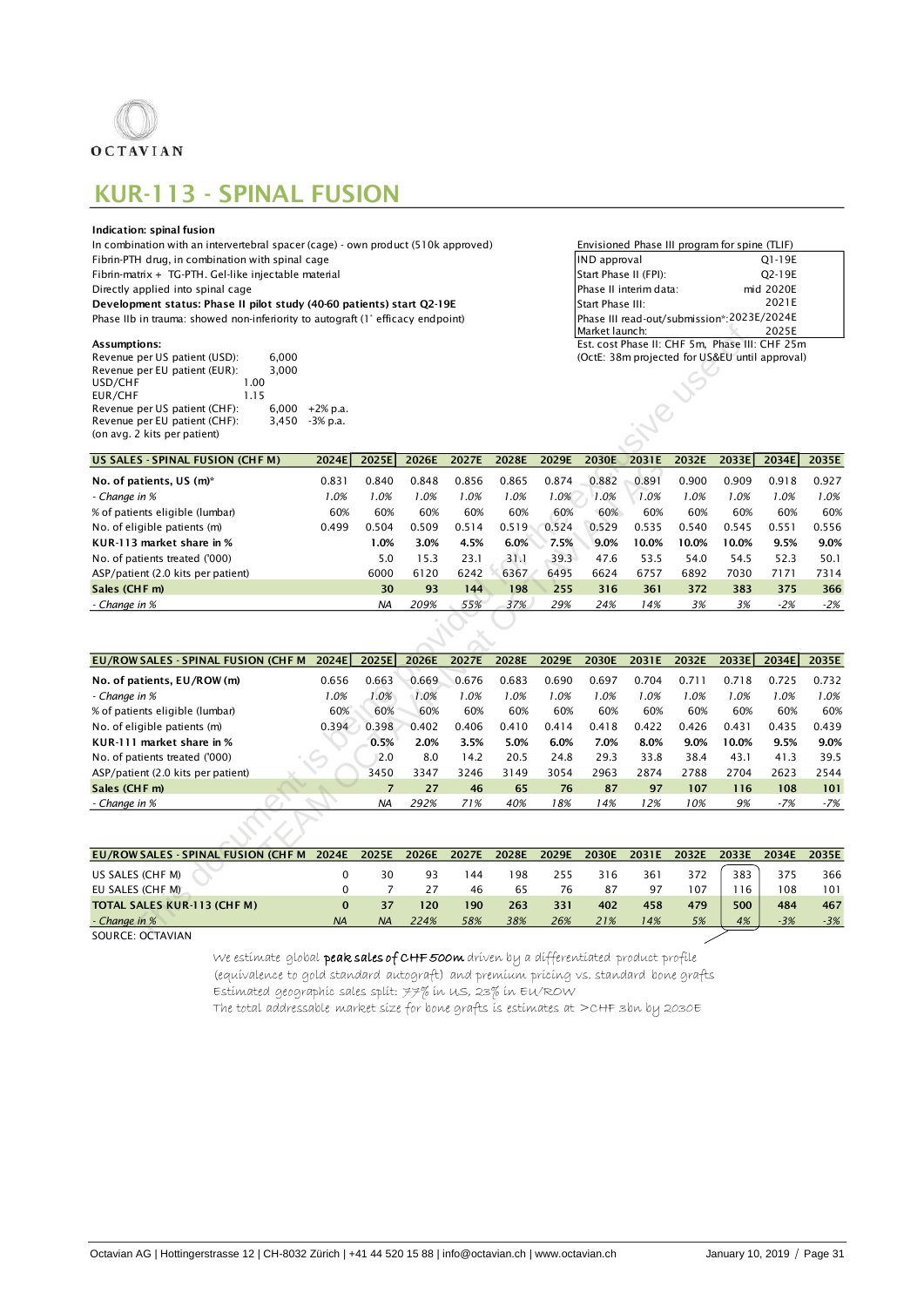

We set a price target of CHF 7 (based on rNPV and initiate with a BUY rating

Our price target is based on a riskadjusted NPV sum-of-the-parts model

| We apply a WACC of 14% on our risk-<br>adjusted estimates |
|-----------------------------------------------------------|
|                                                           |
|                                                           |
|                                                           |
|                                                           |

## 7 Valuation & Recommendation

We use a risk-adjusted NPV (sum-of-the parts) model with a WACC of 14.0% to derive our price target of CHF 7.0 for Kuros Biosciences. Our standard DCF model (10-year forecasts plus TV, WACC of 15.7%) yields a fair equity value of CHF 6.7, which broadly supports our PT of CHF 7.

We note, our fair equity value calculation includes a CHF 29m capital increase in 2020E (calculated at current share price levels of CHF 2.50) which has a negative effect of ~CHF3.5 on the fair value. The legacy portfolio (Neuroseal, trauma products, out-licensed Cytos assets) is not part of our valuation.

We initiate coverage on Kuros Biosciences with a BUY rating and a price target of CHF 7 (+185% upside potential).

## 7.1 Risk-adjusted Net Present Value Model (rNPV)

Our NPV valuation work provides detailed forecasts for individual products which are probability-adjusted. We use risk-adjusted NPV models (rNPV) for the years 2018E to 2035E (covering full IP protection for most products).

Probability-adjustment to account for product development risk: for MagnetOs, which is approved in most geographies (EU & US), we apply a probability-adjustment of 80% on our estimates as data from the clinical marketing trials are not yet available. For KUR-113, we adjust our NPV estimates with 30% probability given the product's current development stage (moving into Phase II; clinical Phase II data from trauma indications is available). Other costs (R&D, SG&A not allocated to individual products) and cash in-flows from the 2018 equity increase (CHF 16m gross proceeds) as well as from the assumed future capital injection (OctE: CHF 29m equity funding in Q4-18E) are included as well. To account for the dilutive effect of the 2020E funding, we use the current share price levels (CHF 2.50) to calculate the number of new shares. Fraire and a negative entert of CHF 2.5 on the last walue of the Nation (Neuroseal, Italian products, out-licensed Cytos assets) is near that we initiate coverage on Kuros Biosciences with a BUY<br>
We initiate coverage on Ku 7.1 **Risk-adjusted Net Present Vall**<br>Our NPV valuation work provides detailed forecase which are probability-adjusted. We use risk-<br>atility and the years 2018E to 2035E (covering full IP protection at risk-<br>probability-ad

We apply a WACC of 14.0% on our risk-adjusted estimates: given the company's direct/hybrid sales strategy, Kuros should be able to capture the maximum economic value of its products; however, we see execution risks considering oligopolistic market structures and fierce competition through established medical device players. We account for the execution risk by using a WACC of 14.0% (range of 11-17% for the sensitivity analysis) on our probability-adjusted NPVs. In our projections we assume direct/hybrid commercialization for MagnetOs and KUR-113 in the US, and a distributor model in EU; still, we believe there is a certain likelihood that Kuros might chose to partner KUR-113.

Our rNPV model suggests a fair equity value of CHF 7.0 per share using above-mentioned assumptions. We believe that the value of the company is not properly reflected in the share price, and we see substantial upside potential to our fair equity value (+185%). We use the rNPV-derived fair equity value as the basis of our price target and initiate coverage on Kuros with a BUY rating and PT of CHF 7.

Neuroseal is not part of our fair value range: for illustrative purposes we provide our analysis of the potential value of this asset. Neuroseal is regulated as a medical device and has obtained CE mark. To derive the rNPV, we apply a probability of 90% to our EU cash flow estimates and 80% to our US estimates (PMA study required for approval). The resulting combined rNPV is CHF 18m.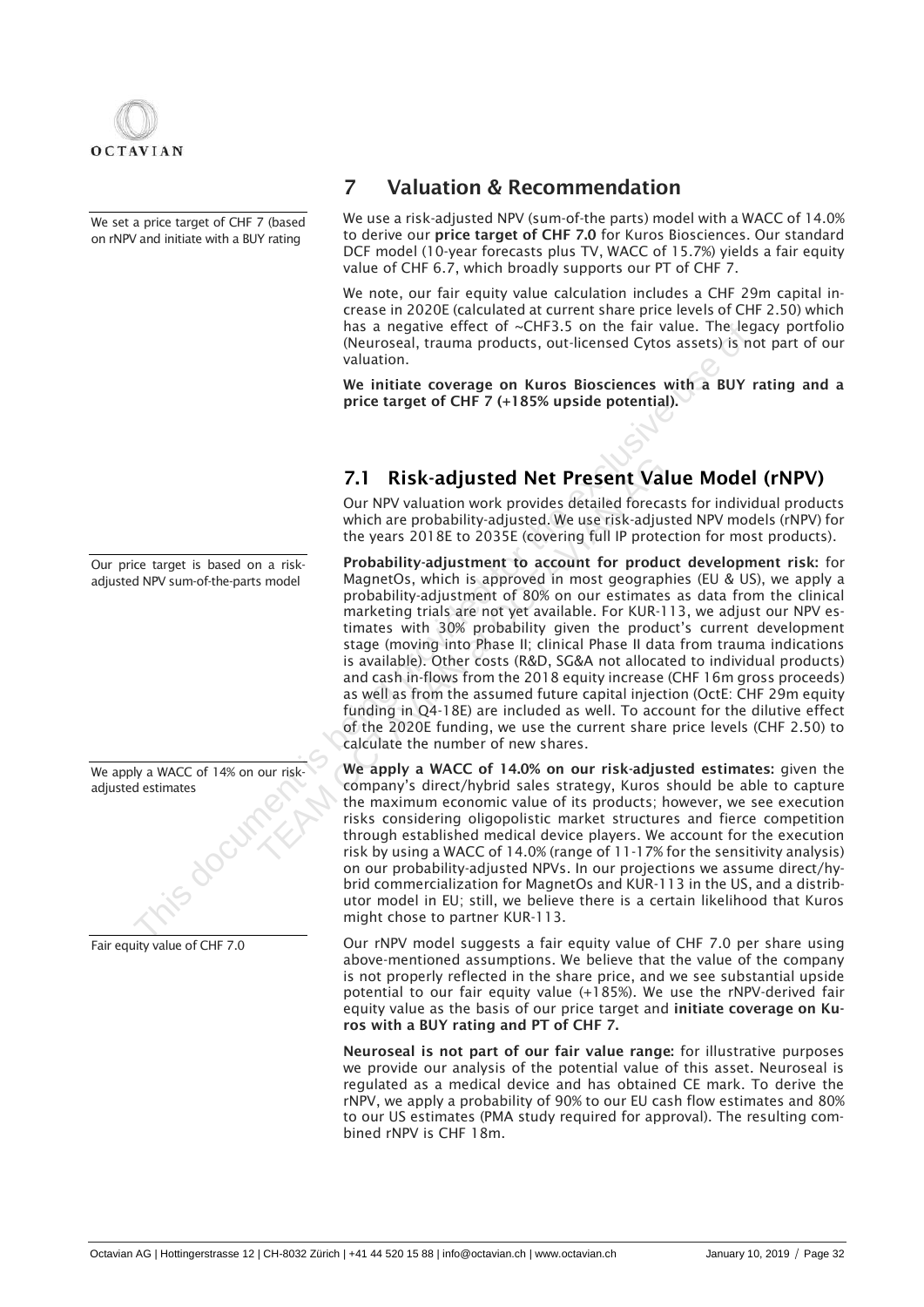

### Summary rNPV sum-of-the-parts valuation:

| rNPV (CHF M)                                                  |                         | NPV (100%)           |      | <b>RISK ADJUSTMENT</b> | rNPV                    |      | PER SHARE (CHF)        |             |
|---------------------------------------------------------------|-------------------------|----------------------|------|------------------------|-------------------------|------|------------------------|-------------|
| <b>CONTINUING PROJECTS</b>                                    |                         |                      |      |                        |                         |      |                        |             |
| KUR-113 - USA SPINE                                           |                         | 214                  |      | 30%                    | 64                      |      | 2.4                    | 34%         |
| KUR-113 - EUROPE SPINE                                        |                         | 34                   |      | 30%                    | 10                      |      | 0.4                    | 5%          |
| TOTAL KUR-113 SPINE                                           |                         | 248                  |      | 30%                    | 74                      |      | 2.8                    | 40%         |
| MAGNETOS - USA                                                |                         | 72                   |      | 80%                    | 58                      |      | 2.2                    | 31%         |
| <b>MAGNETOS - EU</b>                                          |                         | 12                   |      | 80%                    | 10                      |      | 0.4                    | 5%          |
| <b>TOTAL MAGNETOS</b>                                         |                         | 85                   |      | 80%                    | 68                      |      | 2.5                    | 36%         |
| OTHER INCOME/COST<br>OTHER PIPELINE ASSETS/MILESTONE PAYMENTS |                         | $-15$<br>$\mathbf 0$ |      | 100%                   | $-15$<br>$\overline{0}$ |      | $-0.6$<br>0.0          | $-8%$       |
| TOTAL PRODUCTS/COST                                           |                         | 317                  |      |                        | 127                     |      | 4.8                    | 68%         |
| NET CASH (END OF 2017)                                        |                         | 17                   |      |                        | 17                      |      | 0.6                    | 9%          |
| + CASH FROM CAPITAL INCREASE (Dec 2018)                       |                         | 16                   |      |                        | 16                      |      | 0.6                    | 8%          |
| + CASH FROM CAPITAL INCREASE (2020E)                          |                         | 28                   |      |                        | 28                      |      | 1.1                    | 15%         |
| <b>EQUITY FAIR VALUE</b>                                      |                         | 711                  |      |                        | 187                     |      | 7.0                    | 100%        |
| NO. OF SHARES (M)<br>15.1                                     |                         |                      |      |                        |                         |      |                        |             |
| NEW SHARES CAP. INCREASE 2020E<br>11.6                        |                         |                      |      |                        |                         |      |                        |             |
| TOTAL NO. OF SHARES (M)<br>26.7                               |                         |                      |      |                        |                         |      |                        | WACC: 14.0% |
|                                                               |                         |                      |      |                        |                         |      |                        |             |
| For illustrative purposes/not included in rNPV:               |                         |                      |      |                        |                         |      |                        |             |
| rNPV (CHFM)                                                   |                         | NPV (100%)           |      | RISK ADJUSTMENT        | rNPV                    |      | <b>PER SHARE (CHF)</b> |             |
| DISCONTNUED/FOR SALE                                          |                         |                      |      |                        |                         |      |                        |             |
| NEUROSEAL - EUROPE                                            |                         | 10                   |      | 90%                    | 9                       |      | 0.3                    |             |
| NEUROSEAL - USA                                               |                         | 11                   |      | 80%                    | 9                       |      | 0.3                    |             |
| TOTAL NEUROSEAL                                               |                         | 21                   |      | 85%                    | 18                      |      | 0.7                    |             |
| (ASSUMES NO PREMIUM PAID BY STRATEGIC BUYER)                  |                         |                      |      |                        |                         |      |                        |             |
| SOURCE: OCTAVIAN                                              |                         |                      |      |                        |                         |      |                        |             |
|                                                               | Sensitivity to WACC (%) |                      |      |                        |                         |      |                        |             |
|                                                               | 11.0                    | 12.0                 | 13.0 | 14.0                   | 15.0                    | 16.0 |                        | 17.0        |
|                                                               | CHF M<br>9.1            | 8.3                  | 7.6  | 7.0                    | 6.5                     | 6.0  |                        | 5.6         |
| nis document is oo.                                           |                         |                      |      |                        |                         |      |                        |             |
|                                                               |                         |                      |      |                        |                         |      |                        |             |

| Sensitivity to WACC (%) |           |     |     |     |     |     |   |
|-------------------------|-----------|-----|-----|-----|-----|-----|---|
|                         | 1.V       | 2.U |     | 4.0 | 5.0 | 6.0 |   |
| <b>CHFM</b>             | ີ<br>э. I | د.ه | 7.U | 7.U | 6.5 | o.u | U |
|                         |           |     |     |     |     |     |   |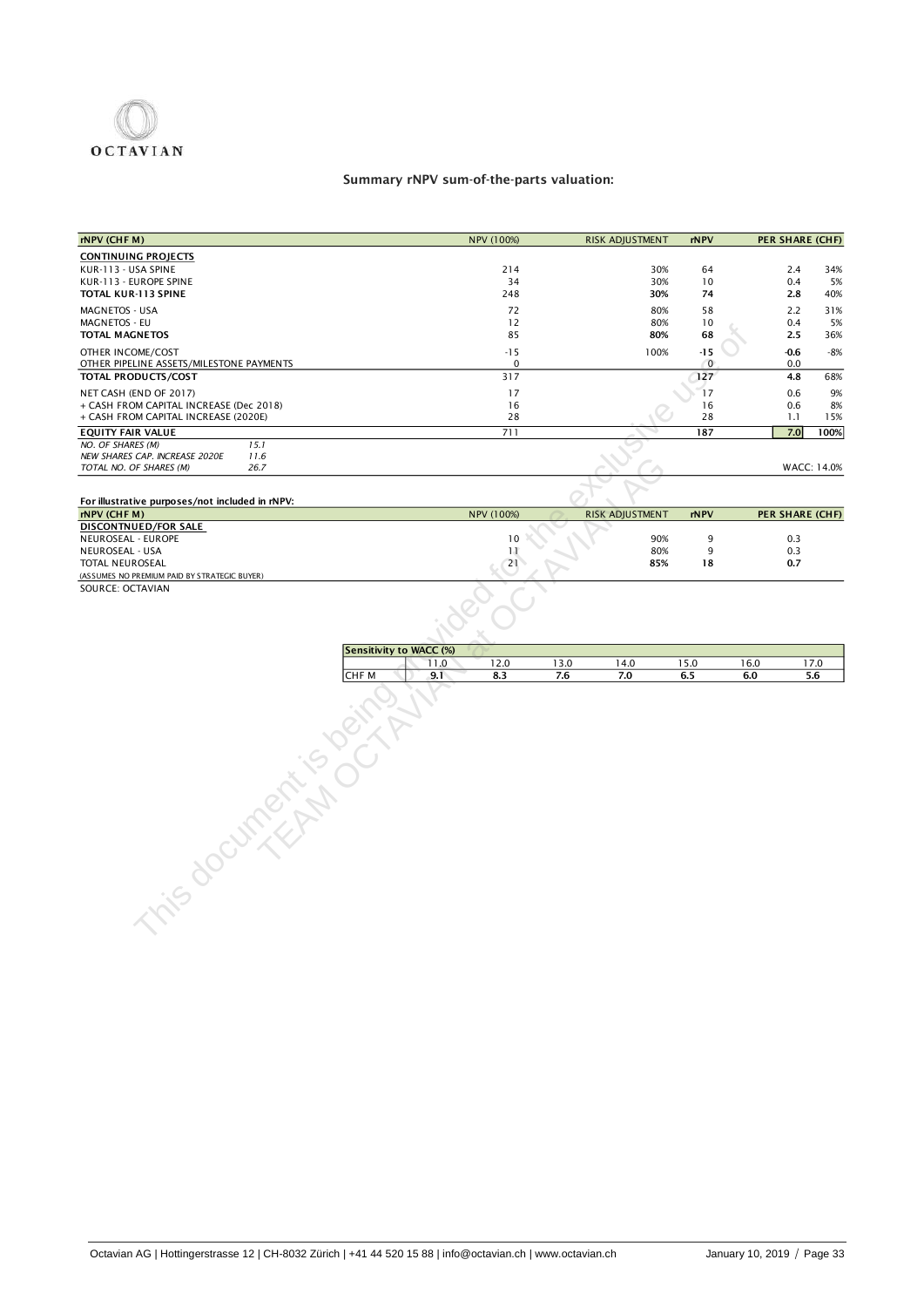

### Risk-adjusted NPV valuation models (sum-of-the-parts):

### KUR-113 (spinal fusion) - USA

| <b>CHFM</b>                        | 2018E 2019E 2020E 2021E 2022E 2023E 2024E 2025E 2026E 2027E 2028E 2029E 2030E 2031E 2032E 2033E 2034E 2035E |           |           |           |           |           |           |           |           |      |             |       |       |                   |       |       |                   |             |
|------------------------------------|-------------------------------------------------------------------------------------------------------------|-----------|-----------|-----------|-----------|-----------|-----------|-----------|-----------|------|-------------|-------|-------|-------------------|-------|-------|-------------------|-------------|
|                                    |                                                                                                             |           |           |           |           |           |           |           |           |      |             |       |       |                   |       |       |                   |             |
| <b>US SALES</b>                    | 0.0                                                                                                         | 0.0       | 0.0       | 0.0       | 0.0       | 0.0       | 0.0       | 30.2      | 93.4      | 1443 | 198.3 255.3 |       |       | 315.6 361.3 372.2 |       |       | 383.4 375.3 366.3 |             |
| COGS (15%)                         | 0.0                                                                                                         | 0.0       | 0.0       | 0.0       | 0.0       | 0.0       | 0.0       | 5.4       | 15.9      | 23.1 | 29.7        | 38.3  | 47.3  | 54.2              | 55.8  | 57.5  | 56.3              | 54.9        |
| R&D                                | 2.0                                                                                                         | 2.5       | 4.0       | 5.0       | 5.0       | 5.0       | 2.5       | 1.0       | 1.0       | 0. ا | 0.0         | 0.0   | 0.0   | 0.0               | 0.0   | 0.0   | 0.0               | 0.0         |
| G&A                                | 0.3                                                                                                         | 0.3       | 0.3       | 0.3       | 0.3       | 0.3       | 1.0       | 1.0       | 1.0       | 1.0  | 1.0         | 1.0   | 1.0   | 1.0               | 1.0   | 1.0   | 1.0               | 1.0         |
| S&M (SYNERGIES WITH MAGNETOS)      | 0.0                                                                                                         | 0.0       | 0.0       | 0.0       | 0.0       | 0.0       | 6.0       | 18.0      | 35.0      | 55.0 | 75.0        | 90.0  | 100.0 | 110.0             | 110.0 | 110.0 | 110.0             | 110.0       |
| <b>EBIT</b>                        | $-2.3$                                                                                                      | $-2.8$    | $-4.3$    | $-5.3$    | $-5.3$    | $-5.3$    | $-9.5$    | 4.8       | 40.5      | 64.2 | 92.5        | 126.0 | 167.3 | 196.1             | 205.4 | 214.9 |                   | 208.0 200.3 |
| - EBIT MARGIN IN %                 | <b>NM</b>                                                                                                   | <b>NM</b> | <b>NM</b> | <b>NM</b> | <b>NM</b> | <b>NM</b> | <b>NM</b> | 16%       | 43%       | 45%  | 47%         | 49%   | 53%   | 54%               | 55%   | 56%   | 55%               | 55%         |
| <b>TAXES</b>                       | $-0.3$                                                                                                      | $-0.4$    | $-0.6$    | $-0.7$    | $-0.7$    | $-0.7$    | $-1.3$    | 0.7       | 5.7       | 9.0  | 13.0        | 17.6  | 23.4  | 27.5              | 28.8  | 30.1  | 29.1              | 28.0        |
| - TAX RATE                         | 14%                                                                                                         | 14%       | 14%       | 14%       | 14%       | 14%       | 14%       | 14%       | 14%       | 14%  | 14%         | 14%   | 14%   | 14%               | 14%   | 14%   | 14%               | 14%         |
| <b>CASH FLOW</b>                   | $-2.0$                                                                                                      | $-2.4$    | $-3.7$    | -4.6      | $-4.6$    | $-4.6$    | $-8.2$    | 4.1       | 34.9      | 55.3 | 79.6        | 108.4 | 143.9 | 168.6             | 176.6 | 184.8 | 178.9             | 172.3       |
| - CHANGE IN %                      | <b>NM</b>                                                                                                   | <b>NM</b> | <b>NM</b> | <b>NM</b> | <b>NM</b> | <b>NM</b> | <b>NM</b> | <b>NM</b> | <b>NM</b> | 59%  | 44%         | 36%   | 33%   | 17%               | 5%    | 5%    | $-3%$             | $-4%$       |
| <b>WACC (%)</b>                    |                                                                                                             |           |           |           |           |           |           |           |           |      |             |       |       |                   |       |       |                   | 14.0        |
| <b>NUMBER OF YEARS</b>             | 0.0                                                                                                         | 1.0       | 2.0       | 3.0       | 4.0       | 5.0       | 6.0       | 7.0       | 8.0       | 9.0  | 10.0        | 11.0  | 12.0  | 13.0              | 14.0  | 15.0  | 16.0              | 17.0        |
| DISCOUNT FACTOR                    | 00.1                                                                                                        | 0.88      | 0.77      | 0.67      | 0.59      | 0.52      | 0.46      | 0.40      | 0.35      | 0.31 | 0.27        | 0.24  | 0.21  | 0.18              | 0.16  | 0.14  | 0.12              | 0.11        |
| DISC. CASH FLOW                    | $-2.0$                                                                                                      | $-2.1$    | $-2.8$    | $-3.1$    | $-2.7$    | $-2.4$    | $-3.7$    | 1.6       | 12.2      | 17.0 | 21.5        | 25.6  | 29.9  | 30.7              | 28.2  | 25.9  | 22.0              | 18.6        |
|                                    |                                                                                                             |           |           |           |           |           |           |           |           |      |             |       |       |                   |       |       |                   |             |
| TOTAL DISC. CASH FLOWS 2018E-2035E | 100%                                                                                                        |           |           |           |           |           |           |           |           |      |             |       |       |                   |       |       |                   |             |
| <b>NPV AT 30% PROBABILITY</b>      | 30%                                                                                                         |           |           |           |           |           |           |           |           |      |             |       |       |                   |       |       |                   |             |
|                                    |                                                                                                             |           |           |           |           |           |           |           |           |      |             |       |       |                   |       |       |                   |             |
|                                    |                                                                                                             |           |           |           |           |           |           |           |           |      |             |       |       |                   |       |       |                   |             |
|                                    |                                                                                                             |           |           |           |           |           |           |           |           |      |             |       |       |                   |       |       |                   |             |
|                                    |                                                                                                             |           |           |           |           |           |           |           |           |      |             |       |       |                   |       |       |                   |             |
| KUR-113 (spinal fusion) - EUROPE   |                                                                                                             |           |           |           |           |           |           |           |           |      |             |       |       |                   |       |       |                   |             |
|                                    |                                                                                                             |           |           |           |           |           |           |           |           |      |             |       |       |                   |       |       |                   |             |

| - EBIT MARGIN IN %                               | <b>NM</b>                                                                                                   | <b>NM</b>           | <b>NM</b>         | <b>NM</b>     | <b>NM</b>     | <b>NM</b>     | <b>NM</b>     | 16%           | 43%         | 45%         | 47%         | 49%         | 53%         | 54%         | 55%         | 56%         | 55%         | 55%          |             |
|--------------------------------------------------|-------------------------------------------------------------------------------------------------------------|---------------------|-------------------|---------------|---------------|---------------|---------------|---------------|-------------|-------------|-------------|-------------|-------------|-------------|-------------|-------------|-------------|--------------|-------------|
| <b>TAXES</b>                                     | $-0.3$                                                                                                      | $-0.4$              | $-0.6$            | $-0.7$        | $-0.7$        | $-0.7$        | $-1.3$        | 0.7           | 5.7         | 9.0         | 13.0        | 17.6        | 23.4        | 27.5        | 28.8        | 30.1        | 29.1        | 28.0         |             |
| - TAX RATE                                       | 14%                                                                                                         | 14%                 | 14%               | 14%           | 14%           | 14%           | 14%           | 14%           | 14%         | 14%         | 14%         | 14%         | 14%         | 14%         | 14%         | 14%         | 14%         | 14%          |             |
| <b>CASH FLOW</b>                                 | $-2.0$                                                                                                      | $-2.4$              | $-3.7$            | -4.6          | $-4.6$        | $-4.6$        | $-8.2$        | 4.1           | 34.9        | 55.3        | 79.6        | 108.4       | 143.9       | 168.6       | 176.6       | 184.8       | 178.9       | 172.3        |             |
| - CHANGE IN %                                    | <b>NM</b>                                                                                                   | NM                  | NM                | NΜ            | <b>NM</b>     | <b>NM</b>     | <b>NM</b>     | NM            | <b>NM</b>   | 59%         | 44%         | 36%         | 33%         | 17%         | 5%          | 5%          | $-3%$       | $-4%$        |             |
| <b>WACC (%)</b><br>NUMBER OF YEARS               | 0.0                                                                                                         | 1.0                 | 2.0               | 3.0           | 4.0           | 5.0           | 6.0           | 7.0           | 8.0         | 9.0         | 10.0        | 11.0        | 12.0        | 13.0        | 14.0        | 15.0        | 16.0        | 14.0<br>17.0 |             |
| <b>DISCOUNT FACTOR</b>                           | 1.00                                                                                                        | 0.88                | 0.77              | 0.67          | 0.59          | 0.52          | 0.46          | 0.40          | 0.35        | 0.31        | 0.27        | 0.24        | 0.21        | 0.18        | 0.16        | 0.14        | 0.12        | 0.11         |             |
| DISC. CASH FLOW                                  | $-2.0$                                                                                                      | $-2.1$              | $-2.8$            | $-3.1$        | $-2.7$        | $-2.4$        | -3.7          | 1.6           | 12.2        | 17.0        | 21.5        | 25.6        | 29.9        | 30.7        | 28.2        | 25.9        | 22.0        | 18.6         | <b>NPV</b>  |
|                                                  |                                                                                                             |                     |                   |               |               |               |               |               |             |             |             |             |             |             |             |             |             |              | <b>CHFM</b> |
| TOTAL DISC. CASH FLOWS 2018E-2035E               | 100%                                                                                                        |                     |                   |               |               |               |               |               |             |             |             |             |             |             |             |             |             |              | 214         |
| NPV AT 30% PROBABILITY                           | 30%                                                                                                         |                     |                   |               |               |               |               |               |             |             |             |             |             |             |             |             |             |              | 64          |
|                                                  |                                                                                                             |                     |                   |               |               |               |               |               |             |             |             |             |             |             |             |             |             |              |             |
|                                                  |                                                                                                             |                     |                   |               |               |               |               |               |             |             |             |             | <b>DADE</b> |             |             |             |             |              |             |
|                                                  |                                                                                                             |                     |                   |               |               |               |               |               |             |             |             |             |             |             |             |             |             |              |             |
|                                                  |                                                                                                             |                     |                   |               |               |               |               |               |             |             |             |             |             |             |             |             |             |              |             |
| KUR-113 (spinal fusion) - EUROPE                 |                                                                                                             |                     |                   |               |               |               |               |               |             |             |             |             |             |             |             |             |             |              |             |
| <b>CHFM</b>                                      | 2018E 2019E 2020E 2021E 2022E 2023E 2024E 2025E 2026E 2027E 2028E 2029E 2030E 2031E 2032E 2033E 2034E 2035E |                     |                   |               |               |               |               |               |             |             |             |             |             |             |             |             |             |              |             |
|                                                  |                                                                                                             |                     |                   |               |               |               |               |               |             |             |             |             |             |             |             |             |             |              |             |
| <b>EU SALES</b>                                  | 0.0                                                                                                         | 0.0                 | 0.0               | 0.0           | 0.0           | 0.0           | 0.0           | 6.9           | 26.9        | 46.1        | 64.5        | 75.8        | 86.7        | 97.0        | 107.0 116.4 |             | 108.4       | 100.6        |             |
| COGS (22%)                                       | 0.0                                                                                                         | 0.0                 | 0.0               | 0.0           | 0.0           | 0.0           | 0.0           | 1.5           | 5.9         | 10.1        | 14.2        | 16.7        | 19.1        | 21.4        | 23.5        | 25.6        | 23.8        | 22.1         |             |
| R&D                                              | 1.5                                                                                                         | 1.5                 | 2.0               | 2.0           | 2.0           | 2.0           | 1.5           | 1.0           | 0.5         | 0.0         | 0.0         | 0.0         | 0.0         | 0.0         | 0.0         | 0.0         | 0.0         | 0.0          |             |
| G&A                                              | 0.2                                                                                                         | 0.2                 | 0.2               | 0.2           | 0.2           | 0.2           | 1.0           | 1.0           | 1.0         | 1.0         | 1.0         | 1.0         | 1.0         | 1.0         | 1.0         | 1.0         | 1.0         | 1.0          |             |
| S&M (SYNERGIES WITH MAGNETOS)                    | 0.0                                                                                                         | 0.0                 | 0.0               | 0.0           | 0.0           | 0.0           | 4.0           | 8.0           | 15.0        | 20.0        | 26.0        | 30.0        | 35.0        | 39.0        | 43.0        | 47.0        | 45.0        | 43.0         |             |
| EBIT                                             | $-1.7$                                                                                                      | $-1.7$              | $-2.2$            | $-2.2$        | $-2.2$        | $-2.2$        | -6.5          | $-4.6$        | 4.5         | 14.9        | 23.3        | 28.1        | 31.6        | 35.7        | 39.4        | 42.8        | 38.5        | 34.5         |             |
| - EBIT MARGIN IN %                               | <b>NM</b>                                                                                                   | <b>NM</b>           | <b>NM</b>         | <b>NM</b>     | <b>NM</b>     | <b>NM</b>     | <b>NM</b>     | NΜ            | 17%         | 32%         | 36%         | 37%         | 36%         | 37%         | 37%         | 37%         | 36%         | 34%          |             |
|                                                  |                                                                                                             |                     |                   |               |               |               |               |               |             |             |             |             |             |             |             |             |             |              |             |
| <b>TAXES</b><br>- TAX RATE                       | $-0.2$<br>14%                                                                                               | $-0.2$<br>14%       | $-0.3$<br>14%     | $-0.3$<br>14% | $-0.3$<br>14% | $-0.3$<br>14% | $-0.9$<br>14% | $-0.7$        | 0.6         | 2.1<br>14%  | 3.3<br>14%  | 3.9<br>14%  | 4.4<br>14%  | 5.0         | 5.5<br>14%  | 6.0<br>14%  | 5.4<br>14%  | 4.8<br>14%   |             |
| <b>CASH FLOW</b>                                 | $-1.5$                                                                                                      | $-1.5$              | $-1.9$            | $-1.9$        | $-1.9$        | $-1.9$        | $-5.6$        | 14%<br>$-4.0$ | 14%<br>3.8  | 12.9        | 20.0        | 24.2        | 27.2        | 14%<br>30.7 | 33.9        | 36.8        | 33.1        | 29.6         |             |
| - CHANGE IN %                                    | <b>NM</b>                                                                                                   | NM                  | <b>NM</b>         | NΜ            | <b>NM</b>     | <b>NM</b>     | <b>NM</b>     | <b>NM</b>     | <b>NM</b>   | <b>NM</b>   | 56%         | 21%         | 12%         | 13%         | 10%         | 9%          | $-10%$      | $-11%$       |             |
| WACC (%)                                         |                                                                                                             |                     |                   |               |               |               |               |               |             |             |             |             |             |             |             |             |             | 14.0         |             |
| NUMBER OF YEARS                                  | 0.0                                                                                                         | 1.0                 | 2.0               | 3.0           | 4.0           | 5.0           | 6.0           | 7.0           | 8.0         | 9.0         | 10.0        | 11.0        | 12.0        | 13.0        | 14.0        | 15.0        | 16.0        | 17.0         |             |
| <b>DISCOUNT FACTOR</b>                           | 1.00                                                                                                        | 0.88                | 0.77              | 0.67          | 0.59          | 0.52          | 0.46          | 0.40          | 0.35        | 0.31        | 0.27        | 0.24        | 0.21        | 0.18        | 0.16        | 0.14        | 0.12        | 0.11         |             |
| DISC. CASH FLOW                                  | $-1.5$                                                                                                      | $-1.3$              | $-1.5$            | $-1.3$        | $-1.1$        | $-1.0$        | $-2.5$        | -1.6          | 1.3         | 4.0         | 5.4         | 5.7         | 5.6         | 5.6         | 5.4         | 5.2         | 4.1         | 3.2          | <b>NPV</b>  |
|                                                  |                                                                                                             |                     |                   |               |               |               |               |               |             |             |             |             |             |             |             |             |             |              | <b>CHFM</b> |
| TOTAL DISC. CASH FLOWS 2018E-2035E               | 100%                                                                                                        |                     |                   |               |               |               |               |               |             |             |             |             |             |             |             |             |             |              | 34          |
| NPV AT 30% PROBABILITY                           | 30%                                                                                                         |                     |                   |               |               |               |               |               |             |             |             |             |             |             |             |             |             |              | 10          |
|                                                  |                                                                                                             |                     |                   |               |               |               |               |               |             |             |             |             |             |             |             |             |             |              |             |
|                                                  |                                                                                                             |                     |                   |               |               |               |               |               |             |             |             |             |             |             |             |             |             |              |             |
|                                                  |                                                                                                             |                     |                   |               |               |               |               |               |             |             |             |             |             |             |             |             |             |              |             |
| MagnetOs (synthetic bone graft substitute) - USA |                                                                                                             |                     |                   |               |               |               |               |               |             |             |             |             |             |             |             |             |             |              |             |
|                                                  |                                                                                                             |                     |                   |               |               |               |               |               |             |             |             |             |             |             |             |             |             |              |             |
| <b>CHFM</b>                                      | 2018E 2019E 2020E 2021E 2022E 2023E 2024E 2025E 2026E 2027E 2028E 2029E 2030E 2031E 2032E 2033E 2034E 2035E |                     |                   |               |               |               |               |               |             |             |             |             |             |             |             |             |             |              |             |
|                                                  |                                                                                                             |                     |                   |               |               |               |               |               |             |             |             |             |             |             |             |             |             |              |             |
| <b>US PRODUCT SALES</b>                          | 0.4                                                                                                         | 2.2                 | 5.5               | 10.4          | 19.5          | 35.1          | 51.7          | 58.6          | 65.9        | 67.9        | 69.9        | 72.0        | 74.2        | 76.4        | 78.8        | 81.1        | 76.6        | 71.8         |             |
| COGS (15%)                                       | 0.1                                                                                                         | 0.4                 | 0.9               | 1.6           | 2.9           | 5.3           | 7.8           | 8.8           | 9.9         | 10.2        | 10.5        | 10.8        | 11.1        | 11.5        | 11.8        | 12.2        | 11.5        | 10.8         |             |
| R&D                                              | 0.5                                                                                                         | 0.5                 | 0.5               | 0.0           | 0.0           | 0.0           | 0.0           | 0.0           | 0.0         | 0.0         | 0.0         | 0.0         | 0.0         | 0.0         | 0.0         | 0.0         | 0.0         | 0.0          |             |
| SG&A                                             | 3.5                                                                                                         | 4.5                 | 6.0               | 8.0           | 12.0          | 19.0          | 24.0          | 27.0          | 30.0        | 31.0        | 30.0        | 30.0        | 30.0        | 30.0        | 30.0        | 30.0        | 30.0        | 30.0         |             |
| EBIT<br>- EBIT MARGIN IN %                       | $-3.6$<br><b>NM</b>                                                                                         | $-3.1$<br><b>NM</b> | -1.9<br><b>NM</b> | 0.8<br>NМ     | 4.6<br>23%    | 10.9<br>31%   | 20.0<br>39%   | 22.8<br>39%   | 26.0<br>39% | 26.7<br>39% | 29.4<br>42% | 31.2<br>43% | 33.1<br>45% | 35.0<br>46% | 36.9<br>47% | 39.0<br>48% | 35.1<br>46% | 31.0<br>43%  |             |
| <b>TAXES</b>                                     | $-0.5$                                                                                                      | $-0.4$              | $-0.3$            | 0.1           | 0.6           | 1.5           | 2.8           | 3.2           | 3.6         | 3.7         | 4.1         | 4.4         | 4.6         | 4.9         | 5.2         | 5.5         | 4.9         | 4.3          |             |
| - TAX RATE                                       | 14%                                                                                                         | 14%                 | 14%               | 14%           | 14%           | 14%           | 14%           | 14%           | 14%         | 14%         | 14%         | 14%         | 14%         | 14%         | 14%         | 14%         | 14%         | 14%          |             |
| <b>CASH FLOW</b>                                 | $-3.1$                                                                                                      | $-2.7$              | -1.6              | 0.7           | 3.9           | 9.4           | 17.2          | 19.6          | 22.4        | 23.0        | 25.3        | 26.9        | 28.4        | 30.1        | 31.8        | 33.5        | 30.2        | 26.7         |             |
| - CHANGE IN %                                    | <b>NM</b>                                                                                                   | NM                  | <b>NM</b>         | <b>NM</b>     | <b>NM</b>     | <b>NM</b>     | 84%           | 14%           | 14%         | 3%          | 10%         | 6%          | 6%          | 6%          | 6%          | 5%          | $-10%$      | $-12%$       |             |
| WACC (%)                                         |                                                                                                             |                     |                   |               |               |               |               |               |             |             |             |             |             |             |             |             |             | 140          |             |

### MagnetOs (synthetic bone graft substitute) - USA

| CHF <sub>M</sub>                   | 2018E 2019E 2020E 2021E 2022E 2023E 2024E 2025E 2026E 2027E 2028E 2029E 2030E 2031E 2032E 2033E 2034E 2035E |                  |           |           |           |           |      |      |      |      |      |      |      |      |      |      |        |        |             |
|------------------------------------|-------------------------------------------------------------------------------------------------------------|------------------|-----------|-----------|-----------|-----------|------|------|------|------|------|------|------|------|------|------|--------|--------|-------------|
|                                    |                                                                                                             |                  |           |           |           |           |      |      |      |      |      |      |      |      |      |      |        |        |             |
| <b>US PRODUCT SALES</b>            | 0.4                                                                                                         | 2.2              | 5.5       | 10.4      | 19.5      | 35.1      | 51.7 | 58.6 | 65.9 | 67.9 | 69.9 | 72.0 | 74.2 | 76.4 | 78.8 | 81.1 | 76.6   | 71.8   |             |
| COGS (15%)                         | 0.1                                                                                                         | 0.4              | 0.9       | 1.6       | 2.9       | 5.3       | 7.8  | 8.8  | 9.9  | 10.2 | 10.5 | 10.8 | 11.1 | 1.5  | 11.8 | 2.2  | 11.5   | 10.8   |             |
| R&D                                | 0.5                                                                                                         | 0.5              | 0.5       | 0.0       | 0.0       | 0.0       | 0.0  | 0.0  | 0.0  | 0.0  | 0.0  | 0.0  | 0.0  | 0.0  | 0.0  | 0.0  | 0.0    | 0.0    |             |
| SG&A                               | 3.5                                                                                                         | 4.5              | 6.0       | 8.0       | 12.0      | 19.0      | 24.0 | 27.0 | 30.0 | 31.0 | 30.0 | 30.0 | 30.0 | 30.0 | 30.0 | 30.0 | 30.0   | 30.0   |             |
| <b>EBIT</b>                        | $-3.6$                                                                                                      | -3.1             | $-1.9$    | 0.8       | 4.6       | 10.9      | 20.0 | 22.8 | 26.0 | 26.7 | 29.4 | 31.2 | 33.1 | 35.0 | 36.9 | 39.0 | 35.1   | 31.0   |             |
| - EBIT MARGIN IN %                 | <b>NM</b>                                                                                                   | <b>NM</b>        | <b>NM</b> | <b>NM</b> | 23%       | 31%       | 39%  | 39%  | 39%  | 39%  | 42%  | 43%  | 45%  | 46%  | 47%  | 48%  | 46%    | 43%    |             |
| <b>TAXES</b>                       | $-0.5$                                                                                                      | $-0.4$           | $-0.3$    | 0.1       | 0.6       | .5        | 2.8  | 3.2  | 3.6  | 3.7  | 4.1  | 4.4  | 4.6  | 4.9  | 5.2  | 5.5  | 4.9    | 4.3    |             |
| - TAX RATE                         | 14%                                                                                                         | 14%              | 14%       | 14%       | 14%       | 14%       | 14%  | 14%  | 14%  | 14%  | 14%  | 14%  | 14%  | 14%  | 14%  | 14%  | 14%    | 14%    |             |
| <b>CASH FLOW</b>                   | $-3.1$                                                                                                      | $-2.7$           | $-1.6$    | 0.7       | 3.9       | 9.4       | 17.2 | 19.6 | 22.4 | 23.0 | 25.3 | 26.9 | 28.4 | 30.1 | 31.8 | 33.5 | 30.2   | 26.7   |             |
| - CHANGE IN %                      | NМ                                                                                                          | <b>NM</b>        | <b>NM</b> | <b>NM</b> | <b>NM</b> | <b>NM</b> | 84%  | 14%  | 14%  | 3%   | 10%  | 6%   | 6%   | 6%   | 6%   | 5%   | $-10%$ | $-12%$ |             |
| <b>WACC (%)</b>                    |                                                                                                             |                  |           |           |           |           |      |      |      |      |      |      |      |      |      |      |        | 14.0   |             |
| NUMBER OF YEARS                    | 0.0                                                                                                         | $\overline{0}$ . | 2.0       | 3.0       | 4.0       | 5.0       | 6.0  | 7.0  | 8.0  | 9.0  | 10.0 | 11.0 | 12.0 | 13.0 | 14.0 | 15.0 | 16.0   | 17.0   |             |
| <b>DISCOUNT FACTOR</b>             | .00                                                                                                         | 0.88             | 0.77      | 0.67      | 0.59      | 0.52      | 0.46 | 0.40 | 0.35 | 0.31 | 0.27 | 0.24 | 0.2  | 0.18 | 0.16 | 0.14 | 0.12   | 0.11   |             |
| <b>DISC. CASH FLOW</b>             | $-3.1$                                                                                                      | $-2.4$           | $-1.2$    | 0.5       | 2.3       | 4.9       | 7.8  | 7.8  | 7.8  | 7.1  | 6.8  | 6.4  | 5.9  | 5.5  | 5.1  | 4.7  | 3.7    | 2.9    | <b>NPV</b>  |
|                                    |                                                                                                             |                  |           |           |           |           |      |      |      |      |      |      |      |      |      |      |        |        | <b>CHFM</b> |
| TOTAL DISC. CASH FLOWS 2018E-2035E | 100%                                                                                                        |                  |           |           |           |           |      |      |      |      |      |      |      |      |      |      |        |        | 72          |
| <b>NPV AT 80% PROBABILITY</b>      | 80%                                                                                                         |                  |           |           |           |           |      |      |      |      |      |      |      |      |      |      |        |        | 58          |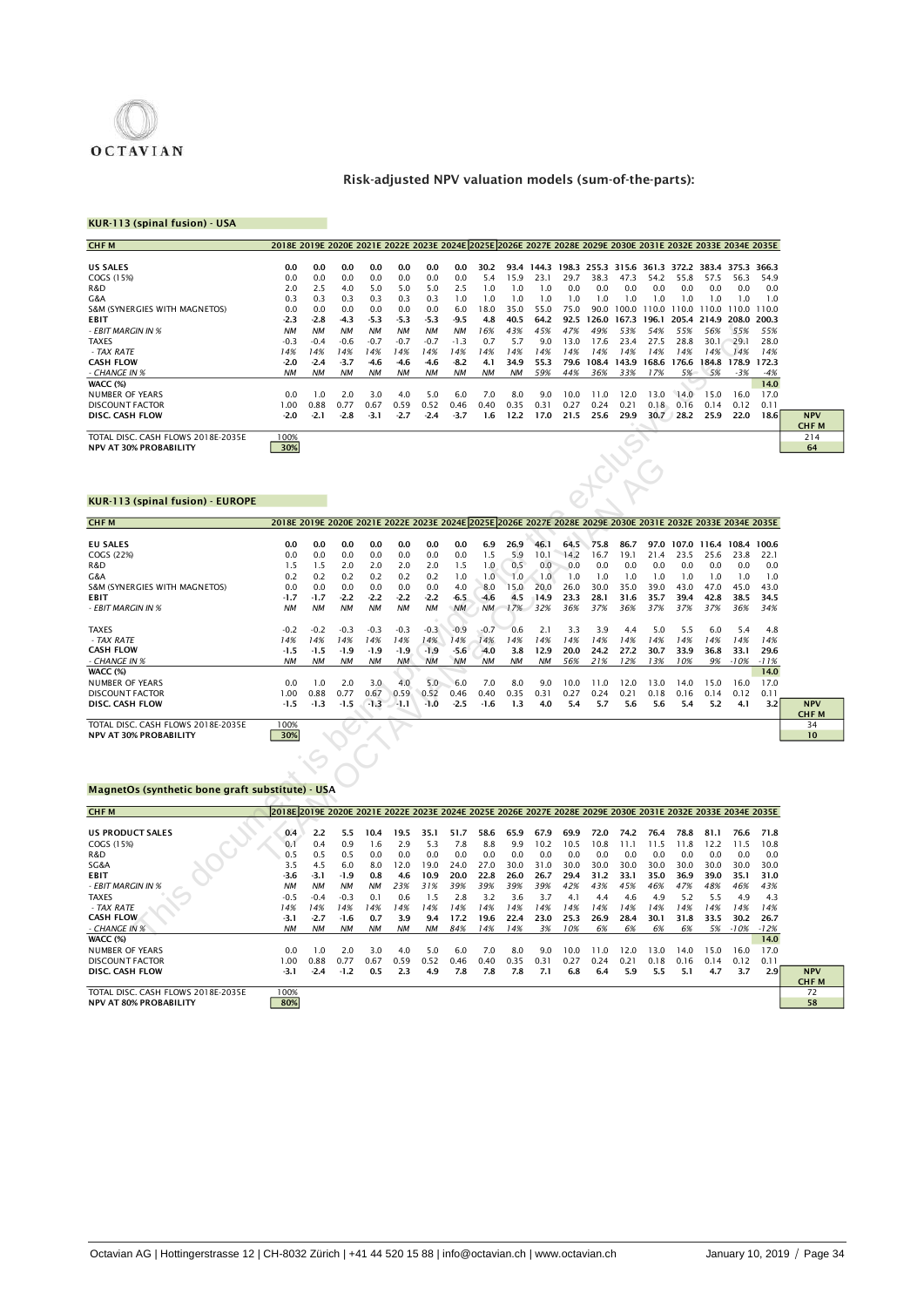

### MagnetOs (synthetic bone graft substitute) - EU

| <b>CHFM</b>                        | 2018E 2019E 2020E 2021E 2022E 2023E 2024E 2025E 2026E 2027E 2028E 2029E 2030E 2031E 2032E 2033E 2034E 2035E |           |                                                                  |           |           |           |      |      |      |      |         |       |               |       |      |       |        |        |
|------------------------------------|-------------------------------------------------------------------------------------------------------------|-----------|------------------------------------------------------------------|-----------|-----------|-----------|------|------|------|------|---------|-------|---------------|-------|------|-------|--------|--------|
|                                    |                                                                                                             |           |                                                                  |           |           |           |      |      |      |      |         |       |               |       |      |       |        |        |
| <b>EU PRODUCT SALES</b>            | 0.2                                                                                                         | 0.8       | 1.9                                                              | 3.8       | 7.3       | 13.6      | 15.2 | 16.8 | 18.3 | 19.7 | 21.0    | 20.6  | 20.2          | 19.8  | 19.4 | 19.0  | 17.0   | 15.2   |
| COGS (20%)                         | 0.1                                                                                                         | 0.2       | 0.4                                                              | 0.8       | 1.5       | 2.7       | 3.0  | 3.4  | 3.7  | 3.9  | 4.2     | 4.1   | 4.0           | 4.0   | 3.9  | 3.8   | 3.4    | 3.0    |
| R&D                                | 0.5                                                                                                         | 0.5       | 0.5                                                              | 0.0       | 0.0       | 0.0       | 0.0  | 0.0  | 0.0  | 0.0  | 0.0     | 0.0   | 0.0           | 0.0   | 0.0  | 0.0   | 0.0    | 0.0    |
| SG&A                               | 1.5                                                                                                         | 2.0       | 2.5                                                              | 3.5       | 4.0       | 7.5       | 8.0  | 8.5  | 9.0  | 9.5  | 10.0    | 10.0  | 10.0          | 10.0  | 9.5  | 9.5   | 8.5    | 7.5    |
| <b>EBIT</b>                        | $-1.8$                                                                                                      | -1.9      | $-1.6$                                                           | $-0.5$    | 1.9       | 3.4       | 4.2  | 4.9  | 5.6  | 6.2  | 6.8     | 6.5   | -6.1          | 5.8   | 6.0  | 5.7   | -5.1   | 4.6    |
| - EBIT MARGIN IN %                 | <b>NM</b>                                                                                                   | <b>NM</b> | <b>NM</b>                                                        | <b>NM</b> | 25%       | 25%       | 27%  | 29%  | 31%  | 32%  | 32%     | 31%   | 30%           | 29%   | 31%  | 30%   | 30%    | 31%    |
| <b>TAXES</b>                       | $-0.3$                                                                                                      | $-0.3$    | $-0.2$                                                           | $-0.1$    | 0.3       | 0.5       | 0.6  | 0.7  | 0.8  | 0.9  | $\cdot$ | 0.9   | 0.9           | 0.8   | 0.8  | 0.8   | 0.7    | 0.6    |
| - TAX RATE                         | 14%                                                                                                         | 14%       | 14%                                                              | 14%       | 14%       | 14%       | 14%  | 14%  | 14%  | 14%  | 14%     | 14%   | 14%           | 14%   | 14%  | 14%   | 14%    | 14%    |
| <b>CASH FLOW</b>                   | $-1.6$                                                                                                      | $-1.6$    | $-1.3$                                                           | $-0.4$    | 1.6       | 2.9       | 3.6  | 4.2  | 4.8  | 5.4  | 5.9     | 5.6   | 5.3           | 5.0   | 5.2  | 4.9   | 4.4    | 4.0    |
| - CHANGE IN %                      | <b>NM</b>                                                                                                   | NΜ        | <b>NM</b>                                                        | <b>NM</b> | <b>NM</b> | <b>NM</b> | 24%  | 18%  | 14%  | 11%  | 9%      | $-5%$ | $-5%$         | $-5%$ | 3%   | $-5%$ | $-10%$ | $-10%$ |
| <b>WACC (%)</b>                    |                                                                                                             |           |                                                                  |           |           |           |      |      |      |      |         |       |               |       |      |       |        | 14.0   |
| <b>NUMBER OF YEARS</b>             | 0.0                                                                                                         | $\Omega$  | 2.0                                                              | 3.0       | 4.0       | 5.0       | 6.0  | 7.0  | 8.0  | 9.0  | 10.0    | 11.0  | 12.0          | 13.0  | 14.0 | 15.0  | 16.0   | 17.0   |
| DISCOUNT FACTOR                    | 00. ا                                                                                                       | 0.88      | 0.77                                                             | 0.67      | 0.59      | 0.52      | 0.46 | በ 4በ | 0.35 | 0.3  | 0.27    | 0.24  | $0.2^{\circ}$ | 0.18  | 0.16 | 0.14  | 0.12   | 0.11   |
| DISC. CASH FLOW                    | $-1.6$                                                                                                      | $-1.4$    | $-1.0$                                                           | $-0.3$    | 0.9       | 1.5       | 1.6  | 1.7  | 1.7  | 1.6  | 1.6     | 1.3   | 1.1           | 0.9   | 0.8  | 0.7   | 0.5    | 0.4    |
|                                    |                                                                                                             |           |                                                                  |           |           |           |      |      |      |      |         |       |               |       |      |       |        |        |
| TOTAL DISC. CASH FLOWS 2018E-2035E | 100%                                                                                                        |           |                                                                  |           |           |           |      |      |      |      |         |       |               |       |      |       |        |        |
| <b>NPV AT 80% PROBABILITY</b>      | 80%                                                                                                         |           | BASE CASE, PROBABILITY OF 80% THAT CLINICAL STUDIES ARE POSITIVE |           |           |           |      |      |      |      |         |       |               |       |      |       |        |        |

### OTHER INCOME/SPEND

| <b>INPV AI OU% PRUDADILIII</b> | O <sub>20</sub>                                                                                             |           |           |           |           |           |        | BASE CASE, PROBABILITY OF 60% THAT CLINICAL STUDIES ARE POSITIVE |        |        |        |        |             |        |        |                                                                        |        |        | $\mathbf{U}$ |
|--------------------------------|-------------------------------------------------------------------------------------------------------------|-----------|-----------|-----------|-----------|-----------|--------|------------------------------------------------------------------|--------|--------|--------|--------|-------------|--------|--------|------------------------------------------------------------------------|--------|--------|--------------|
|                                |                                                                                                             |           |           |           |           |           |        |                                                                  |        |        |        |        |             |        |        |                                                                        |        |        |              |
| <b>OTHER INCOME/SPEND</b>      |                                                                                                             |           |           |           |           |           |        |                                                                  |        |        |        |        |             |        |        |                                                                        |        |        |              |
| <b>CHFM</b>                    | 2018E 2019E 2020E 2021E 2022E 2023E 2024E 2025E 2026E 2027E 2028E 2029E 2030E 2031E 2032E 2033E 2034E 2035E |           |           |           |           |           |        |                                                                  |        |        |        |        |             |        |        |                                                                        |        |        |              |
| OTHER INCOME                   | 1.8                                                                                                         | 0.0       | 0.0       | 0.0       | 0.0       | 0.0       | 0.0    | 0.0                                                              | 0.0    | 0.0    | 0.0    | 0.0    | 0.0         | 0.0    | 0.0    | 0.0                                                                    | 0.0    | 0.0    |              |
| R&D NOT INCLUDED ABOVE (ADJ.)  | 1.5                                                                                                         | 1.0       | 1.0       | 2.0       | 2.0       | 2.0       | 2.0    | 2.0                                                              | 2.0    | 2.0    | 2.0    | 2.0    | 2.0         | 2.0    | 2.0    | 2.0                                                                    | 2.0    | 2.0    |              |
| SG&A NOT INCLUDED ABOVE (ADI.) | 3.0                                                                                                         | 1.0       | 1.0       | 0.5       | 0.5       | 0.5       | 0.5    | 0.5                                                              | 0.5    | 0.5    | 0.5    | 0.5    | 0.5         | 0.5    | 0.5    | 0.5                                                                    | 0.5    | 0.5    |              |
| <b>EBIT</b>                    | $-2.7$                                                                                                      | $-2.0$    | $-2.0$    | $-2.5$    | $-2.5$    | $-2.5$    | $-2.5$ | $-2.5$                                                           | $-2.5$ | $-2.5$ | $-2.5$ | $-2.5$ | $-2.5$      | $-2.5$ | $-2.5$ | $-2.5$                                                                 | $-2.5$ | $-2.5$ |              |
| <b>TAXES</b>                   | $-0.4$                                                                                                      | $-0.3$    | $-0.3$    | $-0.4$    | $-0.4$    | $-0.4$    | $-0.4$ | $-0.4$                                                           | $-0.4$ | $-0.4$ | $-0.4$ | $-0.4$ | $-0.4$      | $-0.4$ | $-0.4$ | $-0.4$                                                                 | $-0.4$ | $-0.4$ |              |
| - TAX RATE                     | 14%                                                                                                         | 14%       | 14%       | 14%       | 14%       | 14%       | 14%    | 14%                                                              | 14%    | 14%    | 14%    | 14%    | 14%         | 14%    | 14%    | 14%                                                                    | 14%    | 14%    |              |
| <b>CASH FLOW</b>               | $-2.3$                                                                                                      | $-1.7$    | $-1.7$    | $-2.2$    | $-2.2$    | $-2.2$    | $-2.2$ | $-2.2$                                                           | $-2.2$ | $-2.2$ | $-2.2$ | $-2.2$ | $-2.2$      | $-2.2$ | $-2.2$ | $-2.2$                                                                 | $-2.2$ | $-2.2$ |              |
| - CHANGE IN %                  | <b>NM</b>                                                                                                   | <b>NM</b> | <b>NM</b> | 25%       | 0%        | 0%        | NM     | 0%                                                               | 0%     | 0%     | 0%     | 0%     | 0%          | 0%     | 0%     | 0%                                                                     | 0%     | 0%     |              |
| WACC (%)                       |                                                                                                             |           |           |           |           |           |        |                                                                  |        |        |        |        |             |        |        |                                                                        |        | 14.0   |              |
| <b>NUMBER OF YEARS</b>         | 0.0                                                                                                         | 1.0       | 2.0       | 3.0       | 4.0       | 5.0       | 6.0    | 7.0                                                              | 8.0    | 9.0    | 10.0   | 11.0   | 12.0        | 13.0   | 14.0   | 15.0                                                                   | 16.0   | 17.0   |              |
| <b>DISCOUNT FACTOR</b>         | 1.00                                                                                                        | 0.88      | 0.77      | 0.67      | 0.59      | 0.52      | 0.46   | 0.40                                                             | 0.35   | 0.31   | 0.27   | 0.24   | 0.21        | 0.18   | 0.16   | 0.14                                                                   | 0.12   | 0.11   |              |
| DISC. CASH FLOW                | $-2.3$                                                                                                      | $-1.5$    | $-1.3$    | $-1.5$    | $-1.3$    | $-1.1$    | $-1.0$ | $-0.9$                                                           | $-0.8$ | $-0.7$ | $-0.6$ | $-0.5$ | $-0.4$      | $-0.4$ | $-0.3$ | $-0.3$                                                                 | $-0.3$ | $-0.2$ | <b>NPV</b>   |
|                                |                                                                                                             |           |           |           |           |           |        |                                                                  |        |        |        |        |             |        |        |                                                                        |        |        | <b>CHFM</b>  |
| <b>NPV OTHER INCOME/COST</b>   |                                                                                                             |           |           |           |           |           |        |                                                                  |        |        |        |        |             |        |        |                                                                        |        |        | $-15$        |
|                                |                                                                                                             |           |           |           |           |           |        |                                                                  |        |        |        |        |             |        |        |                                                                        |        |        |              |
| <b>SUMMARY NPV MODELS</b>      | <b>EXCL. NEUROSEAL</b>                                                                                      |           |           |           |           |           |        |                                                                  |        |        |        |        |             |        |        |                                                                        |        |        |              |
| <b>CHFM</b>                    | 2018E 2019E 2020E 2021E 2022E 2023E 2024E 2025E 2026E 2027E 2028E 2029E 2030E 2031E 2032E 2033E 2034E 2035E |           |           |           |           |           |        |                                                                  |        |        |        |        |             |        |        |                                                                        |        |        |              |
| <b>TOTAL PRODUCT SALES</b>     | 0.6                                                                                                         | 3.1       | 7.4       | 14.3      | 26.8      | 48.7      |        |                                                                  |        |        |        |        |             |        |        | 66.9 112.5 204.4 278.0 353.7 423.8 496.7 554.6 577.3 600.0 577.3 553.8 |        |        |              |
| <b>TOTAL COGS</b>              | 0.1                                                                                                         | 0.6       | 1.3       | 2.4       | 4.4       | 8.0       | 10.8   | 19.1                                                             | 35.3   | 47.3   | 58.6   | 69.9   | 81.6        | 91.0   | 95.0   | 99.1                                                                   | 95.0   | 90.9   |              |
| <b>GROSS PROFIT</b>            | 0.5                                                                                                         | 2.5       | 6.1       | 11.9      | 22.4      | 40.7      | 56.1   | 93.4                                                             | 169.1  | 230.6  | 295.1  | 353.9  | 415.1       | 463.6  | 482.2  | 500.9                                                                  | 482.3  | 462.9  |              |
| - GROSS MARGIN IN %            | 80%                                                                                                         | 81%       | 82%       | 83%       | 84%       | 84%       | 84%    | 83%                                                              | 83%    | 83%    | 83%    | 84%    | 84%         | 84%    | 84%    | 83%                                                                    | 84%    | 84%    |              |
| <b>TOTAL R&amp;D</b>           | 6.0                                                                                                         | 6.0       | 8.0       | 9.0       | 9.0       | 9.0       | 6.0    | 4.0                                                              | 3.5    | 3.0    | 2.0    | 2.0    | 2.0         | 2.0    | 2.0    | 2.0                                                                    | 2.0    | 2.0    |              |
| <b>TOTAL SG&amp;A</b>          | 8.5                                                                                                         | 8.0       | 10.0      | 12.5      | 17.0      | 27.5      | 44.5   | 64.0                                                             | 91.5   | 118.0  | 143.5  |        | 162.5 177.5 | 191.5  | 195.0  | 199.0                                                                  | 196.0  | 193.0  |              |
| OTHER INCOME                   | 1.8                                                                                                         | 0.0       | 0.0       | 0.0       | 0.0       | 0.0       | 0.0    | 0.0                                                              | 0.0    | 0.0    | 0.0    | 0.0    | 0.0         | 0.0    | 0.0    | 0.0                                                                    | 0.0    | 0.0    |              |
| <b>EBIT</b>                    | $-12.2$                                                                                                     | $-11.5$   | $-11.9$   | $-9.6$    | $-3.6$    | 4.2       | 5.6    | 25.4                                                             | 74.1   | 109.6  | 149.6  |        | 189.4 235.6 | 270.1  | 285.2  | 299.9                                                                  | 284.3  | 267.9  |              |
| - EBIT MARGIN IN %             | <b>NM</b>                                                                                                   | <b>NM</b> | <b>NM</b> | <b>NM</b> | <b>NM</b> | <b>NM</b> | 8%     | 23%                                                              | 36%    | 39%    | 42%    | 45%    | 47%         | 49%    | 49%    | 50%                                                                    | 49%    | 48%    |              |

| EBIT                                                                | -1.8                                                                                                        | -1.9      | -1.6      | -0.5      | 1.9       | 3.4       | 4.2       | 4.9    | 5.6                                                                    | 6.2        | 6.8    | 6.5    | 6.1    | 5.8               | 6.0         | 5.7    | 5.1    | 4.6    |             |
|---------------------------------------------------------------------|-------------------------------------------------------------------------------------------------------------|-----------|-----------|-----------|-----------|-----------|-----------|--------|------------------------------------------------------------------------|------------|--------|--------|--------|-------------------|-------------|--------|--------|--------|-------------|
| - EBIT MARGIN IN %                                                  | <b>NM</b>                                                                                                   | <b>NM</b> | <b>NM</b> | <b>NM</b> | 25%       | 25%       | 27%       | 29%    | 31%                                                                    | 32%        | 32%    | 31%    | 30%    | 29%               | 31%         | 30%    | 30%    | 31%    |             |
| <b>TAXES</b>                                                        | $-0.3$                                                                                                      | $-0.3$    | $-0.2$    | $-0.1$    | 0.3       | 0.5       | 0.6       | 0.7    | 0.8                                                                    | 0.9        | 1.0    | 0.9    | 0.9    | 0.8               | 0.8         | 0.8    | 0.7    | 0.6    |             |
| - TAX RATE                                                          | 14%                                                                                                         | 14%       | 14%       | 14%       | 14%       | 14%       | 14%       | 14%    | 14%                                                                    | 14%        | 14%    | 14%    | 14%    | 14%               | 14%         | 14%    | 14%    | 14%    |             |
| <b>CASH FLOW</b>                                                    | -1.6                                                                                                        | $-1.6$    | $-1.3$    | $-0.4$    | 1.6       | 2.9       | 3.6       | 4.2    | 4.8                                                                    | 5.4        | 5.9    | 5.6    | 5.3    | 5.0               | 5.2         | 4.9    | 4.4    | 4.0    |             |
| - CHANGE IN %                                                       | NΜ                                                                                                          | <b>NM</b> | NM        | <b>NM</b> | <b>NM</b> | NΜ        | 24%       | 18%    | 14%                                                                    | 11%        | 9%     | -5%    | -5%    | -5%               | 3%          | $-5%$  | $-10%$ | -10%   |             |
| <b>WACC (%)</b>                                                     |                                                                                                             |           |           |           |           |           |           |        |                                                                        |            |        |        |        |                   |             |        |        | 14.0   |             |
| NUMBER OF YEARS                                                     | 0.0                                                                                                         | 1.0       | 2.0       | 3.0       | 4.0       | 5.0       | 6.0       | 7.0    | 8.0                                                                    | 9.0        | 10.0   | 11.0   | 12.0   | 13.0              | 14.0        | 15.0   | 16.0   | 17.0   |             |
| <b>DISCOUNT FACTOR</b>                                              | 1.00                                                                                                        | 0.88      | 0.77      | 0.67      | 0.59      | 0.52      | 0.46      | 0.40   | 0.35                                                                   | 0.31       | 0.27   | 0.24   | 0.21   | 0.18              | 0.16        | 0.14   | 0.12   | 0.11   |             |
| DISC. CASH FLOW                                                     | -1.6                                                                                                        | $-1.4$    | $-1.0$    | $-0.3$    | 0.9       | 1.5       | 1.6       | 1.7    | 1.7                                                                    | 1.6        | 1.6    | 1.3    | 1.1    | 0.9               | 0.8         | 0.7    | 0.5    | 0.4    | <b>NPV</b>  |
|                                                                     |                                                                                                             |           |           |           |           |           |           |        |                                                                        |            |        |        |        |                   |             |        |        |        | <b>CHFM</b> |
| TOTAL DISC. CASH FLOWS 2018E-2035E<br><b>NPV AT 80% PROBABILITY</b> | 100%<br>80%                                                                                                 |           |           |           |           |           |           |        |                                                                        |            |        |        |        |                   |             |        |        |        | 12<br>10    |
|                                                                     |                                                                                                             |           |           |           |           |           |           |        | BASE CASE, PROBABILITY OF 80% THAT CLINICAL STUDIES ARE POSITIVE       |            |        |        |        |                   |             |        |        |        |             |
|                                                                     |                                                                                                             |           |           |           |           |           |           |        |                                                                        |            |        |        |        |                   |             |        |        |        |             |
|                                                                     |                                                                                                             |           |           |           |           |           |           |        |                                                                        |            |        |        |        |                   |             |        |        |        |             |
|                                                                     |                                                                                                             |           |           |           |           |           |           |        |                                                                        |            |        |        |        | Le                |             |        |        |        |             |
| <b>OTHER INCOME/SPEND</b>                                           |                                                                                                             |           |           |           |           |           |           |        |                                                                        |            |        |        |        |                   |             |        |        |        |             |
| <b>CHFM</b>                                                         | 2018E 2019E 2020E 2021E 2022E 2023E 2024E 2025E 2026E 2027E 2028E 2029E 2030E 2031E 2032E 2033E 2034E 2035E |           |           |           |           |           |           |        |                                                                        |            |        |        |        |                   |             |        |        |        |             |
|                                                                     |                                                                                                             |           |           |           |           |           |           |        |                                                                        |            |        |        |        |                   |             |        |        |        |             |
| <b>OTHER INCOME</b>                                                 | 1.8                                                                                                         | 0.0       | 0.0       | 0.0       | 0.0       | 0.0       | 0.0       | 0.0    | 0.0                                                                    | 0.0        | 0.0    | 0.0    | 0.0    | 0.0               | 0.0         | 0.0    | 0.0    | 0.0    |             |
| R&D NOT INCLUDED ABOVE (ADJ.)                                       | 1.5                                                                                                         | 1.0       | 1.0       | 2.0       | 2.0       | 2.0       | 2.0       | 2.0    | 2.0                                                                    | 2.0        | 2.0    | 2.0    | 2.0    | 2.0               | 2.0         | 2.0    | 2.0    | 2.0    |             |
| SG&A NOT INCLUDED ABOVE (ADJ.)                                      | 3.0                                                                                                         | 1.0       | 1.0       | 0.5       | 0.5       | 0.5       | 0.5       | 0.5    | 0.5                                                                    | 0.5        | 0.5    | 0.5    | 0.5    | 0.5               | 0.5         | 0.5    | 0.5    | 0.5    |             |
| EBIT                                                                | $-2.7$                                                                                                      | $-2.0$    | $-2.0$    | -2.5      | $-2.5$    | $-2.5$    | -2.5      | $-2.5$ | $-2.5$                                                                 | -2.5       | $-2.5$ | $-2.5$ | $-2.5$ | $-2.5$            | $-2.5$      | $-2.5$ | -2.5   | $-2.5$ |             |
| <b>TAXES</b>                                                        | $-0.4$                                                                                                      | $-0.3$    | $-0.3$    | $-0.4$    | $-0.4$    | $-0.4$    | $-0.4$    | $-0.4$ | $-0.4$                                                                 | $-0.4$     | $-0.4$ | $-0.4$ | $-0.4$ | $-0.4$            | $-0.4$      | $-0.4$ | $-0.4$ | $-0.4$ |             |
| - TAX RATE                                                          | 14%                                                                                                         | 14%       | 14%       | 14%       | 14%       | 14%       | 14%       | 14%    | 14%                                                                    | 14%        | 14%    | 14%    | 14%    | 14%               | 14%         | 14%    | 14%    | 14%    |             |
| <b>CASH FLOW</b>                                                    | $-2.3$                                                                                                      | $-1.7$    | $-1.7$    | $-2.2$    | $-2.2$    | $-2.2$    | $-2.2$    | $-2.2$ | $-2.2$                                                                 | $-2.2$     | $-2.2$ | $-2.2$ | $-2.2$ | $-2.2$            | $-2.2$      | $-2.2$ | $-2.2$ | $-2.2$ |             |
| - CHANGE IN %                                                       | <b>NM</b>                                                                                                   | <b>NM</b> | <b>NM</b> | 25%       | 0%        | 0%        | <b>NM</b> | 0%     | 0%                                                                     | 0%         | 0%     | 0%     | 0%     | 0%                | 0%          | 0%     | 0%     | 0%     |             |
| WACC (%)                                                            |                                                                                                             |           |           |           |           |           |           |        |                                                                        |            |        |        |        |                   |             |        |        | 14.0   |             |
| NUMBER OF YEARS                                                     | 0.0                                                                                                         | 1.0       | 2.0       | 3.0       | 4.0       | 5.0       | 6.0       | 7.0    | 8.0                                                                    | 9.0        | 10.0   | 11.0   | 12.0   | 13.0              | 14.0        | 15.0   | 16.0   | 17.0   |             |
| <b>DISCOUNT FACTOR</b>                                              | 1.00                                                                                                        | 0.88      | 0.77      | 0.67      | 0.59      | 0.52      | 0.46      | 0.40   | 0.35                                                                   | 0.31       | 0.27   | 0.24   | 0.21   | 0.18              | 0.16        | 0.14   | 0.12   | 0.11   |             |
| DISC. CASH FLOW                                                     | $-2.3$                                                                                                      | -1.5      | $-1.3$    | $-1.5$    | $-1.3$    | $-1.1$    | $-1.0$    | $-0.9$ | $-0.8$                                                                 | $-0.7$     | $-0.6$ | $-0.5$ | $-0.4$ | $-0.4$            | $-0.3$      | $-0.3$ | $-0.3$ | $-0.2$ | <b>NPV</b>  |
|                                                                     |                                                                                                             |           |           |           |           |           |           |        |                                                                        |            |        |        |        |                   |             |        |        |        | СНЕ М       |
| <b>NPV OTHER INCOME/COST</b>                                        |                                                                                                             |           |           |           |           |           |           |        |                                                                        |            |        |        |        |                   |             |        |        |        | $-15$       |
|                                                                     |                                                                                                             |           |           |           |           |           |           |        |                                                                        |            |        |        |        |                   |             |        |        |        |             |
|                                                                     |                                                                                                             |           |           |           |           |           |           |        |                                                                        |            |        |        |        |                   |             |        |        |        |             |
|                                                                     |                                                                                                             |           |           |           |           |           |           |        |                                                                        |            |        |        |        |                   |             |        |        |        |             |
|                                                                     |                                                                                                             |           |           |           |           |           |           |        |                                                                        |            |        |        |        |                   |             |        |        |        |             |
| <b>SUMMARY NPV MODELS</b>                                           | <b>EXCL. NEUROSEAL</b>                                                                                      |           |           |           |           |           |           |        |                                                                        |            |        |        |        |                   |             |        |        |        |             |
| <b>CHFM</b>                                                         | 2018E 2019E 2020E 2021E 2022E 2023E 2024E 2025E 2026E 2027E 2028E 2029E 2030E 2031E 2032E 2033E 2034E 2035E |           |           |           |           |           |           |        |                                                                        |            |        |        |        |                   |             |        |        |        |             |
|                                                                     |                                                                                                             |           |           |           |           |           |           |        |                                                                        |            |        |        |        |                   |             |        |        |        |             |
| <b>TOTAL PRODUCT SALES</b>                                          | 0.6                                                                                                         | 3.1       | 7.4       | 14.3      | 26.8      | 48.7      |           |        | 66.9 112.5 204.4 278.0 353.7 423.8 496.7 554.6 577.3 600.0 577.3 553.8 |            |        |        |        |                   |             |        |        |        |             |
| <b>TOTAL COGS</b>                                                   | 0.1                                                                                                         | 0.6       | 1.3       | 2.4       | 4.4       | 8.0       | 10.8      | 19.1   | 35.3                                                                   | 47.3       | 58.6   | 69.9   | 81.6   | 91.0              | 95.0        | 99.1   | 95.0   | 90.9   |             |
| <b>GROSS PROFIT</b>                                                 | 0.5                                                                                                         | 2.5       | 6.1       | 11.9      | 22.4      | 40.7      | 56.1      | 93.4   | 169.1                                                                  | 230.6      | 295.1  | 353.9  | 415.1  | 463.6             | 482.2       | 500.9  | 482.3  | 462.9  |             |
| - GROSS MARGIN IN %                                                 | 80%                                                                                                         | 81%       | 82%       | 83%       | 84%       | 84%       | 84%       | 83%    | 83%                                                                    | 83%        | 83%    | 84%    | 84%    | 84%               | 84%         | 83%    | 84%    | 84%    |             |
| <b>TOTAL R&amp;D</b>                                                | 6.0                                                                                                         | 6.0       | 8.0       | 9.0       | 9.0       | 9.0       | 6.0       | 4.0    | 3.5                                                                    | 3.0        | 2.0    | 2.0    | 2.0    | 2.0               | 2.0         | 2.0    | 2.0    | 2.0    |             |
| <b>TOTAL SG&amp;A</b>                                               | 8.5                                                                                                         | 8.0       | 10.0      | 12.5      | 17.0      | 27.5      | 44.5      | 64.0   |                                                                        | 91.5 118.0 | 143.5  | 162.5  | 177.5  | 191.5             | 195.0       | 199.0  | 196.0  | 193.0  |             |
| <b>OTHER INCOME</b>                                                 | 1.8                                                                                                         | 0.0       | 0.0       | 0.0       | 0.0       | 0.0       | 0.0       | 0.0    | 0.0                                                                    | 0.0        | 0.0    | 0.0    | 0.0    | 0.0               | 0.0         | 0.0    | 0.0    | 0.0    |             |
| EBIT                                                                | $-12.2$                                                                                                     | $-11.5$   | $-11.9$   | -9.6      | $-3.6$    | 4.2       | 5.6       | 25.4   | 74.1                                                                   | 109.6      | 149.6  | 189.4  |        | 235.6 270.1 285.2 |             | 299.9  | 284.3  | 267.9  |             |
| - EBIT MARGIN IN %                                                  | <b>NM</b>                                                                                                   | <b>NM</b> | <b>NM</b> | <b>NM</b> | <b>NM</b> | <b>NM</b> | 8%        | 23%    | 36%                                                                    | 39%        | 42%    | 45%    | 47%    | 49%               | 49%         | 50%    | 49%    | 48%    |             |
|                                                                     |                                                                                                             |           |           |           |           |           |           |        |                                                                        |            |        |        |        |                   |             |        |        |        |             |
| <b>TAXES</b>                                                        | -1.7                                                                                                        | $-1.6$    | $-1.7$    | $-1.3$    | $-0.5$    | 0.6       | 0.8       | 3.6    | 10.4                                                                   | 15.3       | 20.9   | 26.5   | 33.0   | 37.8              | 39.9        | 42.0   | 39.8   | 37.5   |             |
| - TAX RATE                                                          | 14%                                                                                                         | 14%       | 14%       | 14%       | 14%       | 14%       | 14%       | 14%    | 14%                                                                    | 14%        | 14%    | 14%    | 14%    | 14%               | 14%         | 14%    | 14%    | 14%    |             |
| <b>CASH FLOW</b>                                                    | $-10.5$                                                                                                     | $-9.9$    | $-10.3$   | $-8.3$    | -3.1      | 3.7       | 4.9       | 21.8   | 63.7                                                                   | 94.3       | 128.6  | 162.9  | 202.6  |                   | 232.3 245.3 | 257.9  | 244.5  | 230.4  |             |
| <b>CHANGE IN %</b>                                                  | NM                                                                                                          | <b>NM</b> | <b>NM</b> | <b>NM</b> | <b>NM</b> | NΜ        | 33%       | 350%   | 192%                                                                   | 48%        | 36%    | 27%    | 24%    | 15%               | 6%          | 5%     | $-5%$  | -6%    |             |
| <b>WACC (%)</b>                                                     |                                                                                                             |           |           |           |           |           |           |        |                                                                        |            |        |        |        |                   |             |        |        | 14.0   |             |
| NUMBER OF YEARS                                                     | 0.0                                                                                                         | 1.0       | 2.0       | 3.0       | 4.0       | 5.0       | 6.0       | 7.0    | 8.0                                                                    | 9.0        | 10.0   | 11.0   | 12.0   | 13.0              | 14.0        | 15.0   | 16.0   | 17.0   |             |
| <b>DISCOUNT FACTOR</b>                                              | 1.00                                                                                                        | 0.88      | 0.77      | 0.67      | 0.59      | 0.52      | 0.46      | 0.40   | 0.35                                                                   | 0.31       | 0.27   | 0.24   | 0.21   | 0.18              | 0.16        | 0.14   | 0.12   | 0.11   |             |
| DISC. CASH FLOW                                                     | -10                                                                                                         | -9        | -8        | -6        | -2        | 2         | 2         | 9      | 22                                                                     | 29         | 35     | 39     | 42     | 42                | 39          | 36     | 30     | 25     | <b>NPV</b>  |
|                                                                     |                                                                                                             |           |           |           |           |           |           |        |                                                                        |            |        |        |        |                   |             |        |        |        | <b>CHFM</b> |
| TOTAL DISC. CASH FLOWS (2018E-2035E)                                | 40%                                                                                                         |           |           |           |           |           |           |        |                                                                        |            |        |        |        |                   |             |        |        |        | 317         |
| NPV FROM ABOVE (RISK-ADJUSTED)                                      |                                                                                                             |           |           |           |           |           |           |        |                                                                        |            |        |        |        |                   |             |        |        |        | 127         |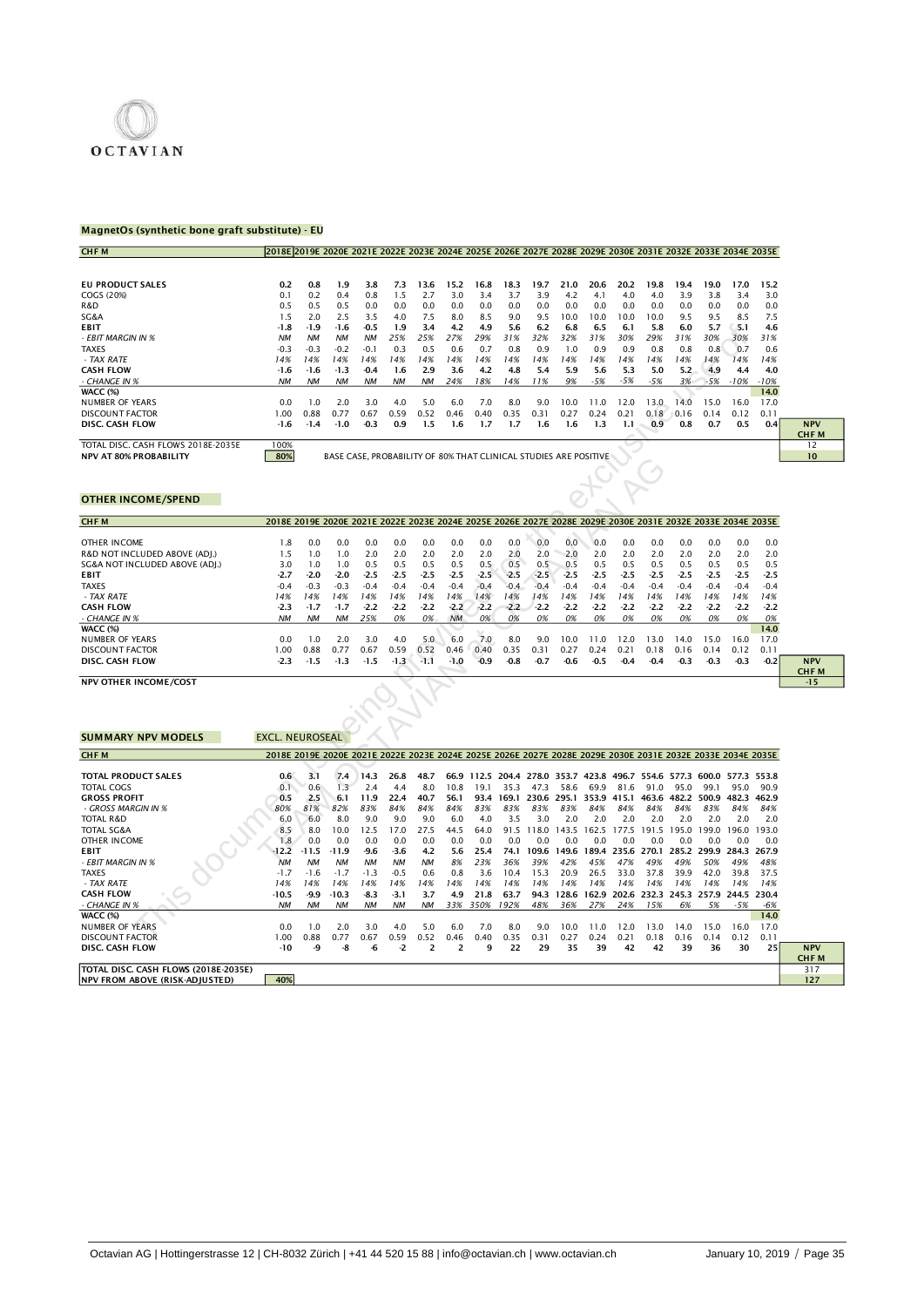

Our DCF model suggests a fair equity value of CHF 6.7/share

## 7.2 Discounted Cash Flow Valuation (DCF)

Our standard DCF valuation work incorporates 10-year forecasts and a terminal value. We use a perpetual growth of 2.0% (consistent with our standard assumption for healthcare companies), a 25.0% terminal EBIT margin, and a WACC of 15.7% (on not risk-adjusted estimates).

Our DCF valuation model suggests a fair equity value CHF 6.7/share.

| <b>DCF MODEL (CHF M)</b>                                                                                                                                                                                                                                                                                                                                                     | 2018E         | 2019E                  | 2020E      | 2021E        | 2022E      | 2023E                | 2024E              | 2025E         | 2026E        | 2027E        | T <sub>V</sub>                                                               |
|------------------------------------------------------------------------------------------------------------------------------------------------------------------------------------------------------------------------------------------------------------------------------------------------------------------------------------------------------------------------------|---------------|------------------------|------------|--------------|------------|----------------------|--------------------|---------------|--------------|--------------|------------------------------------------------------------------------------|
| <b>SALES</b>                                                                                                                                                                                                                                                                                                                                                                 | 0.9           | 3.1                    | 7.4        | 14.3         | 26.8       | 48.7                 | 66.9               | 112.5         | 204.4        | 278.0        | 283.5                                                                        |
| - CHANGE %                                                                                                                                                                                                                                                                                                                                                                   | 67.9          | 242.5                  | 139.9      | 93.4         | 88.2       | 81.7                 | 37.4               | 68.0          | 81.8         | 36.0         | 2.0                                                                          |
| EBIT                                                                                                                                                                                                                                                                                                                                                                         | $-12$         | $-12$                  | $-12$      | $-10$        | -4         | 4                    | 6                  | 25            | 74           | 110          | 71                                                                           |
| - IN% OF SALES                                                                                                                                                                                                                                                                                                                                                               | <b>NM</b>     | <b>NM</b>              | NM         | ΝM           | NM         | 8.7                  | 8.4                | 22.6          | 36.2         | 39.4         | 25.0                                                                         |
| + DEPRECIATION & AMORTIZATION                                                                                                                                                                                                                                                                                                                                                | 1.5           | 1.5                    | 1.7        | 2.1          | 2.2        | 2.2                  | 2.3                | 2.4           | 2.5          | 2.6          | 5.0                                                                          |
| - IN % OF CAPEX                                                                                                                                                                                                                                                                                                                                                              | 136           | 167                    | 149        | 137          | 112        | 100                  | 89                 | 79            | 70           | 63           | 100                                                                          |
| <b>EBITDA</b>                                                                                                                                                                                                                                                                                                                                                                | $-10$         | $-10$                  | $-10$      | -8           | -1         | 6                    | $^{\circ}8$        | 28            | 77           | 112          | 76                                                                           |
| - CHANGE %<br>- IN% OF SALES                                                                                                                                                                                                                                                                                                                                                 | NΜ<br>ΝM      | <b>NM</b><br><b>NM</b> | ΝM<br>ΝM   | ΝM<br>ΝM     | NM         | <b>NM</b><br>13.3    | 22.7<br>11.9       | 249.6<br>24.7 | 175.9        | 46.5<br>40.4 | $-32.4$<br>26.8                                                              |
| ./. TAXES PAID                                                                                                                                                                                                                                                                                                                                                               | $-0.9$        | 0.0                    | 0.0        | 0.0          | ΝM<br>0.0  | 0.0                  |                    | 3.6           | 37.5<br>10.4 | 15.3         | 9.9                                                                          |
| - IN % OF EBIT                                                                                                                                                                                                                                                                                                                                                               | $-7.5$        | 0.0                    | 0.0        | 0.0          | 0.0        | 0.0                  | 0.8<br>$-14.0$     | $-14.0$       | $-14.0$      | $-14.0$      | $-14.0$                                                                      |
| NET CHANGE IN WORKING CAPITAL                                                                                                                                                                                                                                                                                                                                                | $-0.9$        | $-0.7$                 | $-1.2$     | $-1.6$       | $-2.8$     | $-2.9$               | $-4.2$             | $-6.1$        | $-8.7$       | $-13.9$      | $-3.0$                                                                       |
| - CAPITAL EXPENDITURE (EXCL. ACQ.)                                                                                                                                                                                                                                                                                                                                           | 1.1           | 0.9                    | 1.1        | 1.5          | 1.9        | 2.2                  | 2.6                | 3.0           | 3.5          | 4.1          | 5.0                                                                          |
| FREE OPERATING CASH FLOW                                                                                                                                                                                                                                                                                                                                                     | -11.5         | $-11.6$                | $-12.6$    | $-10.7$      | $-6.2$     | 1.3                  | 0.3                | 15.1          | 54.0         | 78.8         | 58.0                                                                         |
| - CHANGE %                                                                                                                                                                                                                                                                                                                                                                   | <b>NM</b>     | ΝM                     | ΝM         | ΝM           | <b>NM</b>  | <b>NM</b>            | ΝM                 | <b>NM</b>     | 256.8        | 46.0         | $-26.5$                                                                      |
| WEIGHTED AVERAGE COST OF CAPITAL<br><b>RISK FREE INTEREST RATE (%)</b><br>RISK PREMIUM (%)<br><b>BETA VS. SMI</b><br><b>COST OF EQUITY</b><br>AVG INTEREST RATE ON DEBT (%)<br>TAX RATE (%)<br>COST OF DEBT (TAX ADJUSTED)<br><b>WACC RANGE (%)</b>                                                                                                                          |               |                        |            |              |            |                      |                    |               |              |              | 3.0<br>5.5<br>2.30<br>15.7<br>3.5<br>14.0<br>3.0<br>15.7                     |
| <b>NUMBER OF YEARS</b>                                                                                                                                                                                                                                                                                                                                                       | 0.00          | 1.00                   | 2.00       | 3.00         | 4.00       | 5.00                 | 6.00               | 7.00          | 8.00         | 9.00         |                                                                              |
| <b>DISCOUNT FACTOR</b><br>DISC. FREE OPERATING CASH FLOWS<br><b>SUM OF DCF 2018E - 2027E</b><br>PERPETUAL GROWTH RATE (%)<br><b>TERMINAL VALUE</b><br><b>TOTAL DCF</b><br>+ NET CASH (END OF 2017)<br>- PENSIONS PROVISIONS (2017)<br>+ CAPITAL INCREASE (Q4-18E)<br>+ CAPITAL INCREASE (2020E)<br>= TOTAL EQUITY VALUE<br>NO. OF SHARES IN M (incl. capital increase 2020E) | 0.86<br>$-10$ | 0.86<br>$-10$          | 0.75<br>-9 | 0.65<br>$-7$ | 0.56<br>-3 | 0.48<br>$\mathbf{1}$ | 0.42<br>0          | 0.36<br>5     | 0.31<br>17   | 0.27<br>21   | 4.7<br>2.0<br>114.7<br>119.4<br>16.7<br>1.7<br>15.6<br>28.0<br>178.0<br>26.7 |
| <b>VALUE PER SHARE (CHF)</b>                                                                                                                                                                                                                                                                                                                                                 |               |                        |            |              |            |                      |                    |               |              |              | 6.7                                                                          |
| SENSITIVITY OF EQUITY VALUE TO WACC, TV GROWTH AND TV MARGIN                                                                                                                                                                                                                                                                                                                 |               |                        |            |              |            |                      |                    |               |              |              |                                                                              |
|                                                                                                                                                                                                                                                                                                                                                                              |               |                        |            |              |            |                      | TV EBIT MARGIN (%) |               |              |              |                                                                              |
| <b>EBIT MARGIN AND</b><br><b>TERMINAL VALUE GROWTH RATES</b>                                                                                                                                                                                                                                                                                                                 |               |                        |            | 19.0         | 21.0       | 23.0                 | 25.0               | 27.0          | 29.0         | 31.0         |                                                                              |
|                                                                                                                                                                                                                                                                                                                                                                              |               |                        | 0.5        | 5.2          | 5.5        | 5.9                  | 6.2                | 6.5           | 6.8          | 7.2          |                                                                              |
|                                                                                                                                                                                                                                                                                                                                                                              |               |                        | 1.0        | 5.3          | 5.7        | 6.0                  | 6.3                | 6.7           | 7.0          | 7.3          |                                                                              |
|                                                                                                                                                                                                                                                                                                                                                                              |               |                        | 1.5        | 5.5          | 5.8        | 6.2                  | 6.5                | 6.9           | 7.2          | 7.5          |                                                                              |
|                                                                                                                                                                                                                                                                                                                                                                              |               |                        | 2.0        | 5.6          | 6.0        | 6.3                  | 6.7                | 7.0           | 7.4          | 7.8          |                                                                              |
|                                                                                                                                                                                                                                                                                                                                                                              |               |                        | 2.5<br>3.0 | 5.7<br>5.9   | 6.1<br>6.3 | 6.5<br>6.7           | 6.9<br>7.1         | 7.2<br>7.5    | 7.6<br>7.9   | 8.0<br>8.2   |                                                                              |
|                                                                                                                                                                                                                                                                                                                                                                              |               |                        | 3.5        | 6.0          | 6.5        | 6.9                  | 7.3                | 7.7           | 8.1          | 8.5          |                                                                              |
|                                                                                                                                                                                                                                                                                                                                                                              |               |                        |            |              |            |                      | WACC (%)           |               |              |              |                                                                              |
| <b>WACC AND</b>                                                                                                                                                                                                                                                                                                                                                              |               |                        |            |              |            |                      |                    |               |              |              |                                                                              |
| <b>TERMINAL VALUE GROWTH RATES</b>                                                                                                                                                                                                                                                                                                                                           |               |                        |            | 14.2         | 14.7       | 15.2                 | 15.7               | 16.2          | 16.7         | 17.2         |                                                                              |
|                                                                                                                                                                                                                                                                                                                                                                              |               |                        | 0.5<br>1.0 | 7.3<br>7.5   | 6.9<br>7.1 | 6.5<br>6.7           | 6.2<br>6.3         | 5.9<br>6.0    | 5.6<br>5.7   | 5.3<br>5.4   |                                                                              |
|                                                                                                                                                                                                                                                                                                                                                                              |               |                        | 1.5        | 7.7          | 7.3        | 6.9                  | 6.5                | 6.2           | 5.9          | 5.6          |                                                                              |
|                                                                                                                                                                                                                                                                                                                                                                              |               |                        | 2.0        | 8.0          | 7.5        | 7.1                  | 6.7                | 6.3           | 6.0          | 5.7          |                                                                              |
|                                                                                                                                                                                                                                                                                                                                                                              |               |                        | 2.5        | 8.2          | 7.7        | 7.3                  | 6.9                | 6.5           | 6.1          | 5.8          |                                                                              |
|                                                                                                                                                                                                                                                                                                                                                                              |               |                        | 3.0        | 8.5          | 8.0        | 7.5                  | 7.1                | 6.7           | 6.3          | 6.0          |                                                                              |
|                                                                                                                                                                                                                                                                                                                                                                              |               |                        | 3.5        | 8.8          | 8.3        | 7.7                  | 7.3                | 6.9           | 6.5          | 6.1          |                                                                              |

SOURCE: OCTAVIAN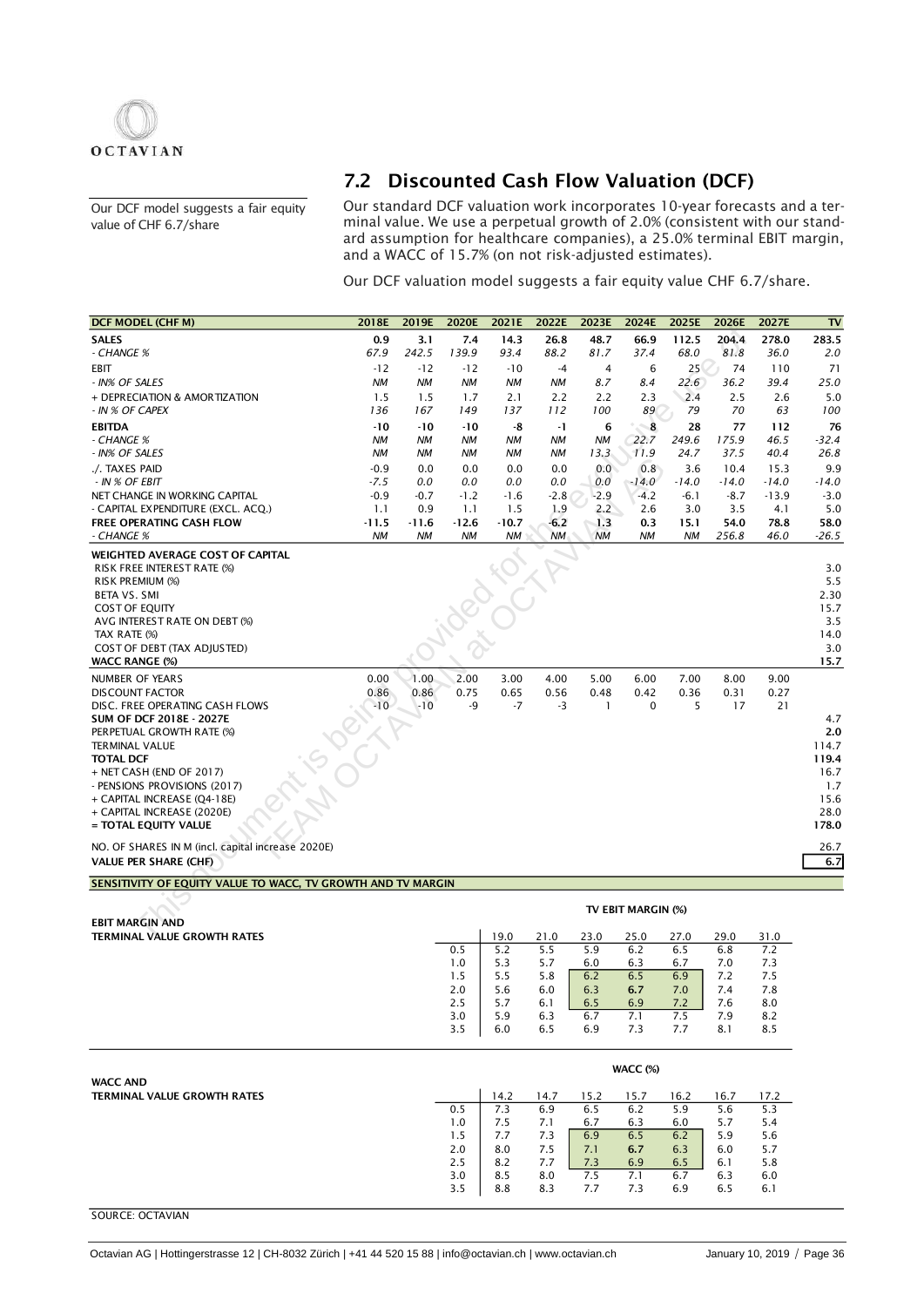

Legacy product, not included in our fair value

CE marked dural sealant device for neurosurgery

Product technology acquisitions are common in medical technology markets

Peak sales potential of CHF 30m

We derive a risk-adjusted NPV of CHF 18m

### Brain anatomy:



Source: Kuros

## 8 Legacy Product: Neuroseal

## 8.1 Summary

Neuroseal is considered a legacy product and not part of our fair value: we understand that Kuros is currently evaluating different strategic options for Neuroseal, including (1) the disposal of the product to another party (preferred option), (2) launching the product in selected EU countries through local distributors, or (3) a spin-off of the asset into a new legal entity. Obviously, the outcome of such discussions is not possible to predict, and at this stage we take a conservative approach and do not assign any value to Neuroseal. For illustrative purposes, we include an analysis of the market and our assessment of the potential value of Neuroseal below.

Neuroseal is a PEG-based sealant (medical device) to seal the dura after cranial surgery: the product is composed of two polymers that crosslink *in situ* to provide a watertight seal to prevent post-operative leakage of the dural membrane after brain or spinal surgery as an adjunct to suturing. In a 40-patient clinical trial conducted in EU, Neuroseal has been shown to be safe and effective. In 2017, Neuroseal was CE marked (dural sealant for use in brain surgery). To broaden the label, the company has submitted for the extension to its CE mark to also cover spinal indications. A decision by the authorities is expected by early 2019E.

Technology acquisitions are common in medical technology markets: dural sealants are a niche market with a market potential of approximately CHF 200m p.a.; off-label use of other products is common. Meanwhile, there are two approved synthetic dural sealants available that are comparable to Neuroseal. One is owned by Integra Lifesciences (DuraSeal), the other one (Adherus) was developed by Hyperbranch and recently acquired by Stryker. The price paid by Stryker was quite high – USD 220m for a company with an US and EU approved sealant (Adherus), with limited sales. However, given Neuroseal is not approved in the US and has not been launched in EU, we believe it is unlikely that Kuros will be able to maximize the selling price. Still, the disposal of Neuroseal - possibly structured into an upfront payment plus sales-based earn-outs - could represent a liquidity event and provide additional funding to advance the fibrin-PTH pipeline. entity, volumally, the outcome of the matrice is the proposition is the proposition of the matrice is a conservative approach and any other to Neurosed. For illustrative purposes, we include the market and our assessment o a 40-patient clinical trial conducted in EU, Neuros<br>safe and effective. In 2017, Neuroseal was CE r<br>use in brain surgery). To broaden the label, the<br>for the extension to its CE mark to also cover spir-<br>by the authorities i

We project CHF 30m peak sales (EU & US): if the product was registered in the US (at least CHF 5-7m R&D investment required) and launched in EU and US, we anticipate a decent market uptake of Neuroseal on the back of a sound value proposition (ease-of-use, efficacy). Assuming a market share of 12%, we calculate global peak sales of CHF 30m for the product.

Our risk-adjusted NPV model suggests a fair value of CHF 18m for Neuroseal. Given the chances of a successful disposal are unpredictable, we do not include Neuroseal in our fair value range for Kuros.

### 8.1.1 Market

The dura (mater dura) is a protective membrane that covers the brain and spinal cord and separates the cerebrospinal fluid (CSF) from the rest of the body. The CSF acts as a cushion for the brain and the spinal cord against physical impact and protects against infections in addition to providing access to nutrients.

During most cranial surgeries (tumor removal, vascular surgery) and some spinal surgeries the dural membrane is cut. As a result, the dura is not water-tight anymore which might result in leakage of the CSF. Leakage is tested by performing the so-called valsalva maneuver and occurs in 20- 30% of all patients. Complications arising from a compromised dura and CSF leakage include risk of infection (meningitis), delayed wound healing and pain at the site of the surgery, which might ultimately result in increased morbidity and mortality risks and higher cost of care. Proper sealing of the dura is therefore a key priority for surgeons. Today there is no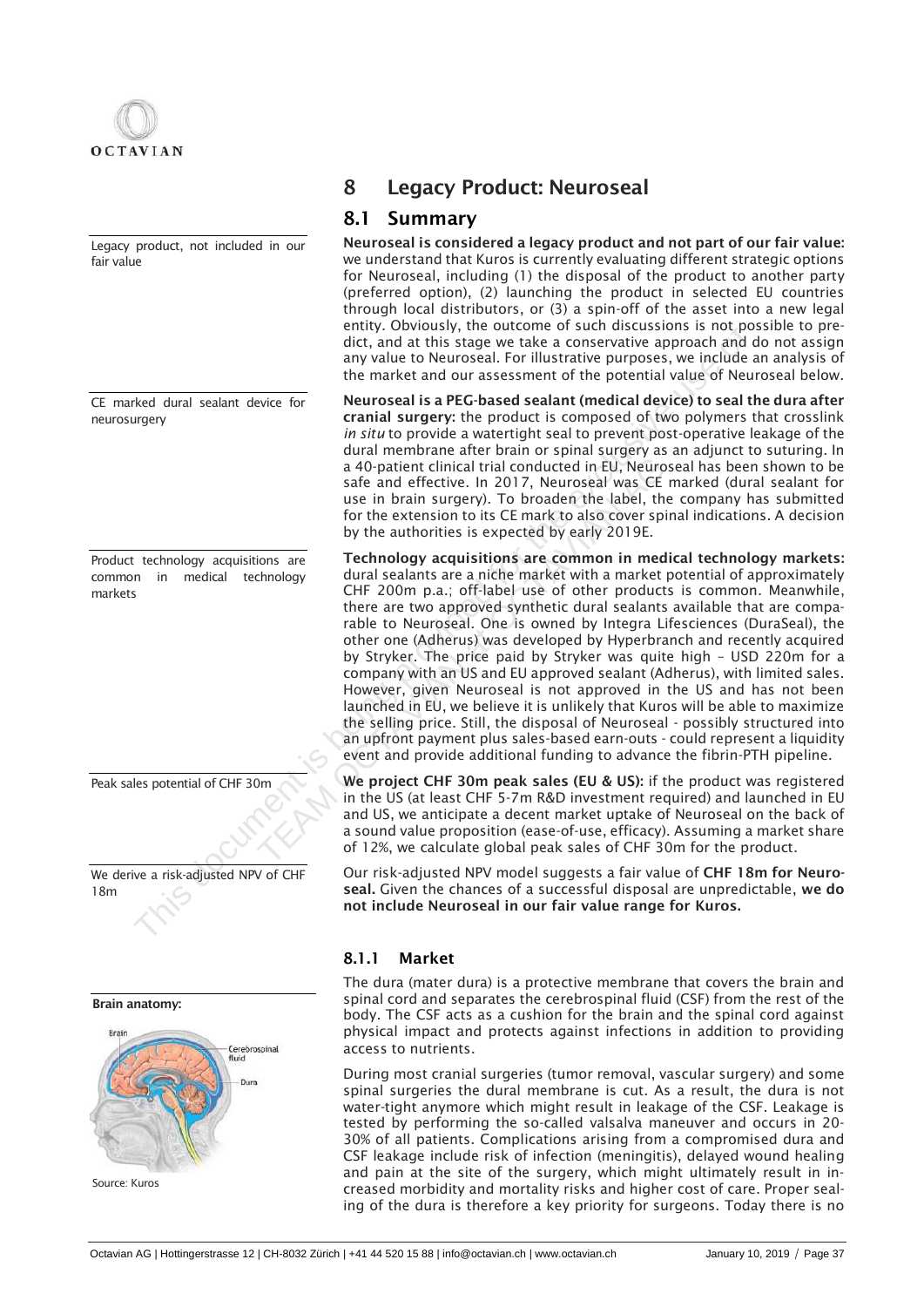

Dural sealants are a niche market dominated by medical device players; global market size of ~CHF 200m p.a.

Neuroseal is a synthetic tissue sealant candidate for the prevention of CSF leakage following cranial surgery

Neuroseal is designed to address shortcomings of current products

Safety and efficacy were shown in a 45 patient study in EU

We project global peak sales of ~CHF 30m for Neuroseal

There is a medical need for valueadded products

Competitive environment: two approved dural sealants, use of other products (matrices, collagen, etc.)

unified standard of care; the minimum standard is the use of sutures; in USA and EU countries surgeons use either approved sealants or make use of off-label fibrin products and collagen sealants.

Out of a total of 1.2m cranial and spinal procedures that are performed per year in the US, an estimated 230'000 procedures use a dural sealant (~20% of total). Assuming an ASP per procedure of USD 650, we estimate a US market size of approximately USD 150m, with mid-single-digit CAGR. The EU market opportunity is considerably smaller due to the lower price point; assuming no market expansion, we project a market size of roughly CHF 50m, and flat growth due to price pressure.

### 8.1.2 Product Description

The device is composed of two novel, highly specific synthetic PEG (polyethylene glycol) polymers. These precursor solutions are applied via a hand-spray device and rapidly cross-link *in-situ* when mixed together (as the materials exit the tip of the applicator), i.e. at the site of administration on the dura alongside the sutures and provide an effective seal ("glue") to prevent CSF leakage. Neuroseal is applied alongside the sutures and is absorbed within ~5-6 week (enough time to allow for healing).

Neuroseal has been specifically designed to be easily applied as a liquid spray forming a watertight gel immediately upon contact with the dura. The product is bio-adhesive and fully biocompatible and degraded over 12 weeks. The value proposition includes (1) reduced swelling compared to DuraSeal (reduced risk of nerve compression caused by swelling), (2) increased burst strength and slower degradation and (3) high ease-of-use (easy preparation, controllable spray speed).

CE mark approval was based on a multi-center, open label clinical study. 45 patients undergoing elective cranial surgery were enrolled, of which 41 were treated with KUR-023 once non-watertight dural closure was demonstrated intra-operatively. During follow-up, no subsequent CSF leakage could be observed either clinically or using MRI. In almost all cases, the product was prepared in less than 5 minutes with application being described as "very good". Overall, the data in the study demonstrated that the product was easy to use and effective to apply. CHIT SOM, and flat growth due to price pressure.<br>
S.1.2 Product Description<br>
The device is composed of two novel, highly specific synthetic<br>
ten for the provident effective is composed of two novel, highly specific synthet The materials exit the tip of the applicator), i.e. at<br>on the dura alongside the sutures and provide an<br>prevent CSF leakage. Neuroseal is applied alongs<br>sorbed within ~5-6 week (enough time to allow for<br>address<br>Neuroseal h

## 8.1.3 Commercial Opportunity

Assuming a similar price point as current products and a market share of 12% in US & EU, we project peak sales of CHF 30m for Neuroseal. We estimate the EBIT margin potential to be in the range of 35-45% of assuming COGS of 25-30% and commercial cost of 20-35% of sales.

Current products have various shortcomings. Surgeons may like, or dislike a given product based on several factors such as (1) clinical performance and added value for the procedure, (2) user-friendliness and efficiency, and (3) "commercial considerations", e.g. price, bundling with other products, relationship with sales reps, easy availability on the shelf etc. Hence, we believe that any new product must provide an advantage over current products to be commercially successful; for a "me-too" product the distribution power is a key factor.

Currently, dural repair and sealing is done with a variety of methods including sutures, adhesives, hemostatic agents, hydrogels, and dural substitute materials (synthetic, autologous or foreign tissue grafts). While frequently used in clinical practice, there are potential disadvantages such as the potential for nerve damage, inadequate sealing and toxicity. Off-label use is common. We are aware of two approved synthetic dural sealants (comparable to Neuroseal): (1) Integra's DuraSeal product range, and (2) Stryker's Adherus Autoseal (formerly Hyperbranch).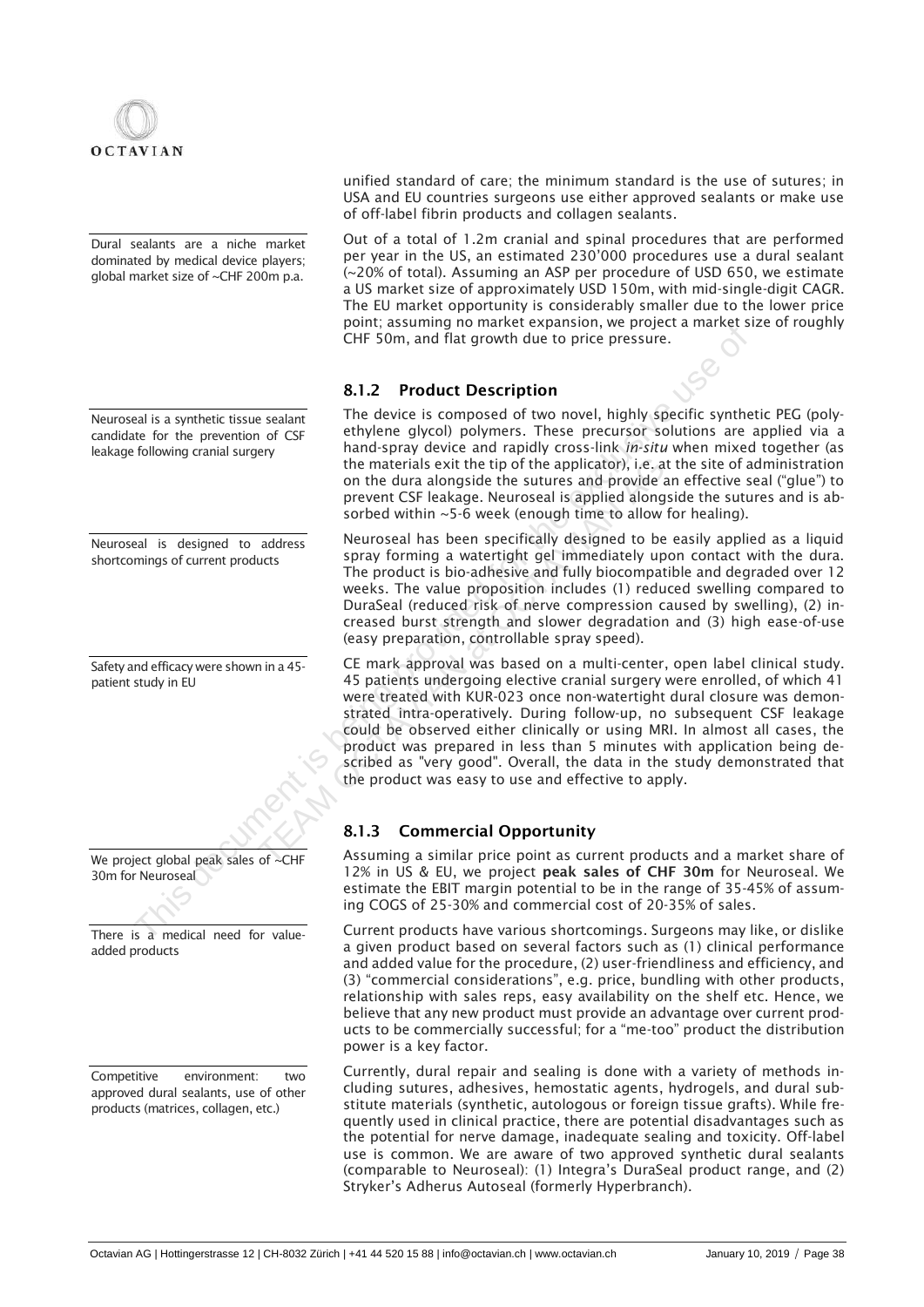# **OCTAVIAN**

### Overview dural sealants:

| <b>Product (Com-</b><br>pany)            | <b>Composition</b>                                                                       | Approved indi-<br>cation     | <b>Strenath</b> | Swell-<br>ing   | <b>Degradation</b><br>Time | <b>Status</b>             |
|------------------------------------------|------------------------------------------------------------------------------------------|------------------------------|-----------------|-----------------|----------------------------|---------------------------|
| <b>DuraSeal</b><br>(Integra)             | Hydrogel, 2 solutions (polyethylene<br>glycol (PEG) ester & trilysine amine<br>solution) | Brain surgery<br>$>18$ years | 240mm<br>Hg     | Up<br>to<br>50% | 4-8 weeks                  | FDA approved<br>CE mark   |
| <b>DuraSeal Xact</b><br>Spinal (Integra) | Low-swelling formulation of DuraSeal                                                     | Spine surgery                | <b>NA</b>       | "Low-<br>swell" | 9-12 weeks                 | FDA approved<br>CE marked |
| <b>Adherus</b><br>(Stryker)*             | Activated polyethylene glycol, poly-<br>ethyleneimine, 17x crosslinked                   | Brain surgery<br>>13 years   | <b>NA</b>       | 8%              | $~12$ weeks                | FDA approved<br>CE mark   |
| <b>Neuroseal</b>                         | PEG-based                                                                                | Cranial; spinal<br>(planned) | 310mm<br>Hq     | < 15%           | $~12$ weeks                | CE mark (2017)            |

Source: Octavian, Kuros, company websites \*Stryker acquired Hyperbranch for >USD 220m

DuraSeal dural sealant (Integra Lifesciences, formerly Covidien /Confluent Surgical)

Adherus AutoSpray (Stryker, formerly Hyperbranch Medical)

|  | CE mark approved; strategic options |  |
|--|-------------------------------------|--|

under evaluation. Currently no plan to develop for US market

Neuroseal could potentially be sold to a medical device company

DuraSeal, owned by Integra Lifesciences, was cleared by the FDA in 2005 for use during brain surgery (based on a 111-patient pivotal study) and is also available in EU/ROW as an adjunct to sutured dural repair during cranial surgery. A major drawback is that neural compression may occur as a result of hydrogel swelling (up to 50% of its size in any dimension). In 2011 the FDA approved the DuraSeal Exact spine sealant, which is a low-swell formulation indicated for spine surgery. The self-contained hydrogel takes 2 minutes to prepare for use and three seconds or less to set, so surgeons can quickly complete an intra-operative seal. We understand a major negative is the handling of the device.

Stryker's Adherus AutoSpray, developed by Hyperbranch, is the only other FDA approved synthetic dural sealant (since 2015), and is also CE marked. Hyperbranch was very recently sold to Stryker for USD 220m in cash. Hyperbranch's US commercialization of Adherus was hindered by patent litigation with Integra Lifesciences; the litigation was recently settled in Hyperbranch's favor. Adherus consists of synthetic, absorbable sealant materials and a single-use, battery-operated applicator. It is composed of two solutions, a polyethylene glycol (PEG) ester solution and a polyethyleneimine (PEI) solution. When mixed together, the solutions combine to form a sealant gel that is applied to the incision site; preparation time is claimed to be only 2 minutes; the preparation must be used within 2 hours. Activated polyethylene glycol, poly<br>
ethyleneimine, 17x crosslinked<br>
FC-based<br>
FC-based<br>
FC-based<br>
FC-based<br>
Exclusive is being being and 310mm<br>
Source Octavian, Kunos, company websites "Strivke acquired thyperbranch for<br> OuraSeal, owned by Integra Lifesciences, was clear to covidien<br>
for use during brain surgery (based on a 111-patal<br>
also available in EU/ROW as an adjunct to suture<br>
inal surgery. A major drawback is that neural con<br>
resul

## 8.1.4 Evaluation of strategic options

In EU, Neuroseal received CE mark approval in 2017 based on a small clinical study (CE mark submission was done in December 2016). In the US a dural sealant is a Class III medical device; for market clearance a pivotal trial would be required for PMA approval (100-200 patients, CHF 5-7m R&D cost). Despite CE mark approval Kuros has decided against a commercial roll-out in EU markets given the prioritization of the bone graft products (which in our view makes sense). Hence, at this stage there are no R&D nor commercial activities ongoing; instead, Kuros intends to continue negotiations with potential buyers. We understand that several physicians are testing Neuroseal in clinical practice to provide more first-hand experience to interested parties.

Given the dynamics in the neurosurgery market we believe that Kuros strives to sell the product to a company that is active in this market and has the potential to include Neuroseal in its product offering to hospital account managers, neurosurgeons and spinal surgeons. After Stryker bought Hyperbranch for USD 220m to include Adherus (marketed in USA and EU) in its neurosurgery portfolio, the remaining big players without a synthetic dural sealant are Medtronic and J&J (Ethicon/DePuy Synthes).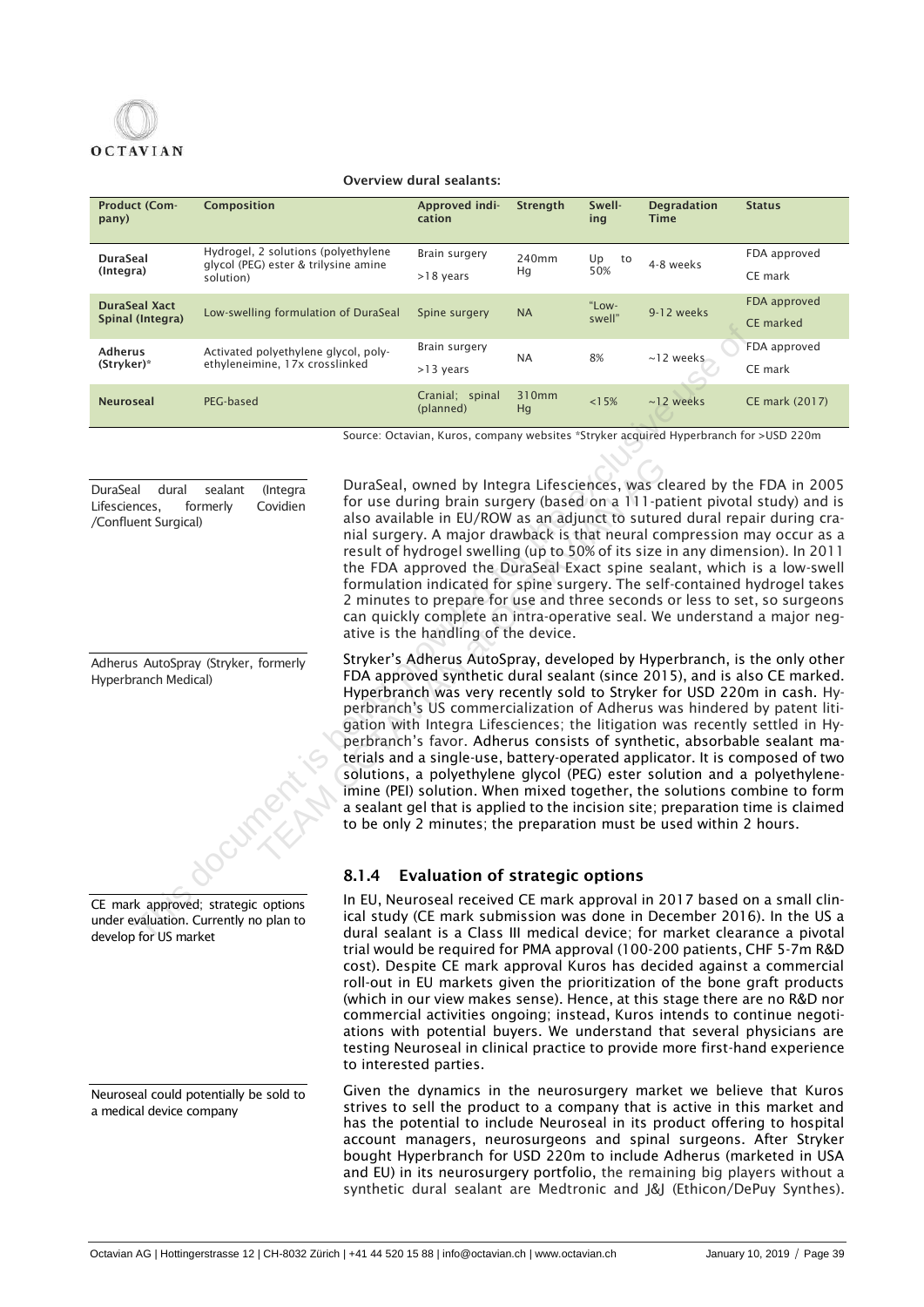

Another well-known company in neurosurgery is mid-sized Aesculap, based in Germany. Moreover, other smaller and local players could be interested.

### 8.1.5 Valuation of Neuroseal – not included in our price target

We calculate a rNPV of CHF 18m for Neuroseal (not part of our valuation)

Risk-adjusted NPV of CHF 18m: for illustrative purposes, our risk-adjusted NPV model for Neuroseal suggests a fair value of CHF 18m (EU & US combined) assuming 90% probability of success in EU and 80% in US. We emphasize that Neuroseal is not included in our valuation for Kuros.

### Neuroseal (Dural Sealant) - EUROPE CRANIAL & SPINAL

|                                                     |                                                                                                             |           |           |           |           |      |                                                                    |      |       |       |       |       |       |        |        |        |        | emphasize that Neuroseal is not included in our valuation for Kuros. | complical assuming 50% probability or success in Lo and 00% in 05. We |
|-----------------------------------------------------|-------------------------------------------------------------------------------------------------------------|-----------|-----------|-----------|-----------|------|--------------------------------------------------------------------|------|-------|-------|-------|-------|-------|--------|--------|--------|--------|----------------------------------------------------------------------|-----------------------------------------------------------------------|
|                                                     |                                                                                                             |           |           |           |           |      | Risk-adjusted NPV model for Neuroseal (not part of our valuation): |      |       |       |       |       |       |        |        |        |        |                                                                      |                                                                       |
|                                                     |                                                                                                             |           |           |           |           |      |                                                                    |      |       |       |       |       |       |        |        |        |        |                                                                      |                                                                       |
| Neuroseal (Dural Sealant) - EUROPE CRANIAL & SPINAL |                                                                                                             |           |           |           |           |      |                                                                    |      |       |       |       |       |       |        |        |        |        |                                                                      |                                                                       |
| <b>CHFM</b>                                         | 2018E 2019E 2020E 2021E 2022E 2023E 2024E 2025E 2026E 2027E 2028E 2029E 2030E 2031E 2032E 2033E 2034E 2035E |           |           |           |           |      |                                                                    |      |       |       |       |       |       |        |        |        |        |                                                                      |                                                                       |
| <b>EU PRODUCT SALES</b>                             | 0.0                                                                                                         | 0.8       | 2.6       | 5.4       | 7.7       | 9.6  | 11.4                                                               | 11.8 | 11.5  | 11.3  | 11.1  | 10.9  | 10.6  | 9.6    | 8.5    | 7.5    | 6.5    | 5.6                                                                  |                                                                       |
| EBIT                                                | $-1.0$                                                                                                      | $-2.0$    | 0.1       | 0.8       | 2.3       | 3.4  | 4.0                                                                | 4.1  | 4.0   | 4.0   | 3.9   | 3.8   | 3.7   | 3.3    | 3.0    | 2.6    | 2.3    | 2.0                                                                  |                                                                       |
| - EBIT MARCIN IN %                                  | <b>NM</b>                                                                                                   | <b>NM</b> | 5%        | 15%       | 30%       | 35%  | 35%                                                                | 35%  | 35%   | 35%   | 35%   | 35%   | 35%   | 35%    | 35%    | 35%    | 35%    | 35%                                                                  |                                                                       |
| <b>TAXES</b>                                        | $-0.1$                                                                                                      | $-0.3$    | 0.0       | 0.1       | 0.3       | 0.5  | 0.6                                                                | 0.6  | 0.6   | 0.6   | 0.5   | 0.5   | 0.5   | 0.5    | 0.4    | 0.4    | 0.3    | 0.3                                                                  |                                                                       |
| - TAX RATE                                          | 14%                                                                                                         | 14%       | 14%       | 14%       | 14%       | 14%  | 14%                                                                | 14%  | 14%   | 14%   | 14%   | 14%   | 14%   | 14%    | 14%    | 14%    | 14%    | 14%                                                                  |                                                                       |
| <b>CASH FLOW</b>                                    | $-0.9$                                                                                                      | $-1.7$    | 0.1       | 0.7       | 2.0       | 2.9  | 3.4                                                                | 3.5  | 3.5   | 3.4   | 3.3   | 3.3   | 3.2   | 2.9    | 2.6    | 2.3    | 2.0    | 1.7                                                                  |                                                                       |
| - CHANGE IN %                                       | NM                                                                                                          | NΜ        |           | NM 528%   | 186%      | 45%  | 19%                                                                | 3%   | $-2%$ | $-2%$ | $-2%$ | $-2%$ | $-2%$ | $-10%$ | $-11%$ | $-12%$ | $-13%$ | $-14%$                                                               |                                                                       |
| <b>WACC (%)</b>                                     |                                                                                                             |           |           |           |           |      |                                                                    |      |       |       |       |       |       |        |        |        |        | 14.0                                                                 |                                                                       |
| <b>NUMBER OF YEARS</b>                              | 0.0                                                                                                         | 1.0       | 2.0       | 3.0       | 4.0       | 5.0  | 6.0                                                                | 7.0  | 8.0   | 9.0   | 10.0  | 11.0  | 12.0  | 13.0   | 14.0   | 15.0   | 16.0   | 17.0                                                                 |                                                                       |
| <b>DISCOUNT FACTOR</b>                              | 1.00                                                                                                        | 0.88      | 0.77      | 0.67      | 0.59      | 0.52 | 0.46                                                               | 0.40 | 0.35  | 0.31  | 0.27  | 0.24  | 0.21  | 0.18   | 0.16   | 0.14   | 0.12   | 0.11                                                                 |                                                                       |
| DISC. CASH FLOW                                     | $-0.9$                                                                                                      | $-1.5$    | 0.1       | 0.5       | 1.2       | 1.5  | 1.6                                                                | 1.4  | 1.2   | 1.0   | 0.9   | 0.8   | 0.7   | 0.5    | 0.4    | 0.3    | 0.2    | 0.2                                                                  | <b>NPV</b>                                                            |
| TOTAL DISC. CASH FLOWS 2018E-2035E                  |                                                                                                             |           |           |           |           |      |                                                                    |      |       |       |       |       |       |        |        |        |        |                                                                      | <b>CHFM</b><br>10                                                     |
| <b>NPV AT 90% PROBABILITY</b>                       | 90%                                                                                                         |           |           |           |           |      | SPINAL INDICATION NOT YET APPROVED                                 |      |       |       |       |       |       |        |        |        |        |                                                                      | 9                                                                     |
|                                                     |                                                                                                             |           |           |           |           |      |                                                                    |      |       |       |       |       |       |        |        |        |        |                                                                      |                                                                       |
|                                                     |                                                                                                             |           |           |           |           |      |                                                                    |      |       |       |       |       |       |        |        |        |        |                                                                      |                                                                       |
| Neuroseal (Dural Sealant) - USA                     | <b>CRANIAL &amp; SPINAL</b>                                                                                 |           |           |           |           |      |                                                                    |      |       |       |       |       |       |        |        |        |        |                                                                      |                                                                       |
| <b>CHFM</b>                                         | 2018E 2019E 2020E 2021E 2022E 2023E 2024E 2025E 2026E 2027E 2028E 2029E 2030E 2031E 2032E 2033E 2034E 2035E |           |           |           |           |      |                                                                    |      |       |       |       |       |       |        |        |        |        |                                                                      |                                                                       |
| <b>US PRODUCT SALES</b>                             | 0.0                                                                                                         | 0.0       | 0.0       | 0.0       | 0.8       | 3.9  | 8.5                                                                | 13.4 | 17.7  | 19.7  | 20.3  | 20.9  | 21.5  | 20.3   | 19.1   | 17.7   | 16.2   | 14.6                                                                 |                                                                       |
| EBIT                                                | 0.0                                                                                                         | $-5.0$    | $-2.0$    | $-2.0$    | $-2.0$    | 0.6  | 2.6                                                                | 4.7  | 7.1   | 8.9   | 9.1   | 9.4   | 9.7   | 9.2    | 8.6    | 8.0    | 7.3    | 6.6                                                                  |                                                                       |
| - EBIT MARGIN IN %                                  | 0%                                                                                                          | <b>NM</b> | <b>NM</b> | <b>NM</b> | <b>NM</b> | 15%  | 30%                                                                | 35%  | 40%   | 45%   | 45%   | 45%   | 45%   | 45%    | 45%    | 45%    | 45%    | 45%                                                                  |                                                                       |
| <b>TAXES</b>                                        | 0.0                                                                                                         | $-0.7$    | $-0.3$    | $-0.3$    | $-0.3$    | 0.1  | 0.4                                                                | 0.7  | 1.0   | 1.2   | 1.3   | 1.3   | 1.4   | 1.3    | 1.2    | 1.1    | 1.0    | 0.9                                                                  |                                                                       |
| - TAX RATE                                          | 14%                                                                                                         | 14%       | 14%       | 14%       | 14%       | 14%  | 14%                                                                | 14%  | 14%   | 14%   | 14%   | 14%   | 14%   | 14%    | 14%    | 14%    | 14%    | 14%                                                                  |                                                                       |
| FREE OPERATING CASH FLOW                            | 0.0                                                                                                         | $-4.3$    | $-1.7$    | $-1.7$    | $-1.7$    | 0.5  | 2.2                                                                | 4.0  | 6.1   | 7.6   | 7.9   | 8.1   | 8.3   | 7.9    | 7.4    | 6.8    | 6.3    | 5.6                                                                  |                                                                       |
| - CHANGE IN %                                       | NM                                                                                                          | NM        | <b>NM</b> | <b>NM</b> | <b>NM</b> | NM   | 338%                                                               | 84%  | 51%   | 25%   | 3%    | 3%    | 3%    | $-6%$  | $-6%$  | $-7%$  | $-8%$  | $-10%$                                                               |                                                                       |
| WACC (%)                                            |                                                                                                             |           |           |           |           |      |                                                                    |      |       |       |       |       |       |        |        |        |        | 14.0                                                                 |                                                                       |
| <b>NUMBER OF YEARS</b>                              | 0.0                                                                                                         | 1.0       | 2.0       | 3.0       | 4.0       | 5.0  | 6.0                                                                | 7.0  | 8.0   | 9.0   | 10.0  | 11.0  | 12.0  | 13.0   | 14.0   | 15.0   | 16.0   | 17.0                                                                 |                                                                       |
| <b>DISCOUNT FACTOR</b>                              | 1.00                                                                                                        | 0.88      | 0.77      | 0.67      | 0.59      | 0.52 | 0.46                                                               | 0.40 | 0.35  | 0.31  | 0.27  | 0.24  | 0.21  | 0.18   | 0.16   | 0.14   | 0.12   | 0.11                                                                 |                                                                       |
| DISC. CASH FLOW                                     | 0.0                                                                                                         | $-3.8$    | $-1.3$    | $-1.2$    | $-1.0$    | 0.3  | 1.0                                                                | 1.6  | 2.1   | 2.3   | 2.1   | 1.9   | 1.7   | 1.4    | 1.2    | 1.0    | 0.8    | 0.6                                                                  | <b>NPV</b>                                                            |
|                                                     |                                                                                                             |           |           |           |           |      |                                                                    |      |       |       |       |       |       |        |        |        |        |                                                                      | <b>CHFM</b>                                                           |
| TOTAL DISC. CASH FLOWS 2018E-2035E                  |                                                                                                             |           |           |           |           |      |                                                                    |      |       |       |       |       |       |        |        |        |        |                                                                      | 11                                                                    |
| <b>NPV AT 80% PROBABILITY</b>                       |                                                                                                             |           |           |           |           |      | PROBABILITY-ADJUSTMENT FOR APPROVAL RISK                           |      |       |       |       |       |       |        |        |        |        |                                                                      | 9                                                                     |
|                                                     |                                                                                                             |           |           |           |           |      |                                                                    |      |       |       |       |       |       |        |        |        |        |                                                                      |                                                                       |
|                                                     |                                                                                                             |           |           |           |           |      |                                                                    |      |       |       |       |       |       |        |        |        |        |                                                                      |                                                                       |
|                                                     |                                                                                                             |           |           |           |           |      |                                                                    |      |       |       |       |       |       |        |        |        |        |                                                                      |                                                                       |
|                                                     |                                                                                                             |           |           |           |           |      |                                                                    |      |       |       |       |       |       |        |        |        |        |                                                                      |                                                                       |
|                                                     |                                                                                                             |           |           |           |           |      |                                                                    |      |       |       |       |       |       |        |        |        |        |                                                                      |                                                                       |
|                                                     |                                                                                                             |           |           |           |           |      |                                                                    |      |       |       |       |       |       |        |        |        |        |                                                                      |                                                                       |
|                                                     |                                                                                                             |           |           |           |           |      |                                                                    |      |       |       |       |       |       |        |        |        |        |                                                                      |                                                                       |
|                                                     |                                                                                                             |           |           |           |           |      |                                                                    |      |       |       |       |       |       |        |        |        |        |                                                                      |                                                                       |
|                                                     |                                                                                                             |           |           |           |           |      |                                                                    |      |       |       |       |       |       |        |        |        |        |                                                                      |                                                                       |
| inis documile                                       |                                                                                                             |           |           |           |           |      |                                                                    |      |       |       |       |       |       |        |        |        |        |                                                                      |                                                                       |
|                                                     |                                                                                                             |           |           |           |           |      |                                                                    |      |       |       |       |       |       |        |        |        |        |                                                                      |                                                                       |
|                                                     |                                                                                                             |           |           |           |           |      |                                                                    |      |       |       |       |       |       |        |        |        |        |                                                                      |                                                                       |

| <b>EBIT</b>                        | $-1.0$                                                                                                      | $-2.0$    | 0.1       | 0.8       | 2.3                                      | 3.4  | 4.0     | 4.1  | 4.0   | 4.0   | 3.9   | 3.8   | 3.7              | 3.3    | 3.0    | 2.6    | 2.3    | 2.0    |               |
|------------------------------------|-------------------------------------------------------------------------------------------------------------|-----------|-----------|-----------|------------------------------------------|------|---------|------|-------|-------|-------|-------|------------------|--------|--------|--------|--------|--------|---------------|
| - EBIT MARCIN IN %                 | <b>NM</b>                                                                                                   | <b>NM</b> | 5%        | 15%       | 30%                                      | 35%  | 35%     | 35%  | 35%   | 35%   | 35%   | 35%   | 35%              | 35%    | 35%    | 35%    | 35%    | 35%    |               |
| <b>TAXES</b>                       | $-0.1$                                                                                                      | $-0.3$    | 0.0       | 0.1       | 0.3                                      | 0.5  | 0.6     | 0.6  | 0.6   | 0.6   | 0.5   | 0.5   | 0.5              | 0.5    | 0.4    | 0.4    | 0.3    | 0.3    |               |
| - TAX RATE                         | 14%                                                                                                         | 14%       | 14%       | 14%       | 14%                                      | 14%  | 14%     | 14%  | 14%   | 14%   | 14%   | 14%   | 14%              | 14%    | 14%    | 14%    | 14%    | 14%    |               |
| <b>CASH FLOW</b>                   | $-0.9$                                                                                                      | $-1.7$    | 0.1       | 0.7       | 2.0                                      | 2.9  | 3.4     | 3.5  | 3.5   | 3.4   | 3.3   | 3.3   | $3.\overline{2}$ | 2.9    | 2.6    | 2.3    | 2.0    | 1.7    |               |
| - CHANGE IN %                      | <b>NM</b>                                                                                                   | NΜ        | NM        | 528%      | 186%                                     | 45%  | 19%     | 3%   | $-2%$ | $-2%$ | $-2%$ | $-2%$ | $-2%$            | $-10%$ | $-11%$ | $-12%$ | $-13%$ | $-14%$ |               |
| WACC (%)                           |                                                                                                             |           |           |           |                                          |      |         |      |       |       |       |       |                  |        |        |        |        | 14.0   |               |
| <b>NUMBER OF YEARS</b>             | 0.0                                                                                                         | 1.0       | 2.0       | 3.0       | 4.0                                      | 5.0  | 6.0     | 7.0  | 8.0   | 9.0   | 10.0  | 11.0  | 12.0             | 13.0   | 14.0   | 15.0   | 16.0   | 17.0   |               |
| <b>DISCOUNT FACTOR</b>             | 1.00                                                                                                        | 0.88      | 0.77      | 0.67      | 0.59                                     | 0.52 | 0.46    | 0.40 | 0.35  | 0.31  | 0.27  | 0.24  | 0.21             | 0.18   | 0.16   | 0.14   | 0.12   | 0.11   |               |
| DISC. CASH FLOW                    | $-0.9$                                                                                                      | $-1.5$    | 0.1       | 0.5       | 1.2                                      | 1.5  | 1.6     | 1.4  | 1.2   | 1.0   | 0.9   | 0.8   | 0.7              | 0.5    | 0.4    | 0.3    | 0.2    | 0.2    | <b>NPV</b>    |
|                                    |                                                                                                             |           |           |           |                                          |      |         |      |       |       |       |       |                  |        |        |        |        |        | <b>CHFM</b>   |
| TOTAL DISC. CASH FLOWS 2018E-2035E |                                                                                                             |           |           |           |                                          |      |         |      |       |       |       |       |                  |        |        |        |        |        | 10            |
| <b>NPV AT 90% PROBABILITY</b>      | 90%                                                                                                         |           |           |           | SPINAL INDICATION NOT YET APPROVED       |      |         |      |       |       |       |       |                  |        |        |        |        |        | 9             |
|                                    |                                                                                                             |           |           |           |                                          |      |         |      |       |       |       |       |                  |        |        |        |        |        |               |
|                                    |                                                                                                             |           |           |           |                                          |      |         |      |       |       |       |       |                  |        |        |        |        |        |               |
|                                    |                                                                                                             |           |           |           |                                          |      |         |      |       |       |       |       |                  |        |        |        |        |        |               |
| Neuroseal (Dural Sealant) - USA    | <b>CRANIAL &amp; SPINAL</b>                                                                                 |           |           |           |                                          |      |         |      |       |       |       |       |                  |        |        |        |        |        |               |
| <b>CHFM</b>                        | 2018E 2019E 2020E 2021E 2022E 2023E 2024E 2025E 2026E 2027E 2028E 2029E 2030E 2031E 2032E 2033E 2034E 2035E |           |           |           |                                          |      |         |      |       |       |       |       |                  |        |        |        |        |        |               |
| <b>US PRODUCT SALES</b>            | 0.0                                                                                                         | 0.0       | 0.0       | 0.0       | 0.8                                      | 3.9  | 8.5     | 13.4 | 17.7  | 19.7  | 20.3  | 20.9  | 21.5             | 20.3   | 19.1   | 17.7   | 16.2   | 14.6   |               |
| <b>EBIT</b>                        | 0.0                                                                                                         | $-5.0$    | $-2.0$    | $-2.0$    | $-2.0$                                   | 0.6  | 2.6     | 4.7  | 7.1   | 8.9   | 9.1   | 9.4   | 9.7              | 9.2    | 8.6    | 8.0    | 7.3    | 6.6    |               |
| - EBIT MARGIN IN %                 | 0%                                                                                                          | <b>NM</b> | <b>NM</b> | <b>NM</b> | <b>NM</b>                                | 15%  | 30%     | 35%  | 40%   | 45%   | 45%   | 45%   | 45%              | 45%    | 45%    | 45%    | 45%    | 45%    |               |
| <b>TAXES</b>                       | 0.0                                                                                                         | $-0.7$    | $-0.3$    | $-0.3$    | $-0.3$                                   | 0.1  | 0.4     | 0.7  | 1.0   | 1.2   | 1.3   | 1.3   | 1.4              | 1.3    | 1.2    | 1.1    | 1.0    | 0.9    |               |
| - TAX RATE                         | 14%                                                                                                         | 14%       | 14%       | 14%       | 14%                                      | 14%  | 14%     | 14%  | 14%   | 14%   | 14%   | 14%   | 14%              | 14%    | 14%    | 14%    | 14%    | 14%    |               |
| FREE OPERATING CASH FLOW           | 0.0                                                                                                         | $-4.3$    | $-1.7$    | $-1.7$    | $-1.7$                                   | 0.5  | 2.2     | 4.0  | 6.1   | 7.6   | 7.9   | 8.1   | 8.3              | 7.9    | 7.4    | 6.8    | 6.3    | 5.6    |               |
| - CHANGE IN %                      | <b>NM</b>                                                                                                   | <b>NM</b> | <b>NM</b> | <b>NM</b> | <b>NM</b>                                |      | NM 338% | 84%  | 51%   | 25%   | 3%    | 3%    | 3%               | $-6%$  | $-6%$  | $-7%$  | -8%    | $-10%$ |               |
| WACC (%)                           |                                                                                                             |           |           |           |                                          |      |         |      |       |       |       |       |                  |        |        |        |        | 14.0   |               |
| <b>NUMBER OF YEARS</b>             | 0.0                                                                                                         | 1.0       | 2.0       | 3.0       | 4.0                                      | 5.0  | 6.0     | 7.0  | 8.0   | 9.0   | 10.0  | 11.0  | 12.0             | 13.0   | 14.0   | 15.0   | 16.0   | 17.0   |               |
| <b>DISCOUNT FACTOR</b>             | 1.00                                                                                                        | 0.88      | 0.77      | 0.67      | 0.59                                     | 0.52 | 0.46    | 0.40 | 0.35  | 0.31  | 0.27  | 0.24  | 0.21             | 0.18   | 0.16   | 0.14   | 0.12   | 0.11   |               |
| DISC. CASH FLOW                    | 0.0                                                                                                         | $-3.8$    | $-1.3$    | $-1.2$    | $-1.0$                                   | 0.3  | 1.0     | 1.6  | 2.1   | 2.3   | 2.1   | 1.9   | 1.7              | 1.4    | 1.2    | 1.0    | 0.8    | 0.6    | <b>NPV</b>    |
|                                    |                                                                                                             |           |           |           |                                          |      |         |      |       |       |       |       |                  |        |        |        |        |        | <b>CHFM</b>   |
| TOTAL DISC. CASH FLOWS 2018E-2035E |                                                                                                             |           |           |           |                                          |      |         |      |       |       |       |       |                  |        |        |        |        |        | $\mathbf{11}$ |
| <b>NPV AT 80% PROBABILITY</b>      | 80%                                                                                                         |           |           |           | PROBABILITY-ADJUSTMENT FOR APPROVAL RISK |      |         |      |       |       |       |       |                  |        |        |        |        |        | 9             |
|                                    |                                                                                                             |           |           |           |                                          |      |         |      |       |       |       |       |                  |        |        |        |        |        |               |
|                                    |                                                                                                             |           |           |           |                                          |      |         |      |       |       |       |       |                  |        |        |        |        |        |               |
|                                    |                                                                                                             |           |           |           |                                          |      |         |      |       |       |       |       |                  |        |        |        |        |        |               |
|                                    |                                                                                                             |           |           |           |                                          |      |         |      |       |       |       |       |                  |        |        |        |        |        |               |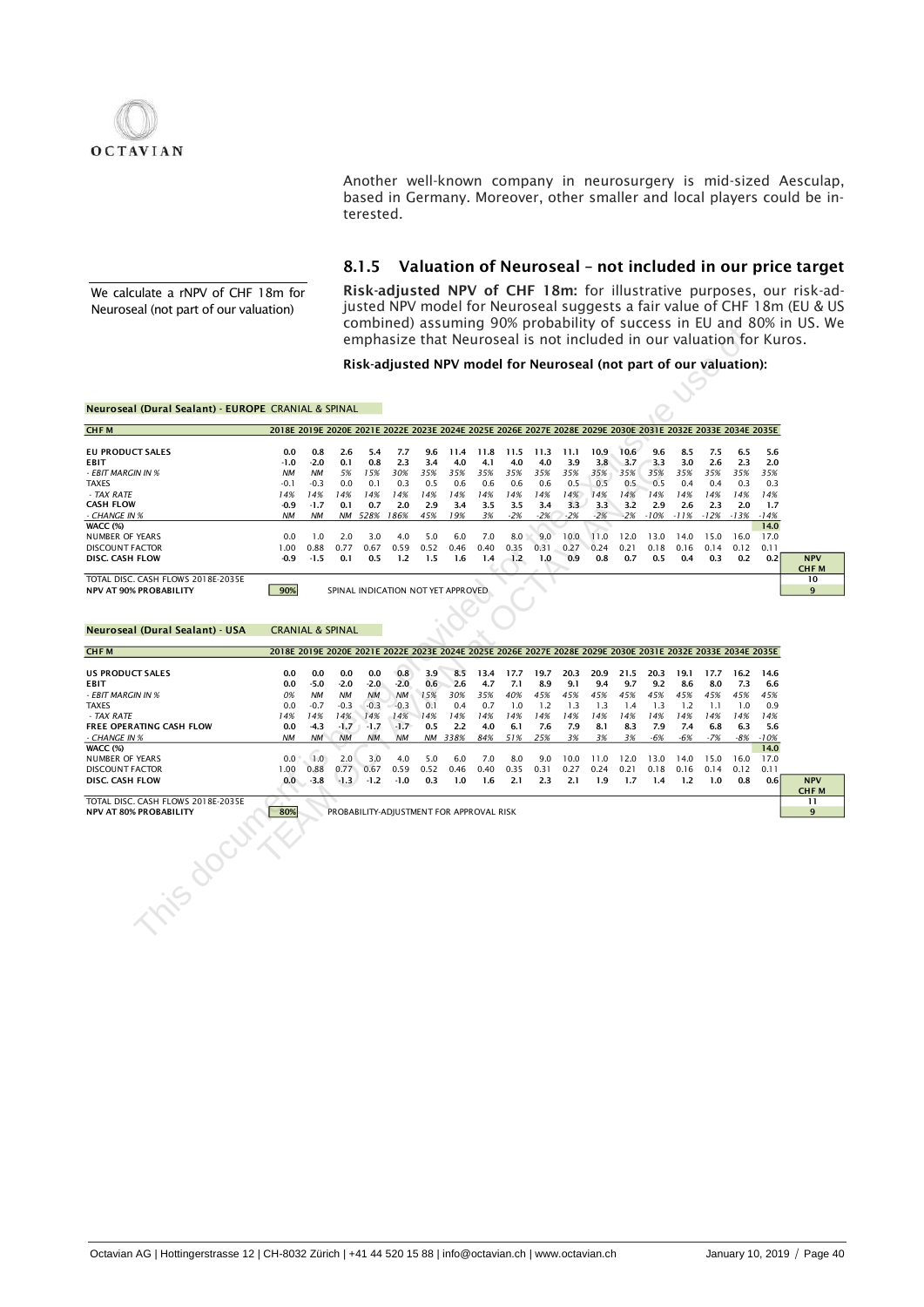

Founded in 2000 as ETH spin-off, collaboration with Baxter (terminated in 2011)

Going public through a reverse merger with Cytos in 2016, focus on business activities of former Kuros

Addition of complementary product range (MagnetOs) through acquisition of Xpand

Share swap deal structure to fund Xpand acquisition

CHF 17m equity funding in 2017 to support MagnetOs launch and R&D

SEDA agreement (up to CHF 30m)

## Appendix 1: History & Key Events

The predecessor company of Kuros was established in the year 2000 as a spin-off from the ETH Zurich. The company's proprietary technology platforms were developed from work carried out at and licensed from the ETHZ, and the California Institute of Technology (Caltech). In 2002, Kuros sold the dental activities to Straumann. Subsequently, over USD 200m were invested to develop advanced product candidates. In 2005, certain programs based on fibrin matrices, including KUR-111 and KUR-113, were partnered to US hospital supply player Baxter. Under this collaboration and license agreement, several programs were licensed to Baxter for aggregate potential milestone payments of >USD 100m plus low double-digit royalties on future product sales. In 2010, Kuros announced successful results for the first large-scale clinical study to demonstrate the efficacy of KUR-111. However, due to strategic portfolio decisions, Baxter in 2011 decided to terminate the collaboration and returned the rights to Kuros. The company subsequently focused its development activities and concentrated on two key product candidates, KUR-111 and KUR-113, and developed a synthetic dural sealant product (Neuroseal).

Going public through a reverse merger with Cytos: in a reverse merger closed in January 2016, Cytos Biotechnology acquired Kuros and was subsequently renamed Kuros Biosciences. A new management team was selected, consisting mostly of Kuros key personnel. As a background, Cytos had originally been listed at the SIX Swiss Exchange in 2002 also by way of a reverse merger and was active in the development of immunotherapies. All these previous development activities were ceased and/or fully out-licensed and are not part of our valuation range. Finally, a 100:1 reverse stock split was completed in June 2016. Wo key product candidates, KUR-111 and KUR-1<br>
thetic dural sealant product (Neuroseal).<br> **Cong public through a reverse merger**<br> **Cong in January 2016, Cytos Riotechnology acq**<br>
sequently renamed Kuros Biosciences. A new m

Acquisition of MagnetOs product line: beginning of 2017, Kuros acquired 100% of privately-held Xpand Biotechnology B.V., headquartered in Bilthoven/NL in an all share deal (closed as of January 25th, 2017). The acquisition provided Kuros with a complementary bone graft product (MagnetOs) and an operational infrastructure in the EU (Netherlands) with certified and GMP-controlled manufacturing capabilities, which can be used as a distribution hub.

To fund the Xpand deal, Kuros is issuing up to 2.105m new shares out of authorized capital, thereof 1.365m were delivered at the time of closing. The remaining shares are deliverable upon certain milestones of the MagnetOs putty formulation (0.37m upon EU approval, 0.37m upon US approval) which we expect to happen in FY-18E. Following completion of the full transaction, former Xpand shareholders will hold 29% of Kuros; following the first tranche which was due upon closing, the shareholding amounts to 21% (non-diluted; implied market cap of CHF 97m post-closing, based on a share price of CHF 15.0). The three founders and shareholders of Xpand are joining the Kuros team, one as a Board member, and two in executive functions (see page 11). Finance to use the interest of osticlar pupper as are delivered to a based to the first targe-scale clinical study to a streate the effect to the first targe-scale clinical study to demonstrate the effect to the first tar

> Equity raise in June 2017: the company raised gross proceeds of CHF 17m through the placement of 1.35m new shares at a price of CHF 12.50/share. The proceeds were primarily intended to support commercial activities for the launch of MagnetOs.

> SEDA agreement: in November 2017, Kuros announced a Standby Equity Distribution Agreement ("SEDA") with a fund managed by Yorkville Advisors, which commits to provide to Kuros up to CHF 30m in equity financing in exchange for shares over 3 years (ending on Dec 1, 2020). The financing is at the discretion of Kuros and can be drawn in tranches of up to CHF 1m each. The shares in exchange will be placed at a 5% discount to the market price. In conjunction with the recent capital increase (see below), the Company on Nov 8, 2018 stated that they will abstain from further draw-downs under the SEDA.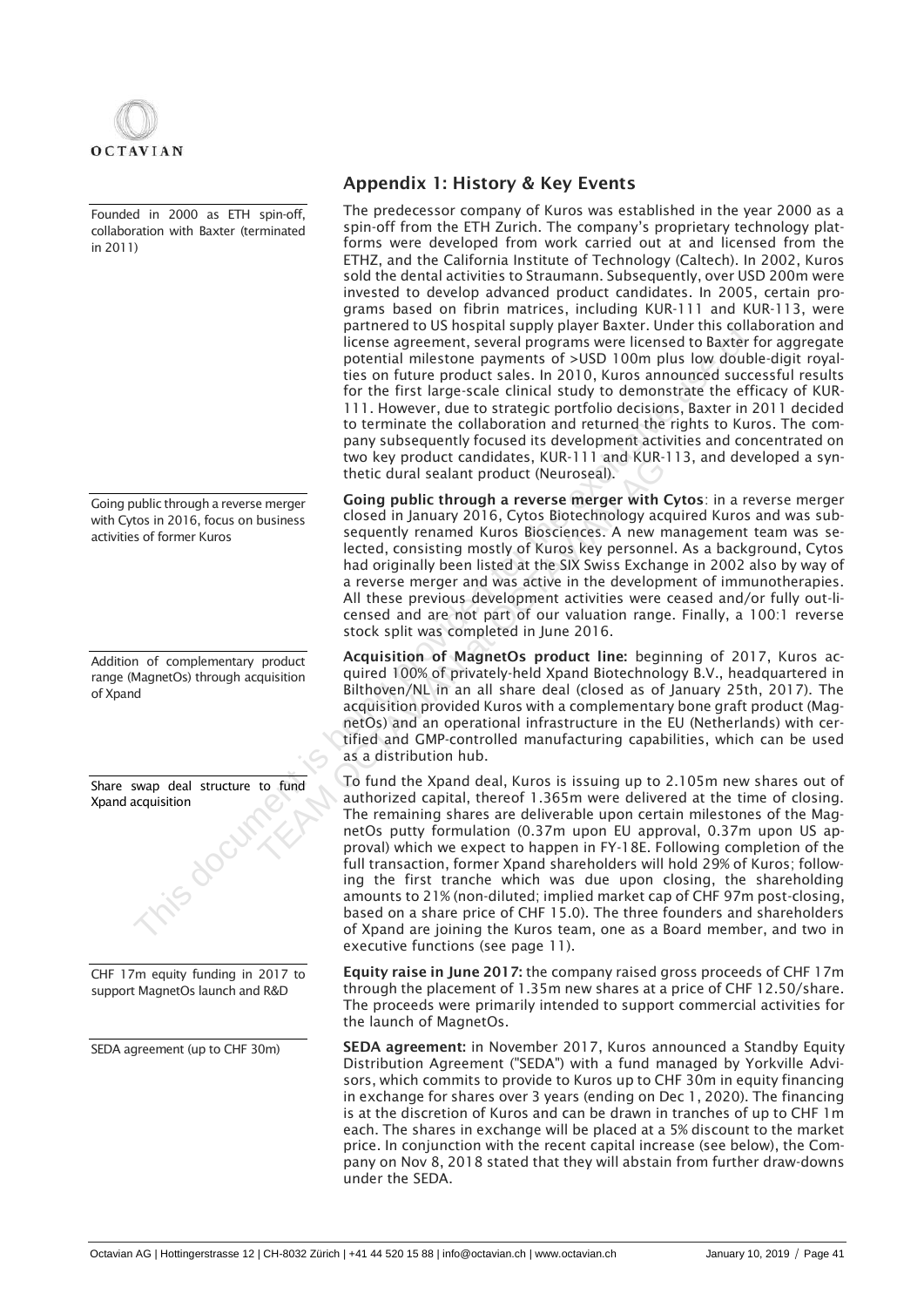

Capital increase of CHF 16m to progress Phase II development of KUR-113 and support MagnetOs roll-out

Funding round in December 2018: In December 2018, Kuros raised CHF 16.1m in equity (gross proceeds) through the issuance of 6.455m new registered shares which were placed to existing and new investors at CHF 2.50/share. With the proceeds raised in the capital increase, the commercialization of MagnetOs in the US and selected geographies in Europe can be progressed as well as the phase II development of the proprietary fibrin-PTH (KUR-113) product in spinal fusion can continue as planned.

This document is being provided for the exclusive use of

TEAM OCTAVIAN AGE OCTAVIANT PO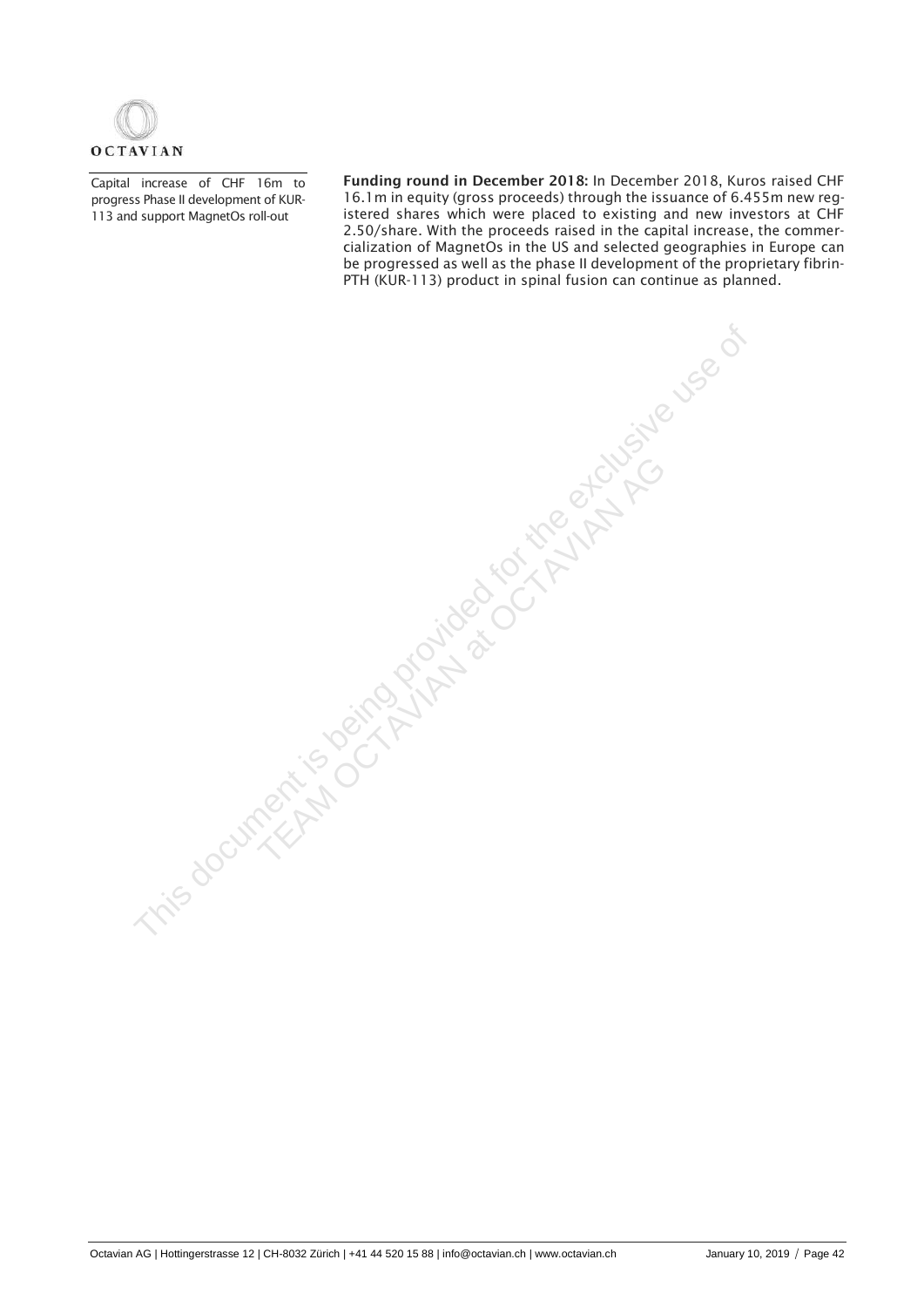

## Appendix 2: Disclosures and Analyst Certifications

*The term "OCTAVIAN" shall, unless the context otherwise requires, mean each of Octavian AG and its affiliates, subsidiaries and related companies.*

*This document was produced by and the opinions expressed are those of OCTAVIAN as of the date of writing and are subject to change. It has been prepared solely for information purposes and for the use of the recipient. It does not constitute an offer or an invitation by or on behalf of OCTAVIAN to any person to buy or sell any security. Any reference to past performance is not necessarily a guide to the future. The information and analysis contained in this publication have been compiled or arrived at from sources believed to be reliable but OCTAVIAN does not make any representation as to their accuracy or completeness and does not accept liability for any loss arising from the use hereof. Subject to applicable law, the issuer of the securities referred herein or an OCTAVIAN group company may have acted upon the information and analysis contained in this publication before being made available to clients of OCTAVIAN. An OCTAVIAN group company may, to the extent permitted by law and applicable self-regulatory standards (namely the Directives of the Swiss Bankers Association on the Independence of Financial Research), participate or invest in other financing transactions with the issuer of the securities referred herein, perform services or solicit business from such issuers, and/or have a position or effect transactions in the securities or options thereof during the last three years. Derivative or structured products are complex instruments, typically involve a high degree of risks and are intended for sale only to investors who are capable of understanding and assuming the risks involved. Investments in Emerging Markets are speculative and considerably more volatile than investments in established markets. Some of the main risks are political risks, economic risks, credit risks, currency risks and market risks. Furthermore, investments in foreign currencies are subject to exchange rate fluctuations. Before entering into any transaction, you should consider the suitability of the transaction to your particular circumstances and independently review (with your professional advisors as necessary) the specific financial risks as well as legal, regulatory, credit, tax and accounting consequences. This document may not be reproduced either in whole, or in part, without the written permission of OCTAVIAN.* VIAN does not make any representation as to their accuracy or completeness and does not the principality shows arising from the use hereof. Subject to applicable law, the issuer of the securities refer being more and the e is, typically involve a high degree of risks and are intended for s<br>iding and assuming the risks involved. Investments in Emergine<br>volatile than investments in established markets. Some of the<br>edit risks, currency risks an

### Disclosure checklist – Potential conflict of interests

*OCTAVIAN is or may be regularly carrying out proprietary trading in equity securities of this company.*

*OCTAVIAN acted as joint placement agent in a public offering of the company's financial instruments during the last twelve months.*

*OCTAVIAN has received compensation from this company for the provision of investment banking or financial advisory services within the previous twelve months.*

### Organizational and administrative arrangements to avoid and prevent conflicts of interest

*OCTAVIAN promotes and disseminates independent investment research and has implemented written procedures designed to identify and manage potential conflicts of interest that arise in connection with its research business. OCTAVIAN research analysts and other staff involved in issuing and disseminating research reports operate independently of OCTAVIAN's Investment Banking business. Information barriers and procedures are in place between the research analysts and staff involved in securities trading for the account of OCTAVIAN or clients to ensure that price sensitive information is handled according to applicable laws and regulations.*

*Extracts of this report were previously shown to the company (for fact checking purposes only) and as a result of such review, factual changes were made to the report before publication.*

*The report does not purpose to be comprehensive.*

### Analyst Certification

*The views expressed in this report accurately reflect the personal views of the undersigned lead analyst about*  the subject issuers and the securities of those issuers. In addition, the undersigned lead analyst has not and will *not receive any compensation for providing a specific recommendation or view in this report.*

*Laura Pfeifer-Rossi*

### For Entities and Clients in the United States

*OCTAVIAN is not registered as a broker-dealer with the US Securities and Exchange Commission, and it and its analysts are not subject to SEC rules on securities analysts' certification as to the currency of their views reflected in the research report. OCTAVIAN is not a member of the Financial Industry Regulatory Authority. It and*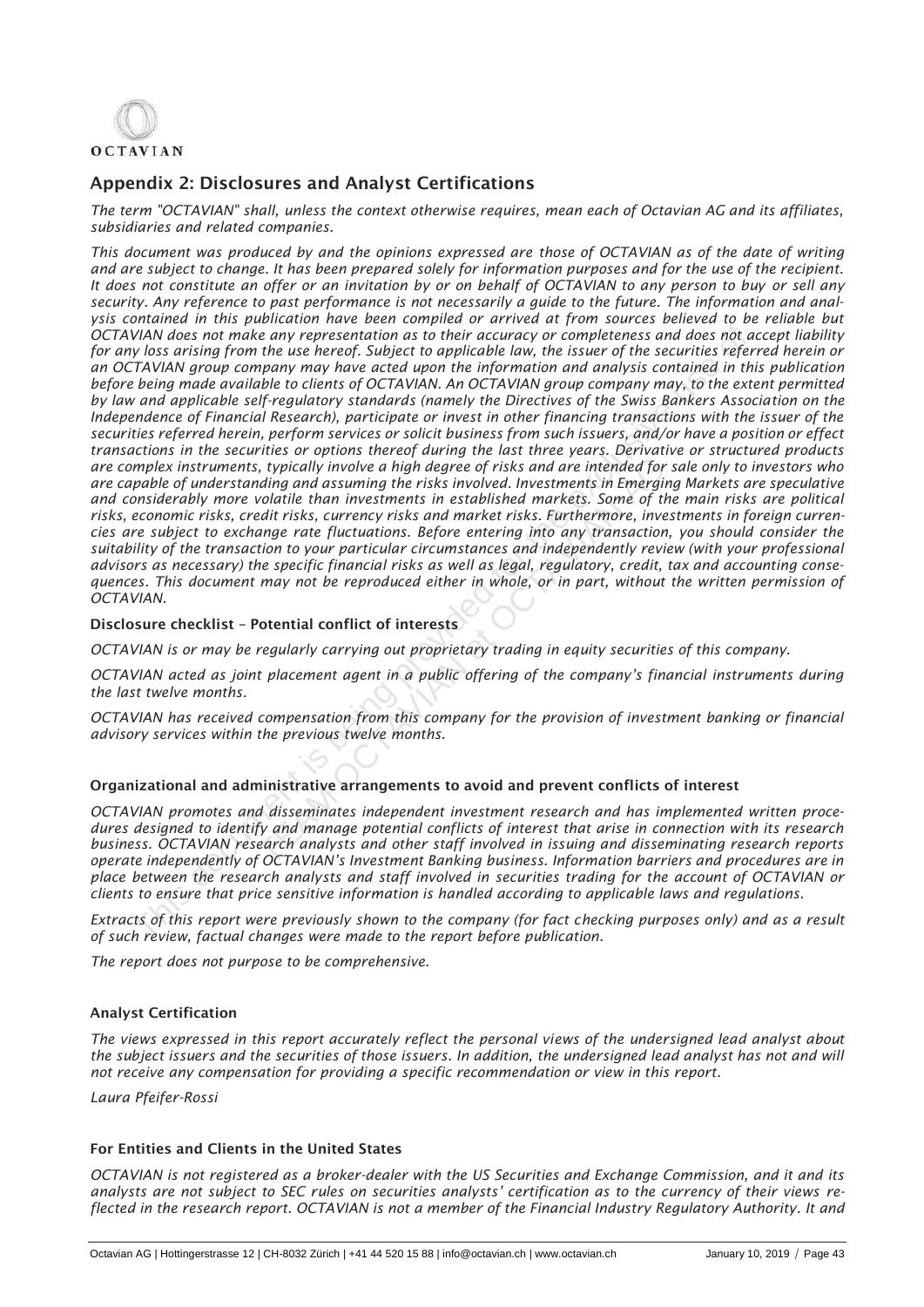# **OCTAVIAN**

*its securities analysts are not subject to FINRA's rules on Communications with the Public, Debt Research Analysts and Debt Research Reports, and Equity Research Analysts and Equity Research Reports and the attendant requirements for fairness, balance and disclosure of potential conflicts of interest. This research report is only being offered to Major US Institutional Investors and is not available to, and should not be used by, any US person or entity that is not a Major US Institutional Investor. OCTAVIAN cannot and will not accept orders for the securities covered in this research report placed by any person or entity in the United States. A Major US Institutional Investor who may receive and use this report must have assets under management of more than US \$100,000,000 and is either an investment company registered with the SEC under the US Investment Company Act of 1940, a U.S. bank or savings and loan association, business development company, small business investment company, employee benefit plan as defined in SEC Regulation D, a private business development company as defined in SEC Regulation D, an organization described in U. S. Internal Revenue Code Section 501(c)(3) and SEC Regulation D, a trust as defined in SEC Regulation D, or an SEC registered investment adviser or any other manager of a pooled investment vehicle.* 

### For UK clients

*Octavian AG is a company limited by shares incorporated in Switzerland which has no permanent place of business in the UK and which is not an authorised person for the purposes of the Financial Services and Markets Act 2000. The protections provided by the UK regulatory system will not be available to the recipients of any information or documentation provided by Octavian AG and compensation under the Financial Services Compensation Scheme will not be available.* 

*The information contained in this document is subject to change without notice, its accuracy is not guaranteed, it may be incomplete or condensed and it may not contain all material information relating to the investments or companies referred to in it. The information and analysis contained in this publication have not been authorised or approved by the issuer of the securities referred herein. Neither Octavian AG nor any of its directors, officers or employees nor any other person shall have any liability whatsoever (for damages, in negligence or otherwise) howsoever arising from any use of this document or its contents or otherwise arising in connection with this communication. ansistment* company, employee benefit plan as defined in SEC Regulation D, a private business<br>company as defined in SEC Regulation D, an organization described in U.S. Internal Revenue<br>or any other manager of a pooled inv In the UK regulatory system will not be available<br>tation provided by Octavian AG and compensation under the<br>orbitation provided.<br>Lead in this document is subject to change without notice, its ace<br>condensed and it may not c

*This communication is only made to or directed at persons in the UK who are investment professionals (as defined in Article 19 of the Financial Services and Markets Act 2000 (Financial Promotions) Order 2005) with professional experience in matters relating to investments of the type to which this communication relates. Octavian AG will not engage in any activity arising from this communication with any person who is not an investment professional, and persons who are not investment professionals with professional experience in matters relating to investments of the type to which this communication relates should not rely on it.* 

This document is not a prospectus and does not constitute or include an offer or invitation to subscribe for or to *purchase any investment.* 

### Data Sources

*Data used in this report are sourced from company data, Bloomberg, and OCTAVIAN estimates. When used,*